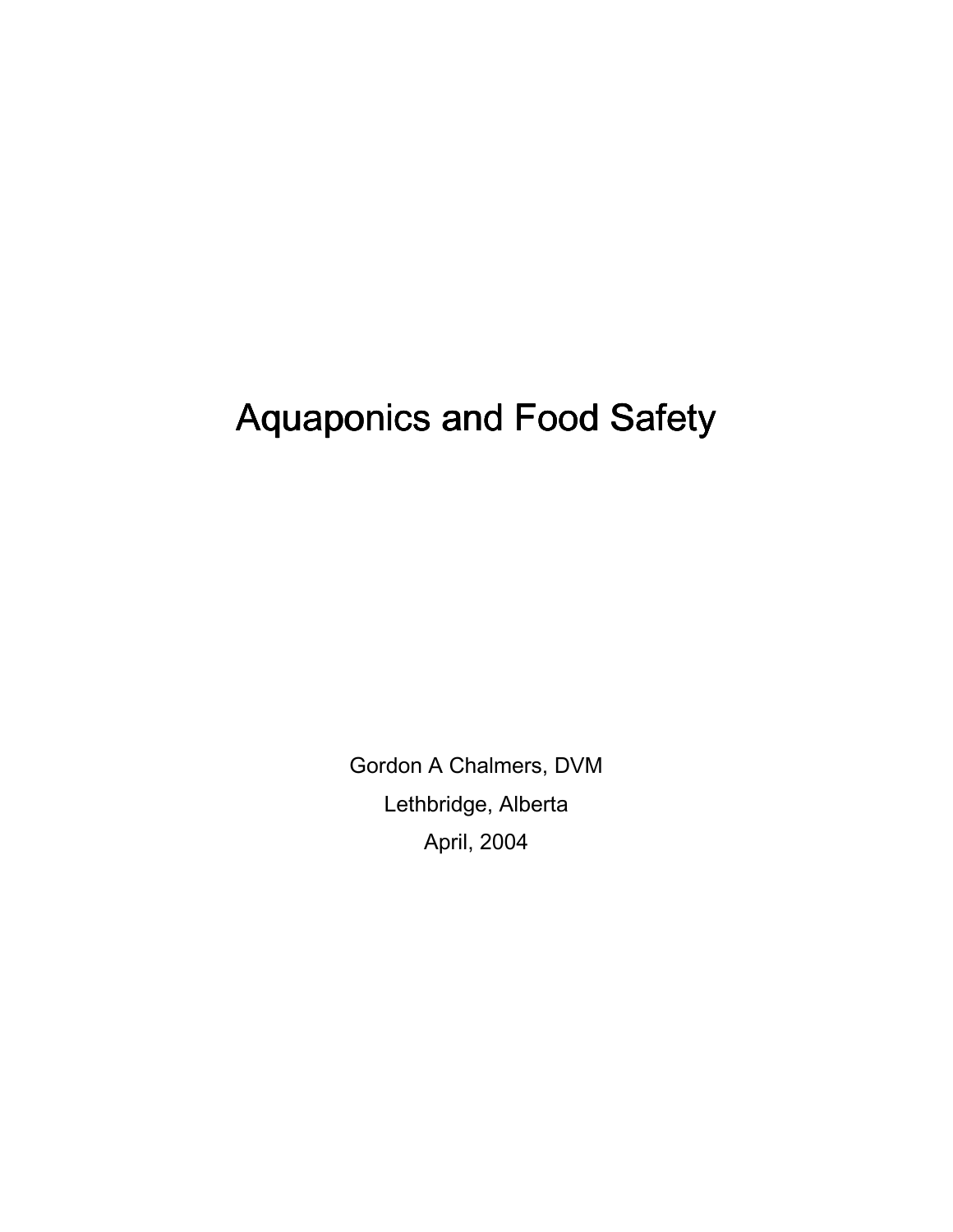*You never really understand something unless you can explain it to your grandmother.* - **Albert Einstein** 

*So I left him, and as I went away, I said to myself, 'Well, although I do not suppose that either of us knows anything, I am better off than he is. For he knows nothing, and thinks that he knows. I neither know nor think that I know. In this latter particular, I seem slightly to have the advantage of him'. -* **Socrates**

*On the antiquity of microbes: 'Adam had 'em'.* - **Anon**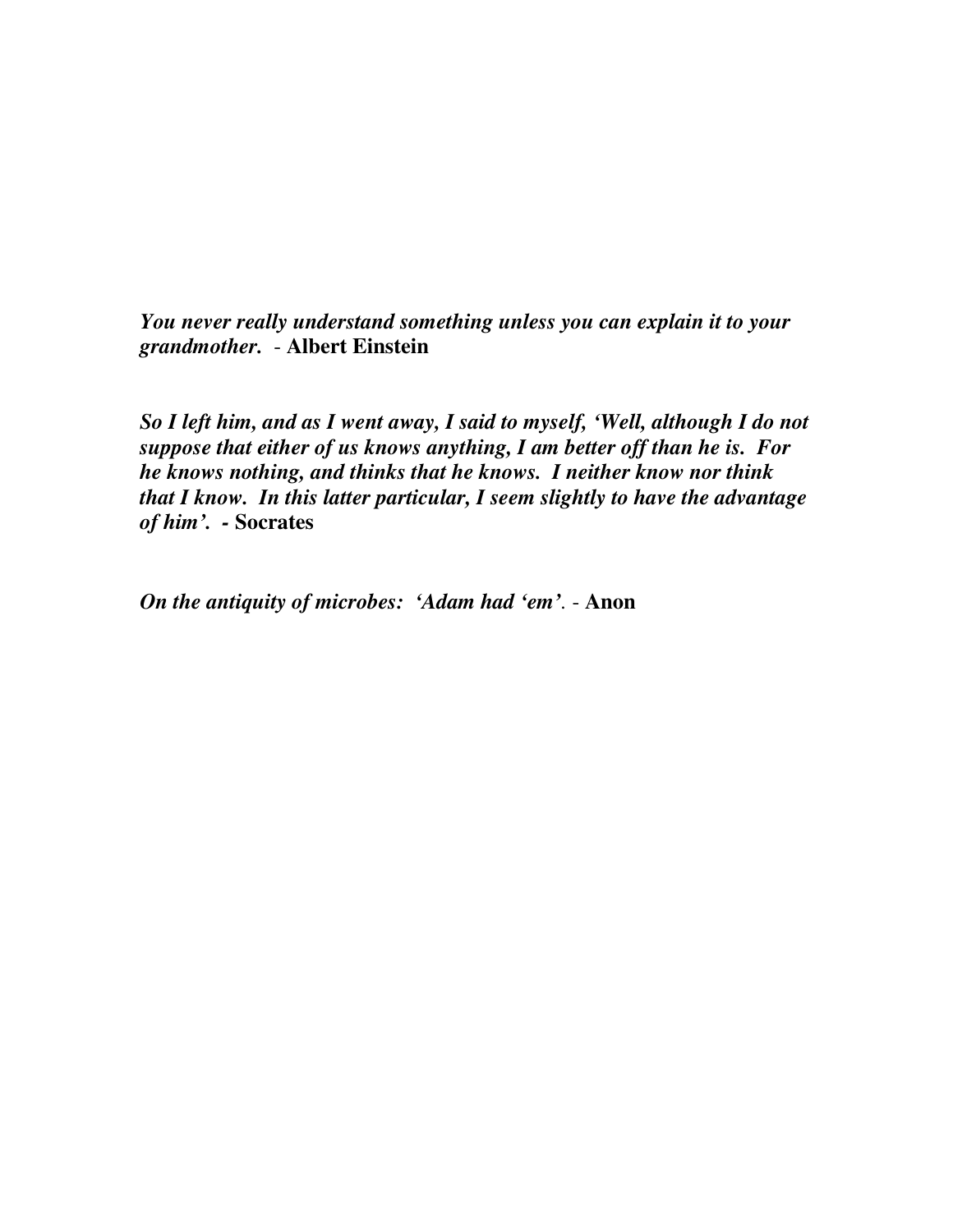| a) Food poisoning caused by pathogens in the aquatic environment 50                   |  |
|---------------------------------------------------------------------------------------|--|
|                                                                                       |  |
|                                                                                       |  |
| 11. 'Neutraceuticals' and Bacteriophages - Practical Alternatives to Antibiotics?  61 |  |
|                                                                                       |  |
|                                                                                       |  |
|                                                                                       |  |
|                                                                                       |  |
|                                                                                       |  |
|                                                                                       |  |
|                                                                                       |  |
|                                                                                       |  |
|                                                                                       |  |
|                                                                                       |  |
|                                                                                       |  |
|                                                                                       |  |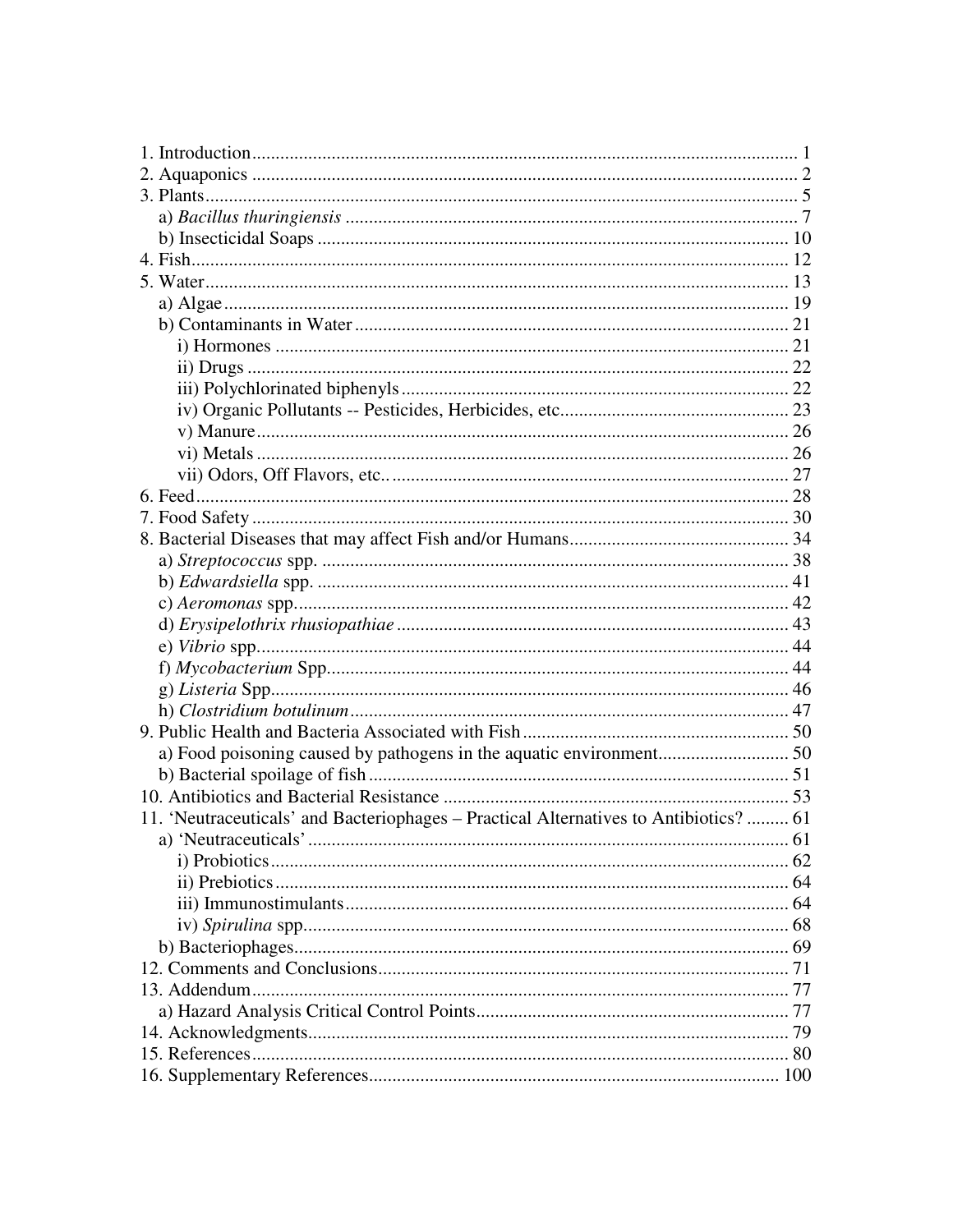# 1. Introduction

Aquaculture provides approximately 20 million of the 140 million metric tons of fish and shellfish consumed in the world annually. The remaining 120 million metric tons are harvested from naturally existing populations, principally from marine fisheries, many of which are at their maximum sustainable yields, are in decline, or have completely collapsed. China dominates the world in the aquacultural production of fish and shellfish, of which more than half by weight are raised in China. However, several countries in Europe and North America are among the top 10 producers. Total global production by aquaculture is expected to grow from 20 to 55 million metric tons by 2025, with no increase, and possibly even declines, in harvests from the capture fisheries (Georgiadis et al, 2000).

In North America, the three principal species of fish reared by aquaculture are salmon (*Oncorhynchus* spp.), rainbow trout (*O. mykiss*) and channel catfish (*Ictalurus punctatus*). In 1999, the total production for both Pacific and Atlantic salmon in Canada and the USA was about 72,000 metric tons, for a value of \$450 millions; for rainbow trout, production was 24,000 metric tons valued at \$85 millions; for channel catfish, production was 271,000 metric tons valued at \$424 millions.

In the USA in 2002, the consumption of seafood had increased 7.1%, with Americans eating 4.5 billion pounds of domestic and imported seafood (Anon,  $2003d$ )(Table 1).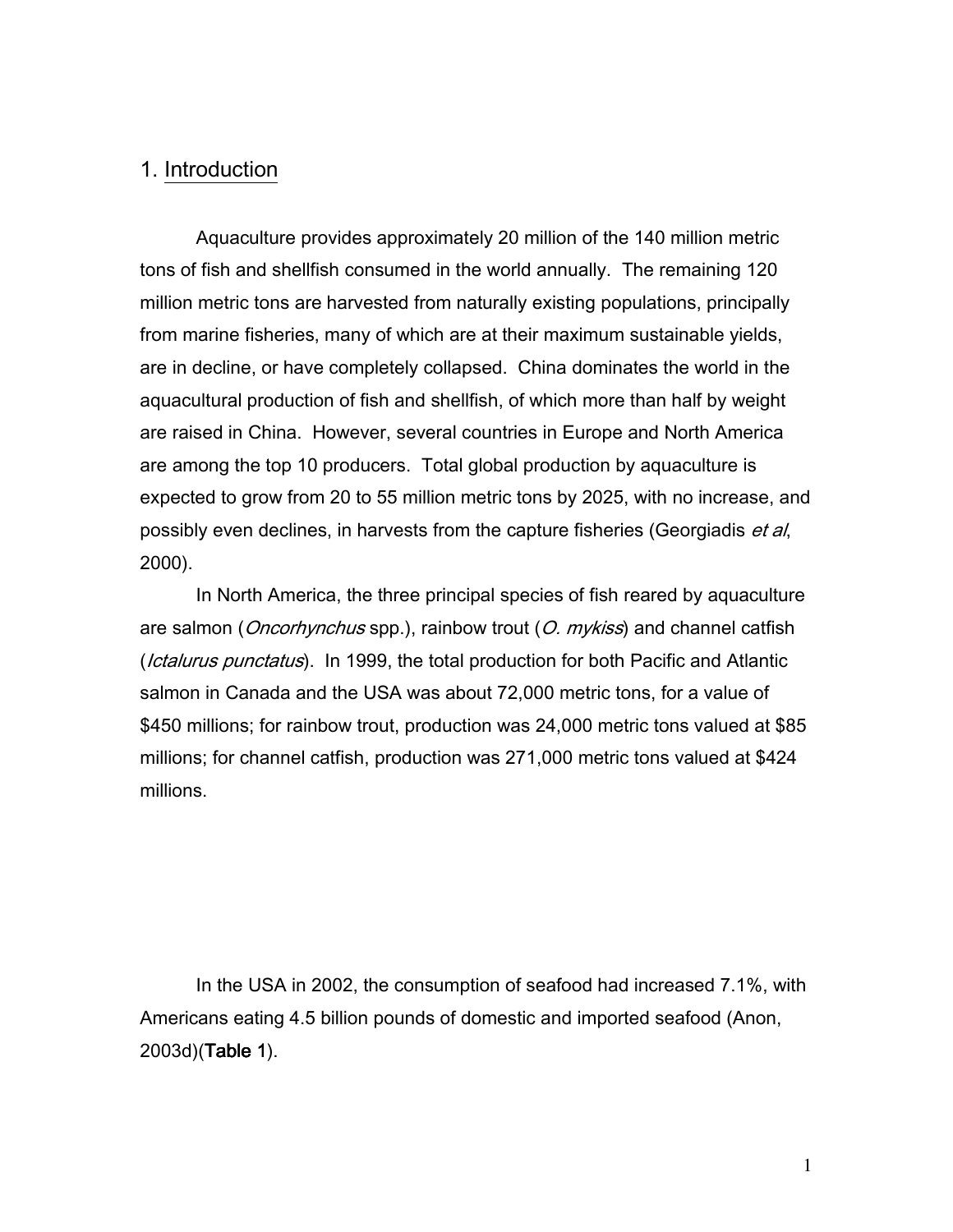| 2000                | 2001                | 2002               |
|---------------------|---------------------|--------------------|
| Canned tuna/3.50 lb | Shrimp/3.40 lb      | Shrimp/3.7 lb      |
| Shrimp/3.200 lb     | Canned tuna/2.90 lb | Canned tuna/3.1 lb |
| Pollock/1.595 lb    | Salmon/2.023 lb     | Salmon/2.021 lb    |
| Salmon/1.582 lb     | Pollock/1.207 lb    | Pollock/1.13 lb    |
| Catfish/1.050 lb    | Catfish/1.044 lb    | Catfish/1.103 lb   |
| Cod/.752 lb         | Cod/0.577lb         | Cod/.658 lb        |
| Clams/.473 lb       | Clams/.465 lb       | Crabs/.568 lb      |
| Crabs/.375 lb       | Crabs/.437 lb       | Clams/.545 lb      |
| Flatfish/.423 lb    | Flatfish/.387 lb    | Tilapia/.401 lb    |
| Scallops/.269 lb    | Tilapia/.348 lb     | Flatfish/.317 lb   |
| Tilapia/.264 lb     | Scallops/.342 lb    | Scallops/.313 lb   |

# Table 1. Top Ten Seafoods in the USA, 2000-2002- Consumption per Person

# 2. Aquaponics

 Aquaponics is a refined branch of aquaculture. The word 'aquaponics' is derived from a combination of 'aquaculture' (fish farming) and 'hydroponics' (growing plants without soil), and refers to the integration of hydroponic plant/vegetable production with aquaculture\*. It is a bio-integrated system linking recirculating aquaculture with hydroponic production of plants such as vegetables, ornamental flowers, and culinary or medicinal herbs, etc.. A brief history of aquaponics and its evolution have been provided by Jones (2002). Helfrich (2000) also examined food production through hydroponics and aquaculture.

A variation of the aquaponic process as proposed by Nuttle (2003a) involves algalculture, aquaculture and aquaponics. In this system, quail provide

 $\overline{a}$ \* Cover, Aquaculture Journal, 2002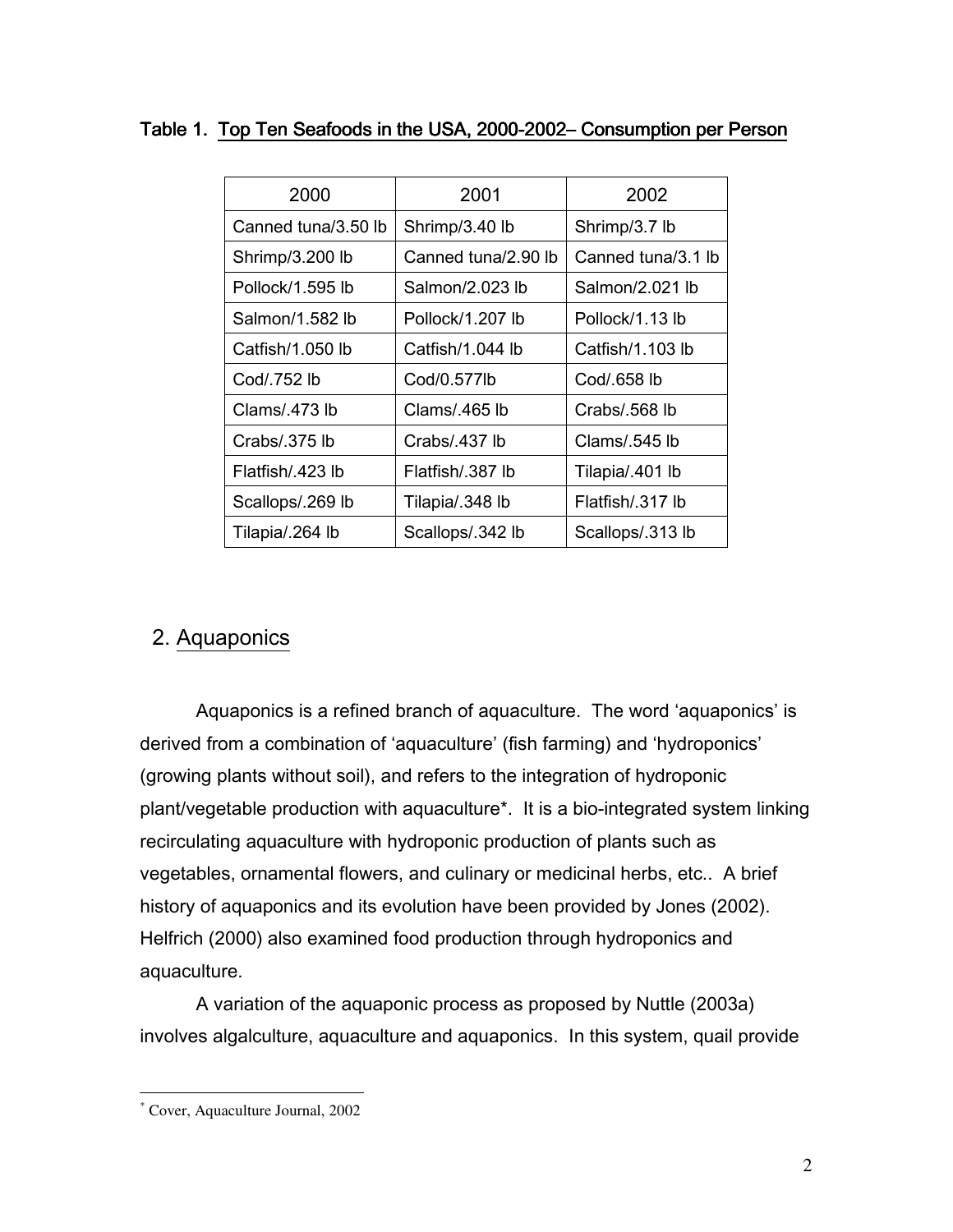the manure to supplement nutrients needed for algalculture, as well as supplying some eggs and meat. Tilapia (*Oreochromis* spp.) are used to consume surplus micro-algae and to supplement diets. Manure from the fish, effluent and algal water may be used to fertilize and irrigate ('fertigate') nearby aquaponic crops. A tank system is used to produce a manure effluent that is filtered by sand before being used in algalculture or aquaponic systems; manure solids are used to make an organic compost. To date, no disease problem has occurred in this system (Nuttle, 2003b). Algae are harvested weekly, sun-dried and crushed into algal powder, blended with bread flour and/or soup to add proteins, vitamins, minerals, omega-3 oils and multi-nutrient supplements ('nutraceuticals') for end users. Since one third of the 2.3 billion people in the world are known to be impoverished, such a combination of algalculture, aquaculture and aquaponics has the potential to help resolve many health problems caused by poverty.

In Australia, aquaculture is a fast-growing industry that utilizes low-density pond-rearing systems that, to a great extent, are limited by the lack of freshwater resources because of recent severe drought – hence, these systems are becoming increasingly wasteful of a precious resource. Because of these concerns, the aquacultural industry in Australia is evolving toward the use of the more efficient (in terms of water use) indoor re-circulating systems. As well, increasingly stringent environmental regulations make aquaponics a major answer to these critical problems (Lennard, 2004).

Although the word 'aquaponics' tends to imply the use of freshwater systems, there is ongoing work in Israel and Australia on saltwater aquaponics in the production of saltwater algae and seaweed as the plant elements, and sea finfish, sea crustaceans (shrimp), sea urchins and sea mollusks (shellfish such as abalone) as the animal element (Wilson, 2003). In Israel, saltwater aquaponics provide a *'holistic but profitable approach based on algal sunlight*dependent assimilation of excess nutrients and their conversion into microalgal …. biomass. The algae produced can be sold either as a primary commodity (the world wide seaweed market handles annually around nine million metric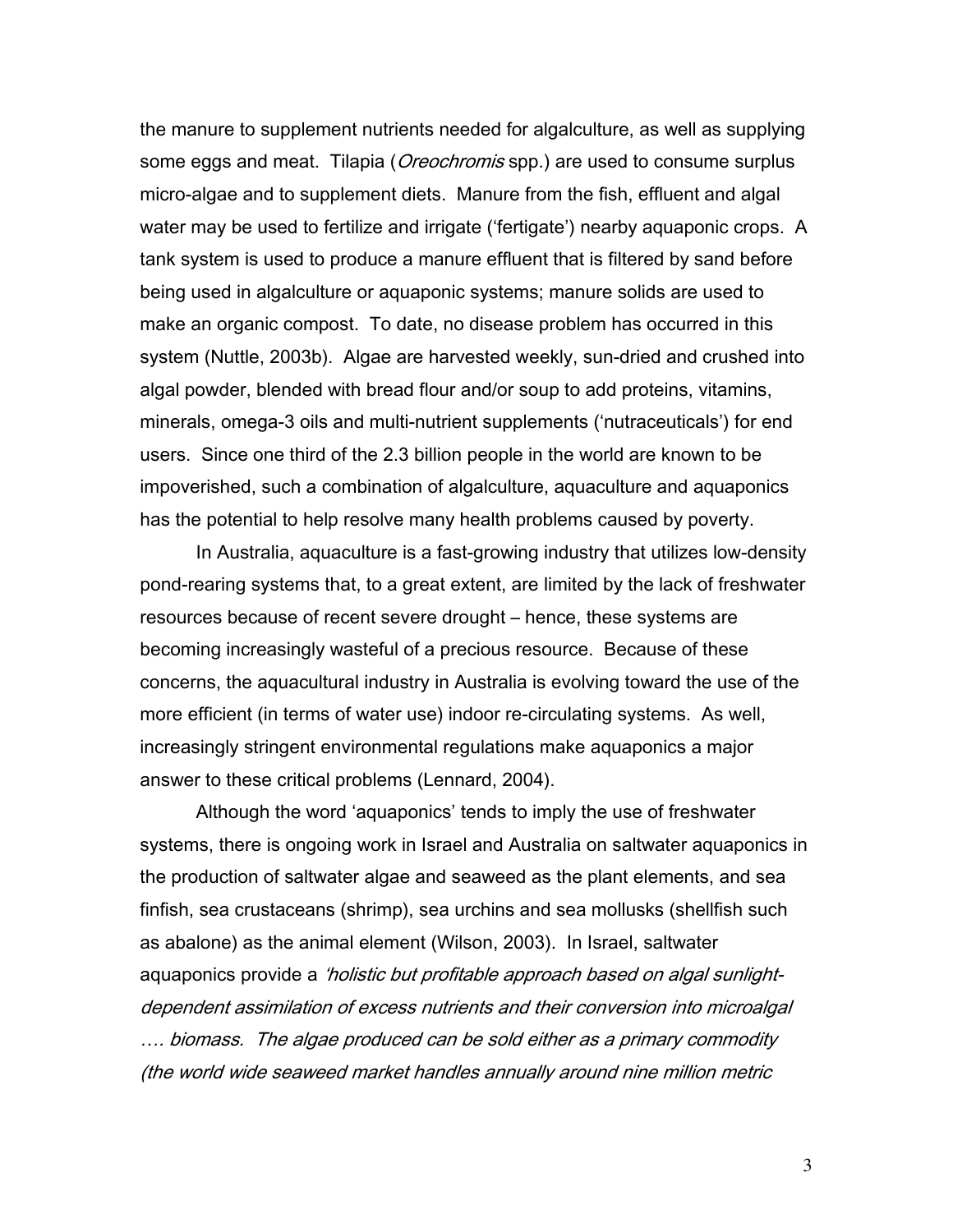tons) or fed on-site to saltwater algivores such as fish, crustaceans, mollusks or echinoderms (sea urchins) that feed on algae.' (Wilson, 2003).

 The science of aquaponics helps agricultural production through the implementation of certain principles:

- the products from one system serve as food or fuel for a second biological system;
- the integration of fish and plants is a type of polyculture that increases diversity and by this means, enhances stability of the system;
- biological water filtration removes nutrients from the water before it leaves the system;
- the sale of greenhouse products generates income that supports the local economy.

Nutrient wastes from tanks are used to fertilize production beds via the water. The roots of plants and associated rhizosphere bacteria remove nutrients from the water. These nutrients, generated from the feces of fish, algae and decomposing feed, are contaminants that could otherwise increase to toxic levels in the tanks. Instead they act as liquid fertilizer for hydroponically grown plants. In turn, the hydroponic beds function as biofilters, and the water can be recirculated to the tanks. Bacteria in the gravel and associated with the roots of the plants have a critical role to play in the cycling of nutrients; without these organisms, the system would stop functioning (Rakocy, 1999a,b; Diver, 2000).

A number of advantages of aquaponics for greenhouse managers include:

• water carrying feces from fish is a source of organic fertilizer that allows plants in the system to grow well;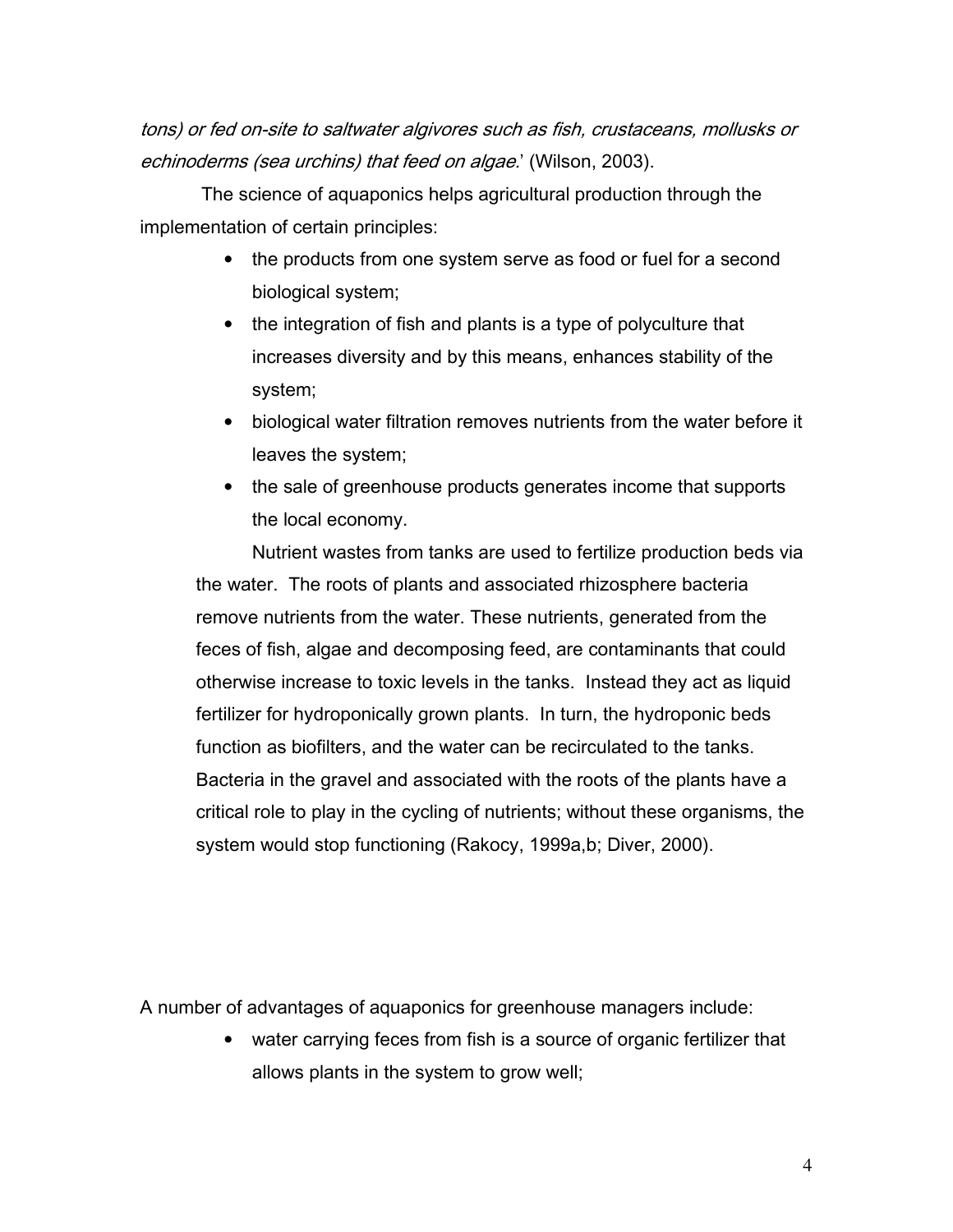- hydroponics is viewed as a method of biofiltration that facilitates intensive recirculating aquaculture;
- aquaponics is seen as a method to introduce organic hydroponically-grown products into the market place, because the only fertility introduction is feed, and all of the nutrients pass through a biological process;
- food-producing greenhouses, yielding two products from one production unit, are naturally appealing for niche marketing and green labeling;
- in arid regions where water is scarce, aguaponics is an appropriate technology that allows food production with re-used water;
- aquaponics is a working model of sustainable food production in which plant and animal systems are integrated, and the recycling of nutrients and water filtration are linked;
- in addition to its commercial applications, aquaponics has become a popular training aid in integrated bio-systems in vocational agriculture and biology classes (Rakocy, 1999a ; Diver, 2000).

An additional advantage of aquaponics includes improved efficiency in the use of water, especially in areas with a limited supply of water (McMurtry et al, 1997). Some methods of aquaponic production have been described at: www.aquaponics.com/infohydromethods.htm ; attra.ncat.org/attrapub/aquaponic.html.

Graham (2003a) has examined aquaponics in Alberta from a business perspective.

# 3. Plants

Common plants that do well in aquaponic systems include any leafy lettuce, pak choi, spinach, arugula, basil, mint, watercress, chives, and most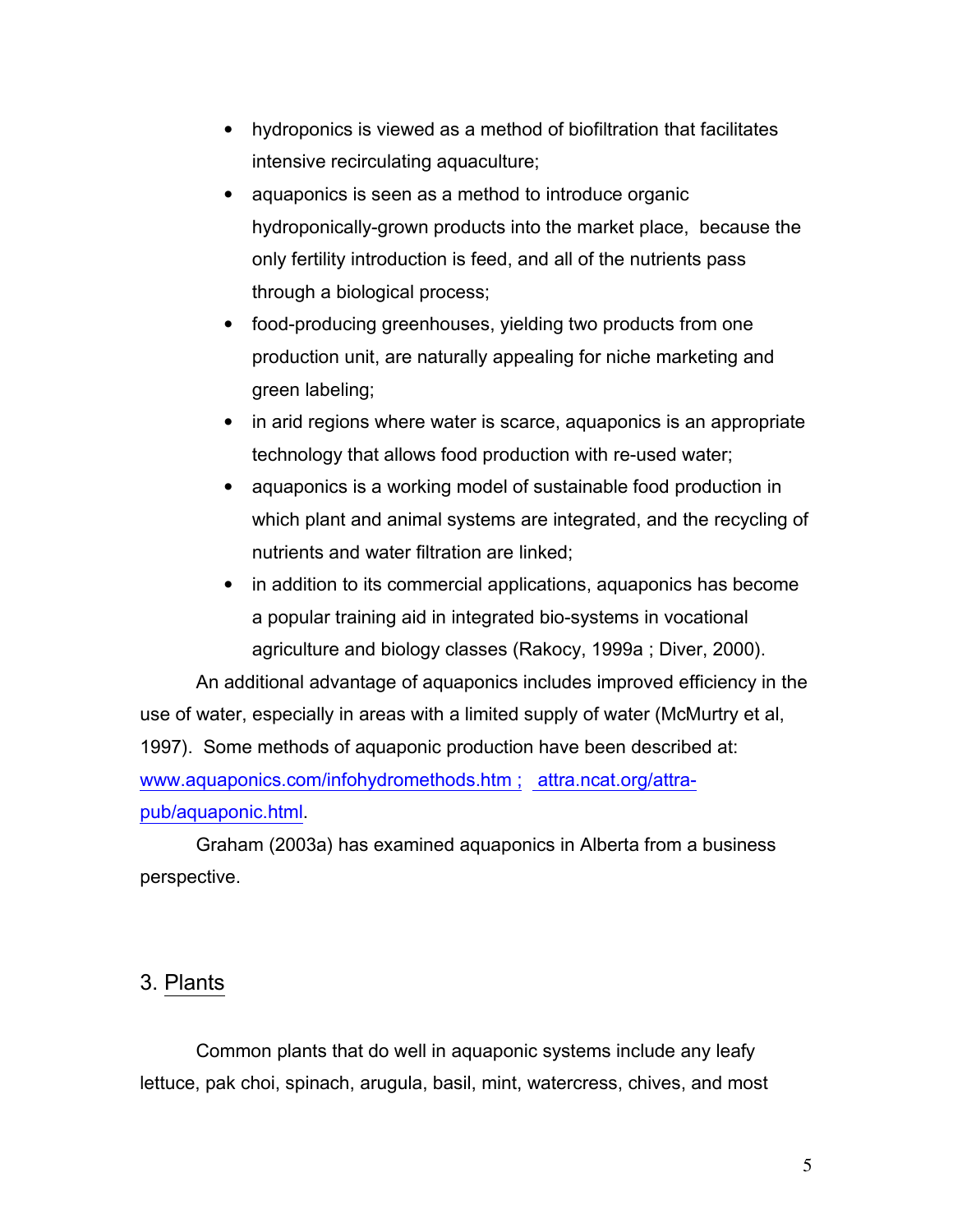common house plants, etc.. Species of plants that have higher nutritional demands and will do well only in heavily stocked, well established aquaponic systems include tomatoes, peppers, cucumbers, beans, peas, and squash, among others (Rakocy, 1999a).

 Aquaponic plants are subject to many of the same pests and diseases that affect field crops, although they seem to be less susceptible to attack from soilborne pests and diseases. Because plants may absorb and concentrate therapeutic agents used to treat parasites and infectious diseases of fish, these products cannot be used in aquaponic systems. As an example related to pond culture, Avault (2001) reported the catastrophic loss of crawfish in an integrated rice-crawfish facility, after the use of the pesticide fipronil (ICON®) for the control of the rice water weevil. Even the common practice of adding salt to treat parasitic diseases of fish or to reduce nitrate toxicity would be deadly to plants. Instead, non-chemical methods are used, ie, biological control (resistant cultivars, predators, antagonistic organisms), barriers, traps, manipulation of he environment, etc.). It also seems that plants in aquaponic systems may be more resistant to diseases that affect those in hydroponic systems. This resistance may be due to the presence of some organic matter in the water, creating a stable, ecologically balanced growing environment with a wide diversity of microorganisms, some of which are antagonistic to pathogens that affect the roots of plants (Rakocy, 1999a).

Adler et al (2000) discussed the economics of an aquaponic system in the production of lettuce, sweet basil and rainbow trout, but did not indicate temperature levels for the growth of plants or fish.

In aquaponic environments, one of the concerns in the growth of plants is the effect of insect pests. For reasons mentioned previously, pesticides are not a practical answer in dealing with problems with insects in aquaponic environments. Some control strategies include the use of the bacterium *Bacillus* thuringiensis and insecticidal soaps.

 $\overline{6}$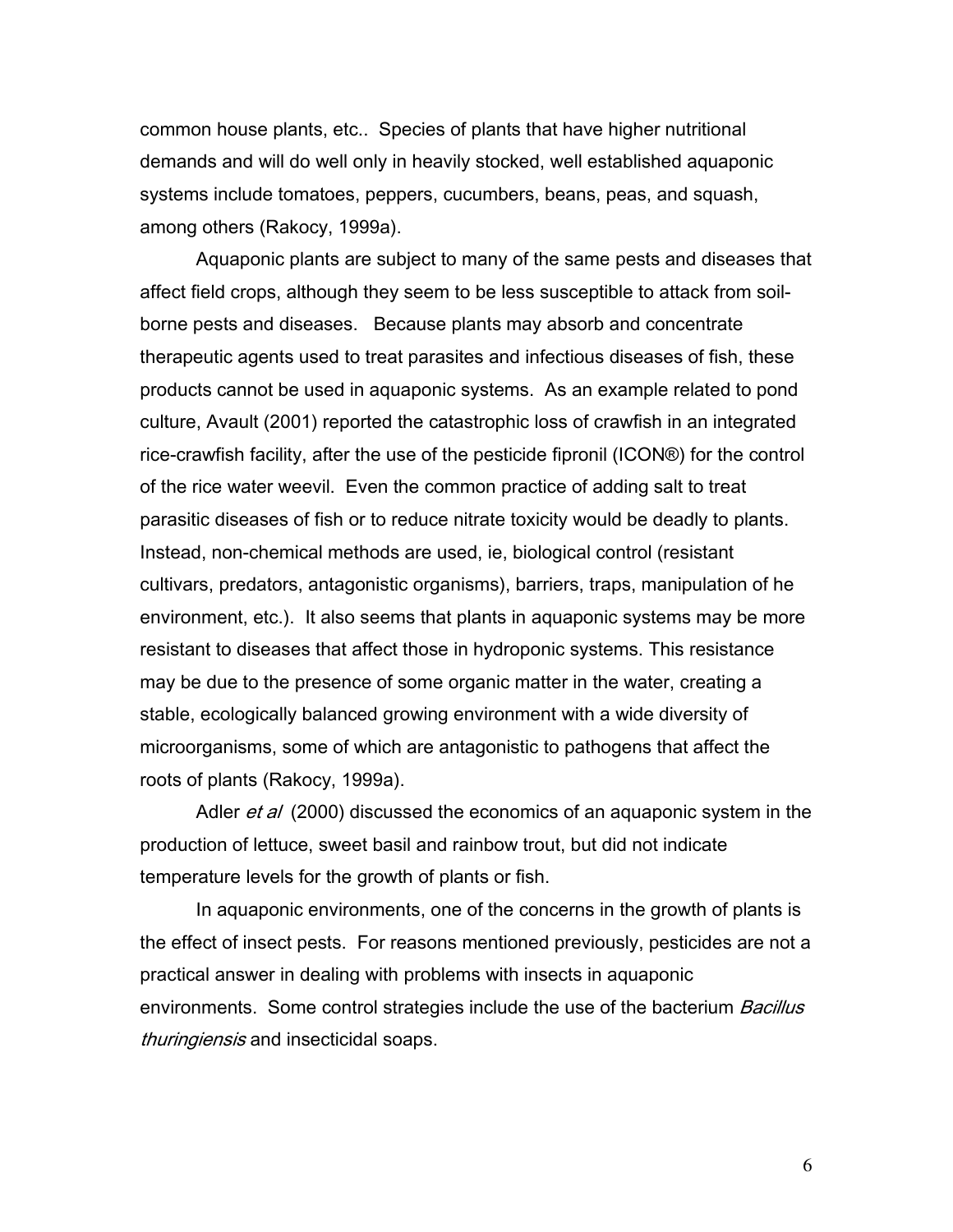In addition, phage therapy (page 69) has been suggested for the control of some diseases such as bacterial spot on tomatoes and Erwinia sp. infections of fruit trees (fire blight) and root crops (soft rot) (Brabban *et al*, 2003).

#### a) Bacillus thuringiensis

As noted, one of the concerns in the aquaponic systems is the control of insect pests of plants. However, the use of man-made chemical pesticides to control these insects is not a viable option in aquaponic systems. A practical method to aid in the control of insect pests on aquaponic plants may be through the use of strains of the *Bacillus thuringiensis* (*Bt*). This bacterial organism occurs naturally in the environment and has been isolated from insects, soil and the surfaces of plants. Its value lies in the fact that it produces substances that are toxic to insects. In 1961, it was registered as a pesticide in the USA and later, in 1998, it was re-registered (Anon, 2000).

The classification of  $Bt$  is difficult because of the close genetic relationship among *B. thuringiensis, B. cereus, B. anthracis* (the cause of anthrax), and *B.* mycoides. Bacillus thuringiensis is a Gram-positive, spore-forming rod that often has insecticidal properties. It belongs to the '*Bacillus cereus* complex' which includes those species mentioned previously. The taxonomic relationships among members of the B. cereus group are not clear, and are the cause of some concern, since the differences between B. cereus and Bt are small and possibly plasmid-based. The main characteristic separating Bt from the other Bacillus spp. listed is the formation of insecticidal crystalline proteins (Glare and O'Callaghan, 1998).

During sporulation, some strains of Bt produce one or more inclusions or parasporal bodies within a sporangium. The parasporal body is often toxic to specific groups of insects, and many different insecticidal crystal proteins (Ϭendotoxin) can be found in different strains and subspecies of Bt.

For example, products of *Bacillus thuringiensis israelensis* (*Bti*) contain the spores and parasporal crystals of Bti H-14 serotype that must be ingested by the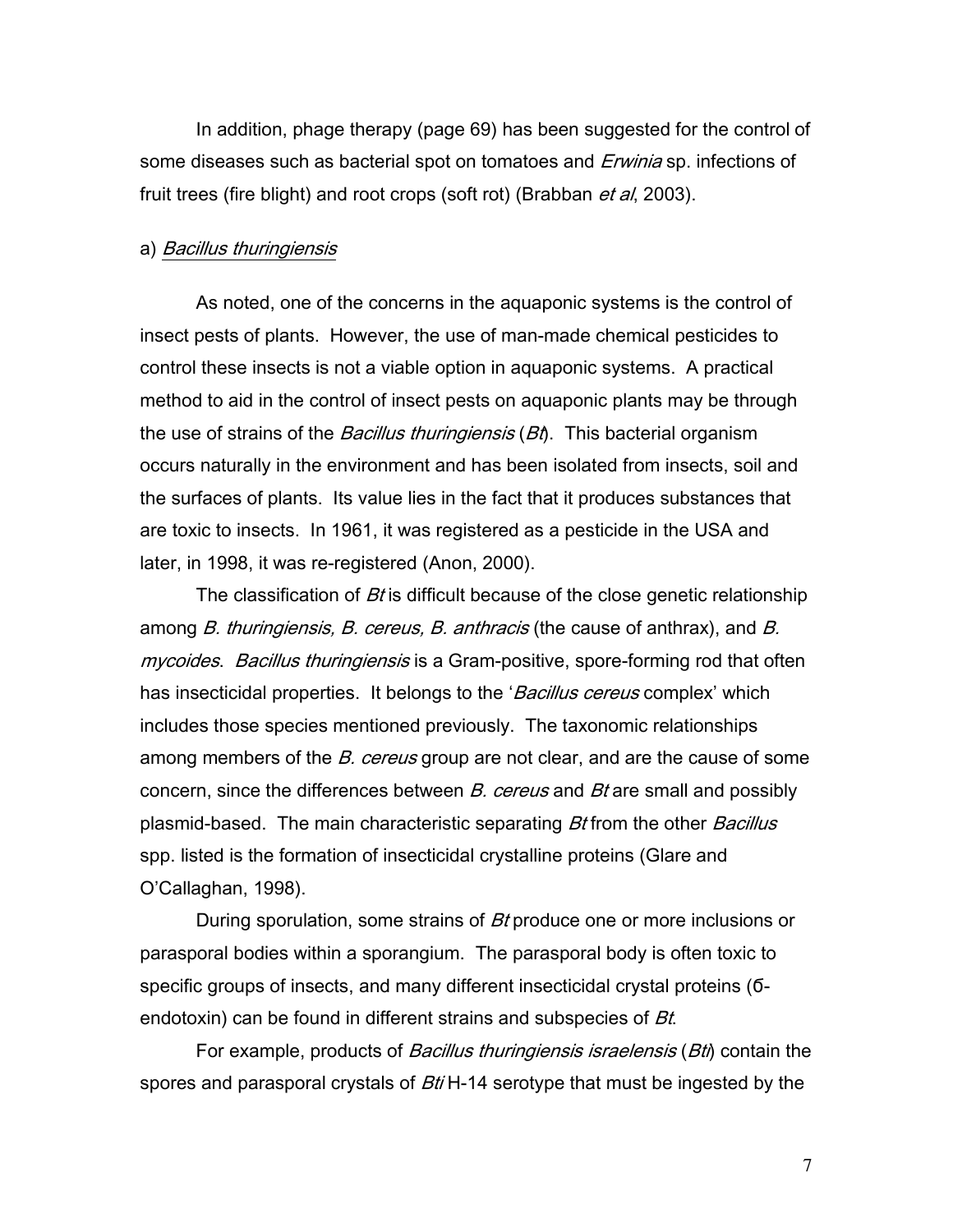larval stage of the insect to cause mortality. Following ingestion, the parasporal crystals are solubilized in the alkaline midgut of the larvae, followed by proteolytic activation of the soluble insecticidal crystalline proteins. The toxin binds to a receptor on the cell membrane of the midgut, and results in pore formation in the cell, and death of the larvae. Insecticidal effect is caused by the parasporal crystal, which for *Bti* usually contains four major proteins (27, 65, 128, 135 kDa). The crystalline toxins of Bti are designated Cry4A, Cry4B, Cry11Aa and Cyt1Aa (Glare and O'Callaghan, 1998).

The toxicity of  $Bt$  is insect-specific. There are subspecies of the organism that affect different organisms, eg, subspecies *aizaiwa* and *kurtstaki* affect moths, israelensis affects mosquitoes and flies, and *tenebrionis* affects beetles, etc.. These organisms are applied to food and non-food crops, green houses, forests and outdoor home use. As well, researchers have inserted genes from *Bt* in some crops (called *Bt* crops), such as corn, cotton and potatoes (Anon, 2000).

Summarizing their study on *Bt*, and *Bti* in particular, Glare and O'Callaghan (1998), commented as follows:

- Strains and varieties of  $Bt$  are pathogenic to a number of insect pests, including Lepidoptera and Diptera. In 1978, the discovery of  $Bt_i$ , a variety specific to Diptera, especially mosquitoes and black flies, has led to the development of many products based on this species of bacteria.
- There is a well-documented history of environmental safety of strains of  $Bt$ used in pest control. This fact, coupled with the nature of its toxicity and level of specificity for target hosts, has led to the use of *Bt* in many pest control programs in environmentally sensitive areas.
- The mode of action of  $Bt$  involves the synergistic interaction of four toxic proteins; toxicity to insects is related to the crystalline proteins formed during sporulation. The organism rarely recycles in natural environments.
- Aspects of the environmental impact that need to be considered include mammalian and non-target safety, effect on the environment, persistence and occurrence in the natural environment, and possible resistance of the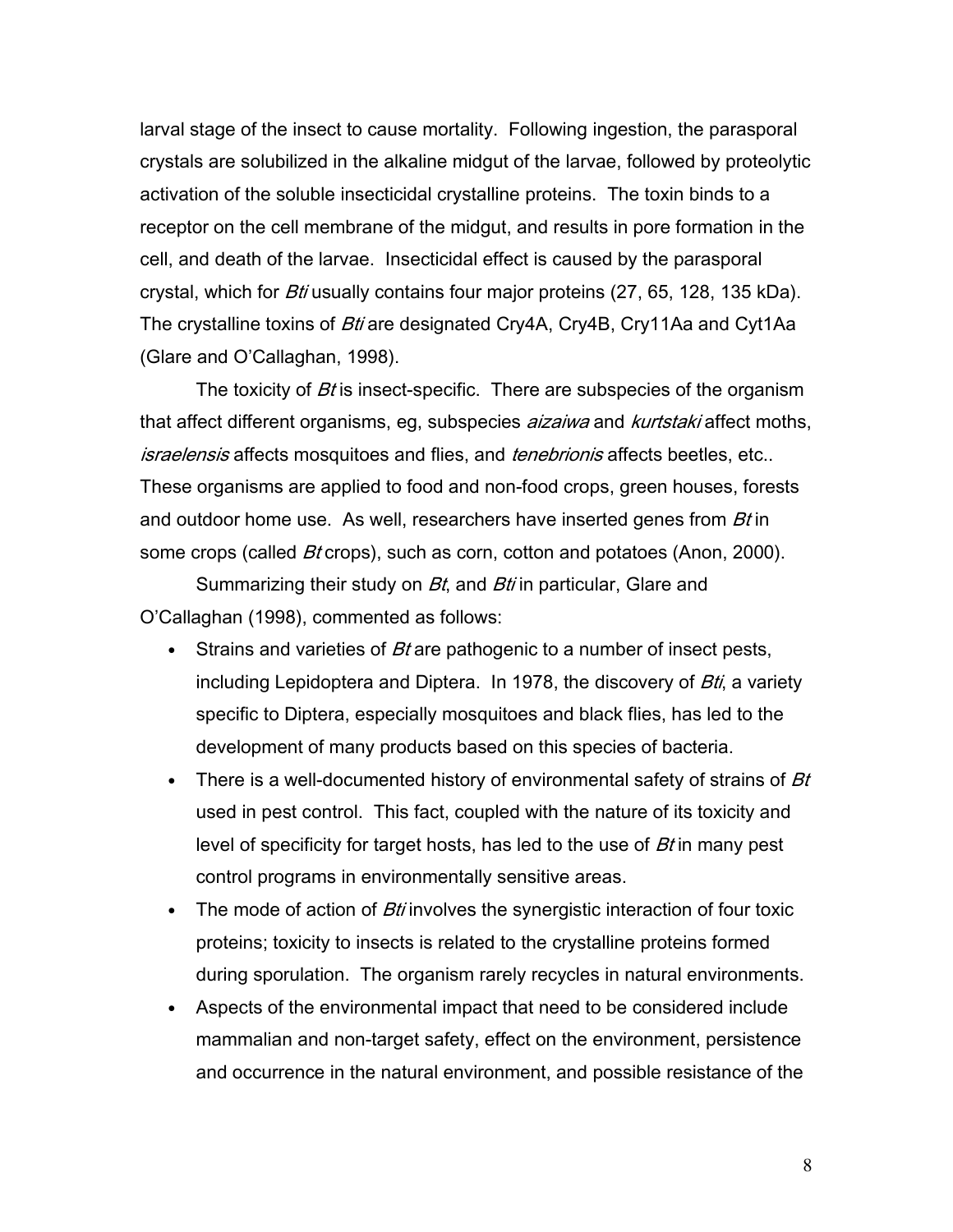host. For microbial-based pesticides, such as  $Bt$ , gene transfer has to be considered.

- The close genetic relationship among *Bt, B. cereus* (an occasional human pathogen) and B. anthracis has raised concerns about possible implication of *Bt* in human gastrointestinal illnesses and other health problems caused by B. cereus. However, after extensive field use, no such ill effect has been detected. A specific identification system for strains of Bt would assist monitoring of future applications.
- After application, *Bti* does not persist in the environment. In general, reports of activity after application show a decline in efficacy within days, and little residual activity after several weeks. (On plant surfaces, Bt products degrade rapidly; they are moderately persistent in soil but their toxins degrade rapidly; *Bt* is not native to water, and is not likely to multiply in water;  $Bt$  is practically nontoxic to birds and fish; there is minimal toxicity of most strains to bees [Anon, 2000]).
- Some of the toxic proteins of  $Bt$  are encoded by genes residing on extrachromosomal DNA (plasmids) which can be exchanged among strains and species by conjugation and/or transformation. Although genetic transfer between *Bt* and other soil bacteria has been demonstrated in the laboratory, it hasn't been shown in the field. Unexpected pathogens have not resulted from extensive application of  $Bt$ , which suggests that, although gene transfer may have implications for genetically modified strains, it is a lesser concern for wild-type strains.
- Some insects, especially Lepidopterans, have become resistant after constant application of strains of Bt. However, resistance has not occurred after the application of  $Bt$ *i*, possibly as a result of the complex mode of action involving synergistic interaction among up to four proteins. The use of *Bti* for over 10 years in Africa, USA and Germany has not resulted in the development of resistance.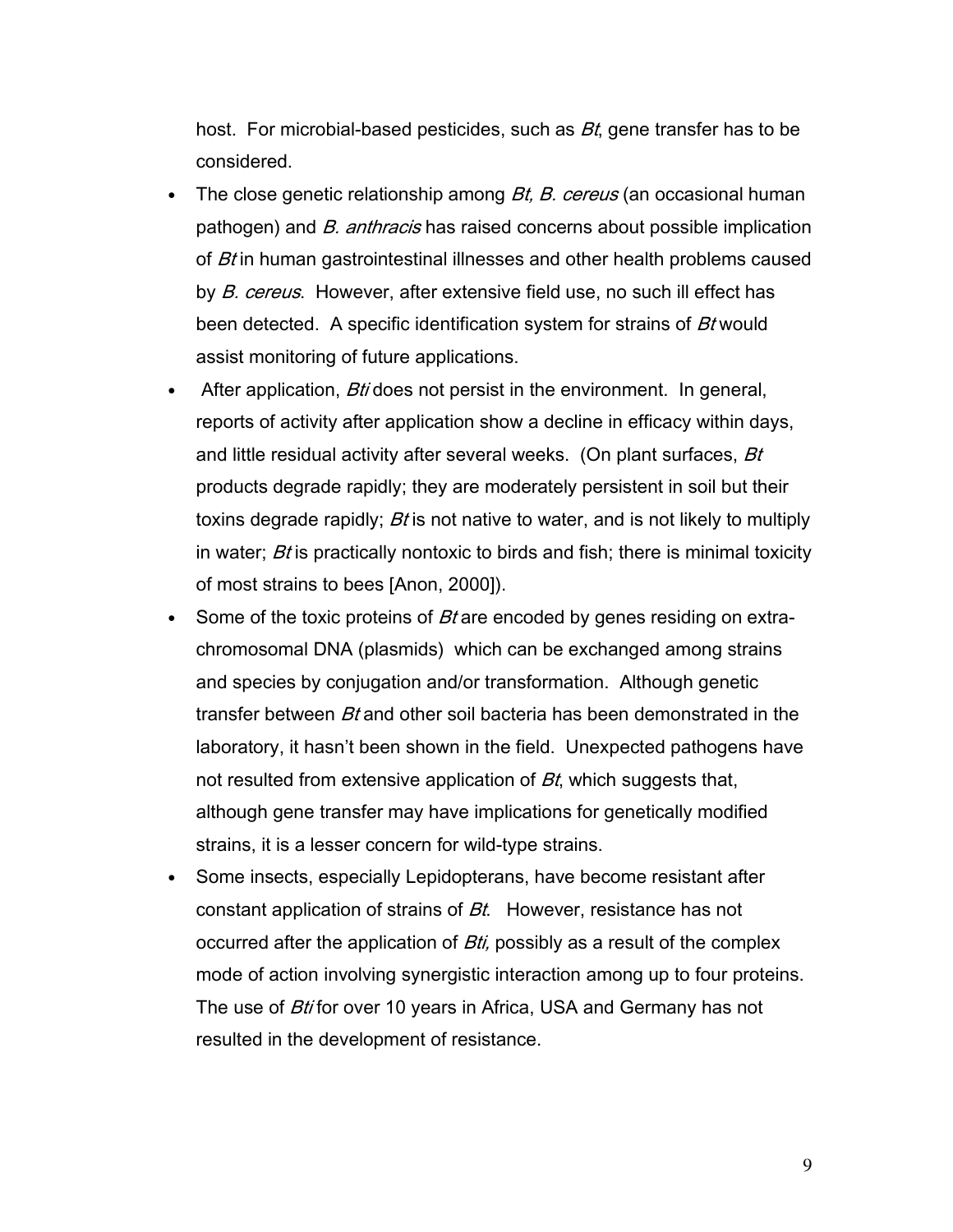• Over 40 tons of *Bti* were applied in west Africa alone, without reports of safety or non-target concerns.

Glare and O'Callaghan (1998) listed a wide range of acari, amphibians, fish, crustaceans and insects, etc. that are not susceptible to *Bti*. Numerous references are also provided in this publication.

#### b) Insecticidal Soaps

 Compared with traditional pesticides, insecticidal soaps control many targeted pests with fewer potentially adverse effects to the user, beneficial insects, and the environment – important factors in aquaponic systems. Insecticidal soaps are effective only on direct contact with the pests. The most common soaps are made of the potassium salts of fatty acids, which disrupt the structure, and permeability of cell membranes in insects. The contents of injured cells are able to leak from these cells, and the insect dies quickly. There is no residual insecticidal activity once the soap spray has dried.

Insecticidal soaps function best on soft-bodied insects such as aphids, mealybugs, spider mites, thrips, and whiteflies. It can also used for caterpillars and leafhoppers, though these large bodied insects can be more difficult to control with soaps alone. The addition of horticultural oils can increase the effectiveness of soap for harder to kill insects. Adult lady beetles, bumble bees and syrphid flies are relatively unaffected. Soap can be used with many beneficial insects, however predatory mites, larvae of green lacewing, and small parasitic wasps (such as the *Encarsia, Trichograma* and Aphidius spp. wasps) can be harmed with soap. Once the spray has dried, beneficial insects can be reintroduced safely into the treated area.

Soaps have low toxicity for mammals. However, they can be mildly irritating to the skin or eyes. Insecticidal soaps are biodegradable, do not persist in the environment, and they do not contain any organic solvents. It is less likely that resistance to insecticidal soaps will develop as quickly as it will to the more traditional pesticides. Resistance within the insect tends to develop more quickly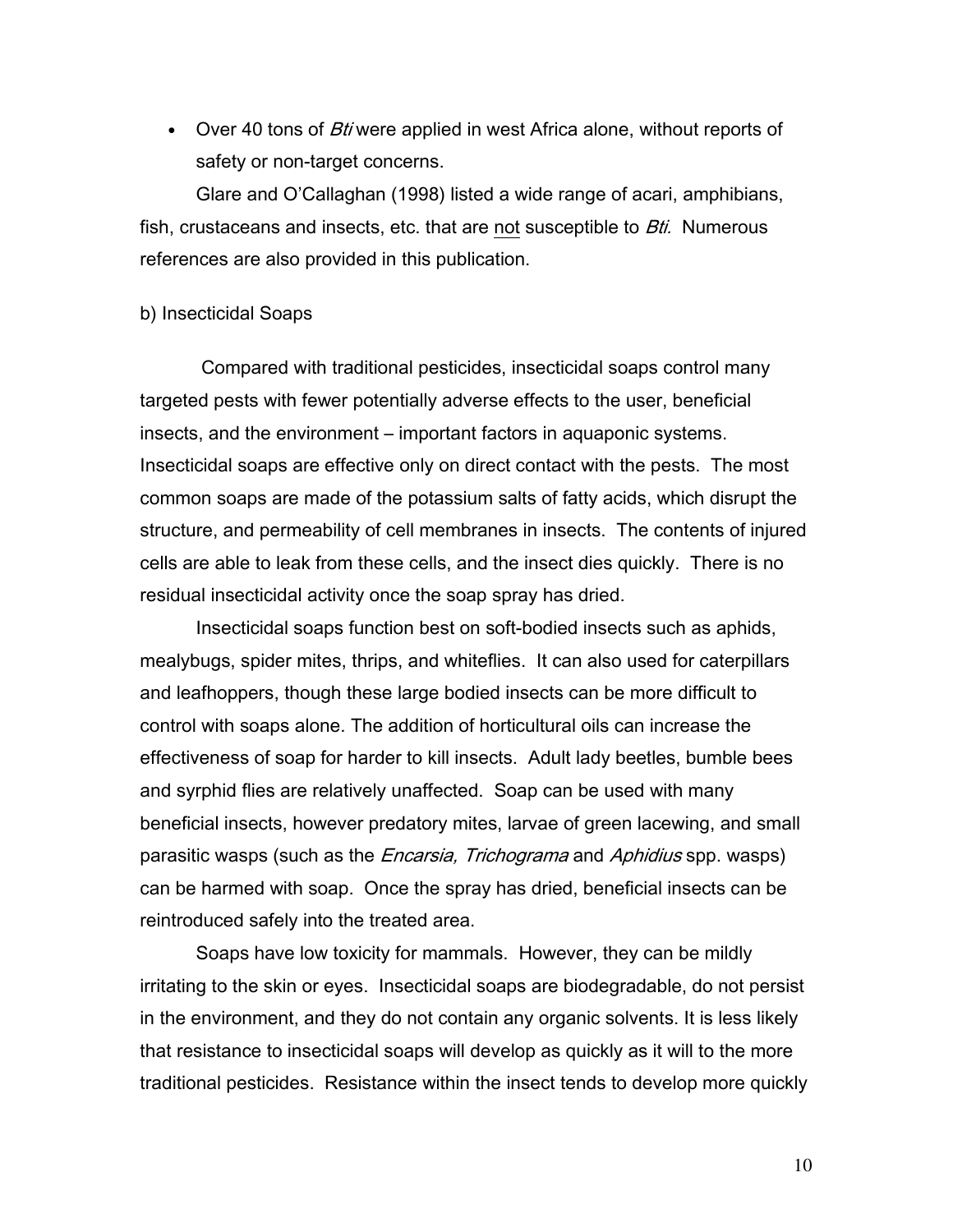with materials that have a very specific mode of action. There is a greater chance that resistance will develop to a material that affects the nervous system of an insect, for example, in a shorter period of time. Mixtures with foliar nutrients or pesticides containing metallic ions, such as zinc or iron, may be physically incompatible or phytotoxic.

Once an insecticidal soap spray has dried, there is no residual activity because soaps are effective only on contact. Therefore, if an insect has not been coated with the spray, it will not be affected by contact with or ingesting plant material that has been treated with soap.

Insecticidal soaps should be applied when conditions favor slow drying to provide maximum effectiveness, e.g., in the early morning hours with dew coverage or in the early evening. Treating with soaps on hot sunny afternoons promotes rapid drying of the material. Thorough coverage is vital for the soap to be effective. All soaps are long chain fatty acids, but not all soaps have insecticidal properties. Insecticidal soaps are specifically formulated to have high insect-killing properties, while being safe for most plant species. The soaps have no residual activity toward insects, but repeated applications may have damaging effects on some types of plants.

Hard water reduces the effectiveness of insecticidal soaps. Calcium, magnesium and iron precipitate the fatty acids and render them useless against the insects. Good spray coverage is essential for adequate results.

Insecticidal soaps may cause signs of phytotoxicity, such as yellow or brown spotting on the leaves, burned tips or leaf scorch on certain plants. In general, some crops and certain ornamentals are sensitive to burn caused by soaps. Multiple applications in a short time interval can aggravate phytotoxicity. In addition, water-conditioning agents can increase phytotoxicity. A precipitate may be formed when the metallic ions (e.g., calcium, iron or magnesium) found in hard water bind to the fatty acids in the soap (Anon, 2004b).

Some operators of aquaponic systems simply use a mixture of ordinary soap and water, and find it to be effective in controlling insects. One recipe is: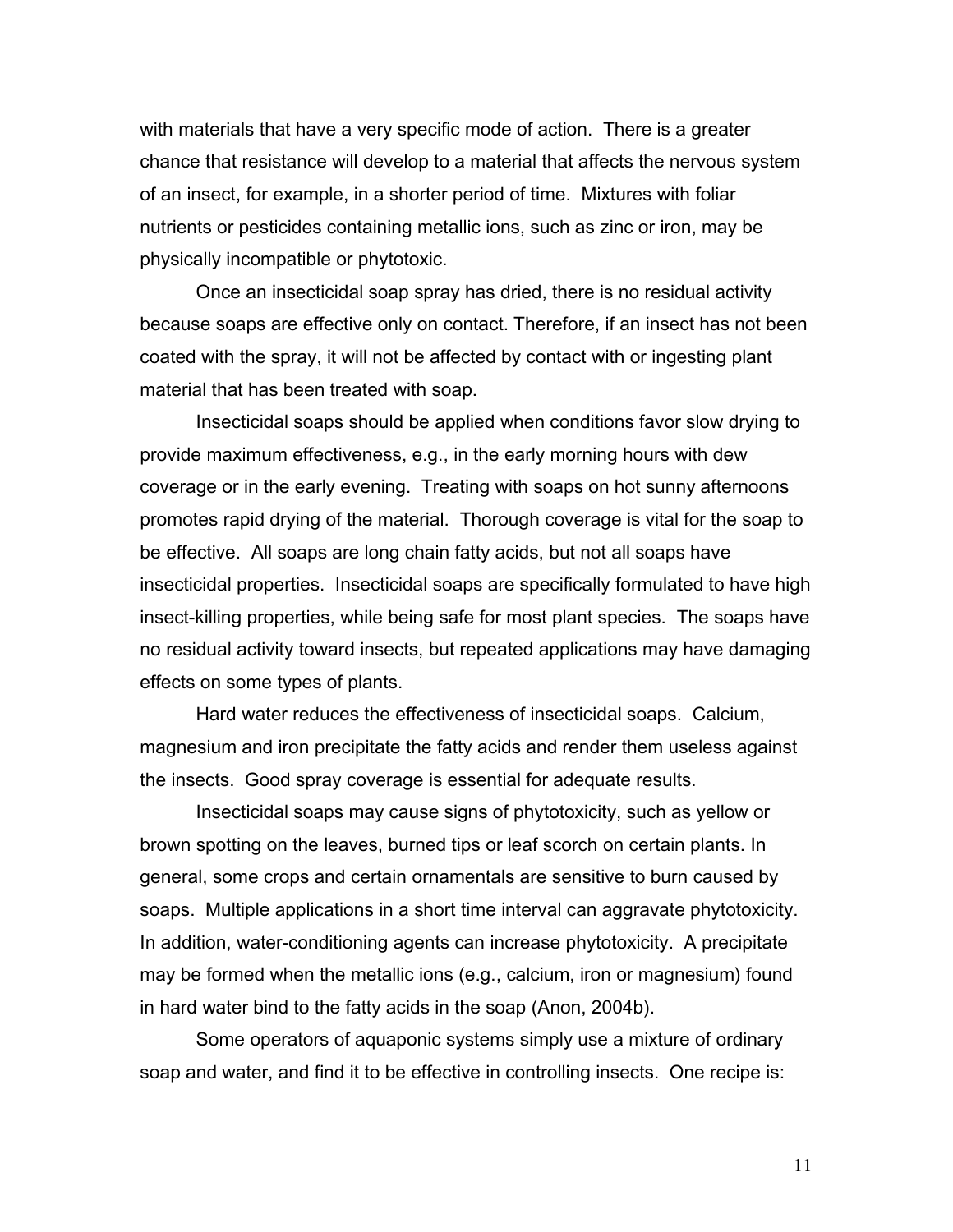one teaspoon of liquid soap such as mild Dove®, Pure Ivory Soap®, Sunlight® or pure castille soap, per quart of water.

# 4. Fish

In Canada as well as other areas of the world today it is common to grow Nile tilapia (*Oreochromis niloticus*), a warmwater species, and in some cases, rainbow trout (*Oncorhynchus mykiss*), a coldwater species, in aquaponic systems. Tilapia appear to be one of the most popular species of fish reared in aquaponic systems.

Selection of a desirable *Tilapia* sp. depends on the rate of growth and their tolerance to cold. Rankings for the growth rate of *Tilapia* sp. in ponds are: T. nilotica > T. aurea > T. rendalli > T. mossambica  $\geq$  T. hornorum. Tolerance to cold becomes increasingly important, especially for pond-rearing in more northern latitudes. Tilapia aurea is generally regarded as the most cold-tolerant of Tilapia spp.. The geographic range for culturing tilapia in outdoor ponds depends on temperature. The preferred temperature range for optimal growth of tilapia is 28-  $30^{\circ}$ C (82-86 $^{\circ}$ F). Growth diminishes significantly below 20 $^{\circ}$ C (68 $^{\circ}$ F), and death will occur below 10°C (50°F). Thus, *Tilapia* spp. are ideal for indoor aquaponic systems because the warm temperatures are also needed for the growth of plants (Rakocy and McGinty, 1989).

Other species of fish that are reared in aquaponic systems in other countries include largemouth bass (*Micropterus salmoides*), sturgeon (*Acipenser* spp.), hybrid and koi carp (*Cyprinus* spp), and baramundi (*Lates calcarifer*), etc.. Other common species used in aquaponic systems include sunfish (Family Centrarchidae), bream (Abramis brama), crappie, pacu (Family Characidae), red claw lobster or crayfish, and ornamental fish such as angelfish (Pterophyllum scalare), guppies (Poecilia reticulata), tetras (Family Chiracidae), gouramis (Family Belontiidae), swordfish (Family Xiphiidae), mollies (Family Poeciliidae), etc..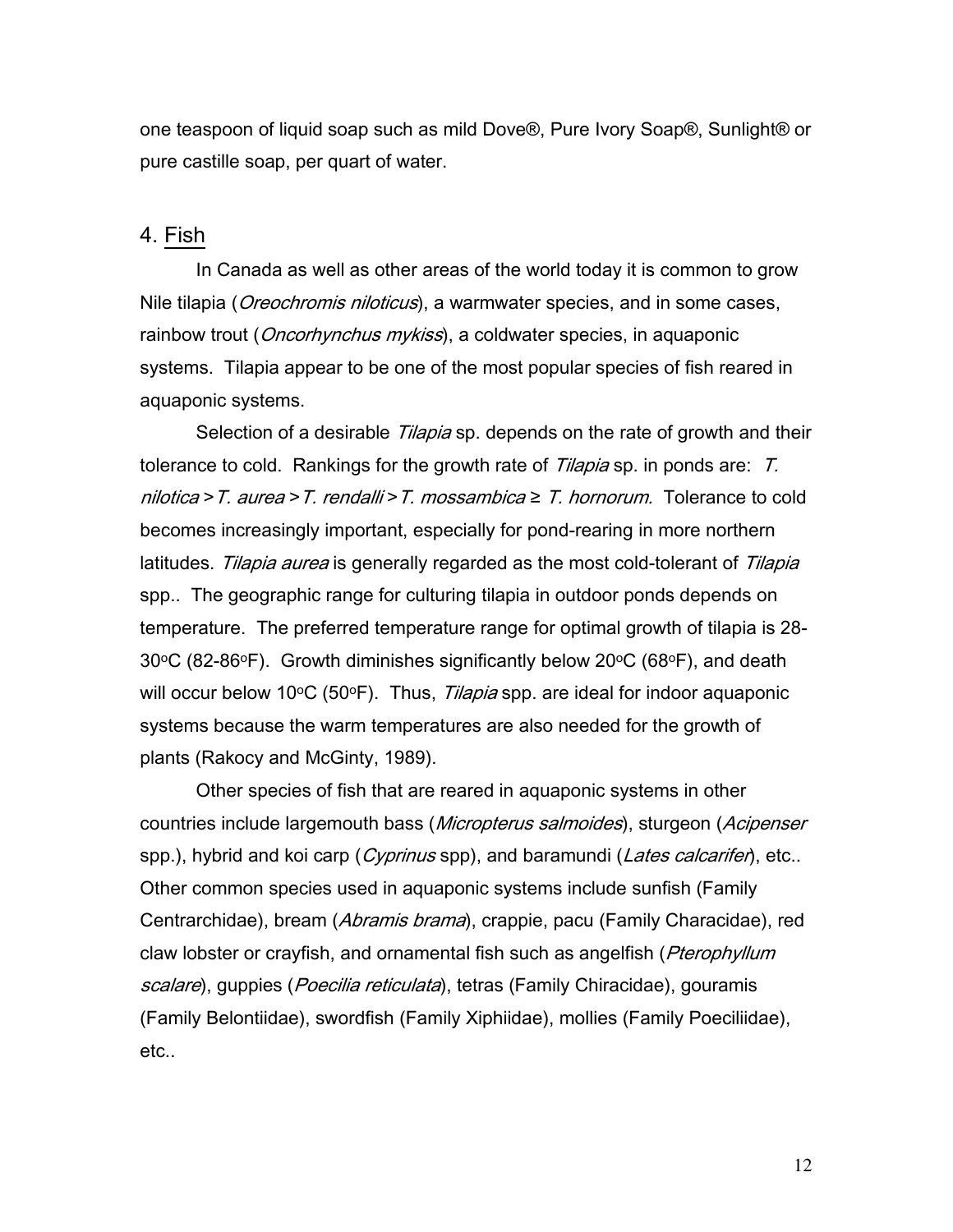# 5. Water

From the perspective of food safety, the source of water used in aquaponic systems has the potential to have a significant bearing on the quality of the final products, whether they are fish or plants. In Alberta, deep wells or municipal supplies of water are the most common sources of water for experimental or commercial aquaponic systems, all of which are currently indoor facilities. According to Hutchings (2003), at least two of the deep-well sources of water for privately owned aquaponic systems in the province have a high totalsalt content and generally, are not suitable for the growth of plants or freshwater fish.

In terms of water quality, and the concentrations of salts and minerals needed for the production of sweet basil (or general guidelines), Racozy (2003b) noted: 'Our general guideline is to feed fish at a ratio of 57 grams per m<sup>2</sup> of plant growing area per day. This ratio provides good nutrient levels. We supplement with equal amounts calcium hydroxide and potassium hydroxide to maintain pH near 7.0. Every three weeks we add 2 mg/L of iron in the form of a chelated compound.

In a commercial-scale aquaponic system at UVI (University of the Virgin Islands) that was to produce lettuce continuously for 2.5 years, nutrient concentrations varied within the following ranges (mg/L) that would have produced excellent sweet basil growth':

| Calcium - 10.7-82.1    | Phosphate $P - 0.4 - 15.3$ | Copper - 0.01 - 0.11   |
|------------------------|----------------------------|------------------------|
| Magnesium - $0.7-12.9$ | Sulfate S - 0.1-23.0       | Zinc - 0.11-0.80       |
| Potassium - 0.3-192.1  | Iron - 0.13-4.3            | Boron - 0.01-0.23      |
| Nitrate N - 0.4-82.2   | Manganese - 0.01-0.19      | Molybdenum - 0.00-0.17 |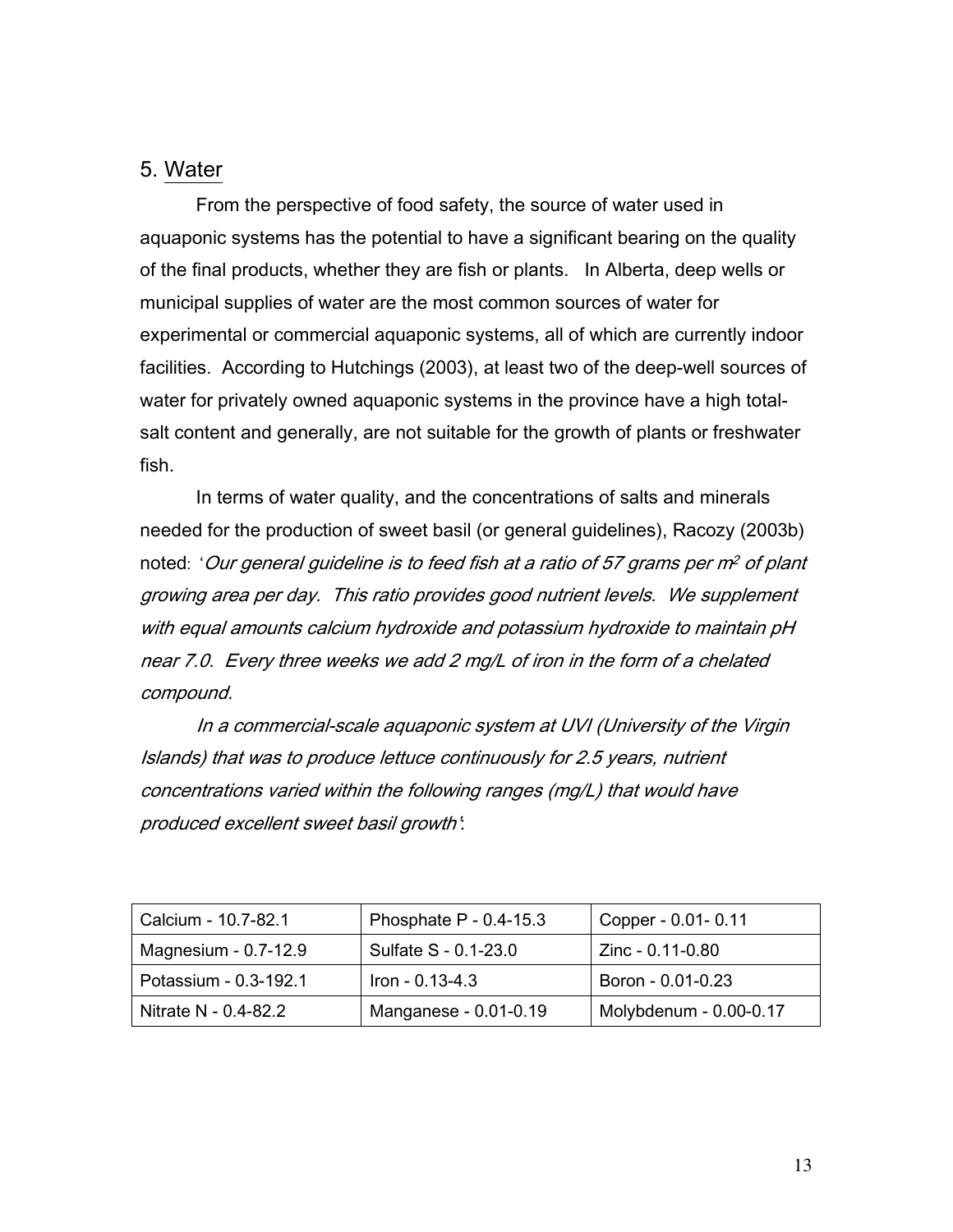Tests for water quality by the producer have been outlined by Mitchell (1998). Other papers relevant to effluent, waste management, and standards of water quality in aquaculture in general include those of Buttner et al (1993), Chen (1998), Boyd and Gautier (2000), Negroni (2000), and Lutz (2001).

Water can be a carrier of many microorganisms including pathogenic strains of bacteria, such as *Escherichia coli, Salmonella* spp., Vibrio cholerae, Shigella spp., and the microscopic parasites Cryptosporidium parvum, Giardia lamblia, Cyclospora cayetanensis, Toxoplasma gondii, and the Norwalk and hepatitis A viruses. Even small amounts of contamination with some of these organisms can result in foodborne illness in humans. The quality of water, how and when it is used, and the characteristics of the crop influence the potential for water to contaminate produce. In general, the quality of water in direct contact with the edible portion of produce may need to be of better quality compared to uses where there is minimal contact.

 Other factors that influence the potential for contact with waterborne pathogens, and their likelihood of causing food-borne illness, include the condition and type of crop, the amount of time between contact and harvest, and post-harvest handling practices. Produce that has a large surface area (such as leafy vegetables) and those with topographical features (such as rough surfaces) that foster attachment or entrapment of organisms may be at greater risk from pathogens if they are present, especially if contact occurs close to harvest or during post-harvest handling. Some sectors of the produce industry use water containing antimicrobial chemicals to maintain water quality or minimize surface contamination (Anon, 1998c).

The quality of agricultural water will vary -- particularly surface waters that may be subject to intermittent, temporary contamination, such as the discharge of waste water or polluted runoff from livestock operations located upstream. Ground water that is influenced by surface water, such as older wells with cracked casings, may also be vulnerable to contamination. Practices to help ensure adequate water quality may include ensuring that wells are properly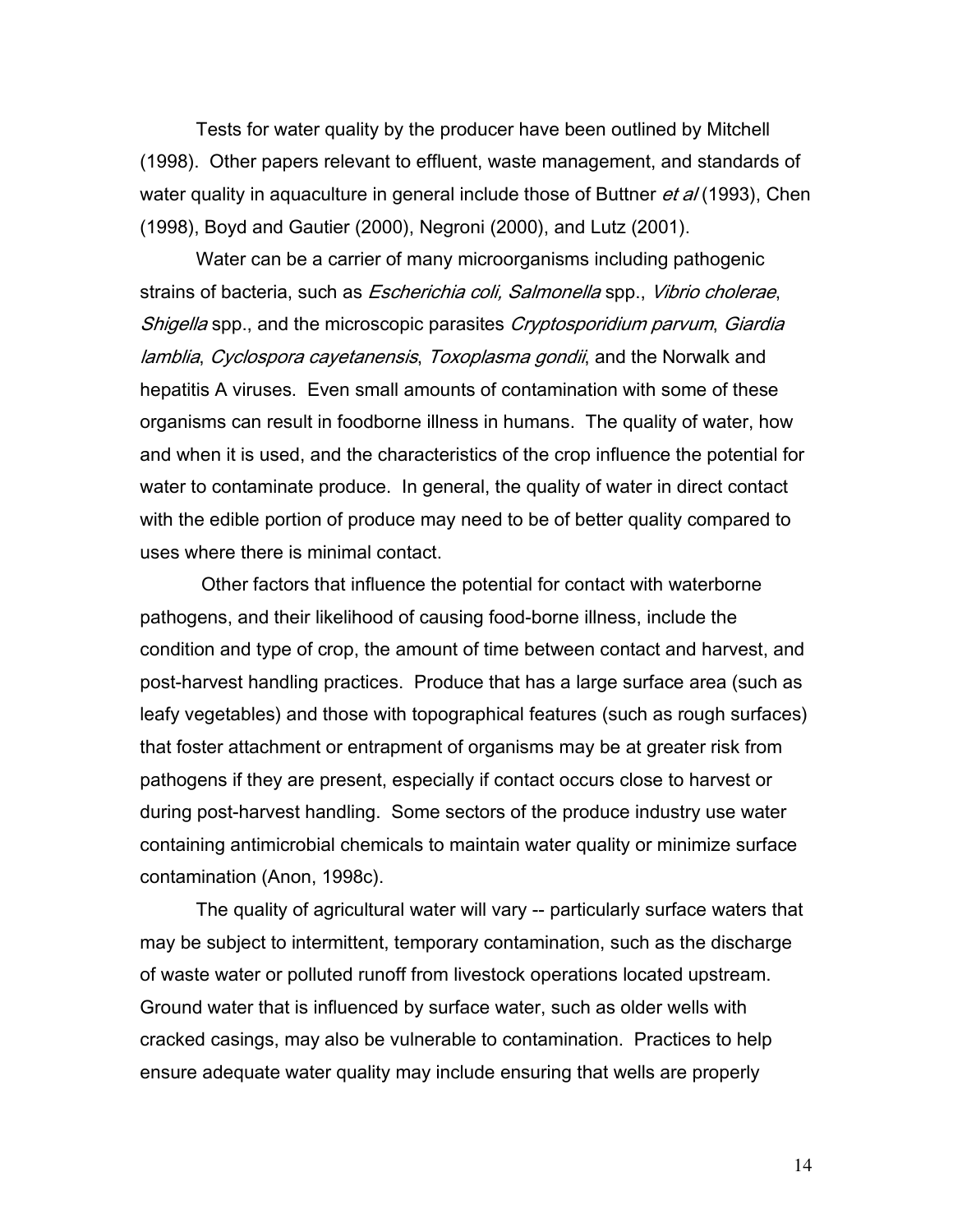constructed and protected, treating water to reduce microbial loads, or using alternative methods of application to reduce or avoid water-to-produce contact. The feasibility of these and other practices will depend on available sources of water, the intended use of the water, and the needs and resources of the particular produce operation (Anon, 1998c).

 Water supplies for onshore facilities have a very much higher risk of being contaminated by intestinal bacteria than do those for offshore operations. Feces from birds, animals and humans can enter bodies of water directly or from runoff from the land. For example, Strauss (1985) (cited by Howgate, 1998) reported the results of a global health-related environmental monitoring program of 110 rivers in four regions, namely, North America, South America, Europe, and Asia-Pacific. The median fecal coliform count in these rivers was in the range of 10<sup>3</sup>– 104 organisms/100 mL of water.

 There are very few reports concerning the presence of pathogenic intestinal bacteria in farmed fish cultivated in unfertilized systems. Some studies have reported *Salmonella* spp. in ponds holding catfish, and on the skin and in the intestines of these harvested fish; the incidence was higher in samples taken in the summer compared with those collected in the winter. In Japan, this organism was found at low level in ponds holding eels, and in the intestines of fish in one pond. Several organisms including *Listeria monocytogenes*, Plesiomonas shigelloides, and Shigella dysenteriae (but not Salmonella spp.) were cultured from hybrid striped bass (Morone saxitalis x M. chrysops) reared in three freshwater systems in Maryland, USA. Two of the sites used well water, and the third used river water (Howgate, 1998).

 The few data reported come from countries with temperate climates, and indicate a very low incidence of intestinal pathogens in fish cultured in unfertilized surface waters. However, the data point to an increased hazard during warm seasons. Of greater concern are the widespread practices of using human and animal waste as fertilizers in pond aquaculture, and of raising fish in waste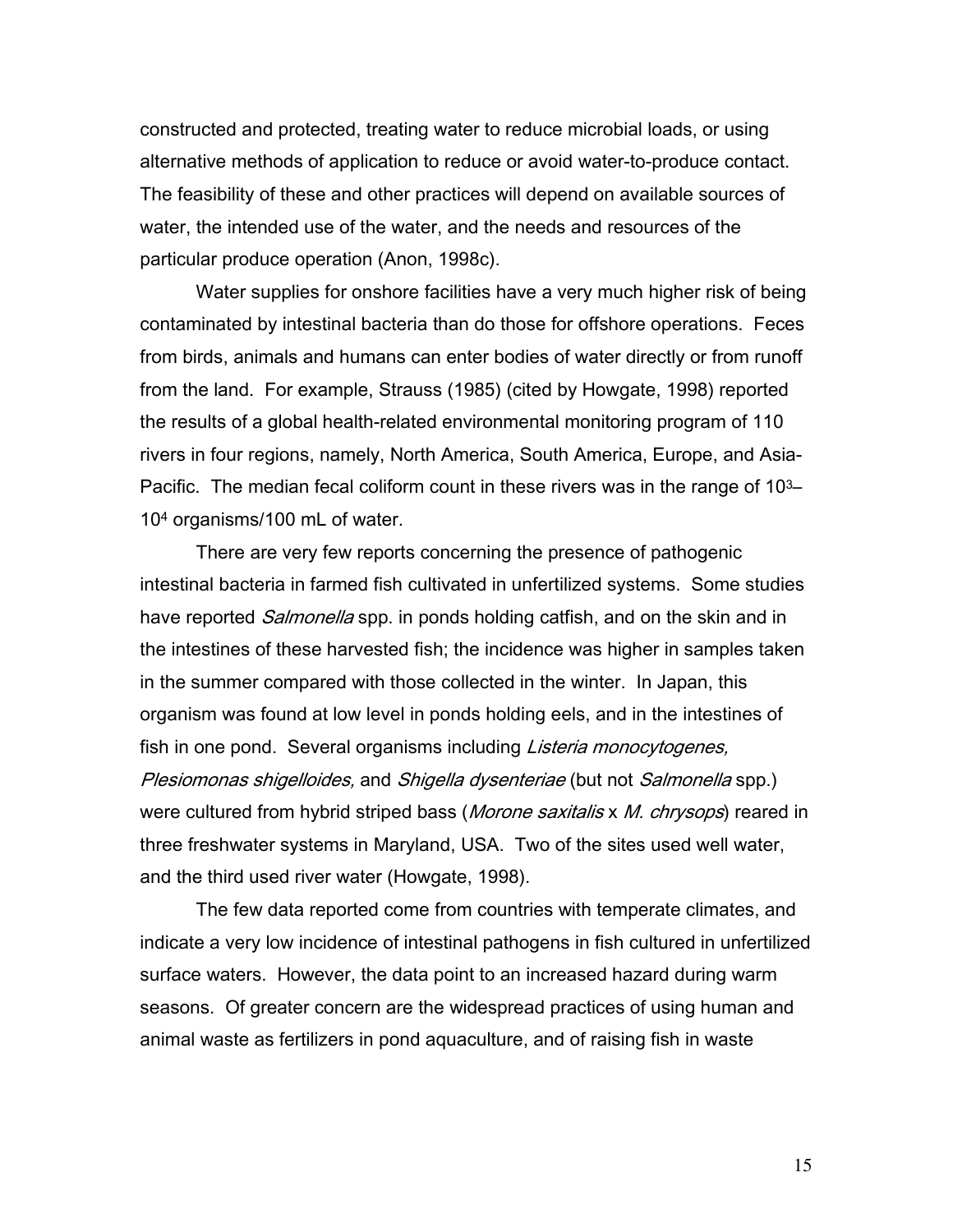waters. A number of studies cited by Howgate (1998) point up the health hazards of this practice.

 An extensive microbiological study of water in, and fish cultured in, ponds filled with a mixture of waste waters found that bacterial loads were very high in these waters (Buras *et al*, 1987). Numbers of fecal organisms were in the order of 10<sup>6</sup> MPN (most probable number)/100mL of water, and those of *Salmonella* spp. were in the order of 102 MPN/100mL of water. At the end of the growing season, carp and tilapia in one pond had fecal coliforms in their tissues, including the muscle. *Salmonella* spp. were not detected in any tissue from these fish, but were detected in the digestive tract of tilapia from other ponds on other sampling occasions. The authors compared the bacterial counts in the tissues of fish and those in the water, and concluded that, in the water, there was a limiting count of 104/mL (standard plate count), below which bacteria of any kind did not penetrate tissues of the fish.

Other workers showed that in pond water, there is a 'threshhold' of about 10<sup>3</sup> organisms/mL above which the enteric organisms, *E. coli* and *Salmonella* typhi, will be found in the muscle of exposed fish (Pal and Dasgupta, 1991, cited by Howgate, 1998). Although the data were limited, there was evidence indicating that fish can be cultured in wastewater-treated ponds, without a significant risk to public health, as long as some safeguards are in place.

The bacterial load on/in contaminated fish can be reduced by allowing them to 'depurate' in clean water for a number of days, but the rate of reduction of the bacterial counts is very slow, and 'depuration' is likely not practical under commercial conditions. Some authors have proposed maximum counts of some bacterial species as guidelines for the management of aquacultural products from wastewater systems (Howgate, 1998).

In its 'Guide to Minimize Microbial Food Safety Hazards for Fresh Fruits and Vegetables' (Anon, 1998c), the USDA recognizes certain basic principles and practices associated with minimizing hazards of microbial contamination of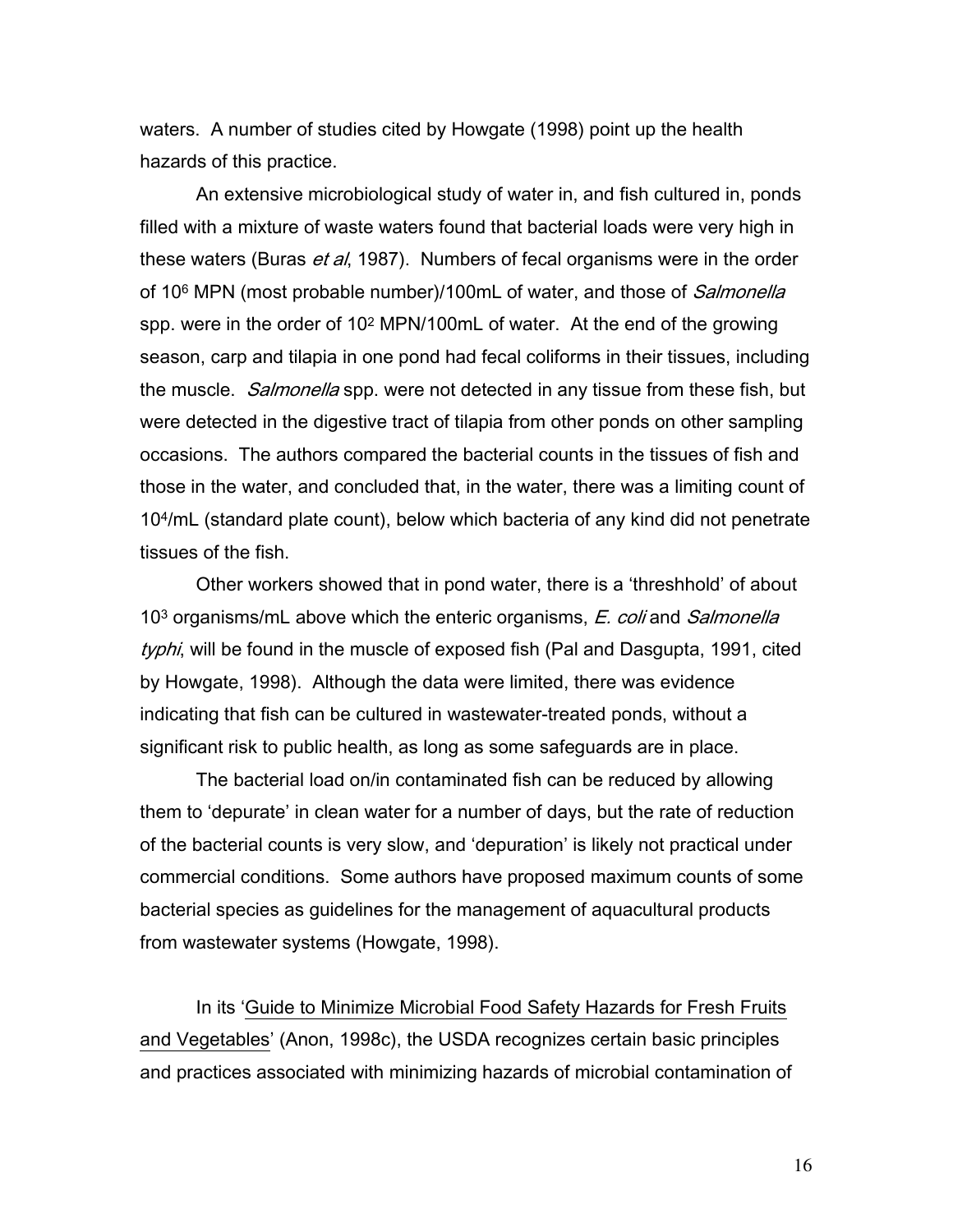food from the field through the distribution of fresh fruits and vegetables. However, it is important to note that these recommendations focus primarily on the common field methods of production, and NOT those of aquaponic/aquacultural methods. Nevertheless, they provide some useful

guidelines.

Some of the general principles recommended by the USDA include:

Principle 1. Prevention of microbial contamination of fresh produce is favored over reliance on corrective actions once contamination has occurred.

Principle 2. To minimize microbial food safety hazards in fresh produce, growers, packers, or shippers should use good agricultural and management practices in those areas over which they have control.

Principle 3. Fresh produce can become microbiologically contaminated at any point along the farm-to-table food chain. The major source of microbial contamination with fresh produce is associated with human or animal feces.

Principle 4. Whenever water comes in contact with produce, its source and quality dictate the potential for contamination. It is important to minimize the potential of microbial contamination from water used with fresh fruits and vegetables.

Principle 5. Practices using manure from animals or municipal biosolid wastes should be managed closely to minimize the potential for microbial contamination of fresh produce.

Principle 6. Hygienic measures and sanitation practices during production, harvesting, sorting, packing, and transportation play a critical role in minimizing the potential for microbial contamination of fresh produce.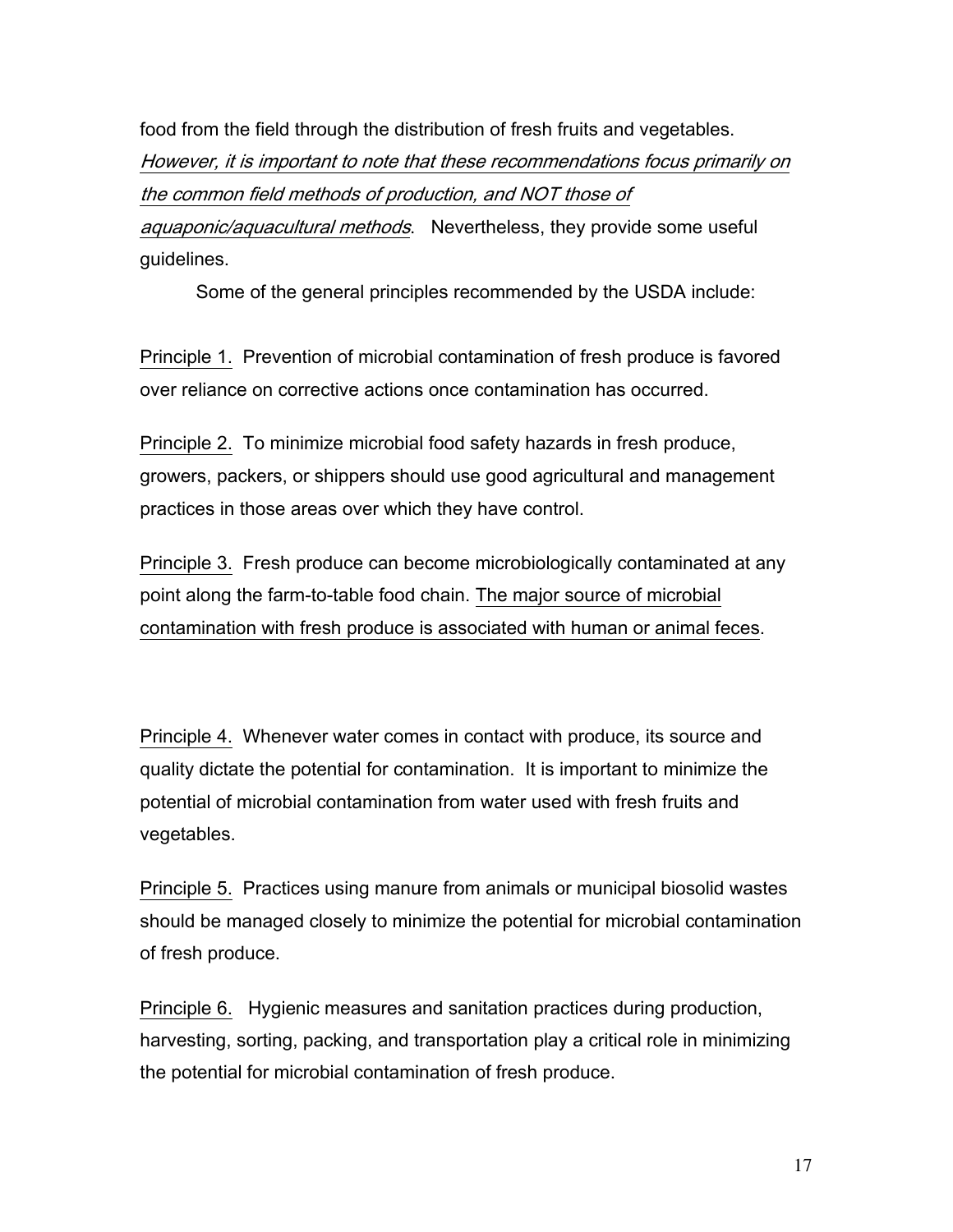It is important to note that infected employees may transmit a wide range of communicable diseases and infections through food or utensils. A partial list of infectious and communicable diseases that may be transmitted through produce include  $(Table 4)$ :

| Pathogens Often Transmitted by Food Contaminated by Infected Employees* |                              |  |  |
|-------------------------------------------------------------------------|------------------------------|--|--|
| 1. Hepatitis A virus                                                    | Fever, Jaundice              |  |  |
| 2. Salmonella typhi                                                     | lFever                       |  |  |
| 3. Shigella spp.                                                        | Diarrhea, Fever, Vomiting    |  |  |
| 4. Norwalk and Norwalk-like viruses                                     | Diarrhea, Fever, Vomiting    |  |  |
| 5. Staphylococcus aureus                                                | Diarrhea, Vomiting           |  |  |
| 6. Streptococcus pyogenes                                               | Feve; Sore throat with fever |  |  |

\*The symptoms of diarrhea, fever, and vomiting are also those of several other pathogens transmitted occasionally by food contaminated by infected employees.

Plumb (1999) noted that cyprinids (which include various species of carp, as well as minnows indigenous to Alberta) are extremely susceptible to infections by columnaris organisms, the cause of Bacterial Gill Disease in a variety of species of fish. Both mortality and acuteness of disease increase with temperature (Noga, 1996). In general, water from pond or irrigation sources would not likely be good sources for aquaponic systems because of the potential of introducing minnows and other species of fish, along with a variety of diseasecausing agents, ie, viral, bacterial, parasitic, fungal, etc..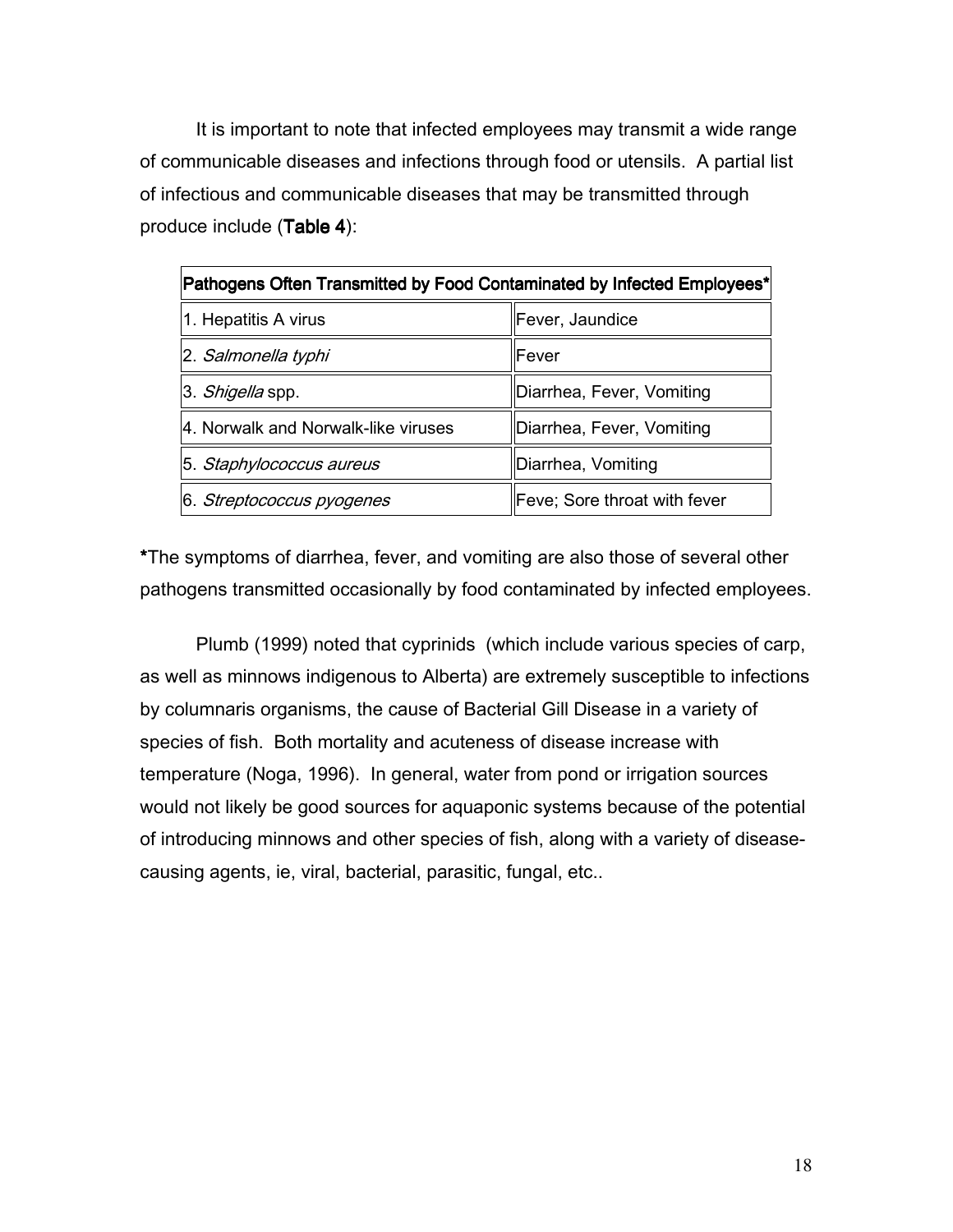#### a) Algae

In the context of suitable sources of water for aquaponic systems, certain species of cyanobacteria (blue-green algae)-like bodies (CLB) have been reported to cause a prolonged syndrome of diarrhea, loss of appetite and fatigue lasting a range of 4 –107 days in humans in Chicago, USA and in the country of Nepal (Kocka *et al*, 1991). In this study, analysis of water from various sources, raw vegetables and cow manure detected CLB on one head of lettuce from which an affected patient had eaten two days before the onset of illness. Analysis of 184 stool samples submitted from affected patients at the end of an outbreak in Nepal, detected CLB in six (3%) patients.

 Cyanobacteria are a diverse collection of primitive unicellular to multicellular photosynthetic bacteria usually found in water or very moist environments. In Alberta, species of cyanobacteria (commonly called blue-green algae) are well known for their role in poisoning cattle and other species when they ingest algal blooms that are concentrated by prevailing winds in areas of shoreline frequented by these animals when they come to drink.

When nutrients are in rich supply, some species of cyanobacteria may grow without light. The CLB are so named because they possess some morphological and reproductive characteristics similar to those of the Order Chroococcales of cyanobacteria. However, CLB don't have all the characteristics of any known type of cyanobacteria. These bodies may be seen on light microscopic examination of fresh stools as nonrefractile hyaline cysts measuring 8-9 µm in diameter (Kocka et al, 1991).

In 1989, the salmon farming industry in the Sechelt Inlet, BC, a wellprotected but poorly flushed fjord, was heavily affected by algae (*Heterostigma* and *Chaetoceros* spp.). It is believed that, as the plume of the Fraser river turns northward, it has several effects: it tends to prevent water from leaving Sechelt Inlet, thereby reducing flushing action and creating the stability favorable to the growth of algae, as well as supplying nutrients that support the growth of these algae. In particular, the damaging effects of *Chaetoceros* sp. are better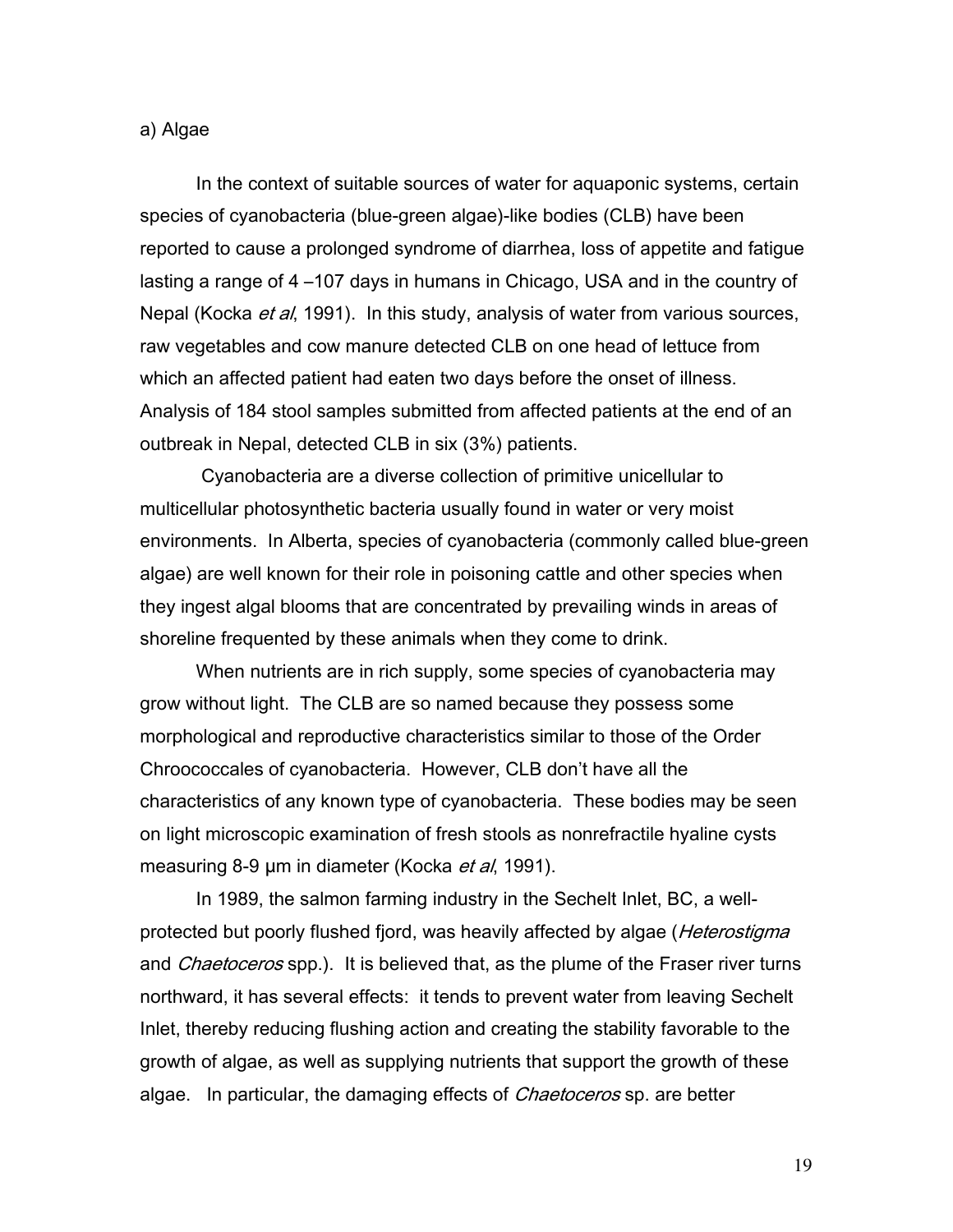understood than those of *Heterostigma* sp.. In response to gill damage caused by algal spikes, even small numbers of *Chaetoceros* sp. (5 organisms/mL of seawater) were sufficient to stimulate the production of massive amounts of mucus, which inhibited the uptake of oxygen. This process caused the fish to convert to anaerobic metabolism, and ultimately led to death caused by one of three factors: 1) microbial infections of damaged gills, 2) hemorrhage of capillaries in the gills, or 3) suffocation as the result of the production of excess mucus. As well, damage to the gills allowed for the introduction of bacterial pathogens such as those of bacterial kidney disease and vibriosis that killed the affected fish (Stewart, 1997).

In another study, the blue-green alga,  $Lyngbya$  sp., was found to be abundant in several ponds in which catfish had an extreme off-flavor (Brown and Boyd, 1982).

However, the most significant public health problems caused by harmful algae are:

- Amnesic Shellfish Poisoning, caused by *Pseudo-nitzschia* sp. (domoic acid),
- Ciguatera Fish Poisoning, caused by a variety of algal species including Gambierdiscus toxicus, Prorocentrum spp., Ostreopsis spp., etc. (ciguatoxin, maitotoxin),
- Diarrhetic Shellfish Poisoning, caused by *Dinophysis* sp. (okadaic acid),
- Neurotoxic Shellfish Poisoning, caused by *Gymnodinium breve* (brevetoxins),
- Paralytic Shellfish Poisoning, caused by Alexandrium spp., Gymnodinium catenatum (saxitoxins).

Anamnesic shellfish and paralytic shellfish poisonings can be lifethreatening, whereas the others listed cause illnesses from which recovery does occur. Recovery time following ciguatera fish poisoning may take weeks, months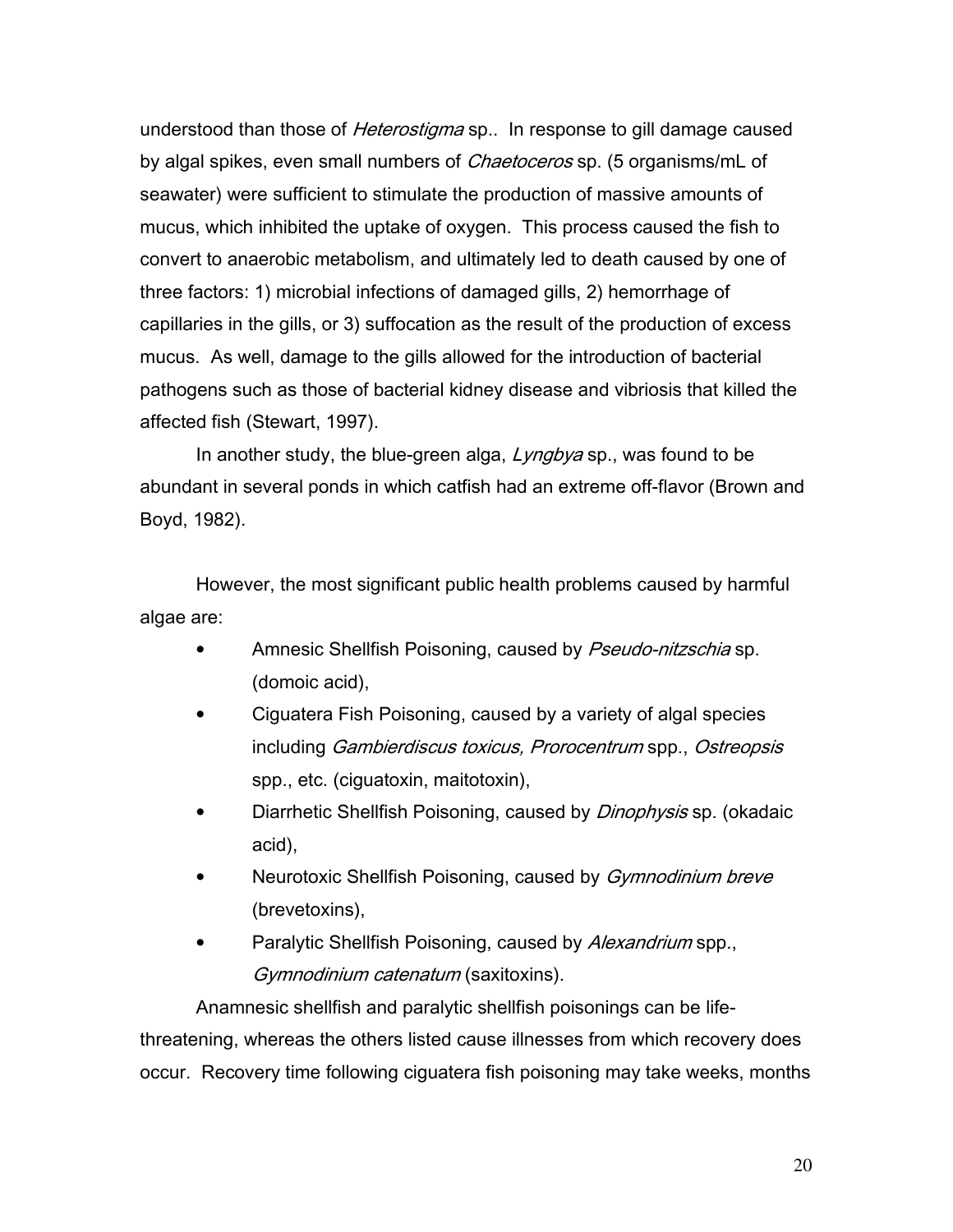and even years. These toxicities occur in various coastal waters of the USA and around the world (Anon, 2003g).

#### b) Contaminants in Water

#### i) Hormones

In 2003, a study at St Mary's College of Maryland, USA, showed that minnows located immediately downstream from a large cattle feedlot in Nebraska had significant alterations in their reproductive biology. Male fish had one-third less testosterone and their testes were about half as big as those of unexposed fish; females had 20% less estrogen and 45% more testosterone compared with females from an uncontaminated stream. These findings indicated that effluent from feedlots is hormonally active, whether from natural or synthetic hormones injected into the cattle (Anon, 2003e).

The feeding of methyl testosterone (MT) in tilapia fry to produce a uniformly male population could suggest the presence of residues of this hormone. However, since these fish are fed MT for only a few days early in life, residues of this hormone are unlikely to be of concern in these fish at the time of marketing.

The injection of hormones such as human chorionic gonadotropin (HCG), a glycoprotein, in the spawning of fish has raised questions about residues in the tissues of these fish. However, Kelly and Kohler (1994) showed that in fish injected with HCG to induce ovulation and sperm production, heating (such as in cooking), as well as human digestive enzymes, will destroy residues of this hormone. In addition, these authors found that HCG was not detected in fish injected with this hormone after an average of 19 days (range 14-35 days) postinjection, depending on the species. It is interesting to note that tests for HCG in hybrid tilapia (O. mossambicus xO. niloticus) used in these experiments were negative at 14 days post-injection.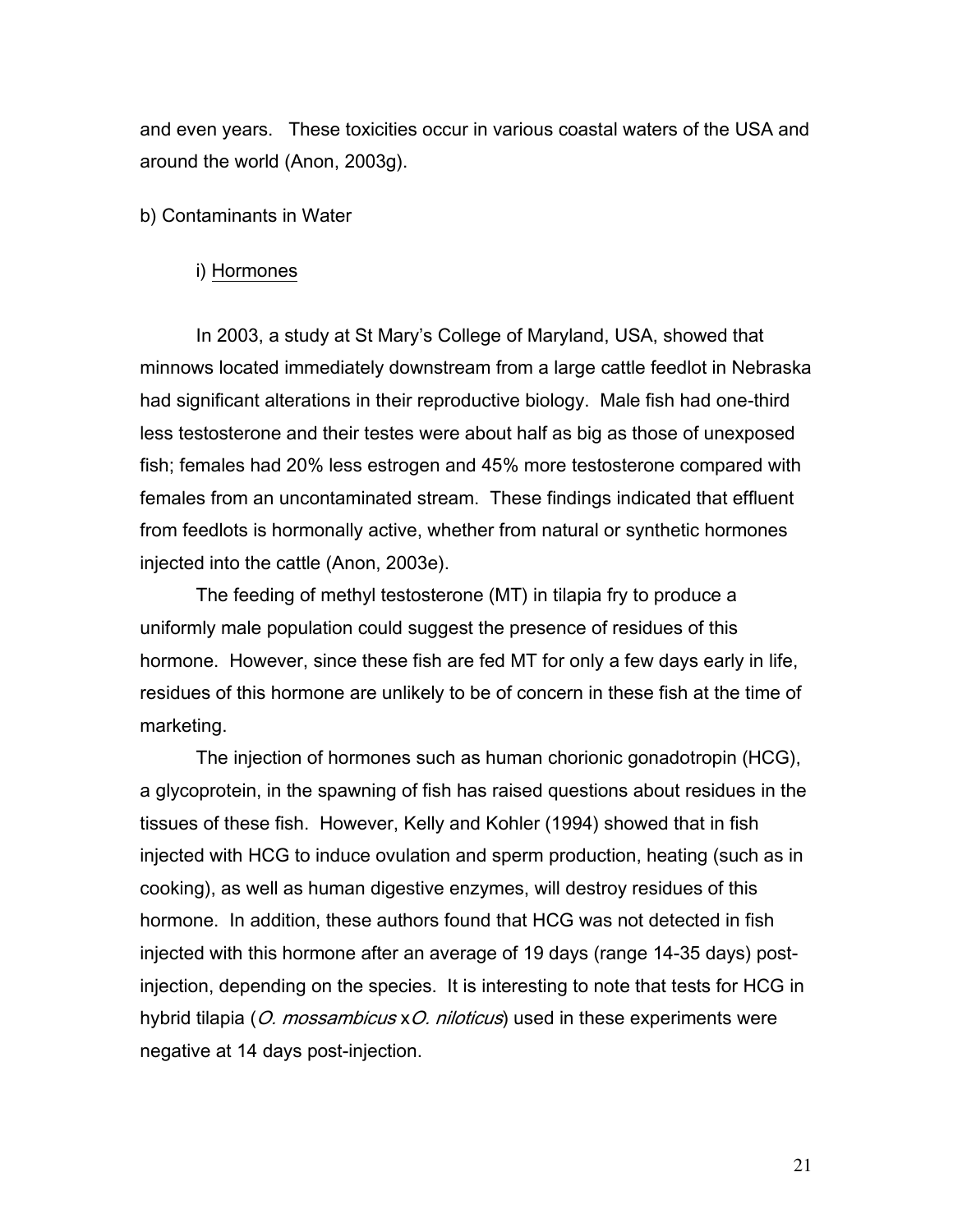## ii) Drugs

A study from Oslo, Norway found that marine fish near an Arctic city had been receiving a mix of caffeine and painkillers from a local sewer. As well, samples taken from a sewer outlet near a psychiatric hospital had measurable amounts of anti-epileptic drugs and anti-depressants. Also found was ibuprofen, an anti-inflammatory drug often used to treat arthritis (Anon, 2003f). Hirsch et al (1999) cited a number of papers dealing with medications, including antibiotics, antiphlogistics (anti-inflammatory drugs), lipid regulators and beta-blockers found in aquatic environments in a number of countries. These studies would appear to represent 'the tip of the iceberg'.

A study to be released by the government of Alberta into levels of drugs and antibiotics in the Bow river reflects current concerns about the safety of sources of water in this province.

### iii) Polychlorinated biphenyls

Not only biological agents, but also pollutants are of great concern (Arkoosh et al, 1998). As we live in a virtually inescapable worldwide sea of polluted air, water and soil, it seems impossible to guarantee that our food supplies are completely free of contaminants. For example, it has been reported that seven of 10 farmed salmon purchased at grocery stores in Washington DC, San Francisco, California, and Portland, Oregon were contaminated with polychlorinated biphenyls (PCBs) at levels that raise health concerns. The report, released by the Environmental Working Group (EWG), has claimed that farmed salmon are likely the most PCB-contaminated protein source in the US food supply, and contain 16 times the amounts found in wild salmon, four times the level in beef, and 3.4 times the amount found in other seafood. The source of these PCBs is believed to be the fishmeal (most supplies are from Iceland, Peru, Chile and Denmark) fed to these salmon, although the origin of these salmon was not indicated (Anon, 2003b). However, Whelan (2003) discounted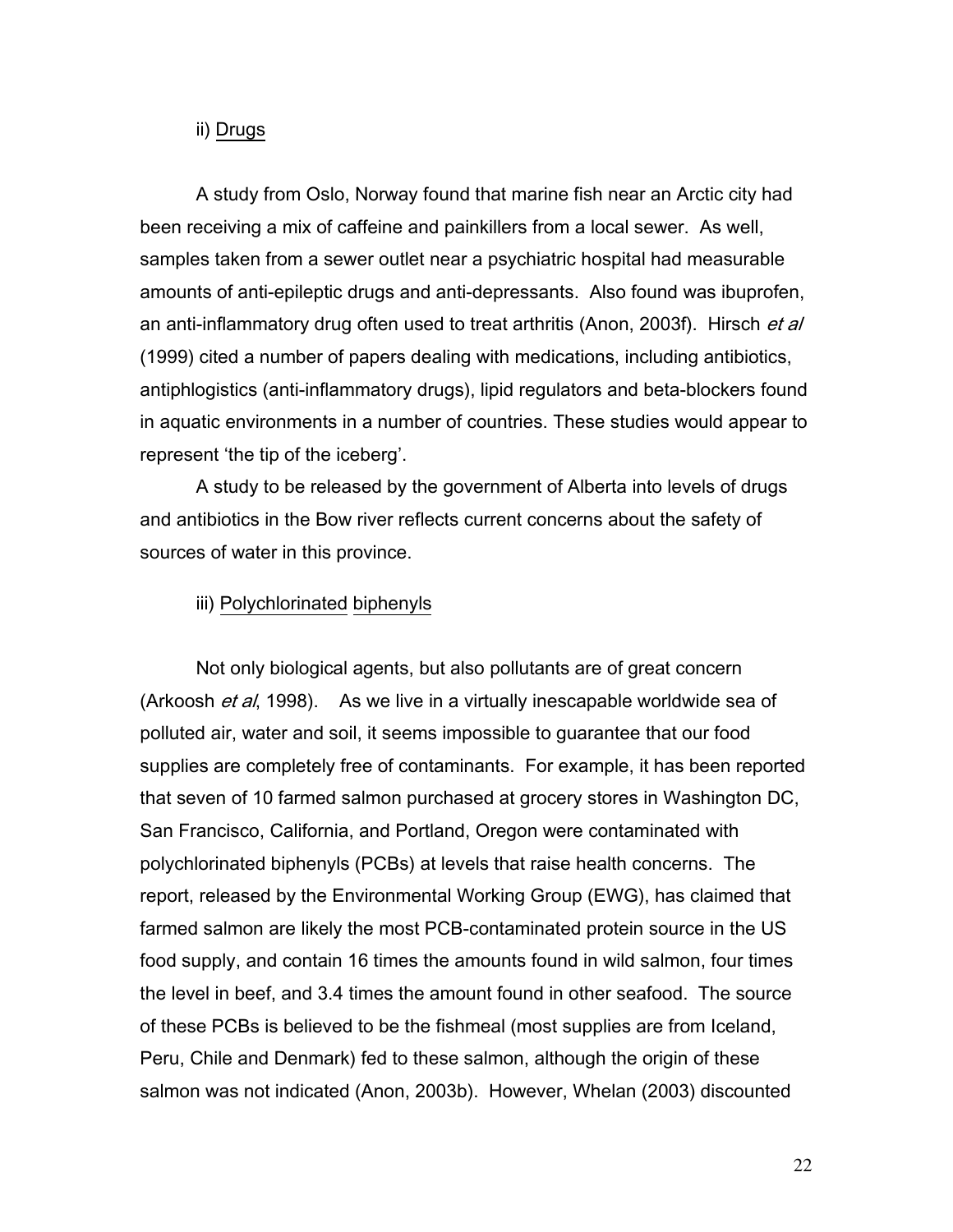these claims and questioned the credibility of the EWG as a shadowy, nonscientific group.

Despite these objections, a report in early 2004 from CBC-TV indicated that there are definite risks to human health from the consumption of more than one meal of farmed salmon every two months, because contaminants such as PCBs are 10 times higher in these fish than in wild salmon (Anon, 2004d). In a subsequent press release, Health Canada reported that levels of PCBs in farmed (and wild) salmon are within the 2 ppm safety guideline, and thus, are safe for human consumption (Anon, 2004).

In a scientific publication however, Krümmel et al (2003) showed that wild stocks of sockeye salmon (*Onchorhynchus nerka*) returning from the sea to spawn in pristine lakes in Alaska can act as bulk-transport vectors of PCBs. When these fish die after spawning, PCBs are released into the sediment of these lakes and increase in concentration by more than seven-fold in some instances when the density of returning salmon is high. The source of PCBs in this case is believed to be distant industrial activities that release these pollutants into the atmosphere and oceans.

In an experimental study, Arkoosh et al (1994) found that B-cell mediated immunity was suppressed in juvenile Chinook salmon (O. tshawytsha) after exposure to either a polycyclic aromatic hydrocarbon or to PCBs. Johnson *et al* (2003) provided a detailed document on the public health implications of human exposure to PCBs: the finding of elevated levels of PCBs in human populations, plus the presence of developmental and neurological problems in children whose mothers ate PCB-contaminated fish, have serious implications in public health.

## iv) Organic Pollutants -- Pesticides, Herbicides, etc.

Aquacultural systems can be affected by acute and chronic discharges of organic pollutants. Acute pollution results from single, short-lived discharges such as accidental spillages from chemical plants into water supplies or by the grounding of sea vessels. Most industrial and agricultural chemicals are readily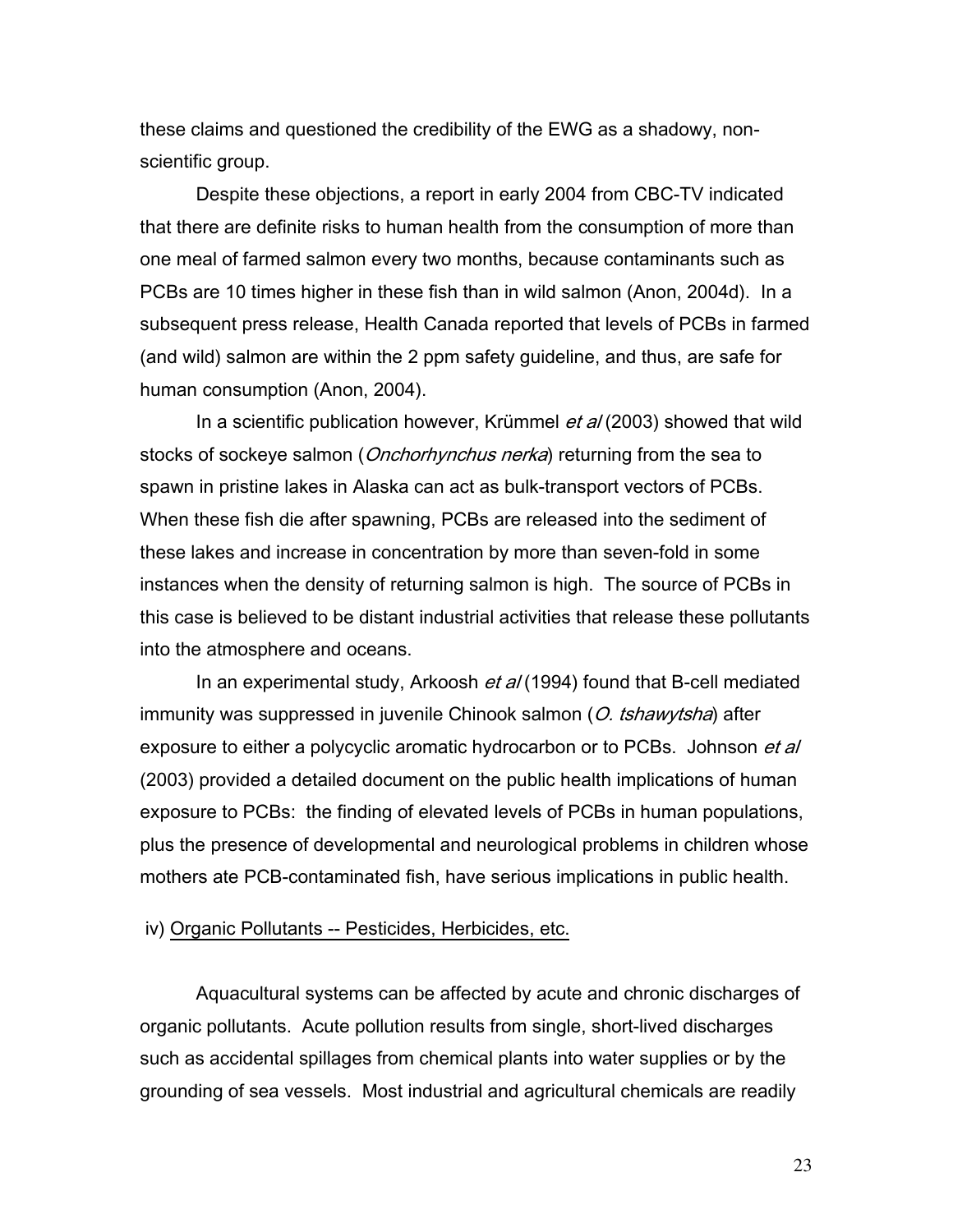degraded by chemical and biological processes in soil and water, and do not accumulate to any large extent, and are rapidly eliminated from fish. Some studies have measured the uptake and loss of several agricultural chemicals by/from fish, and showed that these chemicals had low accumulation coefficients and short half-lives of the order of hours. In one study, a single dose of parathion was added to a pond. Within two days, the fish concentrated this pesticide about 100-fold compared with the concentration in water, but 'depurated' it to very low levels by a month after exposure (Howgate, 1998).

More difficult to control is chronic contamination. In aquaculture, the main routes of chronic contamination are the use of polluted water, leaching of agricultural or industrial chemicals from treated or contaminated soil into surface waters, and deposition from the atmosphere. Many chlorinated compounds are discharged into, or are present in, the aquatic environment, but three groups in particular are of concern: 1) chlorinated insecticides such as DDT, dieldrin, lindane and their degradative products, 2) PCBs and 3) polychlorinated dibenzop-dioxins (PCDDs) and –difurans (PCDFs). Summaries and reviews of environmental impacts and the fate and significance to human health, of chlorinated organic compounds and other contaminants in the aquatic environment have been provided by several authors cited by Howgate (1998).

According to Howgate (1998), a hazard that apparently hasn't been investigated in aquacultural products is the presence of persistent organochlorines. High concentrations of these contaminants have been found in fish from some freshwater environments. For example, there is official advice against consuming fish from some parts of the Great Lakes because of high levels of organochlorines. By analogy, it is possible that fish in freshwater aquaculture could be affected similarly. There are theoretical reasons related to the physical properties of these contaminants and to aquacultural practices, for fish from freshwater aquaculture to pose only a low risk of harm to humans – however, measurements are needed for confirmation of this point. The flux of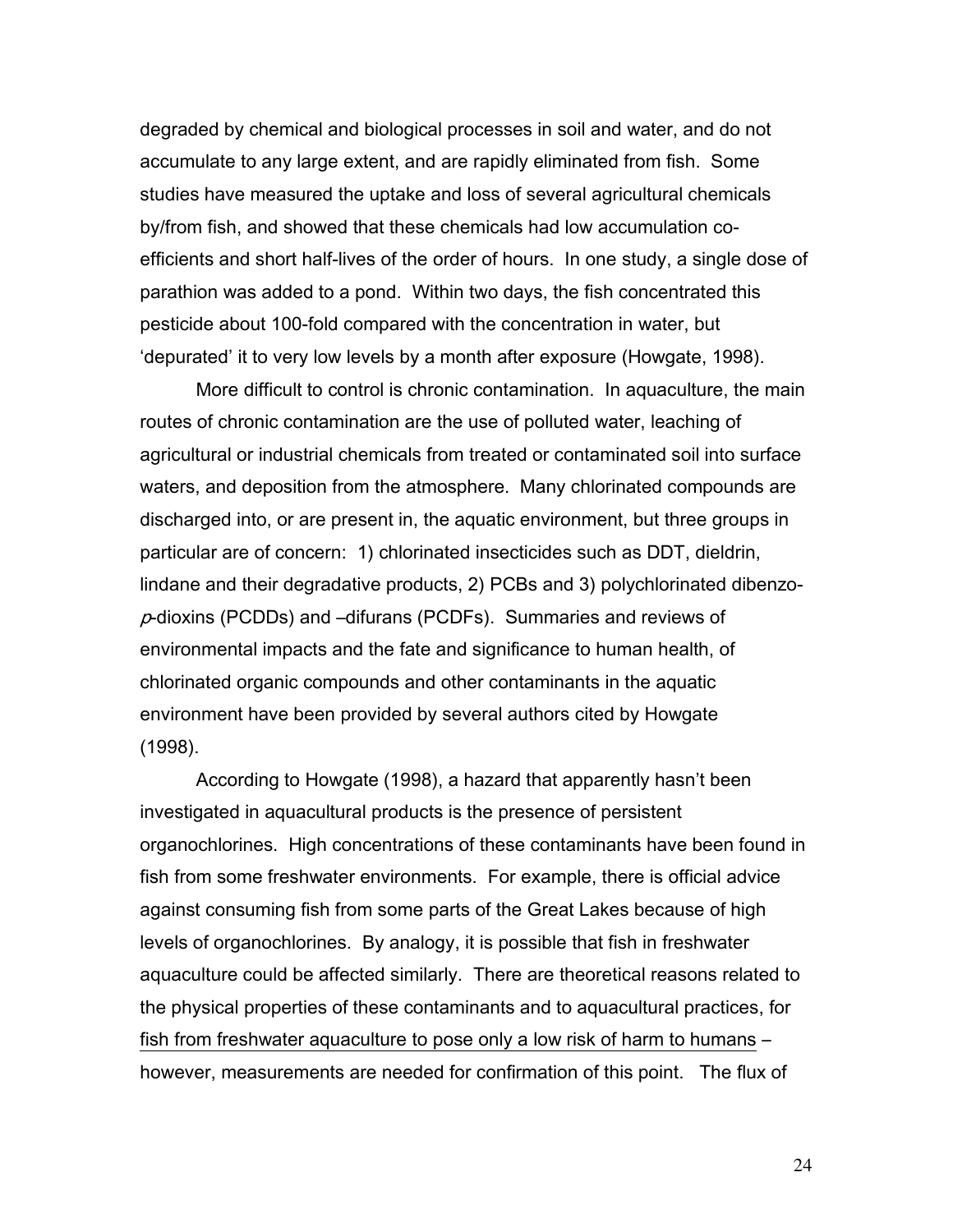organic contaminants in aquatic ecosystems, their distribution among different compartments of the system, and their accumulation through trophic chains have been modeled and applied successfully to field situations (several references, cited by Howgate, 1998). It would be useful to apply these models to some representative aquacultural systems in order to predict how persistent chlorinated hydrocarbons, if present, would be distributed in these systems.

Kennish and Ruppel (1996) found contamination by chlordane  $(1,2,4,5,6,7,8,8\text{-octachloro-3}$ -tetra-hydro-4,7-methanoindane) that is used in formulations of pesticides, at levels ranging from 5-2150 ppb wet weight in the tissues of four species of finfish and one of shellfish from estuarine and coastal marine waters of New Jersey, USA. In terms of contamination of water by pesticides and herbicides, several studies have been conducted by Agriculture Canada and/or AAFRD, and have shown levels of these products in a number of samples from Alberta (Hill *et al*, 1996; Hill *et al*, 2000; Ontkean *et al*, 2000; Hill, 2001). As well, Miller *et al* (1992) and Olson *et al*, (2003) reported on the effects of agricultural practices on water quality in Alberta.

A joint study by Agriculture Canada and AAFRD on the effects of agricultural management practices on water quality in southern Alberta detected the presence of selected herbicides at significant concentrations in surface runoff, effluent from subsurface drainage and ground water, under surface and sprinkler irrigation. As well, significant concentrations of nitrate were found in ground water under irrigated soils subjected to high applications of manure from feedlots (Miller *et al*, 1992).

In a more recent study on the Crowfoot Creek watershed near Strathmore, Alberta, Ontkean et al (2000) determined that levels of total phosphorus, total coliform bacteria and total dissolved solids often exceeded both Alberta and Canadian guidelines for water quality. In addition, levels of several pesticides often exceeded guidelines. Five pesticides were detected in this study; MCPA exceeded guidelines at least 50% of the time, and Dicamba met the irrigation guideline less than 30% of the time.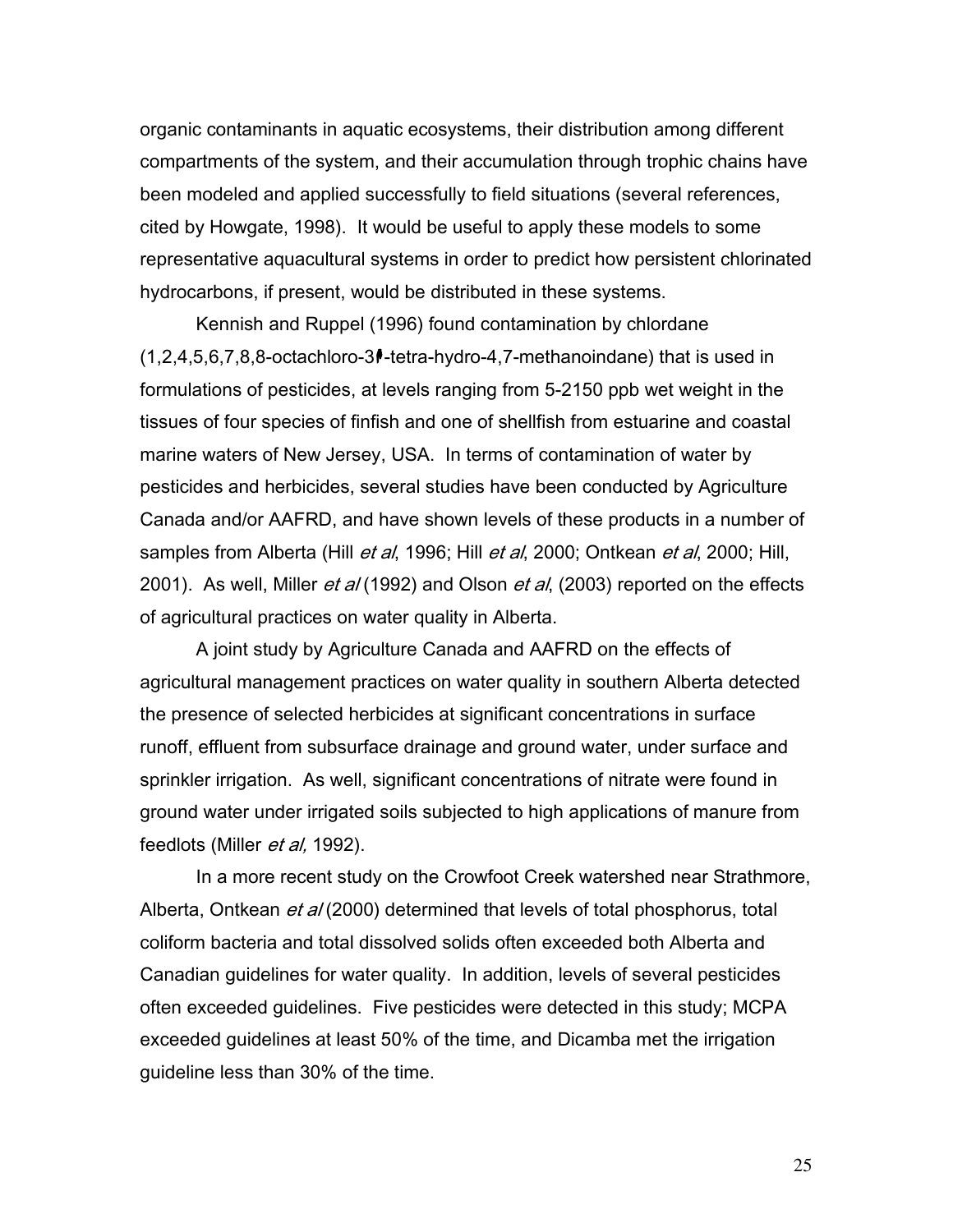#### v) Manure

A study on the application of manure and its effects on the quality of soil and ground water under irrigation in southern Alberta, found that repeated application of manure, especially at high annual rates (60-120 mega grams/ha/year) significantly affected the quality of soil and ground water, with a buildup of nutrients in the soil, and the movement of nitrate and chloride into ground water. The report also indicated that even at low rates of application, phosphorus will concentrate in soil at the surface, a concern for potential contamination of surface water by phosphorus through surface runoff (Olson *et*) al, 2003).

## vi) Metals

Many metals and metalloids of concern for human health exist in a number of forms and valency states, and the chemistry of their fate in water is complex. The pH of water plays a large part, and for metals, solubility decreases with increasing pH. Fresh waters tend to be alkaline, and aquacultural systems in ponds are usually maintained at a pH above 8.0. As well, ponds usually have an aerobic, organic-rich sediment, conditions under which metals tend to precipitate in the sediment as insoluble sulfides or hydrated oxides.

The concentration of metals in edible portions of aquacultural products rather than in the water in which fish are reared, is relevant to public health. Although metals can enter fish by absorption through the gills or by absorption from feed, the latter is the more important route of the two. Metals are accumulated in tissues in which their concentrations are greater than in water or feed. In vertebrate species of fish, concentrations of metals are lowest in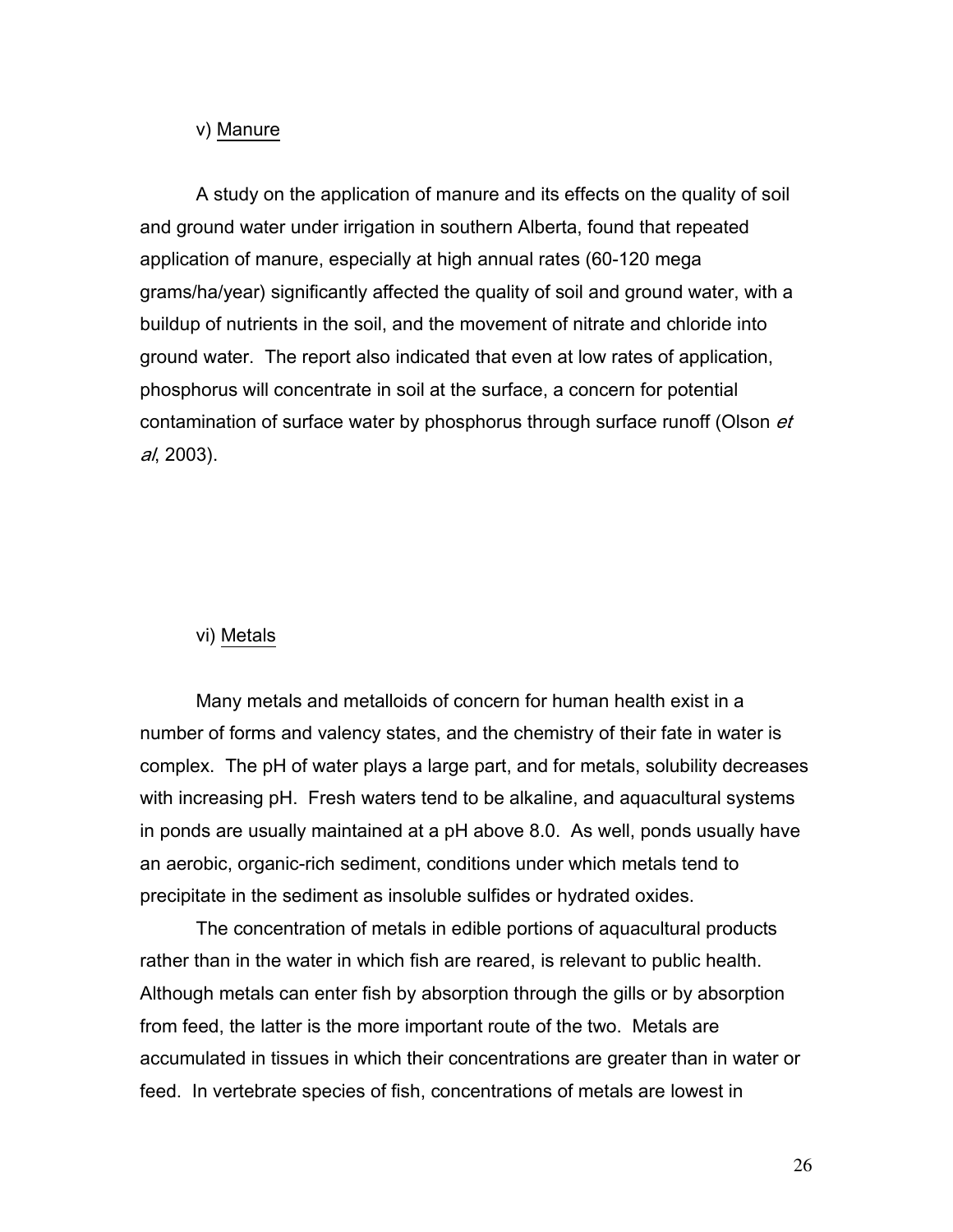muscle, and tend to concentrate in kidney and liver. Sewage often contains high levels of heavy metals, but measurements in farmed fish, even those in sewagefertilized systems, with the possible exception of mercury, are below regulatory or recommended limits (Howgate, 1998).

The significant exception to the regulation of metals in muscle by vertebrate fish is mercury in its organic form of methylmercury. Inorganic mercury can be methylated by biological, predominantly microbiological, processes. This organic form is taken up by aquatic organisms, and as a result, the concentration in tissues can be orders of magnitude greater than that in the water. Because methlymercury accumulates up the trophic chain, the highest concentrations are found in predatory fish. More than 95% of the total mercury in the edible portions of fish and invertebrates is in the form of methylmercury (Howgate, 1998; Gorski et al 1999). Ward and Neumann (1999) described seasonal variations in concentrations of mercury in the axial muscle of largemouth bass (*Micropterus salmoides*).

vii) Odors, Off Flavors, etc..

As a point of interest, an examination of the strong odor of freshly chopped cucumbers in the Australian grayling (*Prototroctes maraena*) correlated it with trans-2-cis-6-nonadienal, an organic compound known to have the intense fragrance of cucumbers. The authors of this study also noted that the natural odor of cucumbers is shared by a number of identified salmoniform fish. There would not appear to be an issue of food safety in this finding (Berra et al, 1982).

Off-flavor in pond-reared channel catfish has been reported to be a frequent problem for farmers and has been viewed as a water quality-related phenomenon. Results of experiments conducted by Brown and Boyd (1982) indicated several possible causes that included a high rate of feeding. Although correlations between chlorophyll-α and chemical oxygen demand (COD) were not significant, ponds with the lowest concentrations of chlorophyll-α and COD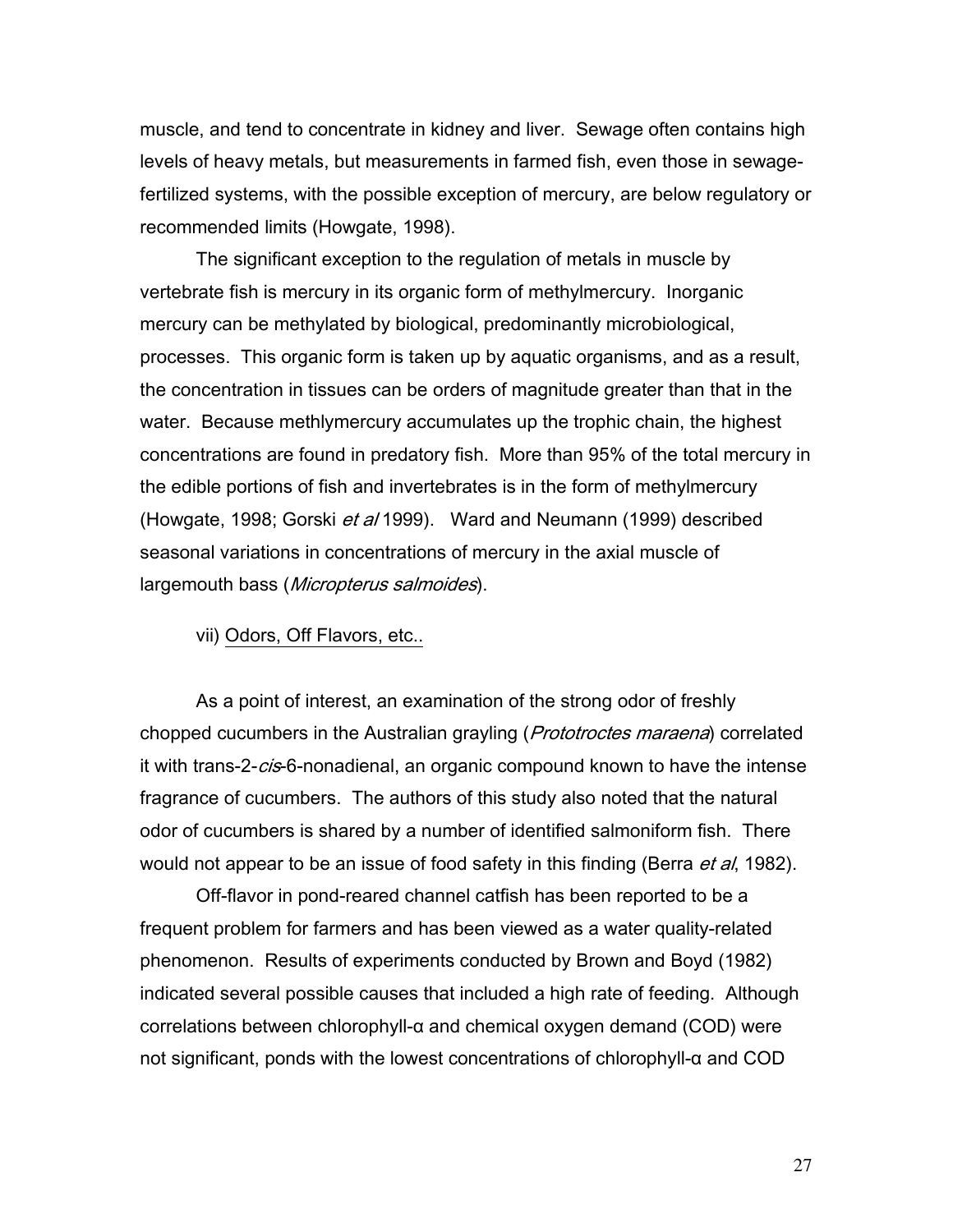contained the best-tasting fish. The blue-green alga, *Lyngbya* sp., was abundant in several ponds in which fish had an extreme off-flavor.

The aforementioned studies represent a sample of many investigations to determine the presence of pollutants of various kinds in water in southern Alberta and other sites; they indicate that, indeed there are pollutants present in water for agricultural use. A more detailed examination of several other published studies on pollutants in water is beyond the scope of this document. Pertinent citations of environmental and experimental studies on pollutants/toxins may be found in several of the references in this section and in the Supplementary References section.

Over all, it would seem that the best sources of water for aquaponic operations are likely to be treated municipal water supplies, or those from drilled wells or springs. All such supplies of water, especially those from wells, should be analyzed prior to use for their levels of chemical constituents and contaminants, to determine their suitability for both plants and fish (Mitchell, 1998).

# 6. Feed

In human food supplies, hazards that may be related to feed for animals may include salmonellosis, mycotoxicosis (toxins from molds), and the ingestion of unacceptable levels of veterinary drugs and agricultural and industrial chemicals. The link between BSE and variant Jakob-Creutzfeldt disease in humans is another example of contamination from livestock feeds (Orriss, 1997.)

Mycotoxins are secondary metabolites produced by various genera of fungi that grow on agricultural products before or after harvest, or during transportation or storage. Some species such as Aspergillus and Penicillium can invade grain after harvest and produce toxins, whereas others such as Fusarium spp. typically infest grains and produce toxins before harvest. In some cases,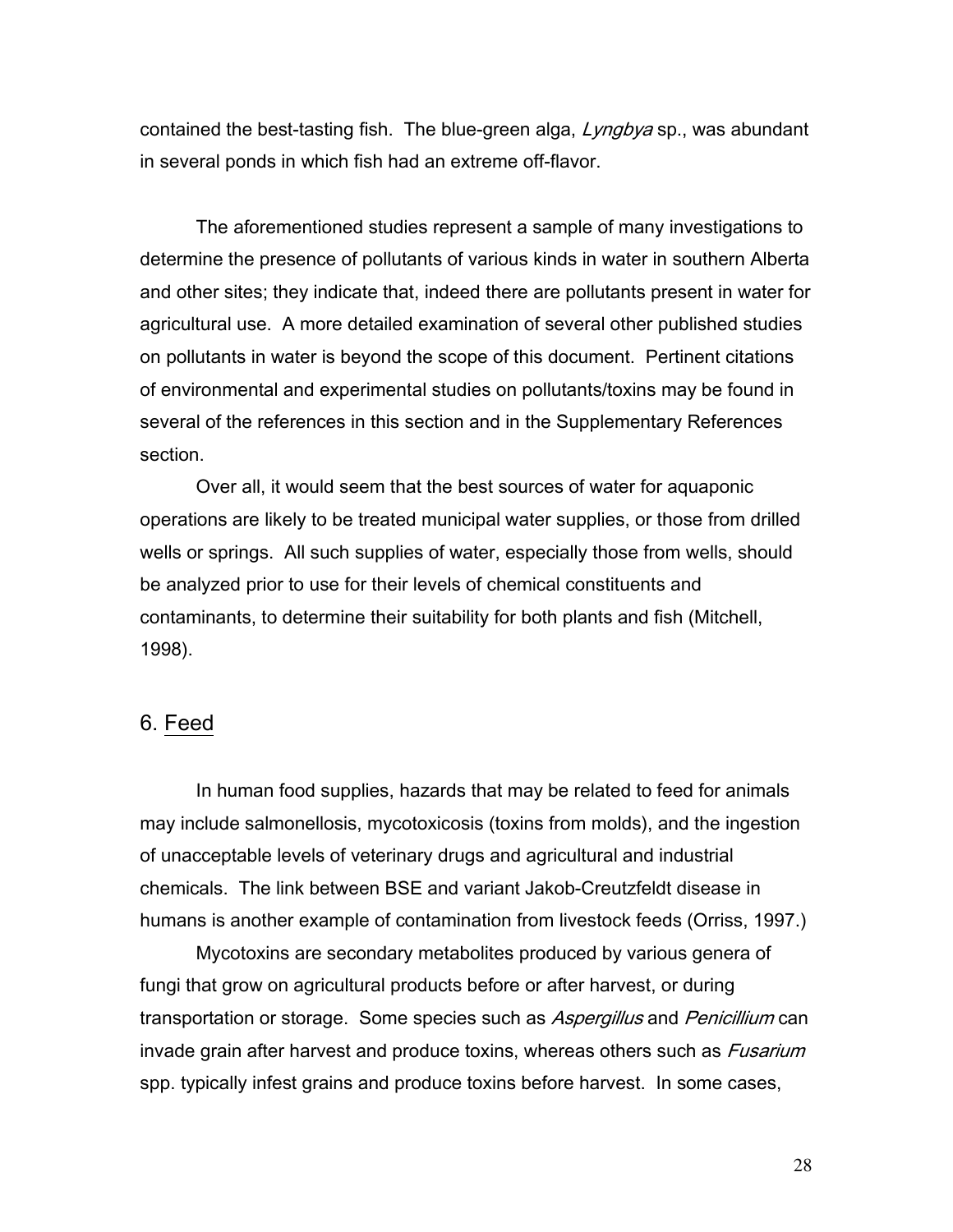Aspergillus spp. can grow and produce toxins before the crop is harvested (Orriss, 1997).

Mycotoxins may be carcinogenic (ie, aflatoxins  $B_1$ , ochratoxin A, fumonisin  $B_1$ ), estrogenic (zearalenone, and I and J zearalenols), nephro (kidney) toxic (ochratoxins, citrinin, oosporeine), dermo (skin) necrotic (trichothecenes), or immunosuppressive (aflatoxin  $B_1$  ochratoxin A and T-2 toxin). These toxins are regularly found in ingredients for animal feeds – maize (corn), sorghum grain, rice meal, cottonseed meal, peanuts, legumes, wheat and barley. Most are relatively stable and aren't destroyed by processing, and may even be concentrated in screenings. For humans, the main source of mycotoxins is contaminated grains and cereal, rather than animal products. Hence, the hazard is much greater in developing countries in which maize and other grains form the staple diet (Orriss, 1997). Experimental studies on the effects of aflatoxin in channel catfish have been reported by Jantrarotai et al (1990), and by Jantrarotai and Lovell (1990).

According to Tacon (2000), aquaculture consumes about 35% of the world supply of fishmeal, and the expectation is that by 2010, this level will rise to 56% of the entire supply. The use of commercial feeds containing fish meal seems to be a subject of current concern, given the findings of contamination with polychlorinated biphenyls (PCBs) in farmed (Anon, 2003b) and wild salmon (Krümmel *et al*, 2003). Most supplies of fishmeal, which is the suspected source of PCBs for farmed salmon, originate from Iceland, Peru, Chile and Denmark.

Prior to the introduction of pelleted, expanded and extruded feeds for fish, Salmonella spp. could be recovered from feeds. At present, given the high cooking temperature used in modern processes, these bacteria are rarely, if ever, detected in feed.

Feed is an ideal vehicle for the delivery of various 'neutraceuticals' in support of the immune system of fish and other species (de Wet, 2002).

Massie (2003) discussed the commercial production of environmentally friendly feeds for aquaponic systems.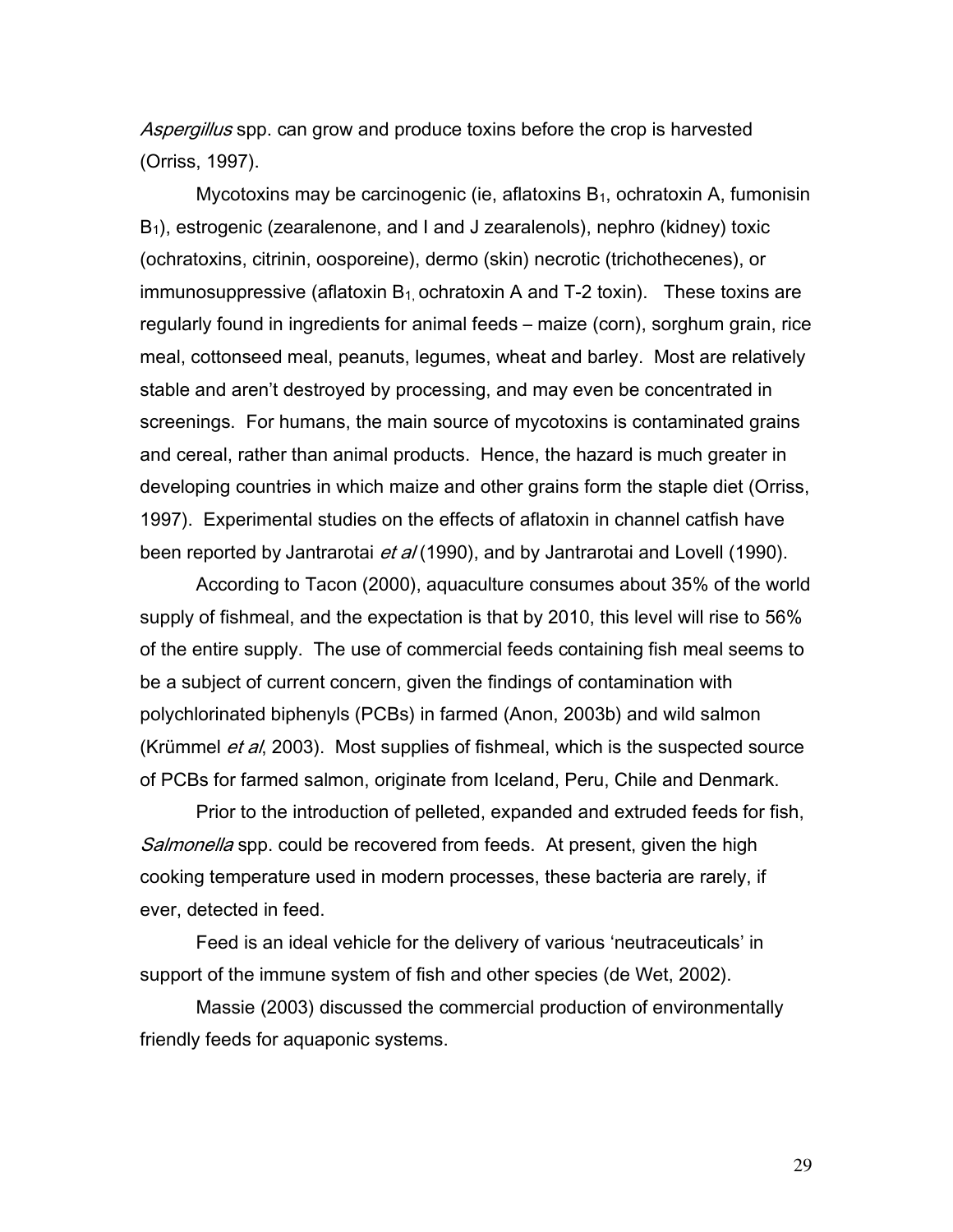# 7. Food Safety

The safety of food for human consumption is becoming increasingly important/significant on a worldwide level. The recent, devastating industry-wide problems associated with the discovery of a single case of Bovine Spongiform Encephalopathy (BSE, 'Mad cow') that occurred in Alberta, plus the discovery in late 2003 of an Alberta-born BSE-affected Holstein cow in Washington state, USA, are only two examples. Another is the reverberations that continue to this day in connection with human illness and deaths caused by exposure to suspected animal-origin, water-borne *E. coli* serotype O157:H7 in Walkerton, Ontario in 2000. As well, among other examples, this bacterial serotype was the cause of serious illness in Japanese school children (Nickelson, 1998), in addition to illness associated with unpasteurized apple cider produced from fallen apples (ie, apples that had fallen from the trees prior to harvest) contaminated with livestock manure (Mshar *et al*, 1997). Cyclosporiasis, caused by a coccidialike parasite that appears to be specific to humans, in raspberries imported into the USA (Hofmann *et al*, 1996; Nickelson, 1998; Anon, 1998a,b; Sterling and Ortega, 1999), and cryptosporidiosis (Mshar *et al*, 1997) associated with fallen apples, are further examples of the growing issue of the safety of the food supply in a shrinking world.

In spite of the many positive aspects of aquaculture/aquaponics -- such as the nutritional benefits of farmed fish (Hardy, 1998) -- in terms of food safety, it is important to examine the subject to determine the possible impact of factors that can adversely affect the final product.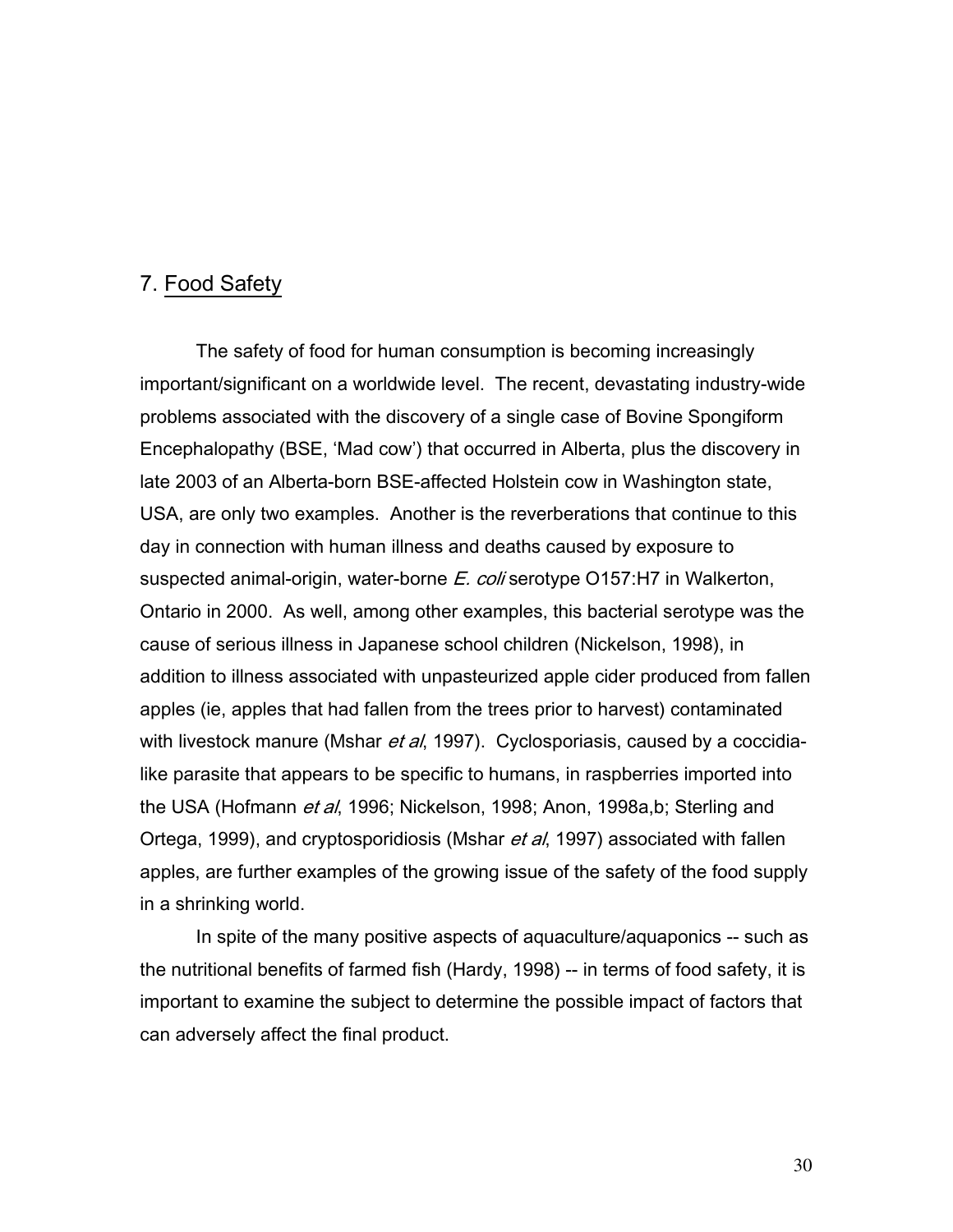Nickelson (1998) noted that the per capita consumption of seafood (a combination of salt-and-freshwater fish) in the USA in 1998 was only 7.7% of all meat (Table 2).



Table 2. Per capita consumption of meat, poultry and seafood in the USA (From: Nickelson, 1998).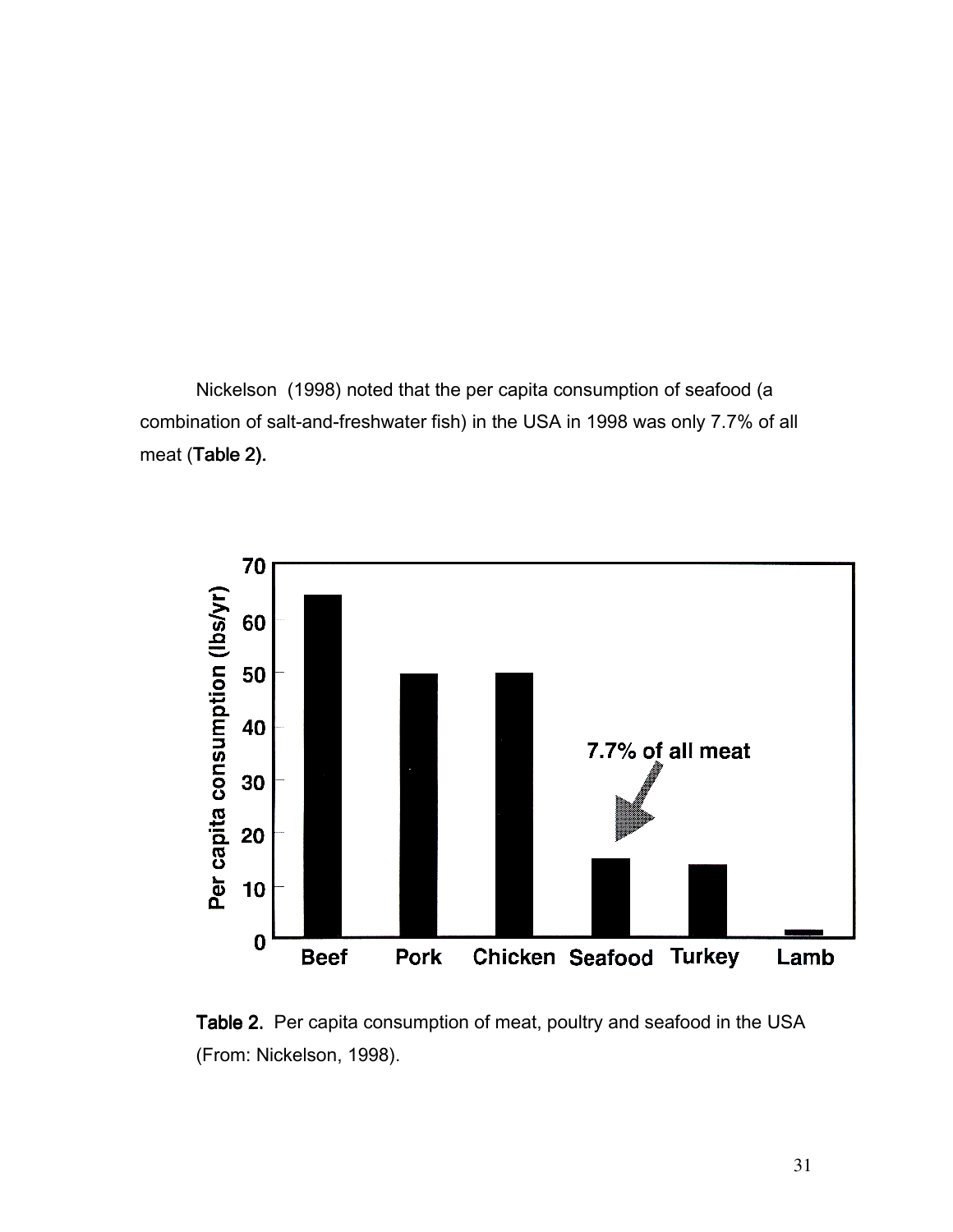However, the percentage of confirmed outbreaks of food-borne disease was highest in seafood at almost 17%, compared with approximately 6% for beef, 5% for chicken, 2% for turkey, and just over 1% for pork, [even though the per capita consumption of seafood was much lower than it was for beef, pork and chicken (Table 3)].

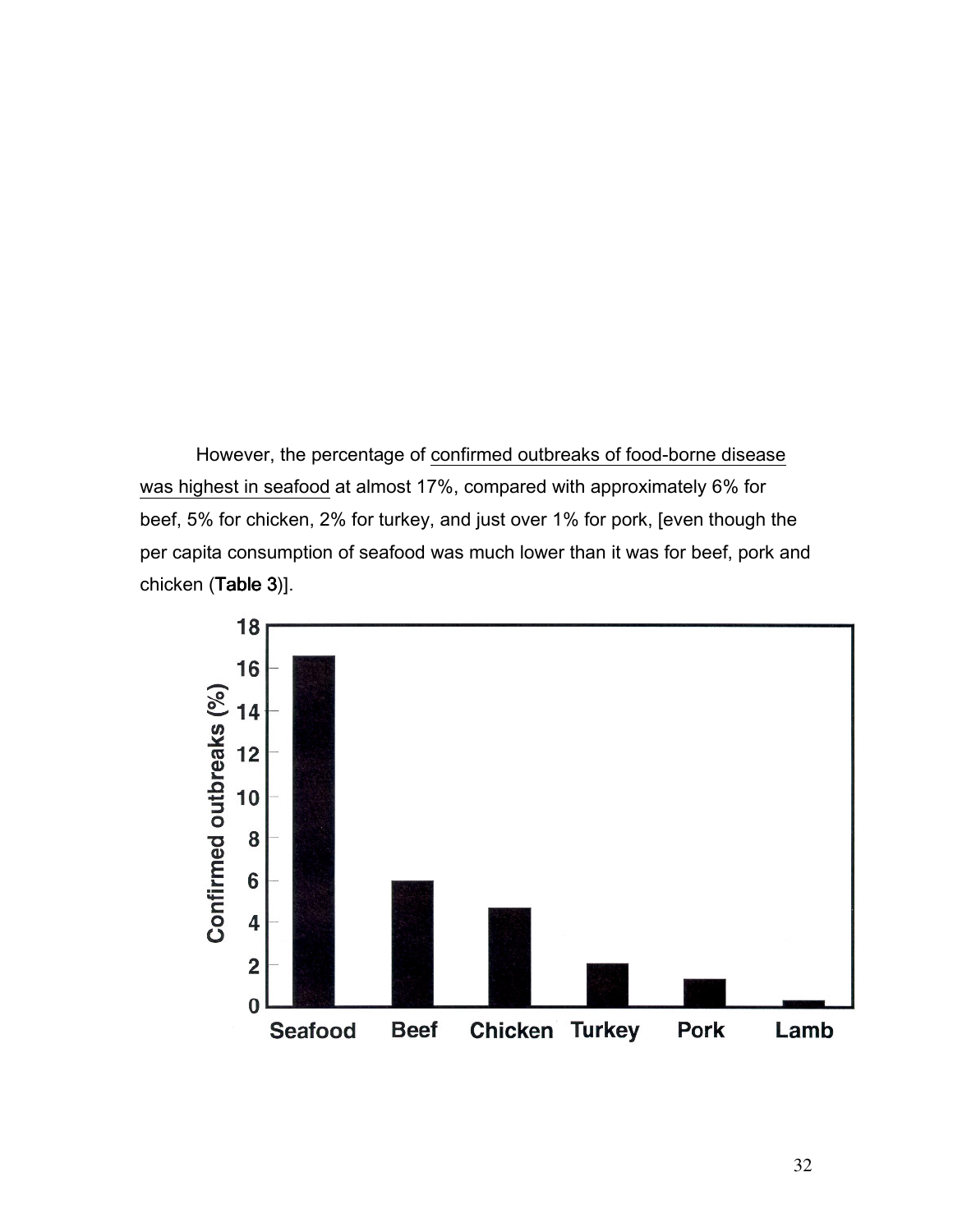Table 3. Percentage of confirmed outbreaks of food-borne disease from meat, poultry and seafood (From: Nickelson, 1998).

Garrett *et al* (1997) examined public, animal and environmental implications of aquaculture (of which aquaponics is one component), and made the point that although most seafood is safe for human consumption, it is not entirely without risk. For example, of the seafood-borne illnesses reported to the Centers for Disease Control and Prevention (CDC) in the USA, more than 90% of the outbreaks and 75% of the individual cases were associated with ciguatoxin from a few reef species, and scombrotoxin from tuna, mackeral (Family Scombridae)<sup>1</sup>, bluefish (*Pomatomus* sp.), and the consumption of mainly raw mollusks etc.. However, none of these outbreaks was associated with aquacultural products (MacMillan, 2001).

Garrett *et al* (1997) noted that in many developing countries, it is a common practice to create numerous small fish ponds, an approach that can have a greater adverse effect on human health than the use of a single large pond. Small ponds increase the overall aggregate shoreline of ponds and produce higher densities of mosquito larvae and cercariae (intermediate stages in the life-cycle of flukes), which in turn, can increase the incidence and prevalence of human diseases such as filariasis and schistomoniasis, respectively.

The improper or illegal use of chemicals such as tributyl tin to control pests such as snails in ponds in some parts of the world can result in hazards to human health (Garrett et al, 1997; Howgate, 1998).

A number of reviews related to the safety of fishery products (cited by Howgate, 1998) relate to products harvested from the wild, and are heavily weighted toward the hazards of fishery products consumed in technologically more advanced countries. Most information on these hazards and on incidents

<sup>&</sup>lt;sup>1</sup> Poisoning by scombrotic fish is caused by the excessive production of histamine in the muscle, and is the result of the breakdown of amino acids by a range of bacterial species (Inglis *et al*, 1993).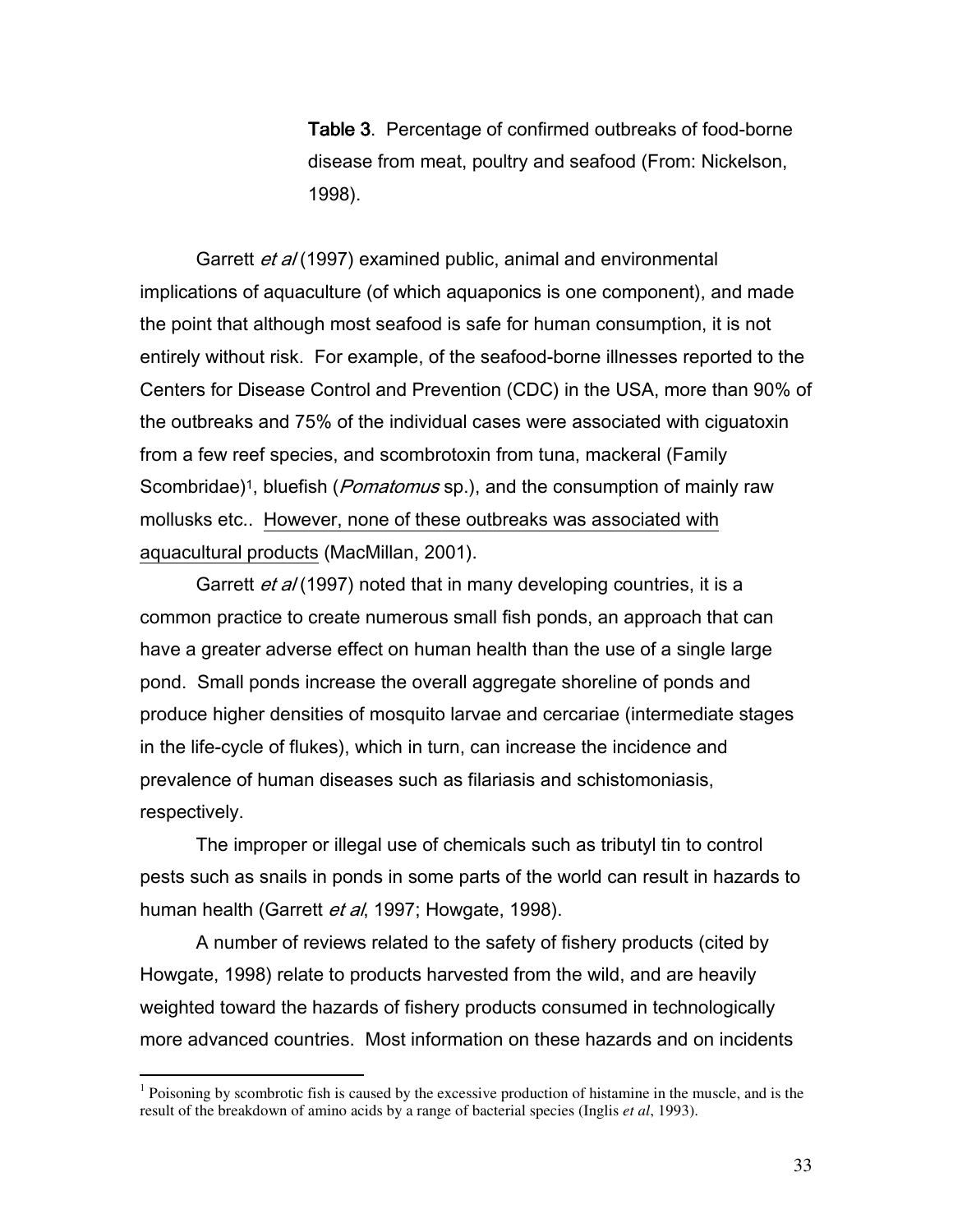of food poisoning is derived from these countries. By contrast, there is only scant literature related to food poisoning from fishery products consumed in developing countries, which are located mainly in tropical climates.

Reviews of bacteriological hazards associated with fish often separate the food-poisoning organisms into two main groups: those that are indigenous to the aquatic environment from which fish/shellfish are harvested, and those that are present on the fish/shellfish as a result of contamination of the water by human or animal feces. A third group is sometimes considered and is comprised of bacteria introduced to the product during handling and processing (Howgate, 1998).

## 8. Bacterial Diseases that may affect Fish and/or Humans

Like other animals raised for food, fish reared in aquaculture/aquaponic facilities have the potential to be affected by a variety of viral, bacterial, parasitic, and mycotic (fungal) agents, and also may be contaminated by antibiotics, mycotoxins (toxins produced by molds), pesticides, etc..

Several food-borne pathogens (parasites<sup>2</sup>, bacteria, viruses, dinoflagellates) and toxins are associated with aquatic species (Harper, 2002). Because aquaponics is one component of the broader field of aquaculture, and food safety is always paramount, a look at some examples of the bacterial diseases that fish and humans may share in common seems to be in order.

Infectious disease does not happen in isolation. In order for disease to begin, the classical configuration of the interaction of the host, the agent and the environment must come into play. This idea suggests that it is the opportunity for exposure (or lack of) to these various agents and the susceptibility of the host that determine whether these specific infections will occur. The interplay of the

<sup>&</sup>lt;sup>2</sup> It is interesting that the author found a large, coiled unidentified parasite on the surface of some imported frozen red snapper (*Lutjanus* sp.?) purchased at Save On Foods, Lethbridge)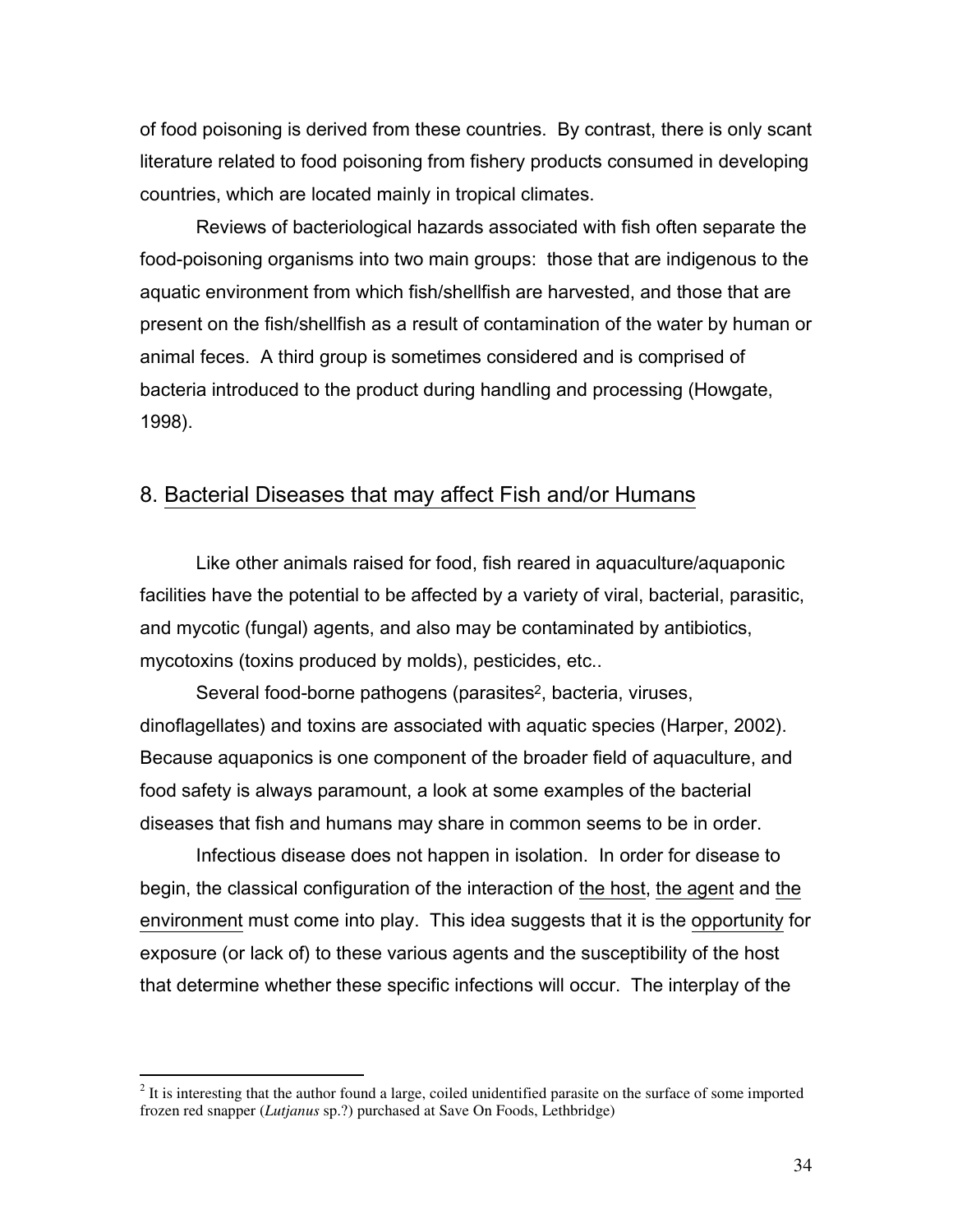host, the infectious agent and the environmental conditions certainly affects the final outcome of these biological encounters (Hedrick, 1998; Reno, 1998).

Topically (skin) acquired zoonotic diseases (diseases transmitted from animals to humans) including those caused by bacterial species such as Aeromonas, Edwardsiella, Erysipelothrix, Mycobacterium, Streptococcus (iniae), and *Vibrio* spp. have also been discussed by Harper (2002b,c). These topical infections usually occur as the result of injuries from the spines of fish or through contamination of open wounds. Although most humans have a strong natural immunity to wounds infected by marine bacteria, more serious infections are often associated with immune-compromised individuals, deep puncture wounds, and highly virulent strains of bacteria (Harper, 2002b).

The association between disease in fish and the health of in-contact humans is dramatically exemplified not only by reports of tuberculosis caused by Mycobacterium marinum, but also by Crayfish Handlers' disease caused primarily by *Erysipelothrix* and *Vibrio* spp. bacteria, and by infection with *Anisakis* spp. nematodes (Anon, 1997a; Alderman and Hastings, 1998). Graphic photos of human infections caused by *M. marinum* (fish tank granuloma, swimming pool granuloma) may be seen at http://tray.dermatology.uiowa.edu/MMarin01.htm . Hu and Koberger (1983) reported the isolation of *Vibrio cholerae*, the human intestinal pathogen, from 11 of 19 (58%) non-diseased American eels (*Anguilla* rostrata) from the estuary of the Suwannee river in Florida. Additional references of the occurrence of this pathogen in other identified marine species are listed in the report by Hu and Koberger (1983).

Human infections caused by the bacterium *Listeria monocytogenes* (Anon, 2002a, 2002b, 2003a), which is often associated with the ingestion of mayonnaise-based seafood and other deli salads and smoked seafood, and those caused by *Salmonella* spp. and *E.coli*, are of importance and concern (Penner, 2003).

Ignorance of the microbial profile of aquacultural products can also affect human health and has led to the transmission of streptococcal infections from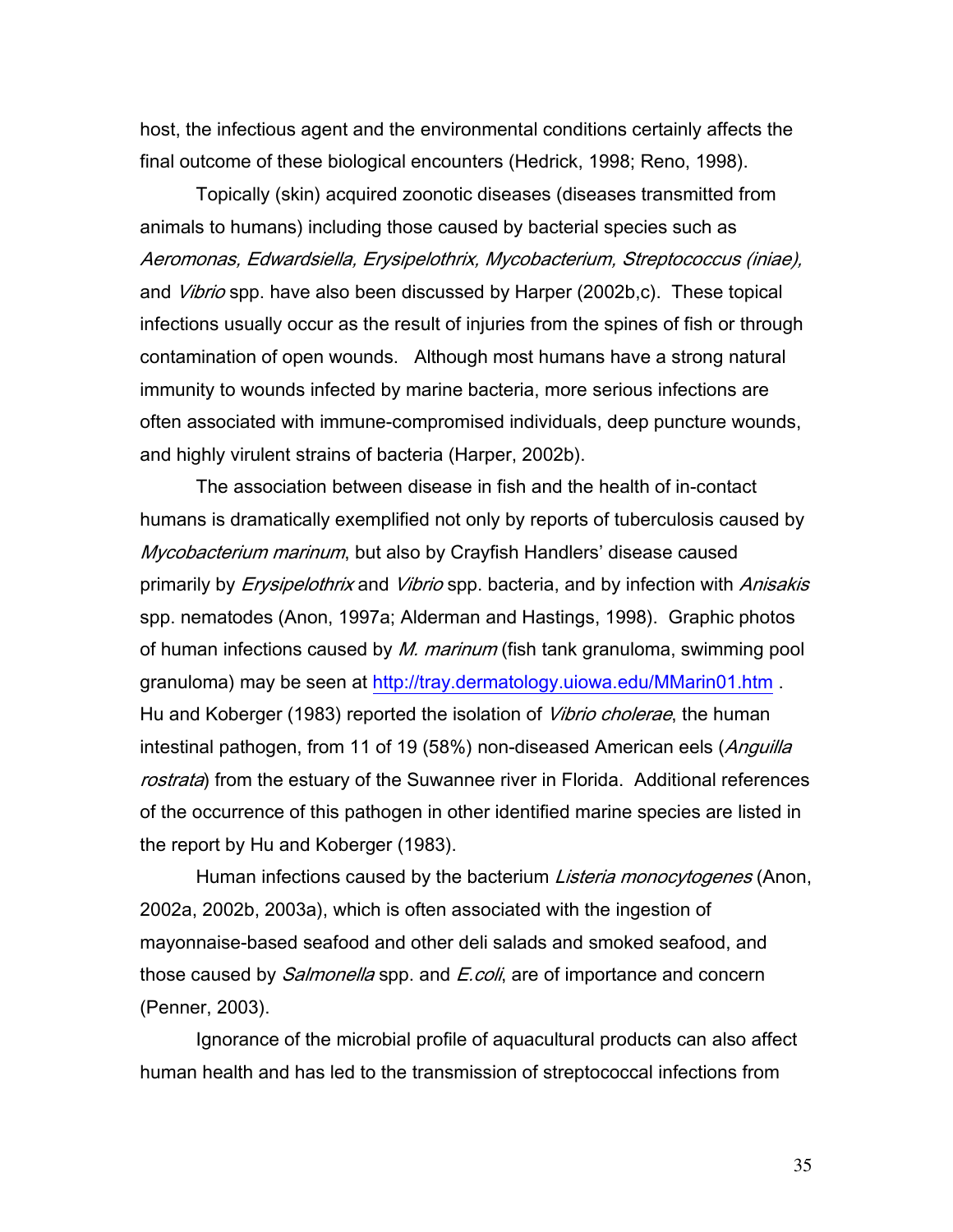tilapia to humans (Weinstein *et al*, 1996). As well, a change in marketing strategies to sell live fish in small containers instead of ice packs, has resulted in human infections with *Vibrio* spp. bacteria originating in tilapia in Israel (Garrett et al, 1997).

 The abuse and misuse of raw chicken manure as fertilizer for ponds may result in the transmission of *Salmonella* spp. to the cultured product, and hence, to humans (Garrett et al, 1997). Several species of aquatic animals, including snails, clams, oysters, newts, frogs, crayfish, turtles, alligators, crocodiles and fish, have been known to carry *Salmonella* spp. (several references cited by Bocek *et al*, 1992). Souter *et al* (1976) found enteric (intestinal) bacteria in a study of common carp (*Cyprinus carpio*) and white suckers (*Catostoma* commersoni) from five locations, four in Ontario and one in Quebec. As well, these authors cultured *Salmonella enteritidis* serotype Montevideo from the intestines of fish netted in the St Lawrence river at Montreal. It is notable that in 1975, the International Joint Commission reported that four of the five areas sampled did not meet water quality objectives in 1974 (Souter et al, 1976).

Because of the foregoing findings, especially the observations of Garrett et al (1997), some concerns about food safety related to the use of quail in aquaponic systems, as proposed by Nuttle (2003a), arise because of the use of these birds in an aquaponics system. However, to date, Nuttle (2003b) has not reported any disease problem in this system. Nevertheless, in the absence of quality-control measures the potential for disease issues to arise continues to exist in this system.

An experimental study by Bocek et al (1992) determined that silver carp (*Hypophthalmichthys molitrix*) could retain a streptomycin (antibiotic)-resistant strain of *Salmonella typhimurium* in their intestines. However, other internal organs such as kidney were not affected. Isolations of this organism from the intestine occurred for 14 days after exposed fish were placed in clean water. These findings and those of Souter *et al* (1976) indicate the potential for the contamination of aquatic environments, and the transmission of *Salmonella* spp.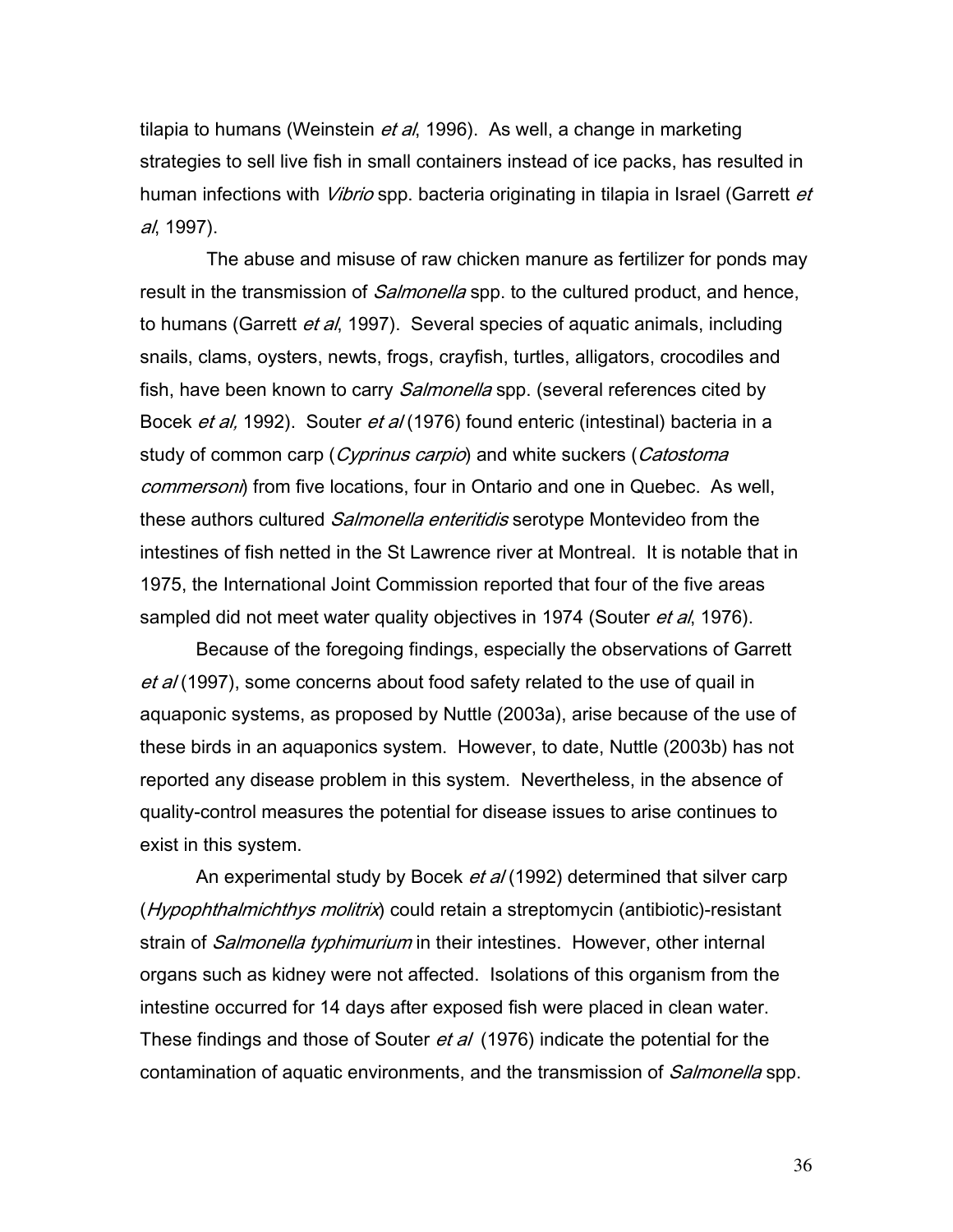and other enteric pathogens of humans to other species of fish in the same environment, and by extension, to humans consuming these fish. Many species of *Salmonella* may infect humans. However, other biological factors may mitigate the possibility of such transmission (MacMillan, 2001).

 Ignorance of the hazards associated with the use of untreated animal or human waste in ponds has huge implications in human health. For centuries, those engaged in food production have cultured species of fish in wastewater-fed ponds and have grown secondary vegetable crops in waste water and sediment material in integrated aquacultural operations. Under these conditions, the potential for the transmission of human pathogens to cultured species of fish is seldom considered (Garrett et al, 1997).

Rice et al (1984) conducted a controlled study in Malaysia where four species of fish, (silver, bighead [Aristichthys nobilis], grass [Ctenopharyngodon idella) and common [Cyprinus carpio] carp, and shrimp (Macrobrachium rosenbergii) were reared in ponds that received swine manure as fertilizer. These workers showed that although the (worm) parasites Ascaris and Trichuris spp. were present in the manure from hogs, and in pond water and sediments, human parasites were not found in the digestive tract of necropsied fish or shrimp. Ponds enriched with swine manure generally supported more pathogenic bacteria as well as more total bacteria, compared with control ponds.

Different species of bacteria including Aeromonas, Pseudomonas, Corynebacterium spp. and several species of Enterobacteriaceae were isolated in relatively low numbers from the scales of fish grown in swine manure. These authors concluded that since low numbers of pathogenic bacteria and human parasites were seen in/on these carp and shrimp, potential infections of processors or consumers would be reduced by proper handling and processing. In aquaculture, despite the potential for the transfer of pathogenic bacteria from fish to humans, there are several natural barriers to the transfer of resistance factors among bacterial species and the occurrence of enteric bacteria that infect humans. These barriers include temperature, itinerant (transitory) microbial flora,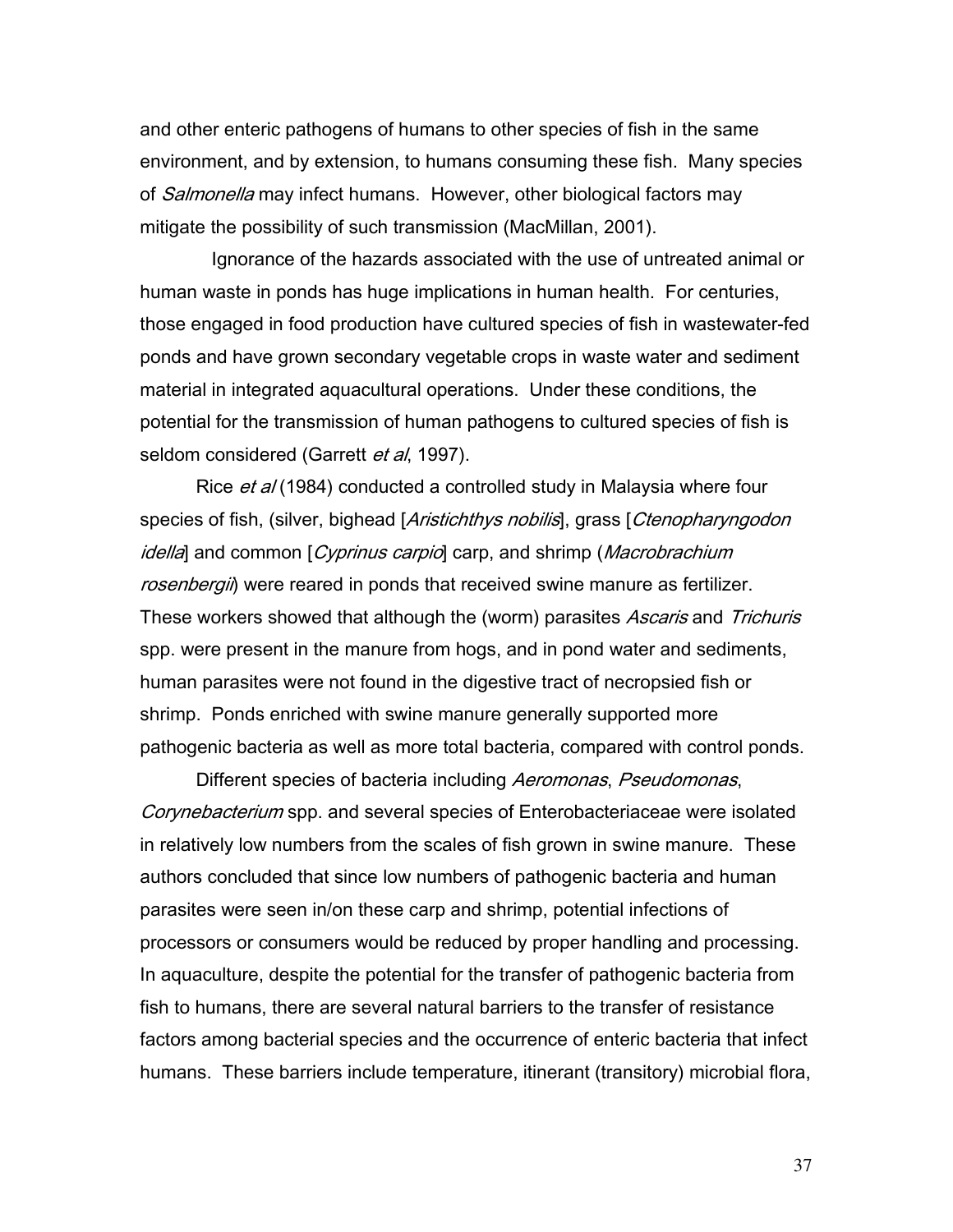and important physiological and evolutionary differences. Various physical factors may also decrease the probability of the transfer of resistance.

Likely the most obvious natural barrier is that of body temperature. Farmed aquatic species are all poikilothermic, with a labile body temperature that is dependent on environmental temperature. In poikilotherms, body temperature is generally too low to be considered optimal for the proliferation of most intestinal bacteria likely to infect humans. Most human food-borne pathogens prefer the comparatively warm temperatures of homeotherms (MacMillan, 2001). However, the rearing of a species such as tilapia could allow for the proliferation of an introduced human pathogen, since the warm temperatures required for optimal growth of this species approach those that are also suitable for the growth of bacterial pathogens (Rakocy and McGinty, 1989).

#### a) Streptococcus spp.

Streptococcal septicemia (invasion and multiplication of bacteria in the bloodstream) has occurred sporadically and as epizootics (outbreaks) among cultured freshwater and saltwater fish in many parts of the world. For example, Kusuda et al (1978) described the isolation of a *Streptococcus* sp. from an epizootic in cultured eels. However, the streptococcal species most commonly involved is *Streptococcus iniae*. It is mainly a disease of tilapia, hybrid striped bass (*Morone saxatalis x M. chrysops*) (Stoffregen *et al*, 1996), and rainbow trout. The known cyprinid species that are affected include golden shiner and blue minnow (*Fundulus grandis*) (experimental). Some species that don't appear to be affected by this agent include common carp, big-mouth buffalo (*Ictiobus* cyprinellus), goldfish, and certain species of tilapia (eg., Sarotherodon mossambicus, Tilapia sparrmanii) (Inglis et al, 1993). However, Johnson (2003) noted that S. iniae is a serious problem in some operations rearing Nile tilapia (T. nilotica), and equally importantly, it can be an important disease of humans.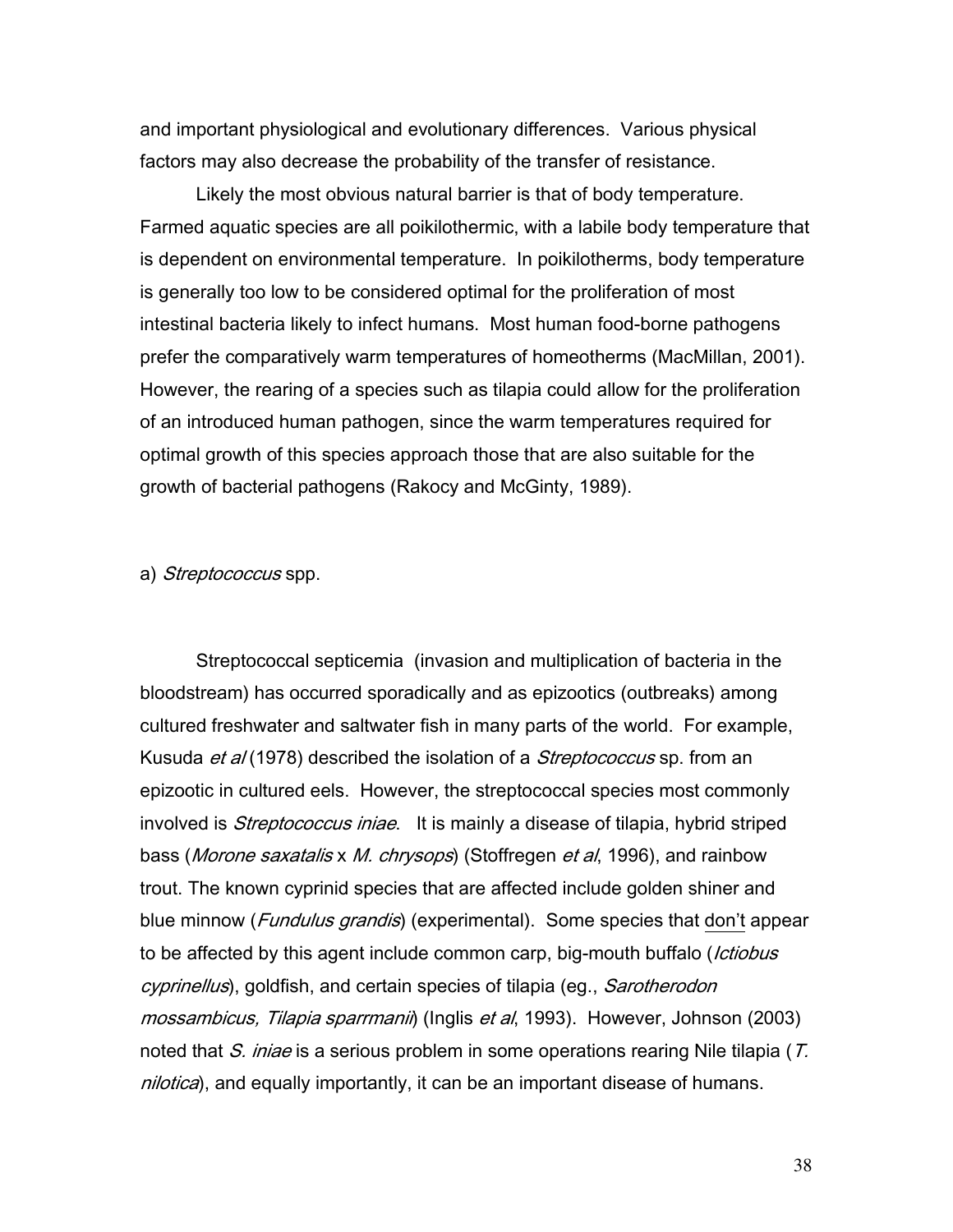Because of these facts, infections caused by S. iniae in humans and tilapia will be discussed in some detail, as follows.

Tilapia spp. are common food fish reared in aquacultural/aquaponic settings. It seems that one of the most serious diseases with which producers may be faced in the rearing of tilapia is infection by S. injae, a β-hemolytic bacterial species that was first reported in 1976 as the cause of 'golf ball disease' in Amazon freshwater dolphins (*Inia geoffrensis*) housed in aquaria in the USA. The first streptococcal infection in fish was reported from rainbow trout in Japan, and in tilapia in 1970. Outbreaks of this disease in tilapia were reported later from Japan in 1981, Taiwan in 1985, Israel in 1986, and the USA and Saudi Arabia in 1992. The species was renamed S. shiloi in Israel in 1986, but following taxonomic validation in 1995, the name S. iniae was retained because it was published before S. shiloi (George, 1998). Worldwide, streptococcal infections have been reported from about 22 species of fish. The most seriously affected species include yellowtail (*Seriola quinqueradiata*), eel (*Anguilla* spp.?), tilapia, striped bass (M. saxitalis), rainbow trout and turbot (Scophthalmus maximus). The countries in which fish are most affected by this disease include Japan, Israel, the USA, South Africa, Australia and Spain (George, 1998).

Infection by S. iniae in humans was first recorded in Texas, USA in 1991 (George, 1998), and in Ottawa, Ontario in 1994 (Weinstein *et al*, 1996). In the initial report from Ontario, S. iniae was isolated from four individuals who had a history of preparing fresh, whole aquaculturally-reared fish purchased locally. Three of these individuals had a history of injury to their hands during preparation of these fish. While she was preparing tilapia, one individual punctured her hand with a bone, the second had lacerated the skin over her finger with a knife that had just been used to cut and clean an unidentified freshwater fish, and a third punctured her finger with the dorsal fin of a tilapia she was scaling. The period from injury to the onset of symptoms ranged from 16-48 hours. At the time of hospitalization, these patients had fever and cellulitis (inflammation of the connective tissues beneath the skin), with spread of the infection above the point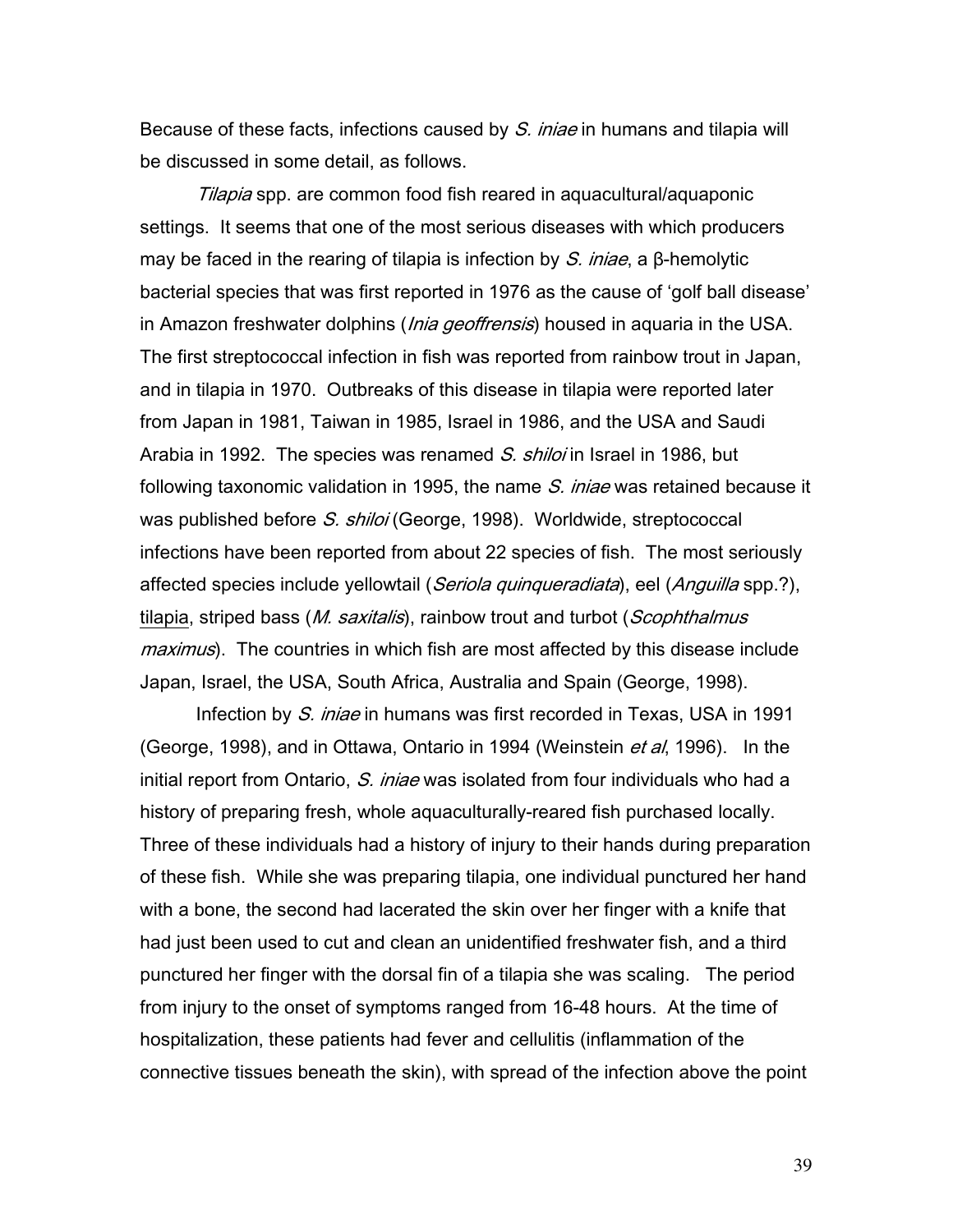of injury. Blood cultures from all three patients were positive for S. injae. Treatment with beta-lactam antibiotics (penicillins or cephalosporins, etc.) or clindamycin resulted in complete resolution of the illness.

The fourth patient, a male, had a week's history of increasing pain in a knee, intermittent sweating, fever, difficult breathing, and confusion. About 10 days before he was admitted to hospital, he had prepared a fresh tilapia, but there was no indication that he had injured himself at that time. Blood cultures from this patient were positive for S. *iniae*. He was diagnosed with valvular endocarditis (infection of the heart valves) and meningitis caused by S. iniae. Treatment with beta-lactam antibiotics and erythromycin resulted in recovery. Later, surface cultures from four fresh tilapia collected from selected fish markets by health authorities yielded S. iniae from three fish; however the strains of S. *iniae* isolated were different from those involved in the outbreak.

The source of fresh whole tilapia sold in Ontario was fish farms in the USA. As a result, samples of live aquacultured fish imported into Canada were to be collected and cultured for S. iniae. Additional human cases of the disease have been identified both in Canada and the United States, and further isolations have been made from several species of fish (CMPT, 1997).

Streptococcus iniae is also known to cause disease in tilapia. The organism is transmitted horizontally from fish to fish. It may colonize the surface of the fish or it can cause invasive disease that may result in mortalities of 30- 50%. Affected fish may swim erratically and display a whirling motion at the surface of the water, as a result of meningitis. Externally there may be darkening of the affected fish, dorsal rigidity, swollen abdomen, bulging eyes (exophthalmos), corneal opacity, rupture of the eyes, as well as hemorrhage of the lower jaw, abdomen, opercula, anus and the base of fins. Internally, bloody fluid (ascites) may be found in the body cavity, along with a pale liver and enlarged spleen; affected fish die within several days of infection (Perera et al, 1994; George, 1998). In tilapia, signs of infection may be absent, or the disease may cause losses of 30-50% in affected fish.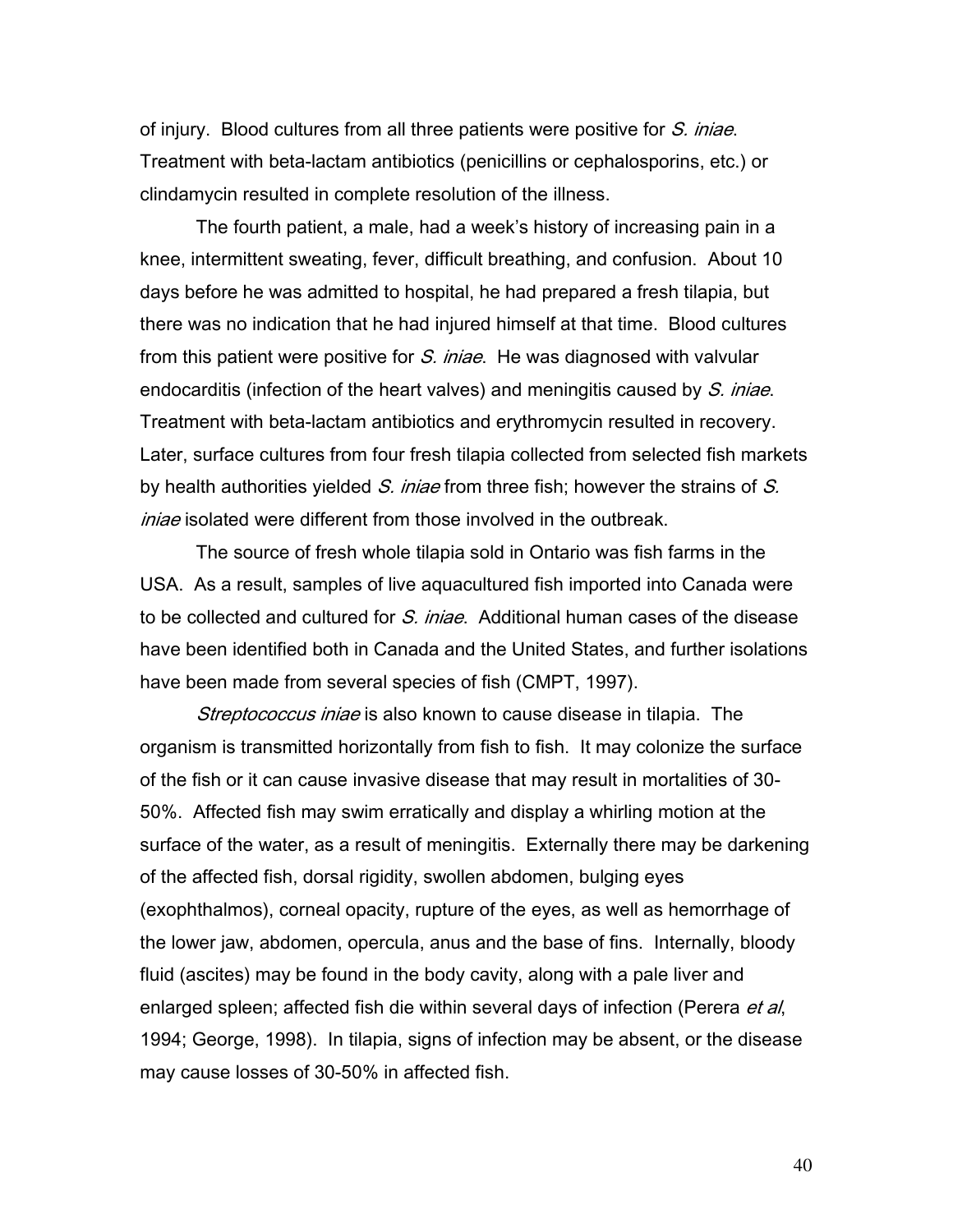#### b) *Edwardsiella* spp.

Two members of the *Edwardsiella* spp. group of bacterial organisms infect fish: *Edwardsiella tarda* [formerly called *E. anguillimortifera* and Paracolobactrum anguillimortiferum (Noga, 1996)] and E. ictaluri. These bacteria produce two different diseases.

Edwardsiella tarda causes septicemia (invasion and multiplication of bacteria in the bloodstream) in warmwater fish, particularly in eels and catfish (*Ictaluris punctata*), but is also known to cause disease in tilapia (Alceste and Conroy, 2002). This organism is widely disseminated in aquatic animals, pond water and mud, occurrences that provide ready opportunities to re-infect cultured fish. Infected fish processed for human consumption are a source of this organism, which can cause gastroenteritis in humans.

Edwardsiella ictaluri causes a septicemia in catfish, and is a highly contagious disease with serious effects on the commercial culture of catfish (losses from 10-50%) in the southern USA (Inglis *et al*, 1993; Noga, 1996).

Edwardsiella sp. septicemia is a mild to severe systemic disease of mainly warmwater fish in the USA and Asia. It is caused by  $E$ . tarda and is also called fish gangrene, emphysematous putrefactive disease of catfish, and Red Disease of eels. Catfish and eels, notably Japanese eels (Anguilla japonica) [but not reported from American (Anguilla rostrata) or European eels (Anguilla anguilla)], and catfish, are the most commonly infected species. However, the organism has been isolated from a variety of species of fish, including goldfish (Carassius auratus), common and grass carp, tilapia, etc. (Noga, 1996;).

In the USA, *E. tarda* has been isolated from 75% of water samples holding catfish, 64% of mud samples from ponds holding catfish, and 100% of frogs, turtles and crayfish from ponds containing catfish. The source of this organism is likely intestinal contents of carrier animals. Catfish and eels, as well as amphibians and reptiles, are likely sources of infection. Although environmental stressors don't appear to be essential for infection to occur, high temperature, poor water quality and crowding are likely contributing factors. Infections caused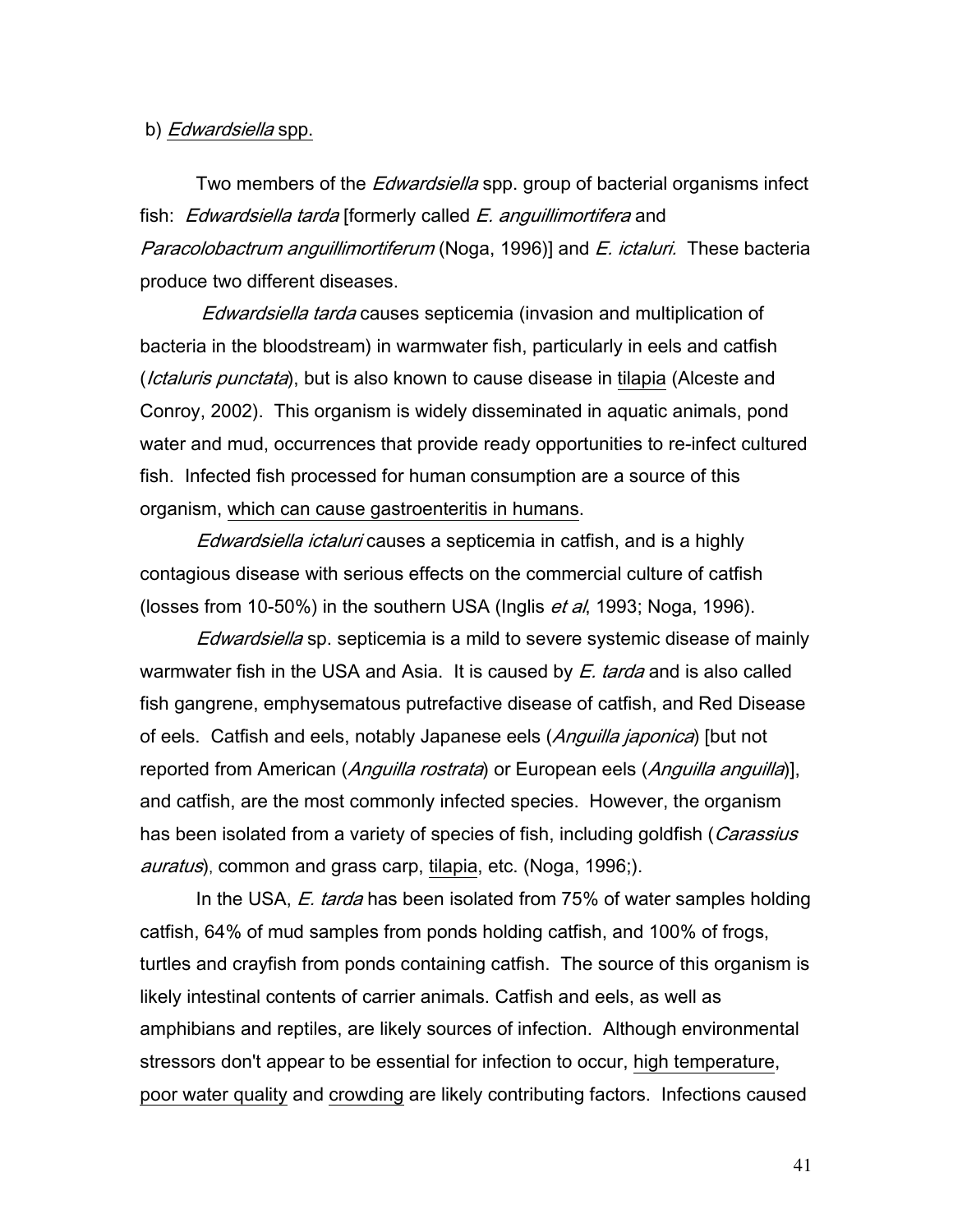by *E. tarda* are not confined to fish, but are also found in snakes, alligators, sea lions, birds, cattle, swine and humans (Inglis et al, 1993; Noga, 1996).

Edwardsiella tarda is an important zoonotic disease of humans in which it is a serious cause of intestinal disease. In humans, it has also been implicated in meningitis, liver abscesses, and wound infections; most commonly, however, this organism causes gastroenteritis. Catfish fillets in processing plants are often contaminated with this organism that may spread to humans by the oral route (Noga, 1996). In an earlier study, Brady and Vinitnantharat (1990) injected live catfish with E. tarda or E. ictaluri, Aeromonas hydrophila, and Pseudomonas fluorescens, and when the injected fish died or were moribund, they were frozen at  $-20$ <sup>o</sup>C. These workers found that  $E$  tarda could be recovered on culture for 50 days, E. ictaluri for 30 days, A. hydrophila for 20 days, and P. fluorescens for 60 days, in these frozen fish.

#### c) *Aeromonas* spp.

Aeromonas spp. bacteria occur widely in fresh water and sewage. For example, Henebry *et al* (1988) found that the most common bacterium in the gut of young silver carp fed alternately on manure-silt and algal sources of food was A. hydrophila. Some species of Aeromonas are pathogenic for fish, and occasionally, to humans.

 According to Noga (1996), motile aeromonad infection (MAI) is likely the most common bacterial disease of freshwater fish, all of which are probably susceptible. Motile aeromonads can also inhabit brackish water, but they decrease in prevalence with increasing salinity.

By far the most important bacterial pathogen of fish is Aeromonas hydrophila (synonyms: A. liquefaciens, A. formicans). This group of organisms is often described as the A. hydrophila complex. Motile aeromonads are common on the mucosal surfaces and internal organs of clinically normal fish, and are often secondary invaders in infections such as those caused by A. salmonicida.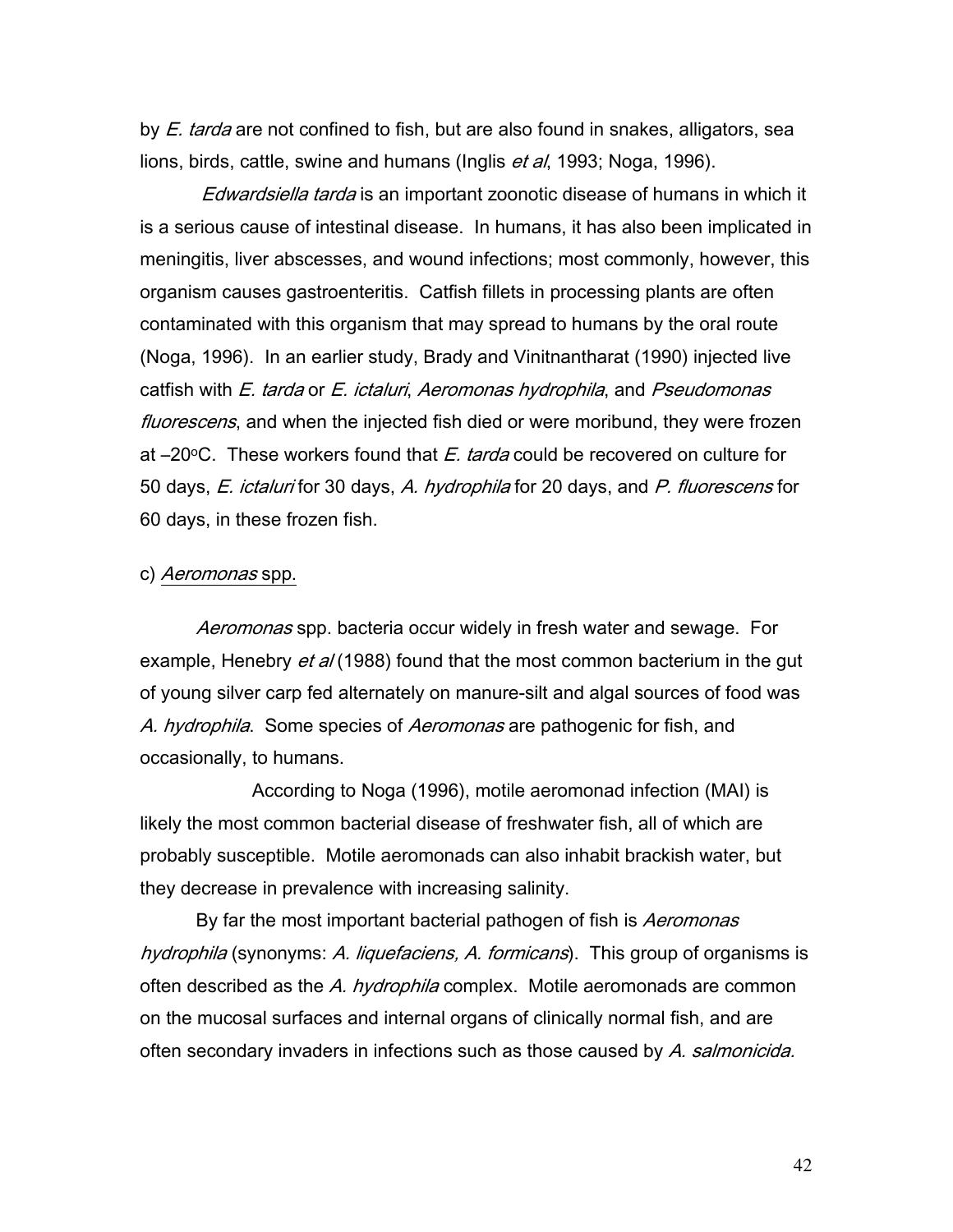Kumar and Dey (1985) reported on septicemia (invasion and multiplication of bacteria in the bloodstream) caused by A. hydrophila in silver carp.

Davis and Hayasaka (1983) found that during the first nine months of culture, glass eels and elvers of the American eel (*Anguilla rostrata*) were affected by only a small number of bacterial pathogens and diseases. Aeromonas hydrophila accounted for 98.3 % of the Aeromonas spp isolated from these eels. In the next several months, only *Aeromonas* spp. were found to be associated with disease in these eels.

 Aeromonas salmonicida causes a fatal outbreak of disease called furunculosis in salmonids. 'Furunculosis' is a term borrowed from a human condition. However, the changes seen in salmonids affected by this condition do not resemble the pus-filled swellings on the skin of humans affected by classical furunculosis. Despite these differences, the designation persists because it is too well established in scientific literature to be changed (Inglis *et al*, 1993; Cipriano and Bullock, 2001). Further information on this genus can be found in Cipriano *et al* (1996) and Cipriano *et al.* (1996a).

 As a point of interest, it is useful to be aware that infections caused by Aeromonas spp. in humans have been known since the early 1950s (Mathewson and Dupont, 1992). The most common manifestation of *Aeromonas* spp. infections in humans is bacteremia (the presence of bacteria circulating in the bloodstream). As well, wound infections in humans are becoming more commonly reported in the scientific literature. The importance of these infections in humans is related to the fact that they can have fatal or seriously debilitating results, such as the amputation of affected limbs (Musher, 1980). Accordingly, wound infections should not be washed in river or pond water!

#### d) Erysipelothrix rhusiopathiae

 Although this bacterial organism is not a pathogen of fish, it has been isolated from a number of different farmed species of fish such as cod (Family Gadidae and herring (Family Clupiedae), etc.. It can survive for long periods of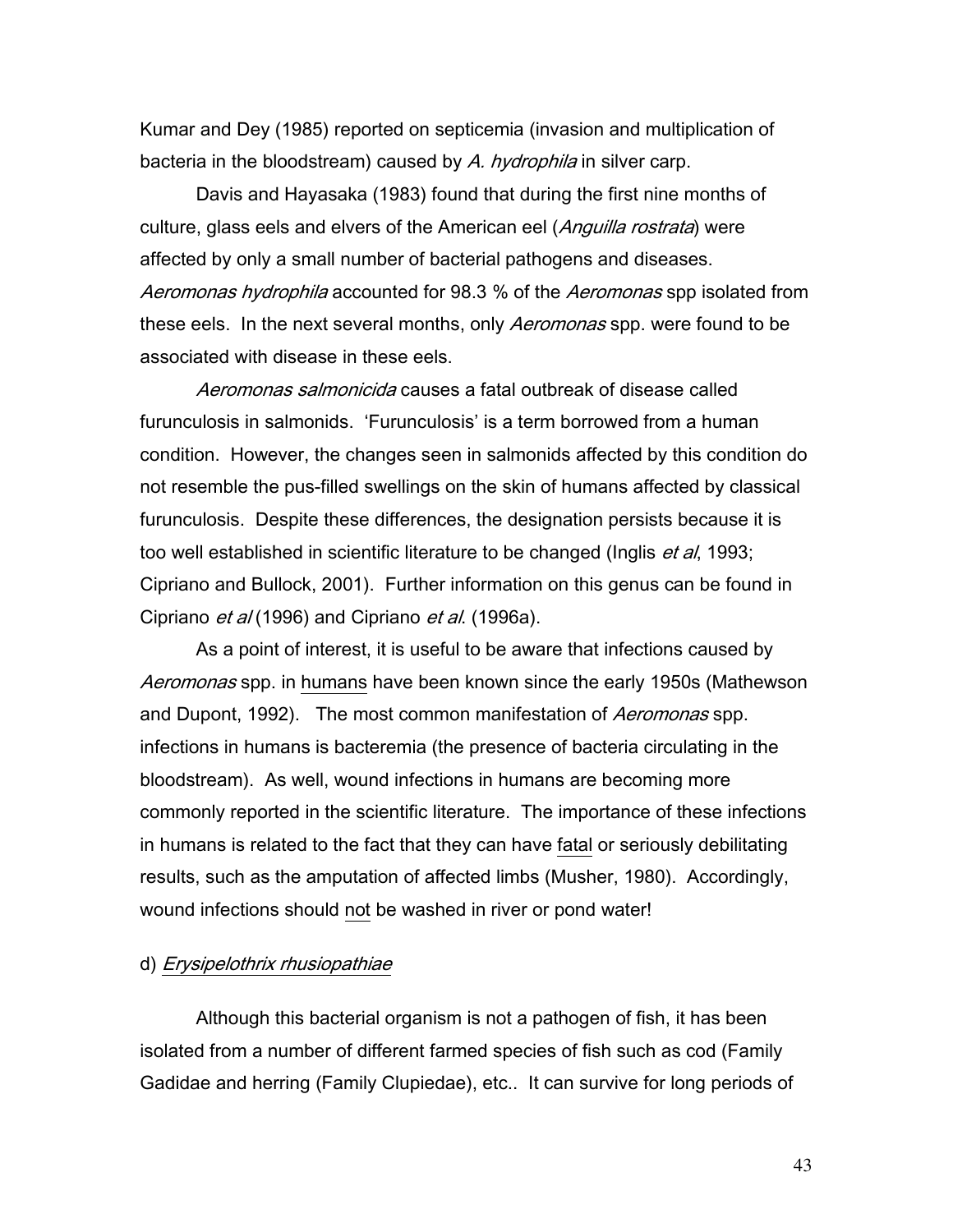time in the mucous layer of fish, and is transmitted to humans through skin injuries from scales, teeth, bones or spines. In humans, the organism can cause three different types of lesions. Firstly, it can cause what is known as 'fish rose', a localized red-purple lesion on the hand or fingers. Secondly, it can cause a more diffuse skin lesion. Although rare, the last form is a septicemia that can lead to endocarditis (infection of the heart valves or the inner wall of the heart). Mortality rates for endocarditis can be 50%. Those at highest risk of infection by this organism are fish producers, handlers and fishermen (Harper, 2002b).

#### e) Vibrio spp.

 Vibriosis is a common disease in freshwater and marine fish, and can cause localized ulcers of the skin, inappetance, darkening of the fish, abdominal distention, anemia, subdermal cavitation, plus lesions in muscle and eyes. Several different *Vibrio* spp. cause disease in marine fish, but not all of them are human pathogens. The known zoonotic pathogens include V. cholerae, V. damsela, V. vulnificus, and V. parahaemolyticus. Human disease associated with *Vibrio* spp. is most often associated with the ingestion of raw or improperly cooked fish and shellfish. Clinical signs in humans can include mild gastroenteritis, diarrhea, fever, septicemia, and may even lead to death (Harper, 2002b). As an example of the potential seriousness of rare *Vibrio* spp. infections in humans, in late 2003, V. vulnificus was confirmed to have caused the death of an individual working with hybrid tilapia (O. mossambicus, O. nilotica and O. aureus) in Israel, where tilapia are reared in brackish water (600-3000 ppm salt) (Lenoir, 2003).

#### f) Mycobacterium Spp.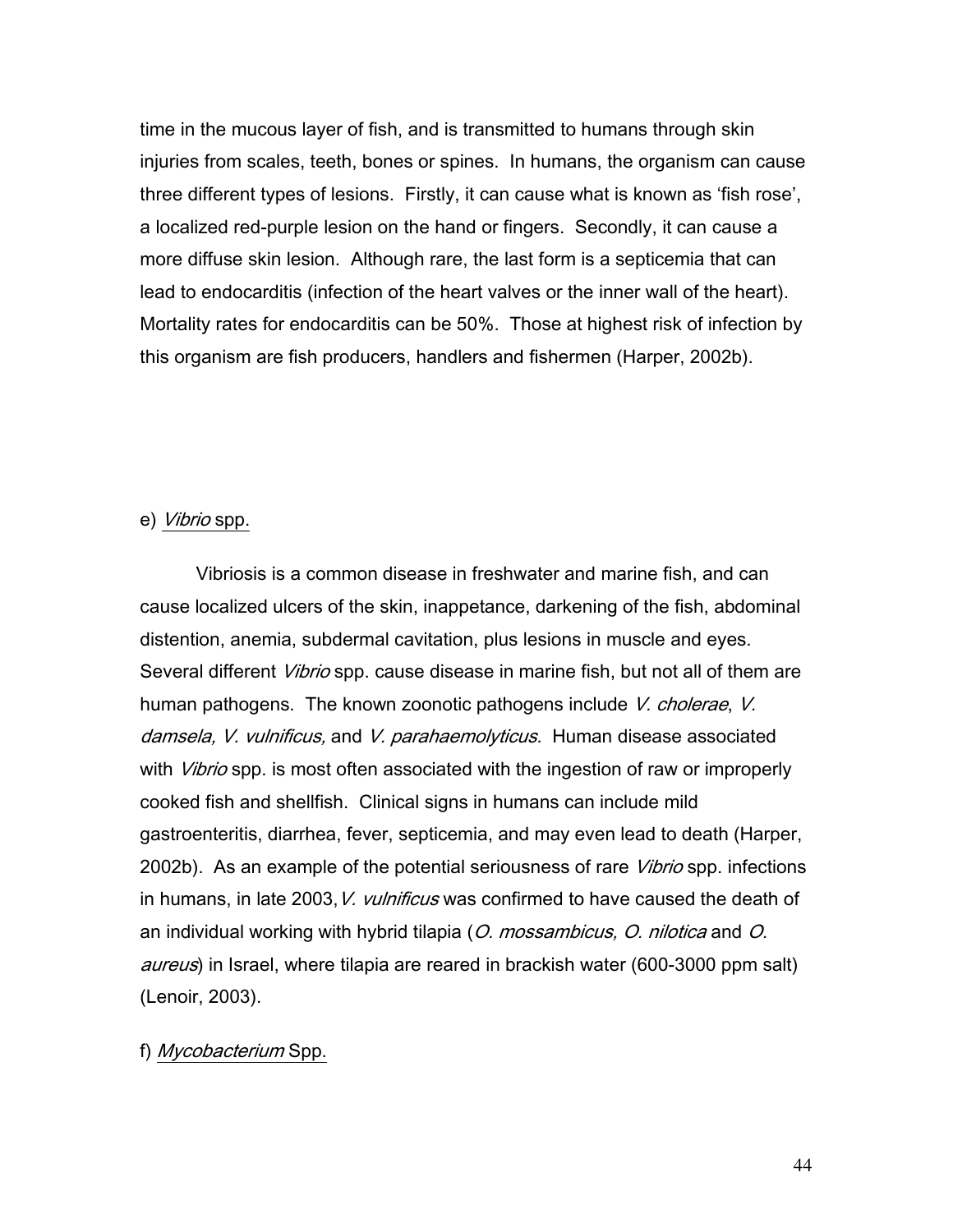Mycobacteria, consisting of a single genus, *Mycobacterium*, are currently represented by at least 54 recognized species of organisms. Most of these agents are free-living in soil and water; some species cause disease in animals and humans. Mycobacterial infections of fish are, in fact, tuberculosis of a number of species. The disease affects a wide range of freshwater and marine species of fish, and particularly aquarium fish, especially the freshwater families Anabantidae (climbing gouramies), Characidae (piranhas, tetras, etc.) and Cyprinidae (Noga, 1996). However, it seems likely that any species of fish may be infected. Mycobacteriosis is a chronic systemic disease, with lesions (granulomas) developing externally and throughout internal organs.

The species of *Mycobacterium* that are pathogenic for fish are M. marinum, M. fortuitum and M. chelonae. Treatment is not satisfactory, and diseased stock should be destroyed, especially since these agents can infect humans as well as fish (Inglis *et al.*, 1993).

Mycobacterium marinum represents the largest proportion of all mycobacteria isolated from fish. Tropical freshwater and tropical marine fish may be infected, but natural infection in a temperate-water species has not been reported (Inglis *et al*, 1993).

The isolation of *M. fortuitum* has been documented less frequently than that of M. marinum, but the prevalence of infection by M. fortuitum is likely more widespread than is suspected. This organism infects fish from both tropical and temperate waters, but is most common in freshwater fish, although infection is known to occur in marine species (Inglis *et al*, 1993).

So far, infection by *M. chelonae* has been identified only in coldwater salmonid species. This infection has been specifically linked to freshwater hatchery environments, but once established, it seems to persist throughout both fresh and saltwater phases of the life cycle (Inglis et al, 1993).

The main signs of this illness depend on the species of fish involved and the existing ecological conditions (Inglis *et al*, 1993). The common findings are listlessness, lack of appetite, emaciation, difficult respirations, exophthalmia, skin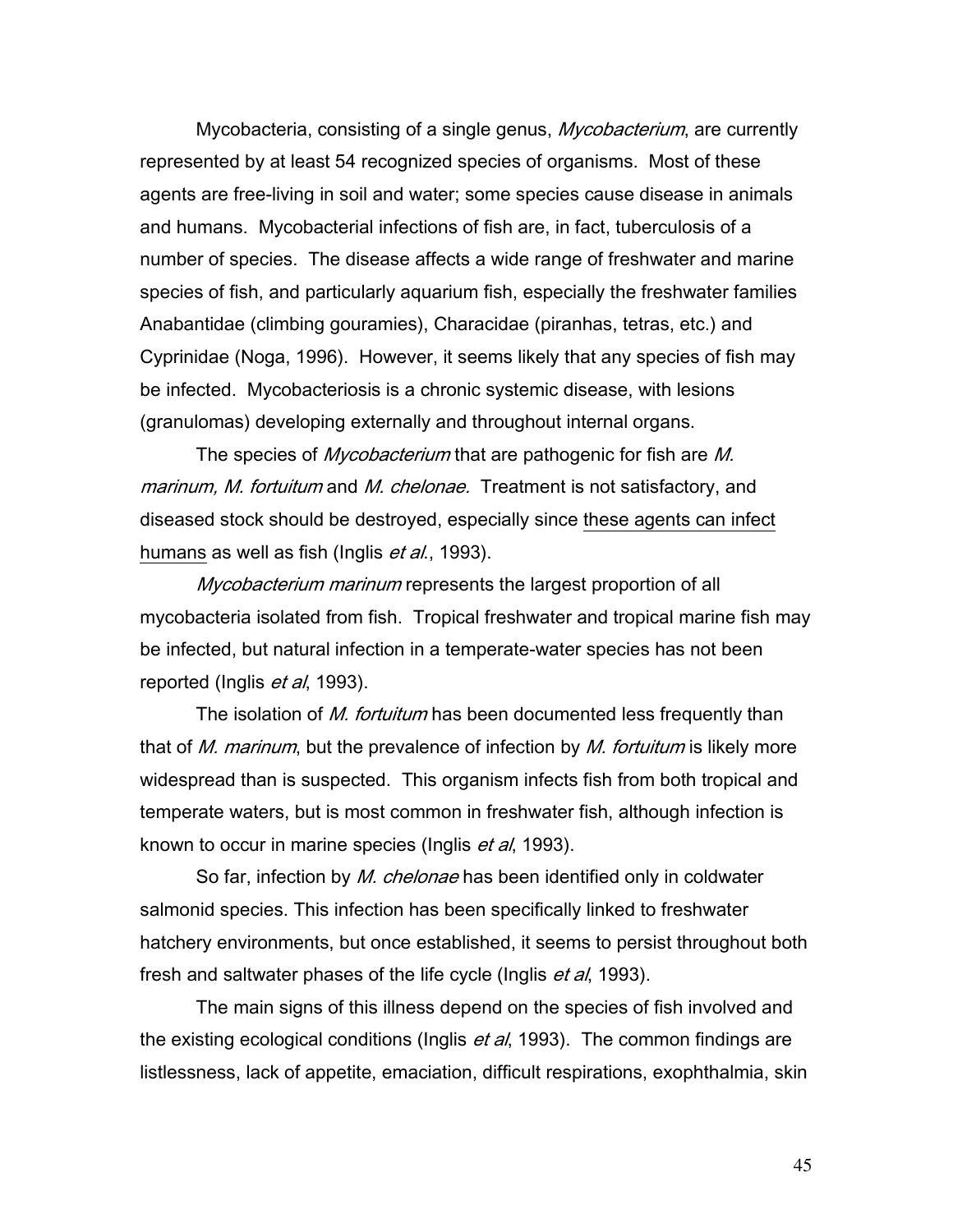discoloration and external lesions that range from loss of scales to nodules, ulcers and necrosis of fins as signs of advancing infection (Inglis et al, 1993). In coldwater salmonids, there may be no external sign of the disease other than mortality, or variable degrees of skin coloration. Internally, lesions are similar in tropical and coldwater fish. Visible or microscopic tiny gray-white lesions may be found scattered in any tissue, but especially in spleen, liver and kidney.

Mycobacteria that are pathogenic for fish can infect humans, in which the lesions are usually localized, non-healing ulcers (fish tank granuloma, swimming pool granuloma) that may be difficult to treat because of resistance by the causative organisms to most anti-tuberculosis drugs. For photos of lesions in humans, see http://tray.dermatology.uiowa.edu/MMarin01.htm. Although the risks to healthy humans are low, infections caused by M. marinum have been reported from HIV-infected individuals. Accordingly, gloves should be worn by individuals who are at risk when cleaning aquaria or handling fish (Noga, 1996). Johnson (2003) too has warned of the zoonotic dangers of this organism to individuals working with species of carp.

#### g) Listeria Spp.

Listeria spp. are widespread in soil and water. This species has been isolated with high frequency from both fresh and marine waters and from sediments. Several surveys of fishery products (raw and processed fish collected at the retail level or during processing) for *Listeria* spp. have recovered this organism with frequency: often, it has been recovered from one quarter of the samples examined (Howgate, 1998). It is notable that in their review of Listeria spp. in seafoods, Dillon and Patel (1992) did not cite any reference to the presence of this species on freshly harvested fish, either from the wild of from aquacultural sources. The organism has been found in a variety of raw foods such as uncooked meats and vegetables, as well as in processed foods that are contaminated after processing – ie, soft cheeses and cold cuts. Vegetables can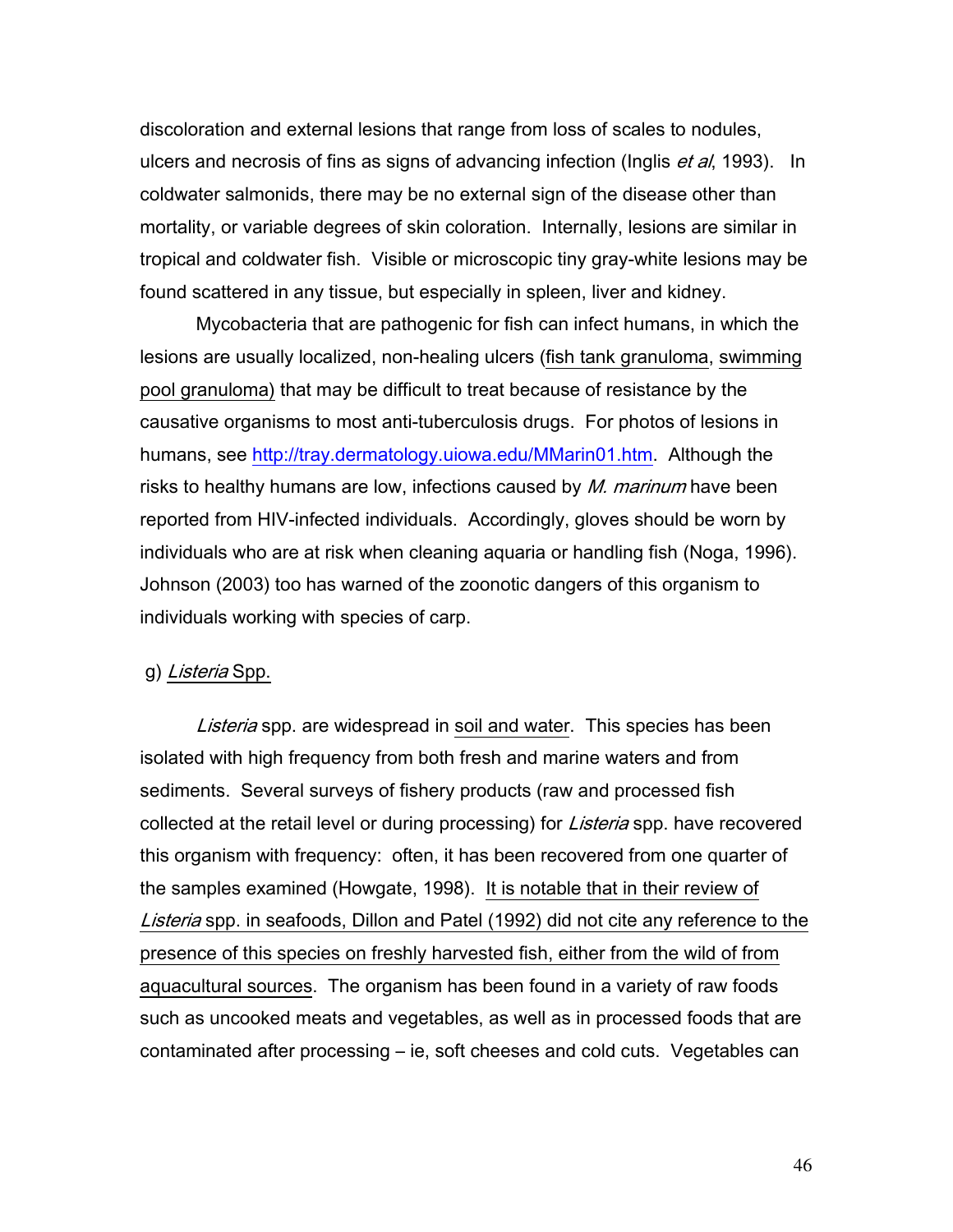become contaminated from the soil or from manure used as fertilizer (Anon, 2003h).

 In humans, listeriosis is a serious infection caused by the ingestion of food contaminated with the bacterium Listeria monocytogenes. This disease affects primarily pregnant women, newborn infants, and adults with weakened immune systems. Pregnant women are about twenty times more likely than other healthy adults to be infected with this bacterium; persons with AIDS are almost three hundred times more likely to be infected compared with those with normal immune systems (Anon, 2003h). It has been estimated by the CDC that up to 2,500 cases of listeriosis resulting in 500 deaths (20% mortality!) occur annually in the USA (Anon, 2002c). In 2002, the CDC reported an outbreak of listeriosis attributed to contaminated poultry from a processing plant in the northeastern USA, and resulted in the recall of 27.4 million tons of ready-to-eat poultry products (Anon, 2002a, b).

Infected pregnant women may have only a mild influenza-like illness that can lead to miscarriage or stillbirth, premature delivery, or infection of the newborn infant.

Although several of these zoonotic diseases are self-limiting or uncommon, accidents can happen while gutting or handling fish. Immunodeficient patients (ie, those on steroid therapy, HIV patients) are at high risk. Good personal hygiene and proper sanitation during work with fish will help to prevent infections. As well, the assistance of proper medical care in treating abrasions or cuts, especially if healing seems delayed, progresses in size, forms a nodule, or if other signs arise (Harper, 2002b).

#### h) Clostridium botulinum

In freshwater environments, a high incidence of the bacterial organism Clostridium botulinum has been found in fish and in sediments in trout farms in Britain and Denmark, but given the widespread occurrence of this organism on the land and in water, it is very likely much more widespread in other farms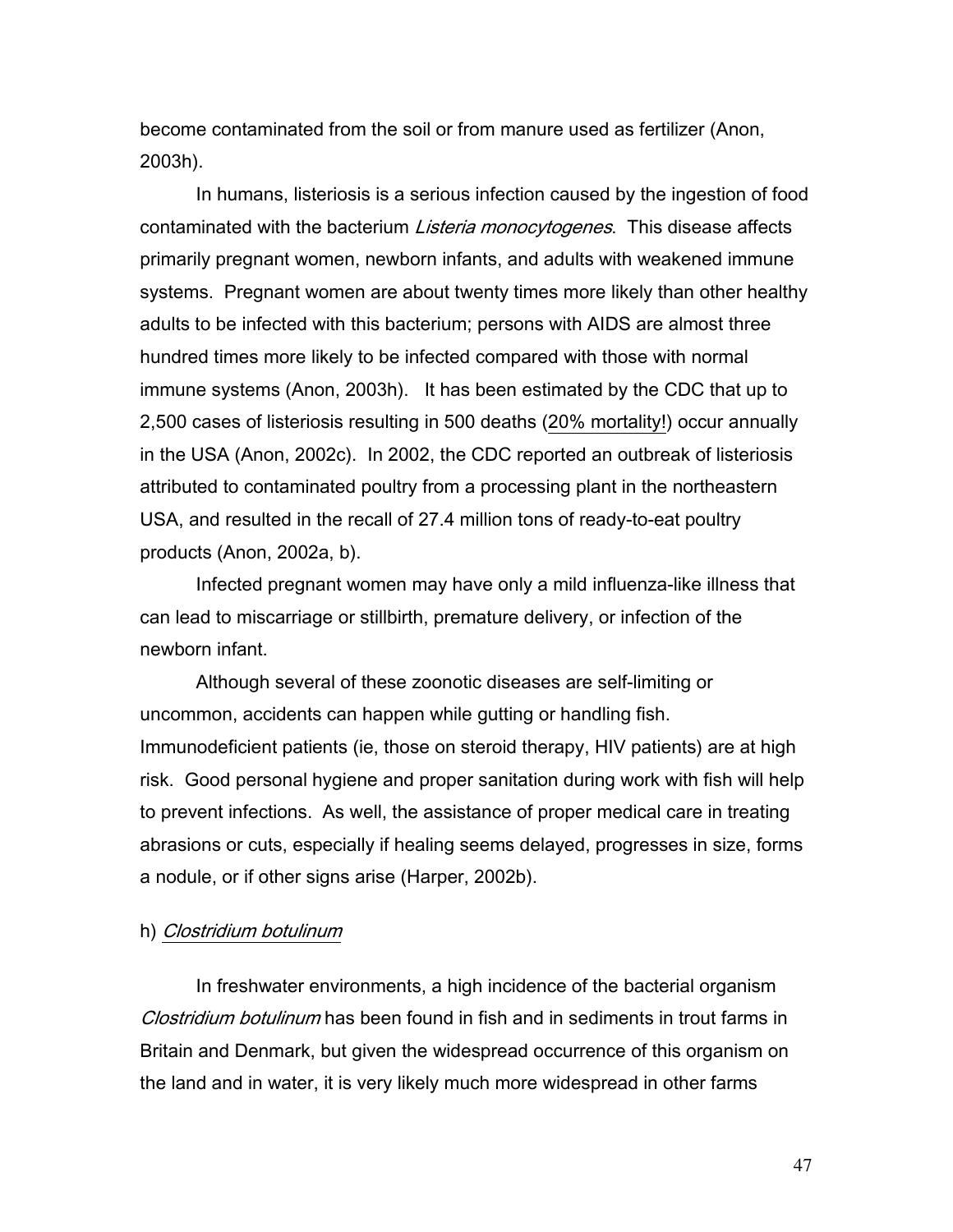(Howgate, 1998). The causative organism is not infective but produces potent toxins. There are seven toxigenic types of *Clostridium botulinum* (A to G) that produce potent neurotoxins. Type E has been incriminated in each recorded case in fish. Spores of the organism are very heat-resistant, and can withstand moist heat at 100 $\degree$ C for several hours, but are destroyed at 120 $\degree$ C in five minutes (Inglis et al, 1993).

Botulism causes a severe illness in humans and other animals; in humans, headache, disorders of vision, weakness and respiratory distress, vomiting, abdominal pain and diarrhea may be followed by neurological signs within one to six days. Resulting partial paralysis may persist for months; if the outcome is fatal, death usually occurs in the first 10 days of the illness (Inglis et al, 1993.)

In fish, the neurotoxin causes progressive muscular paralysis that affects all but the caudal fin. As a result, fish swim erratically and lose equilibrium; affected fish float on the surface, sink to the bottom, apparently recover and repeat the cycle until death intervenes (Inglis et al, 1993).

The presence of the organism in farmed trout has caused considerable debate about the risks of botulism in processed fishery products. The risk factors are more associated with aspects of processing, packaging and storage of the product than with the presence of the organism in fish. In any analysis of the public health hazards of farmed fish, it must be assumed that fish will carry spores of C. botulinum (Howgate, 1998). According to Inglis et al (1993), the risk to human health from botulism associated with seafood is real but not huge. In a review by the CDC in the USA, it was found that fish or fish products were implicated in 4.4% of outbreaks of botulism. Most of these involved canned, smoked or vacuum-packed seafood of the kind usually consumed without further cooking (which ordinarily would have inactivated the toxin).

The incidence of botulism is low and is associated with bad husbandry. The major reservoir of toxin and disease is fish that have died or are dying of the disease. Stock in contaminated systems must be slaughtered, pond debris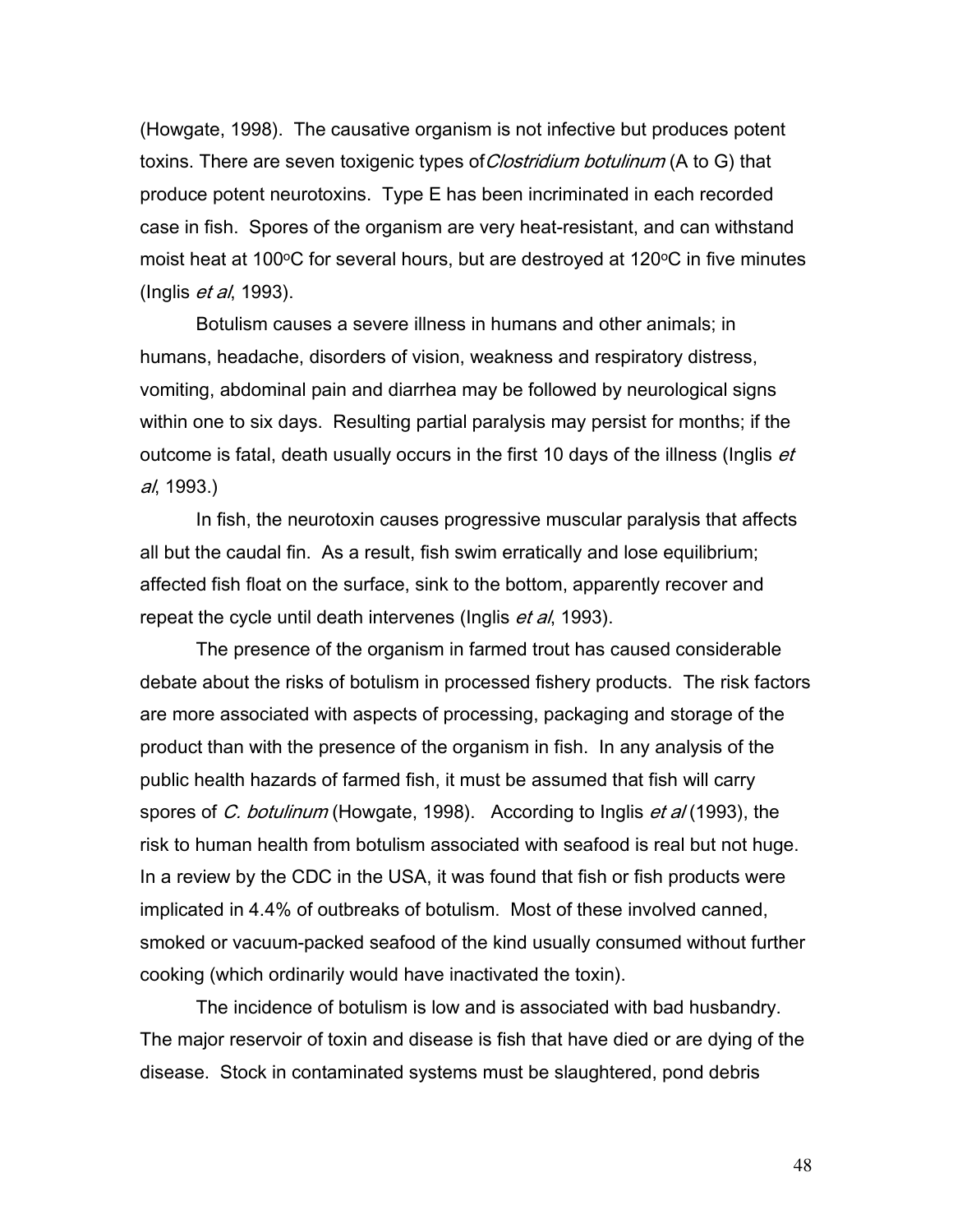removed and all buried in quicklime. Ponds holding affected fish can be returned to use within a month, but improvements in flow rates of water and reduced stocking densities must be made (Ingis *et al*, 1993.)

In Hawaii, in tilapia affected by the Hawaii Tilapia Rickettsia-Like Organism (HTRLO), blood vessels become blocked by large aggregates of inflammatory cells that damage the gills and diminish or block the transport of oxygen. The disease seems to be a seasonal event and occurs primarily during the winter, leading to speculation that it is the result of a complex interaction between the organism and one or more environmental factors, particularly low temperatures. Affected fish have pale streaks in the gills or they appear pale in color. Research continues (Anon, 1996).

As exemplified in the information on *Streptococcus iniae*, a few published reports that reviewed safety or health and farm-reared fish, suggest that it is only by puncture wounds associated with tilapia or catfish, or the consumption of raw fish, that any human disease has occurred (MacMillan, 2001).

In a UK study on *Campylobacter* spp. infections, a cause of gastrointestinal illness in humans, Evans et al (2003) found three major factors that contributed to these infections: eating chicken, eating salad vegetables such as tomatoes and cucumbers, and drinking bottled water. The study suggested that vegetables could be contaminated either before or after the point of sale. Contamination at the source could occur through contaminated soil or water during harvesting. As an example of the latter, these authors cited a report (Long et al, 2002) of imported lettuce as a vehicle for outbreaks of infection with Salmonella and Shigella spp. bacteria in the UK. However, they made the point that such infections derived from fruit and vegetables are rare. Further, the study showed that the *Campylobacter* spp. infections were mainly the result of crosscontamination in the kitchen, and that the association with tomatoes and cucumbers was the result of the need for extensive handling of these vegetables during preparation, and often the use of a chopping board.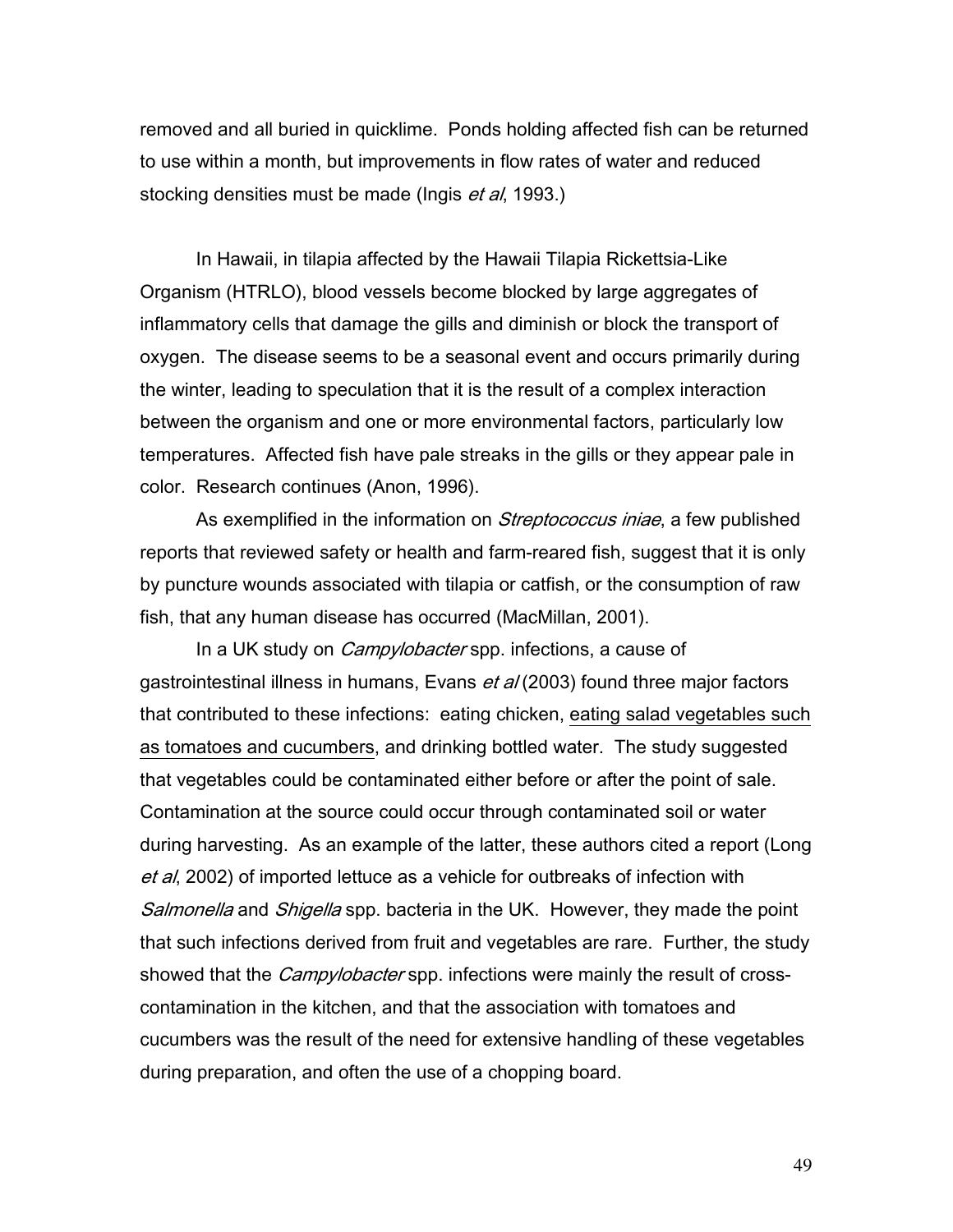## 9. Public Health and Bacteria Associated with Fish

Mankind is more comfortable with both laws and sausages when he doesn't know how they're made. Cross-Country Checkup, 2003

Human infections that may be caused by bacteria in fish include food poisoning and gastroenteritis (Salmonella, Vibrio, Clostridium spp., Campylobacter jejuni, etc.), wound infections and mycobacterial infections (tuberculosis).

Table 5 lists significant human pathogens isolated from fish or their environment (Inglis *et al*, 1993):

| Salmonella spp.              | Food poisoning          |
|------------------------------|-------------------------|
| Vibrio spp.                  | Food poisoning          |
| Campylobacter spp.           | Gastroenteritis         |
| Plesiomonas shigelloides     | Gastroenteritis         |
| Edwardsiella tarda           | Diarrhea                |
| Aeromonas hydrophila         | Diarrhea, septicemia    |
| <i>Pseudomonas</i> spp.      | Wound infection         |
| Mycobacterium marinum        | Tuberculosis            |
| Erysipelothrix rhusiopathiae | Erysipeloid, septicemia |
| Leptospira interrogans       | Leptospirosis           |
| Clostridium botulinum        | <b>Botulism</b>         |

a) Food poisoning caused by pathogens in the aquatic environment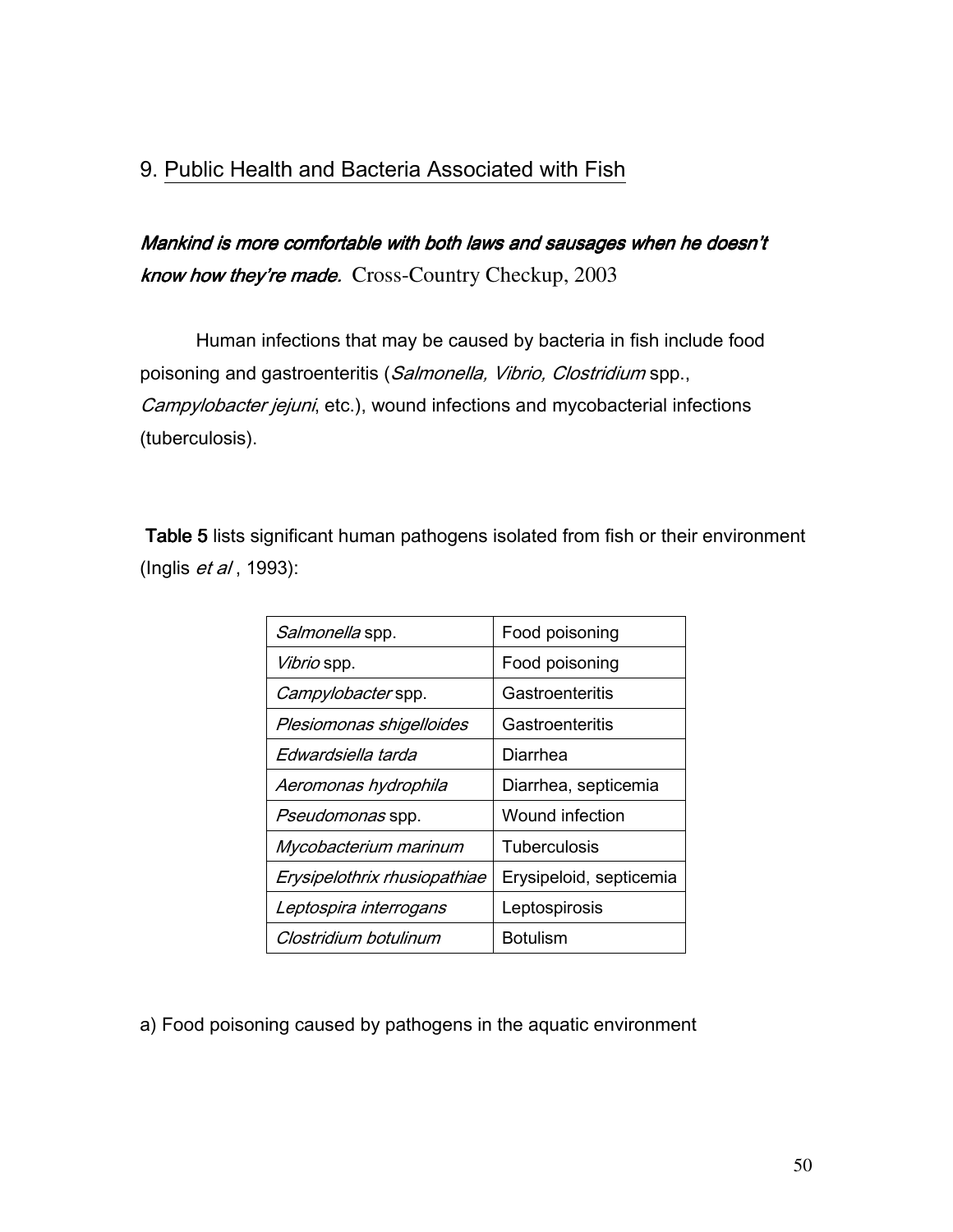Fish-borne bacterial food poisoning may be caused by the bacteria naturally present in the aquatic environment, those derived from aquatic pollution, or those introduced during handling and processing. Bacteria naturally present in the aquatic environment and implicated in food poisoning include Vibrio spp. and C. botulinum type E. Twenty-three of 272 samples of seafood and water taken off southwest India contained Vibrio cholerae non-01; the pathogenicity of strains of V.cholerae non-01, V. parahaemolyticus, V. vulnificus, and V. *mimicus* isolated in the same region has been confirmed (Malathi *et al.*) 1988, cited by Inglis *et al*, 1993). Sporadic cases of tropical diarrhea have been attributed to consumption of freshwater fish carrying *Edwardsiella tarda* and Plesiomonas shigelloides, with species such as Tilapia providing the natural habitat of these bacteria.

 If fish contaminated with these pathogens are harvested and stored at temperatures conducive to bacterial multiplication and then consumed, gastroenteritis may result. In humans, the symptoms associated with V. parahaemolyticus are characterized by abdominal pain, vomiting, watery diarrhea, fever, chills and headache. The incubation period is 12-48h and recovery occurs commonly within 5 days. Usually cooking or heat processing kills V. parahaemolyticus but low temperature storage only reduces multiplication, and organisms have been detected after two days storage at  $4^{\circ}C$ from fish contaminated with about 103 cells per gram. *Vibrio vulnificus* causes septicemia, chills, fever, sometimes vomiting and diarrhea, and cutaneous lesions and ulcers may occur at the extremities. The onset of symptoms occurs within 24 hr of exposure. Individuals with impaired function of liver or stomach are particularly vulnerable.

#### b) Bacterial spoilage of fish

As noted by Inglis *et al* (1993), bacterial spoilage in fish is a complex process involving microbiological and non-microbiological processes. Nonmicrobiological deterioration is caused by endogenous proteolytic enzymes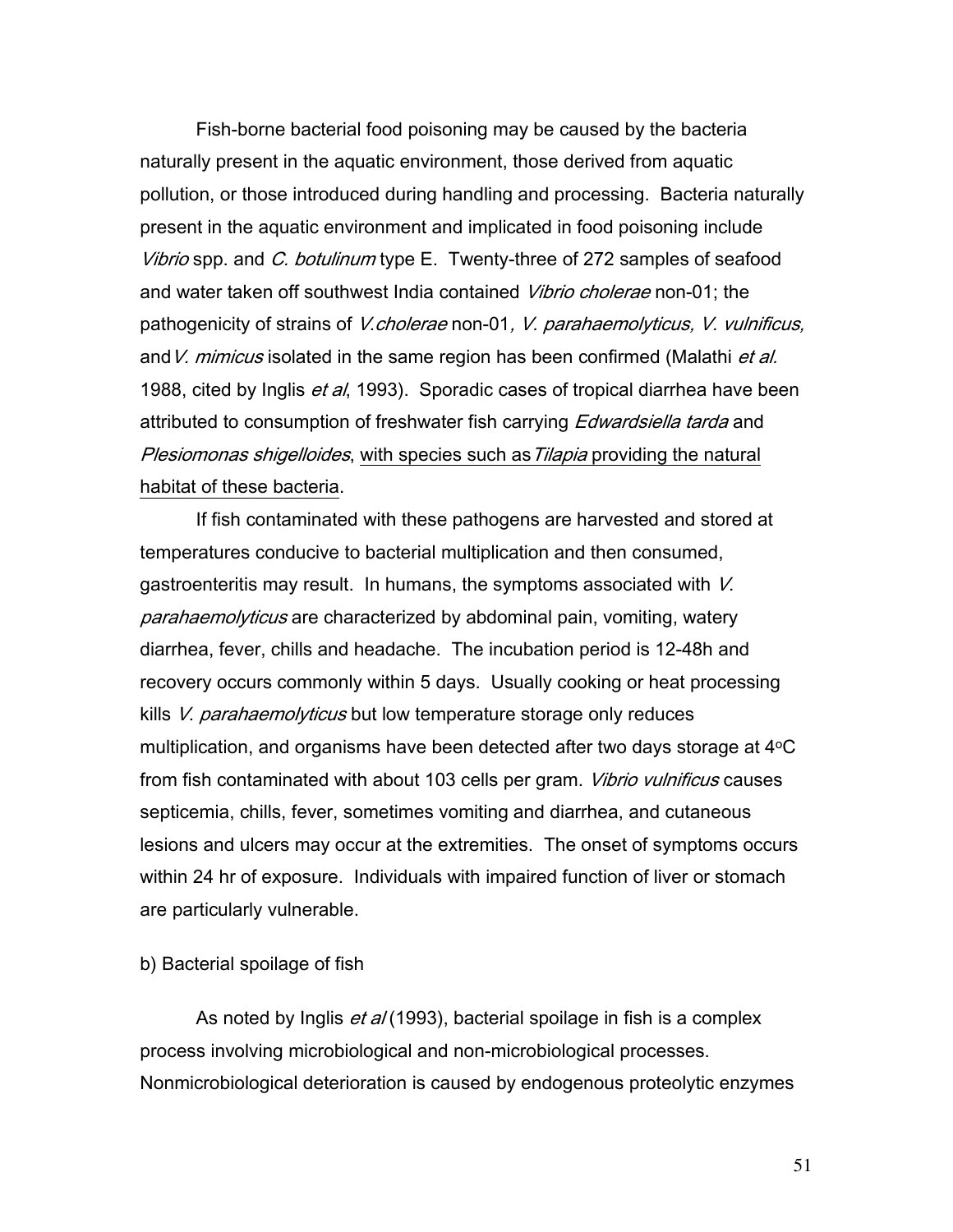that are concentrated particularly in the head and viscera; such enzymes attack these organs and surrounding tissues after death. Activity is particularly great in fish that recently had been feeding heavily, leading to early rupture of the gut with dissemination of general contents including enzymes and micro-organisms. Enzymatic spoilage may be compounded by deterioration resulting from oxygenation of unsaturated fatty substances that cause loss of flavor and the development of rancidity.

 During life, micro-organisms are present on the external surfaces of the fish and in the gut, but the muscle is normally sterile. After the death of fish, microbiological organisms diffuse into the muscle and increase in number, slowly at first, and then more rapidly, and cause a sequence of changes in odor and flavor. The rate of deterioration related to all processes can be slowed by immediate storage at low temperature, and by rapid removal of the viscera, skin and head. In regard to aquaculture, most of the global production occurs in Asia and the Pacific where refrigeration and other processing facilities may be limited. Several methods of preservation are available – icing, canning, chemical preservation, etc. – to delay these effects.

 The bacterial flora of fish is derived essentially from the aquatic environment and varies with seasonal and environmental factors. Further, it is affected by the type of storage and processing following capture. Fish from subtropical waters have a high percentage of mesophilic bacteria, whereas in fish caught in cold waters, psychrophiles such as Pseudomonas, Achromobacter and Flavobacterium spp. predominate. During low-temperature storage, numbers of **Pseudomonas spp. increase substantially and in one study, were found to reach** 60-90% of the total count of bacteria in coldwater fish. *Pseudomonas*, Alteromonas and related species are considered to comprise the major part of the spoilage flora. They grow actively at low temperatures near  $0^{\circ}$ C, and attack thioamino acids and thioamines to produce hydrogen sulfide and other volatile sulfides. Microbiological safety and quality are usually determined using 'marker'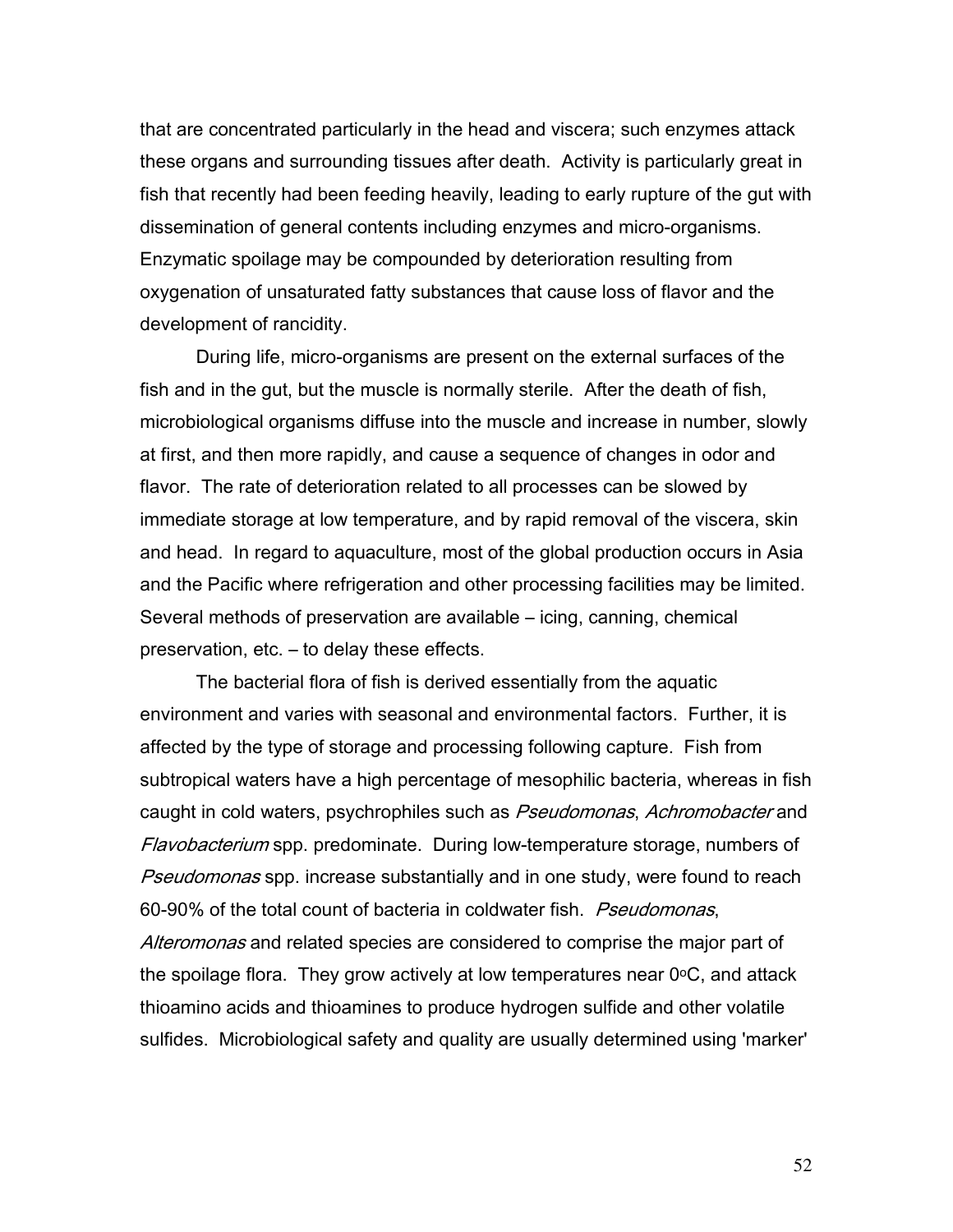organisms to indicate the presence of given pathogens or toxin formers at specified levels.

The bacteria which present a public health risk grow best at  $35-37$  °C, whereas spoilage bacteria have a lower optimum temperature for growth. A total count of bacteria in a sample incubated at the higher temperature gives an indication of the degree of contamination with potentially harmful bacteria. Determination of the incidence of E. coli and coliforms indicates fecal contamination, and sometimes it may be useful to investigate the presence of specific pathogens such as coagulase-positive Staphylococcus and Streptococcus spp.. Elevated levels of histamine are taken to indicate bacterial quality more generally and the risk of scombroid poisoning.

## 10. Antibiotics and Bacterial Resistance

Abuse of modern technology in aquaculture includes the willful misuse of therapeutic drugs, chemicals, fertilizers, and natural fisheries habitats. The widespread use and misuse of antibiotics to control diseases in agricultural and aquacultural species is worldwide and may well increase with increasing intensive livestock husbandry. For example, the illegal use of the antibiotic chloramphenicol in the culture of shrimp to control disease may result in residues of this antibiotic in the final product (Garrett *et al*, 1997; Rakocy, 2003a). The importance of chloramphenicol in humans is related to the occurrence of two types of depression of the bone marrow: 1) a reversible, dose-related interference with iron metabolism, and 2) an intractable anemia in some individuals (1:25,000 patients) after treatment with this antibiotic – hence the long-established ban on its use in humans and food-producing animals (Anon, 2004a).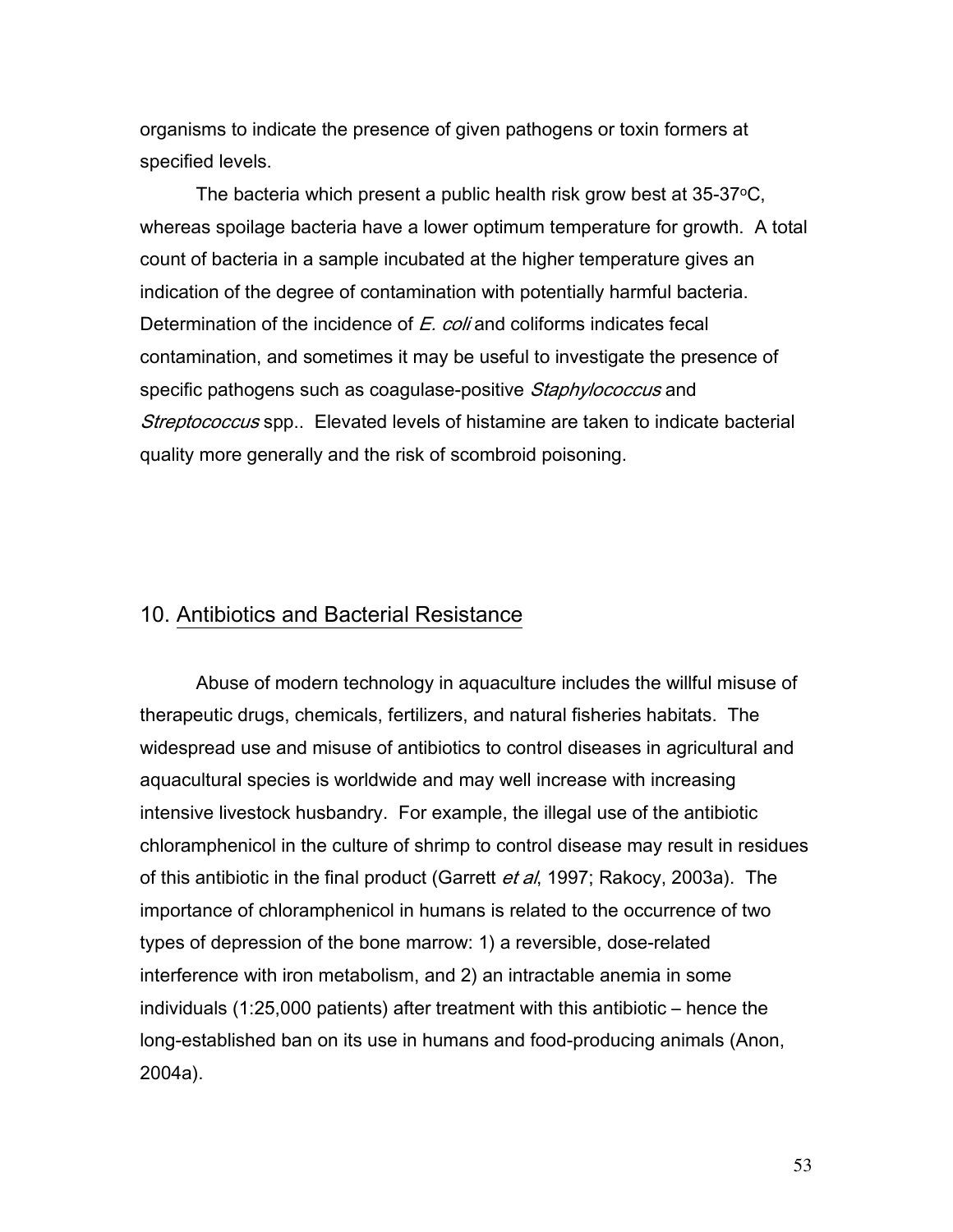In some countries, the availability or use of drugs for aquaculture is very limited, thus decreasing any potential impact on public health. In the USA, only two products are approved by the FDA for use in aquaculture: oxytetracycline (eg. Terramycin) and the potentiated sulfonamide, Romet-30 (a combination of sulfadimethoxine and ormetroprim) (Stoffregen *et al*, 1996). These two products are approved for use in channel catfish and salmonids, but only for certain diseases. In 2000, it was estimated that approximately 2.4 x 104 kg of antibiotics/year were delivered by feed mills in the production of over 600 million pounds of catfish held in ponds. It was also estimated that the industry rearing trout used 2-3 x103 kg of antibiotics/year in medicated feed (MacMillan, 2001).

In Canada, approved antibiotics/chemotherapeuticals for use in cultured food fish include florfenicol<sup>3</sup>, oxytetracycline, erythromycin, and trimethoprimsulfadiazine (Anon, 2004c). In 1998, in British Columbia, the aquaculture industry used, and continues to use, three basic antibacterial compounds: oxytetracycline, two potentiated sulfonamides, and florfenicol. When each was considered in its use in fish, it was determined that 99.7% were approved for use in fish; the remaining 0.3% applied to fish were licensed for use in food-producing animals and were prescribed for fish under experimental protocols, or for fish not destined for human food (ie, brood stock). The majority of antibioticsupplemented feed used in BC aquaculture was applied when fish were juveniles (smaller than 2 kg); between 72-94% of antibacterial drugs applied to salmon were fed to small fish. Such treatment of juvenile fish also created a drug-free clearance period of four to 12 months before fish were considered ready for harvest. None of the antibacterial agents used in farmed fish in BC has been used as growth promotants (Sheppard, 2000).

It has been stated that each farming company in BC applies considerable effort to minimize the need for, and use of, medicated feeds. The decision to use antibacterial products is made with care by the owner and attending veterinarian. Some farms are able to produce fish efficiently without the need for antibacterial

<sup>&</sup>lt;sup>3</sup> Florfenicol is a fluorinated derivative of thiamphenicol, and is a potent antibacterial agent with bacteriostatic properties (Horsberg *et al*, 1996).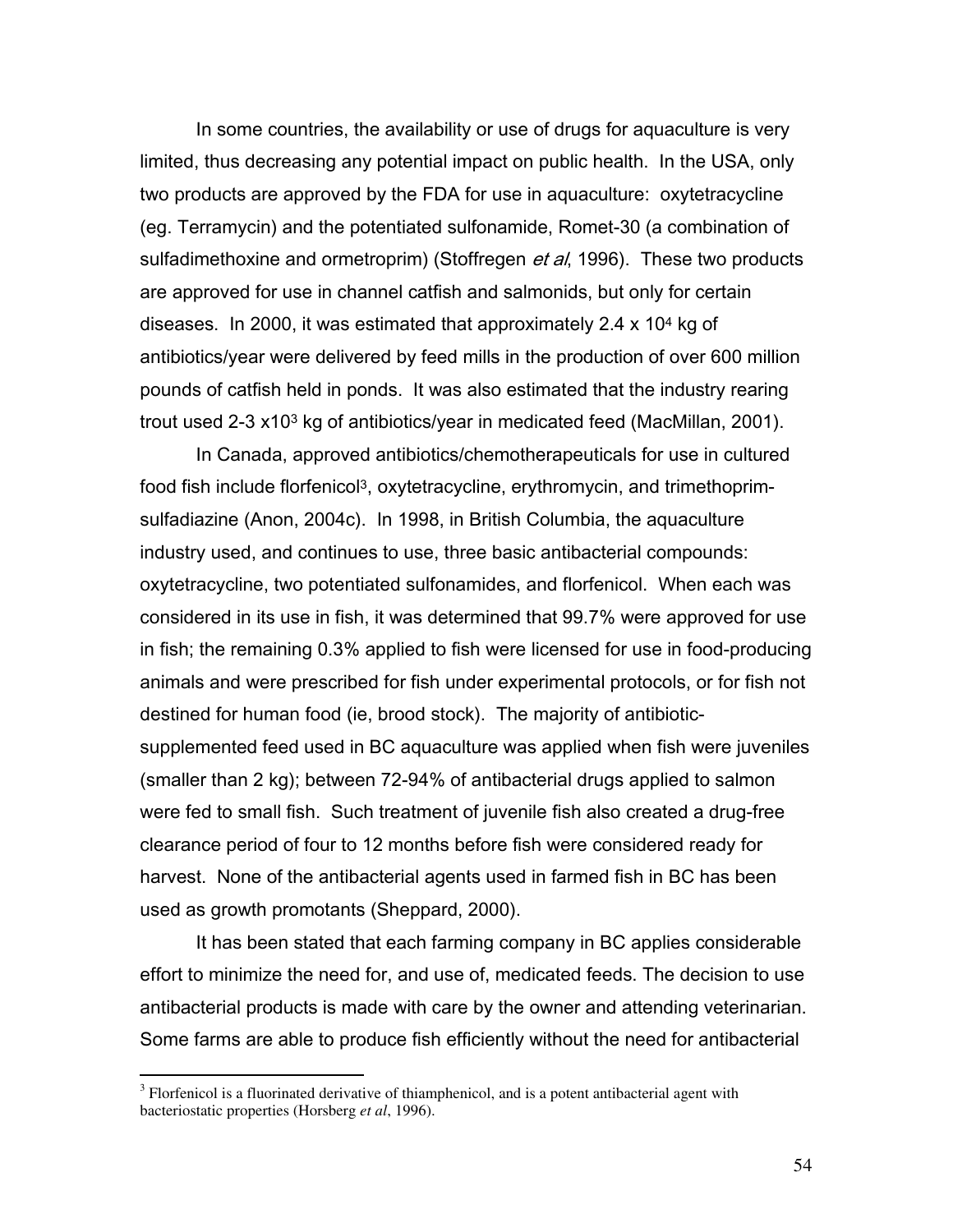agents. Others have a self-imposed 'no medication' period of six or 10 months before harvest. Some owners find that medication is essential to reduce the effects of bacterial diseases (Sheppard, 2000).

The use of antibiotics to treat disease in humans, and in various agricultural practices, has increased the worldwide prevalence of antibioticresistant bacteria. One example of many described illness associated with a cephalosporin-resistant  $E.$  coli among attendees affected as well with salmonellosis at a summer camp (Prats *et al*, 2003). There is concern that all uses of antibiotics select for bacteria that are resistant to antibiotics; the greater the use of antibiotics, the greater the selection pressure, and the more frequently are resistant pathogens encountered (Alderman and Hastings, 1998; MacMillan, 2001). For example, during epidemiological investigations of an epidemic of human cholera in Ecuador, it was discovered that the local shrimp industry might have contributed to an outbreak of antibiotic-resistant *Vibrio cholerae* in humans. It was suggested that there was improper use of antibiotics in the shrimp industry and that this led to the development of resistant V. cholerae. The counter argument was that poor public hygiene in affected areas was the major problem (Angulo, 2000).

Contamination in the kitchen or wound infections may be routes by means of which antibiotic-resistant organisms might cause illness that could be difficult to treat in humans. As noted earlier in this report, *Aeromonas hydrophila, Vibrio* and *Mycobacterium* spp. are organisms most likely to be involved (Alderman and Hastings, 1998). Recent information on human infections caused by Streptococcus iniae indicated that it too is such an agent (George, 1998). Persons involved could include food handlers, farm staff and fish processors; although these risks might be hazards of handling, it is also possible that the greater risk to humans in this area might arise, not from farmed fish reared for food, but from ornamental fish (Alderman and Hastings, 1998).

 Antibiotic resistance is variably defined depending on specific needs. In terms of public health, resistance is often defined in a clinical context as an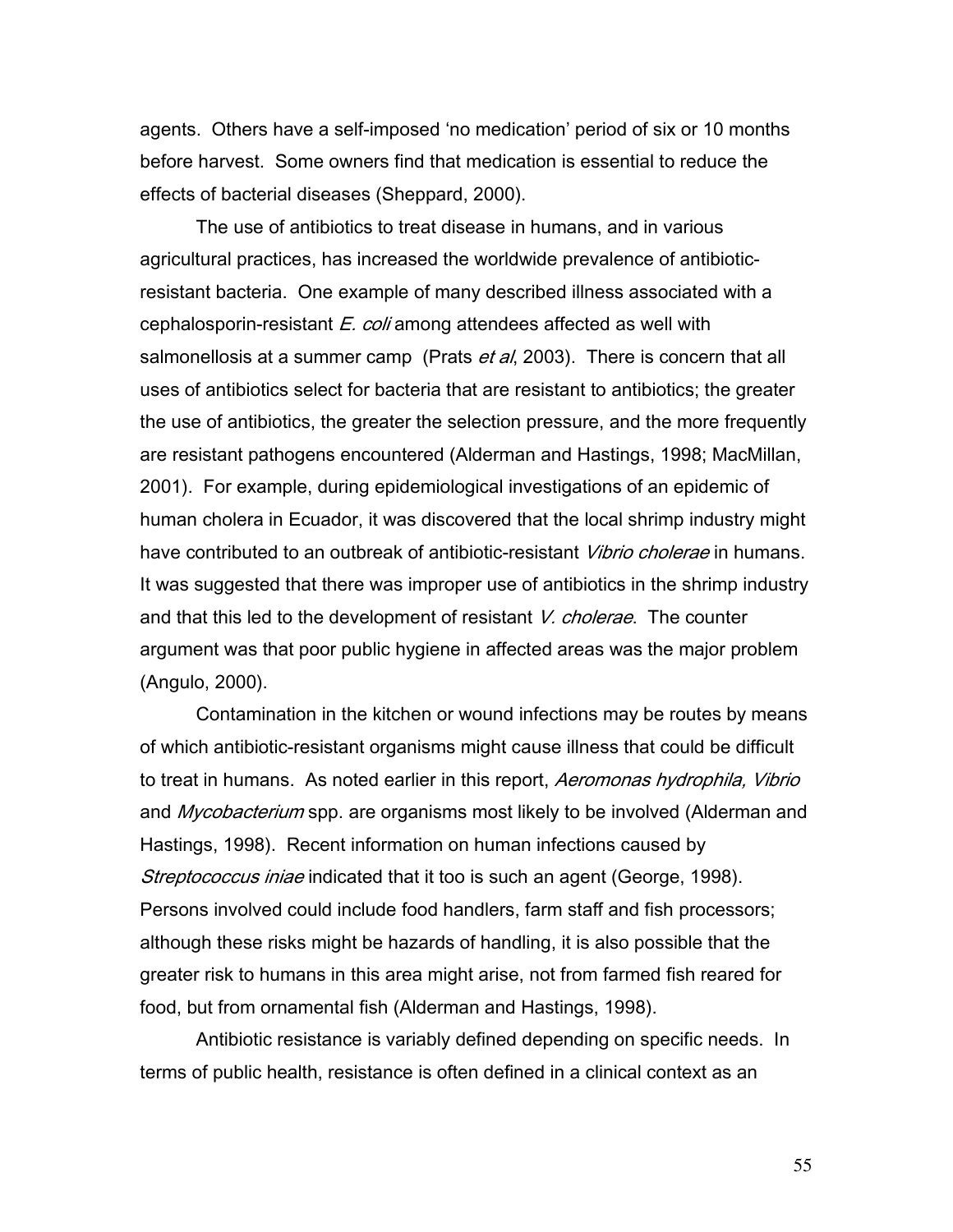indicator of the likely outcome of therapy; it can also be defined in terms of bacterial patterns of growth in the presence of antibiotic-impregnated discs on agar media, the presence of certain genes for resistance, or as an epidemiological attribute. Resistance is either chromosomally or extrachromosomally mediated. Resistance can be natural or a result of genetic mutation, or it can be induced by the transfer of genetic information among bacteria (Alderman and Hastings, 1998; MacMillan, 2001; Harper, 2002a).

Although all types of resistance may be clinically important, the possibility of extra-chromosomal resistance, such as the transfer of plasmids<sup>4</sup>, etc. among different bacteria, is of great concern. For example, an Aeromonas sp. bacterium in the water or on a fish, and resistant to oxalinic acid, might transfer a resistance factor to an  $E.$  coli organism on fish or in the water. Such an organism might infect humans, or transfer the resistance to other human pathogens already present in humans (Bruun et al, 2003). The use of antibiotics in terrestrial animals may also cause antibiotic resistance in human pathogens, but it is hard to demonstrate cause and effect, and is considerably more controversial. Even so, some scientific reports support the idea that this is possible. Several reports support the contention that the presence of fluoroquinolone-resistant Campylobacter jejuni and C. coli, both human pathogens, has increased because of the use of these products in chickens and pigs. These worldwide bacteria can cause human gastrointestinal infections and diarrhea. It is known that Campylobacter spp. are spread mainly through the consumption of contaminated poultry. Although the significance of the *Campylobacter* data is in dispute, regulations to ban the use of fluoroquinolones from use in poultry have been instituted in the USA. (Incidentally, the CBC National news for January 15/04 showed a concerned Vietnamese farmer spraying antibiotics over his chickens in an attempt to prevent Avian Influenza that swept through Southeast Asia!) It

 $\overline{a}$ 

<sup>&</sup>lt;sup>4</sup>Plasmids are extra-chromosomal, self-replicating structures found in bacterial cells; they code for genes for a variety of functions that are not essential for the growth of cells. They replicate independently of chromosomes, and transmit through successive cell divisions, functions such as resistance to antibiotics [called the R plasmid]), etc..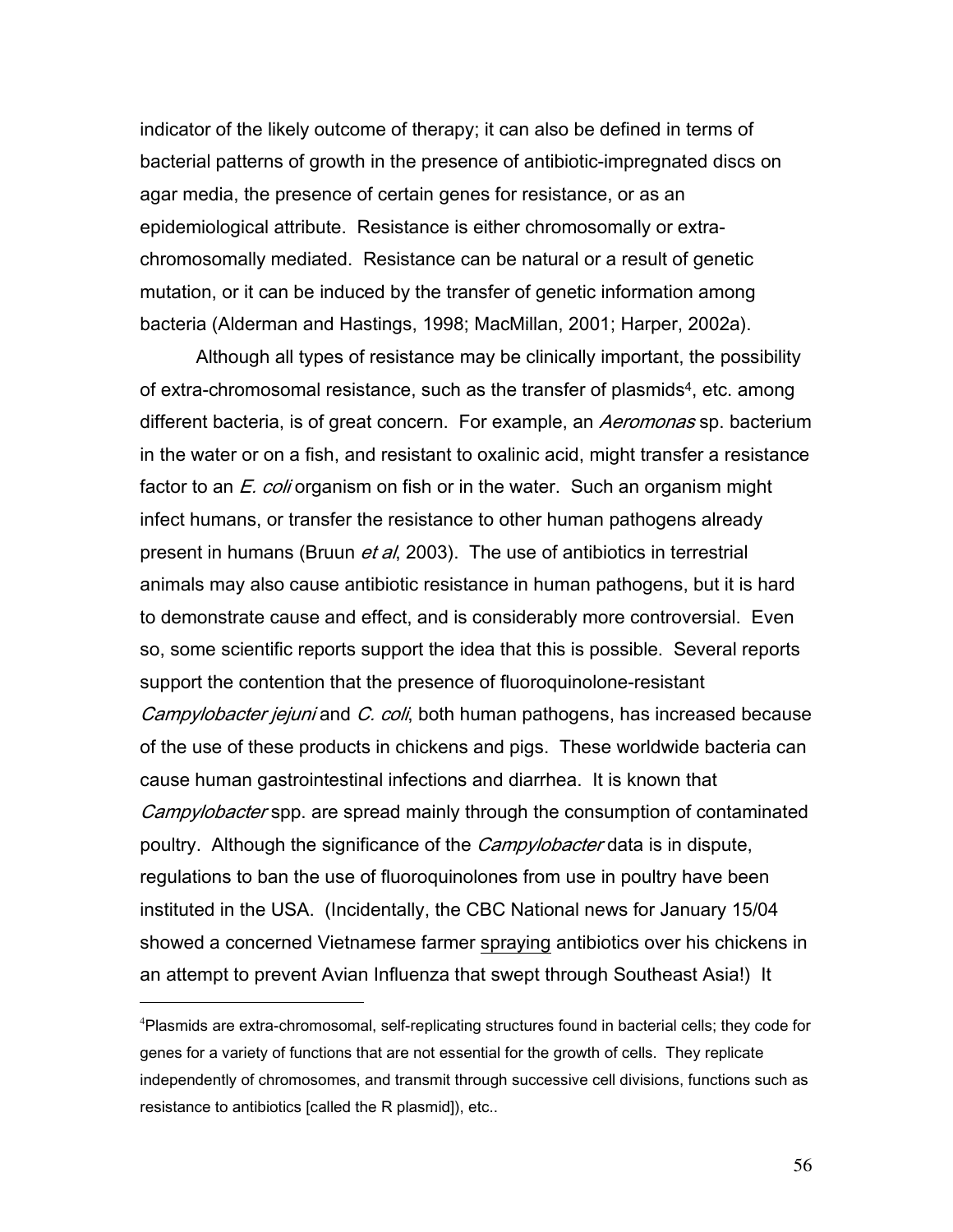seems, however, that there is no current report that proves that antibiotic contamination of the aquatic environment has caused human bacterial pathogens to become resistant (MacMillan, 2001).

 Food-borne or zoonotic disease associated with aquacultural products including aquaponics, seems to be rare; for this reason it is assumed that that food-borne bacterial pathogens that are also resistant to antibiotics in these products are even more rare. As noted earlier in this report, most food-borne illnesses associated with fish in the USA were caused by non-bacterial conditions such as ciguatera and scombroid poisonings, but in none of these situations was an aquacultural product involved (MacMillan, 2001).

 In aquaculture, there are several natural barriers to the transfer of resistance factors and the occurrence of enteric bacteria that infect humans. These barriers include temperature, itinerant (transitory) microbial flora, and important physiological and evolutionary differences. Various physical factors may also decrease the probability of the transfer of resistance. Likely the most obvious natural barrier is that of body temperature. Farmed aquatic species are all poikilothermic, with a labile body temperature that is dependent on environmental temperature. Generally, the body temperature of poikilotherms is too low to be considered optimal for the proliferation of most enteric bacteria likely to infect humans. Most human food-borne pathogens prefer the comparatively warm temperatures of homeotherms (creatures like humans that have a relatively stable temperature that is independent of the ambient temperature; warm-blooded) (Inglis et al, 1993; MacMillan, 2001).

The usual enteric bacteria of concern in debates on public policy are E.coli, Campylobacter jejuni, C. coli, Shigella and Salmonella spp, Vibrio cholerae, V. paratyphi, Staphylococcus aureus, Listeria monocytogenes and Yersinia enterocolitica (Inglis et al, 1993; MacMillan, 2001). Of these species, only L. monocytogenes is known to be capable of reproducing at low temperatures – in fact, usual refrigerator temperatures  $(4\degree C)$  are ideal for the proliferation of these organisms, and are often used to encourage their growth in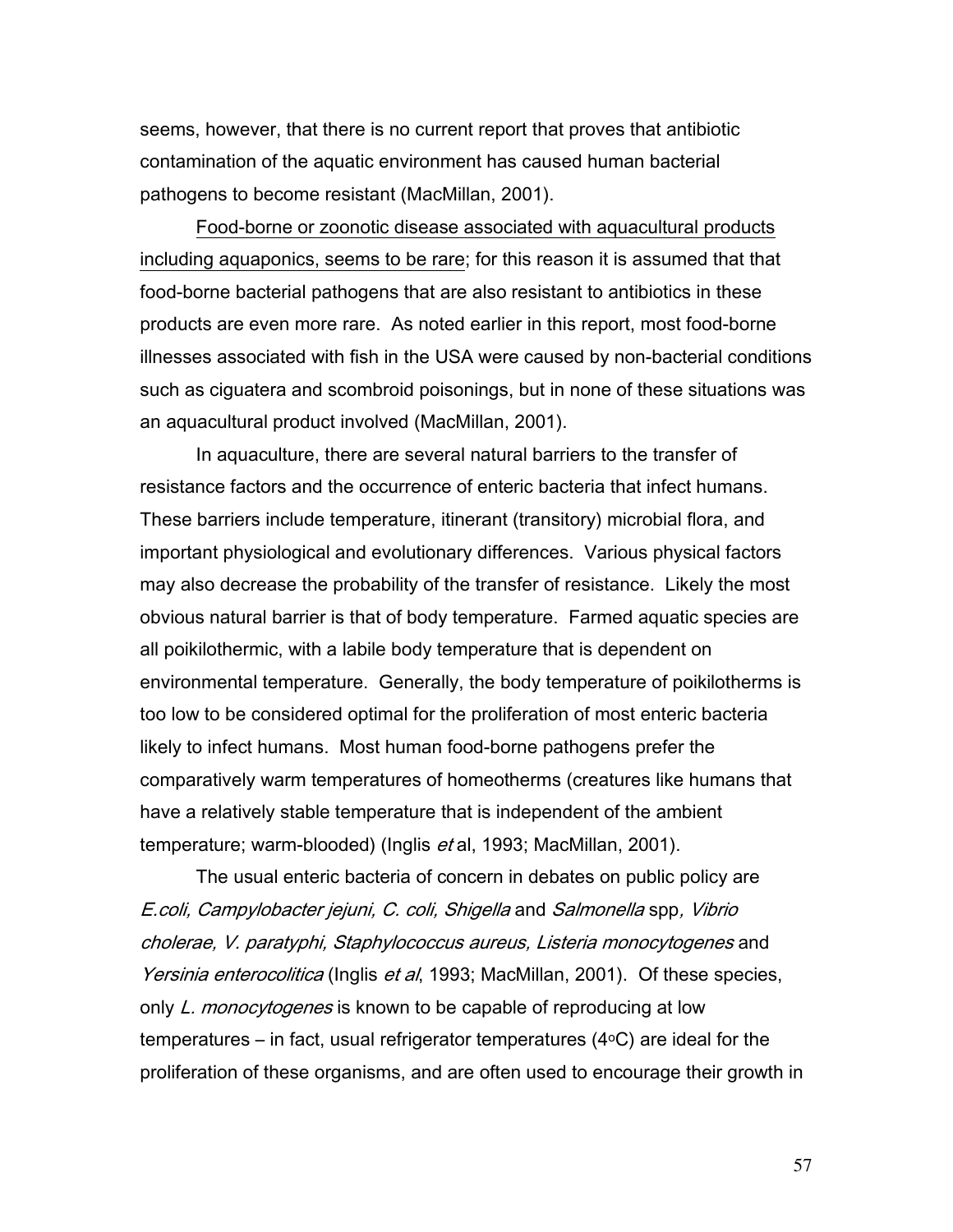diagnostic material. However, the optimal temperatures for the proliferation of this organism are nevertheless in the range of 35-37°C. Optimal incubation temperatures for all of the other species mentioned seem to be above  $30^{\circ}$ C; these organisms are often isolated from clinical specimens that are incubated at temperatures of 35-37oC. Because the preferred temperature range for the optimal growth of tilapia is  $28-30$ <sup>o</sup>C (82-86<sup>o</sup>F) (Rakocy and McGinty 1989), it is possible that some of these organisms could proliferate in tilapia.

Cool and coldwater aquacultural production occurs at temperatures that are generally below  $18\textdegree C$ . Warmwater aquacultural production occurs at temperatures higher than 18 $\degree$ C, and includes temperatures as high as 30  $\degree$ C. In surveys of bacteria present under aquacultural conditions, *Salmonella* spp., E. coli and other potential enteric human pathogens, although rare or in very low numbers when present, are most often found in warmwater aquaculture rather than in coldwater environments. *Vibrio cholerae, V. parahaemolyticus* and other Vibrio spp. have been detected in estuarine and marine environments, including marine aquaculture. *Vibrio* spp. are generally the predominant bacterial genus in estuarine waters, and tend to have seasonal changes in abundance; their greatest abundance occurs during months of warm weather, which accounts, in part, for the seasonal occurrence of food-borne illness associated with the consumption of raw shellfish (MacMillan, 2001).

Present evidence suggests that psychrophilic and psychrotrophic bacteria ('psychro' is a combining form denoting a relationship to cold) naturally present in aquacultural environments have adapted to life at low temperatures, whereas human pathogens, which are mesophilic bacteria ('mesophilic' means preferring moderate temperatures), can be severely inhibited (MacMillan, 2001).

Another natural barrier to the transfer of resistance is related to the transitory nature of the microbial flora in fish. The presence of bacteria in the intestinal tract of fish appears to depend on their presence in the feed or in the water (MacMillan and Santucci, 1990). As the environment or the feed changes, so too does the microbial flora change. In contrast to homeotherms, fish don't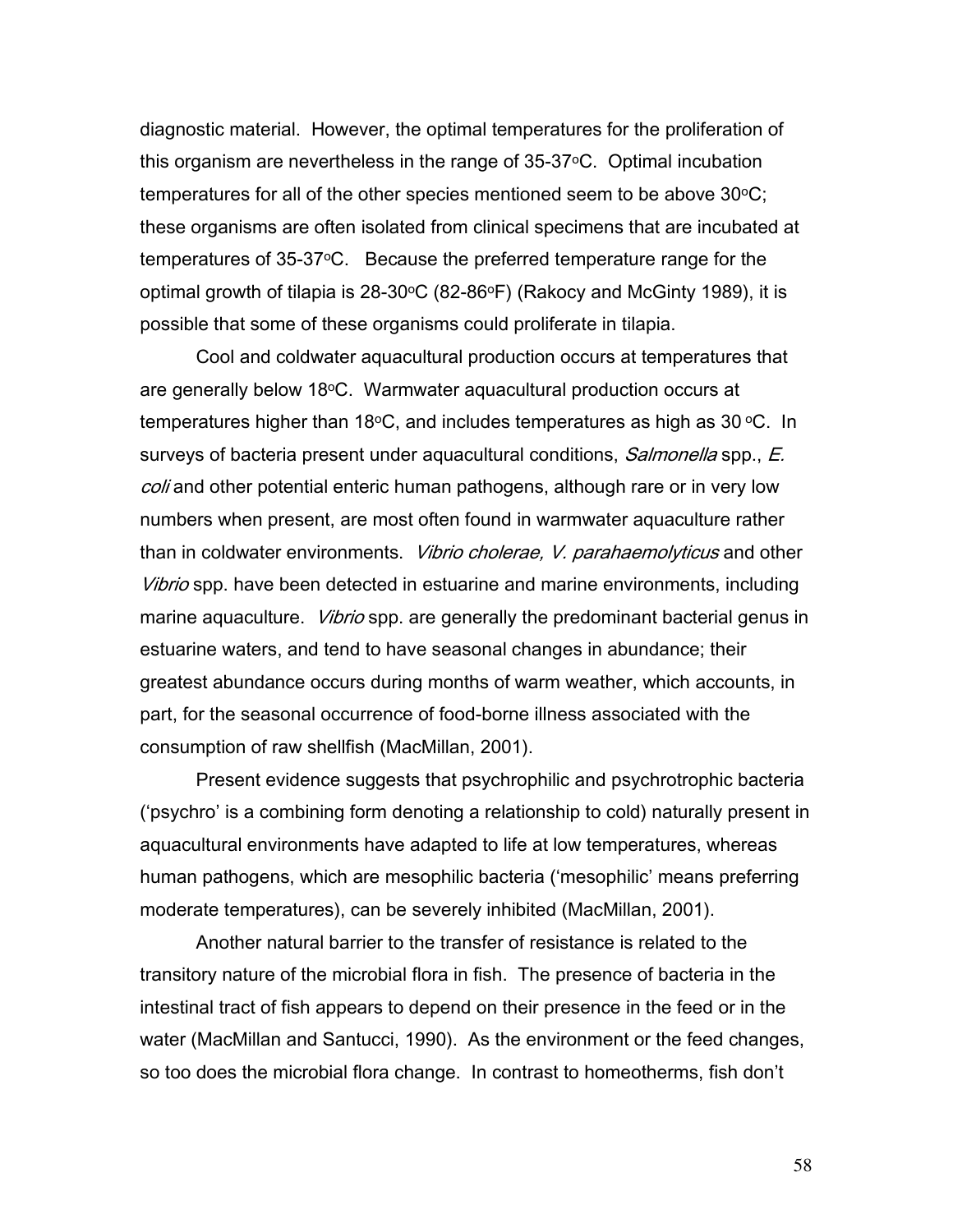appear to have a permanent microflora. In partial support of this observation, Bocek et al (1992) found that silver carp living in water inoculated with an antibiotic-resistant strain of *Salmonella typhimurium* at the level of 10,000 bacterial cells per litre, retained the organism in their intestines for 14 days after they were transferred to clean water.

Earlier, Baker *et al* (1983) mixed *S. typhimurium* in waste from swine, and inoculated this mix into water stocked with tilapia (T. aurea). Salmonellae were recovered from the viscera of these fish for up to 16 days after inoculation, but other tissues were free of the organism. Since the flesh did not contain this organism, it was concluded that proper processing of the harvested product should provide an uncontaminated food for human consumption.

 It is known that fish starved for a period of time may have an essentially sterile gastrointestinal tract (MacMillan and Santucci, 1990). Hence, contaminating enteric bacteria from terrestrial animals don't necessarily establish residency in exposed fish, although they may occur temporarily in/on aquatic species. As well, depending on the ambient temperature, these organisms are unlikely to reproduce. Occasionally, various human bacterial pathogens may be recovered from fish or their environment, but it is doubtful that these bacteria have colonized or even reproduced under these conditions. Temperature and physiological conditions in poikilotherms likely preclude the ability of most human pathogens from colonizing farmed aquatic animals; in fact, fish may be resistant to such colonization. Another important point is that because the bacterial flora of fish is transitory, the use of antibiotics as growth promotants does not appear to work, and in countries such as the USA, it is also illegal (MacMillan, 2001).

 Generally speaking, the probability of contact between fish or their environment, and humans, is low. Fish processed for human consumption in the USA have very low numbers of potential human pathogenic bacteria. However, it is known that catfish fillets in processing plants in the USA are often contaminated with the bacterial organism, *Edwardsiella tarda* that may spread to humans by the oral route (Noga, 1996). In an FDA study in 1998, *Salmonella*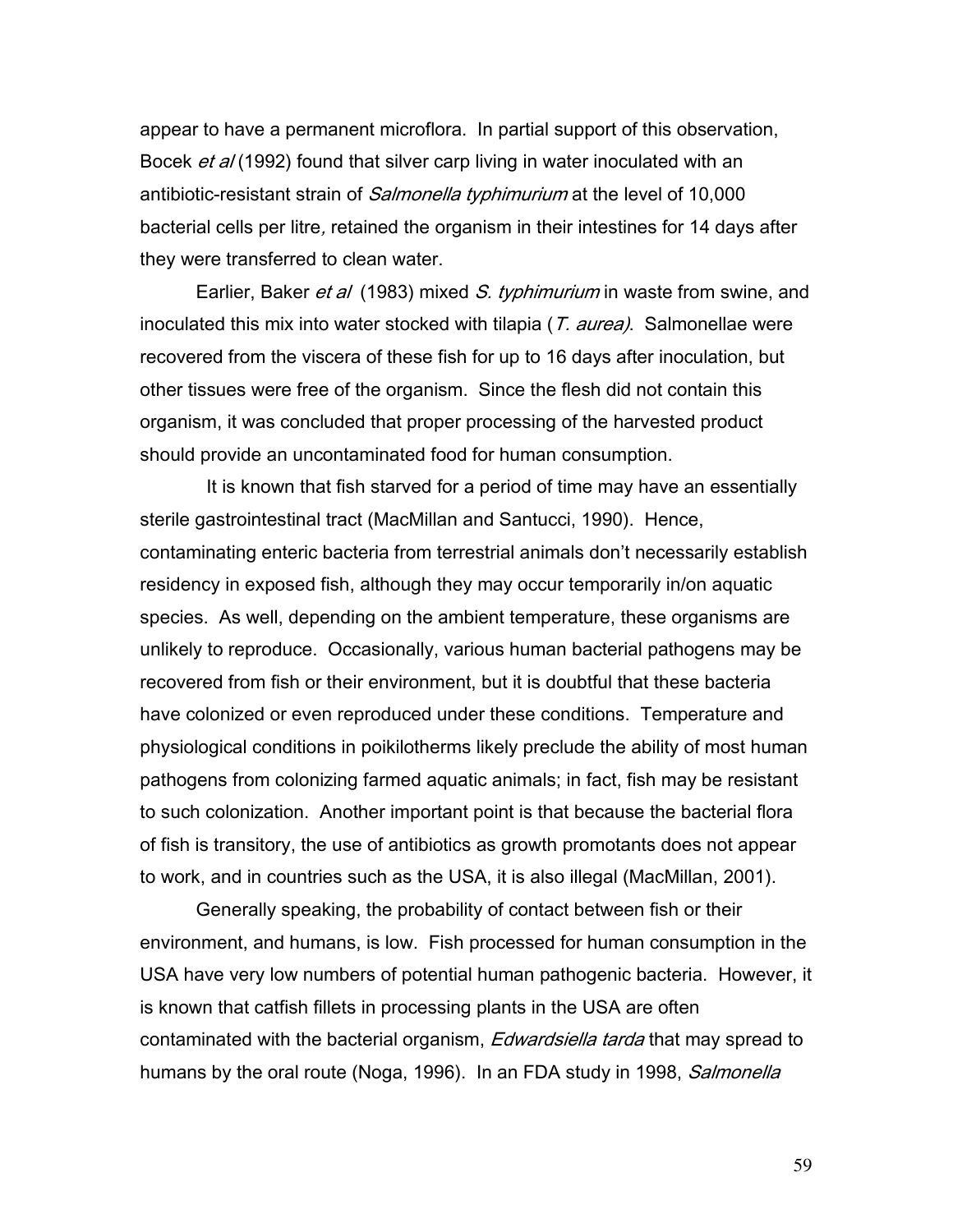spp. were detected in very low numbers from some farmed catfish and imported farmed tilapia; the source of the organism was not determined.

Rawles *et al* (1997) found that the performance of juvenile channel catfish was not improved by the inclusion of Romet-30 or oxytetracycline in the diet. Rather, compared with controls, performance of these fish tended to decrease when antibiotics were supplemented in the diet. Moreover, residues of antibiotics above the legal limit of 0.1 mg/kg were noted in most samples from fish medicated with antibiotics. A withdrawal period of three or four weeks effectively decreased the content of antibiotics in tissues to undetectable levels.

In a comparative study in Puget Sound, Washington, Herwig *et al* (1997) found that most antibiotic-resistant bacteria below pens holding salmon occurred at a site at which the most antibiotic was used, compared with the least resistance in pens where the least amount of antibiotic was used. On the farm at which most antibiotic was used, resistance to oxytetracycline and Romet-30 tended to parallel each other, and suggested either a common mechanism of resistance, or linkage of the genes responsible for the resistance.

The environmental fate of antibiotics used in aquaculture is generally unknown, however, waste management practices may diminish potential effects on public health. As noted, measurements have demonstrated the accumulation of antibiotics below net pens holding salmon (Smith *et al*, 1994; Herwig *et al*, 1997). Presumably, if sediments were removed from the system, less antibiotic would be present. Although more work is needed to determine the amount of antibiotic present in effluent, any impact on human health remains undocumented (MacMillan, 2001).

 The lack of credible data provides grounds for speculation about the impact on public health, of pharmaceutical agents used by all animal industries, including aquaculture. It seems important to determine the total volume of antibiotics used in terrestrial and aquatic agricultural animals, and the prevalence of antibiotic-resistant bacteria on aquacultural products for human consumption. The origin of any recovered pathogenic bacteria, whether from the water, the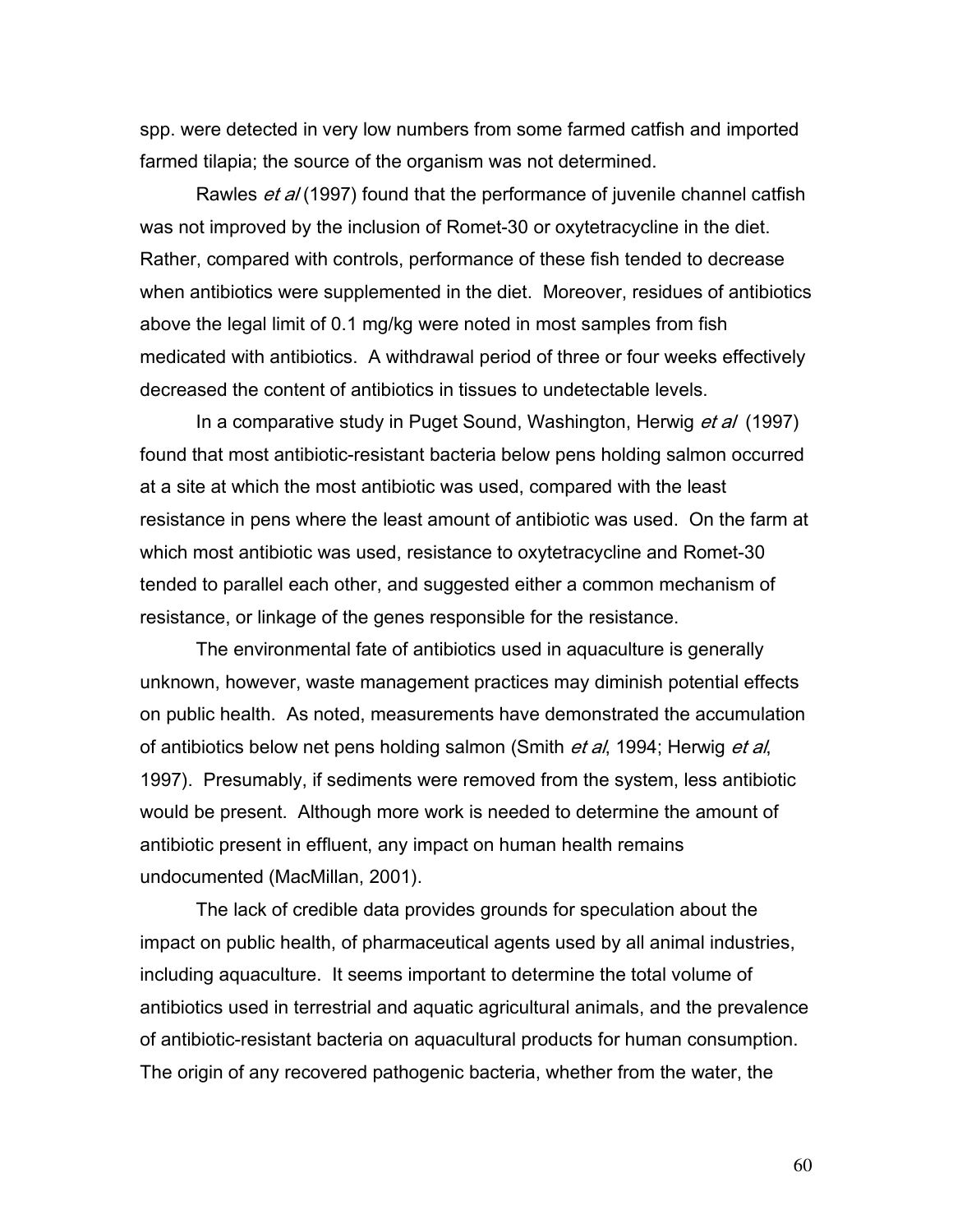farm, the processing plant or the retailer, would need to be determined. It would also be useful to determine the likelihood of the transfer of resistance factors from aquatic environments, including fish, and aquatic bacteria through to human pathogens. It would also help to determine the fate of antibiotics in the aquatic environment (MacMillan, 2001).

# 11. 'Neutraceuticals' and Bacteriophages – Practical Alternatives to Antibiotics?

#### a) 'Neutraceuticals'

Many opportunistic disease-causing bacteria, viruses, fungi and other organisms exist within or on fish, or in the aquatic environment. Although these organisms are a normal component of all life, the immune system of fish can recognize, engulf and destroy pathogenic organisms. Because of the increased effects of crowding and associated stressors encountered in the rearing of fish, these animals are more susceptible to disease than are free-ranging fish. During periods of stress, the immune system may be overwhelmed or less efficient, and overt disease may be the result.

Since infections are usually opportunistic events, it is sometimes possible to control the spread of infection by correcting the management problems that precede an outbreak of disease. In severe situations, control of these infections may require the use of medicated feed. Alternatively, the feed may be a medium for therapy. Instead of the use (and abuse) of antibiotics, it is claimed that 'functional' feeds for fish can be given in an attempt to minimize or prevent disease. Claims for these 'functional' feeds indicate that they are enriched with specific natural feed ingredients with properties to reinforce the ability of the immune system to control pathogens. These ingredients are called 'neutraceuticals' that are purported to have specific protective functions, thereby offering a benefit beyond simple nutrition or basic fortification. According to claims for these products, proven 'nutraceuticals' include: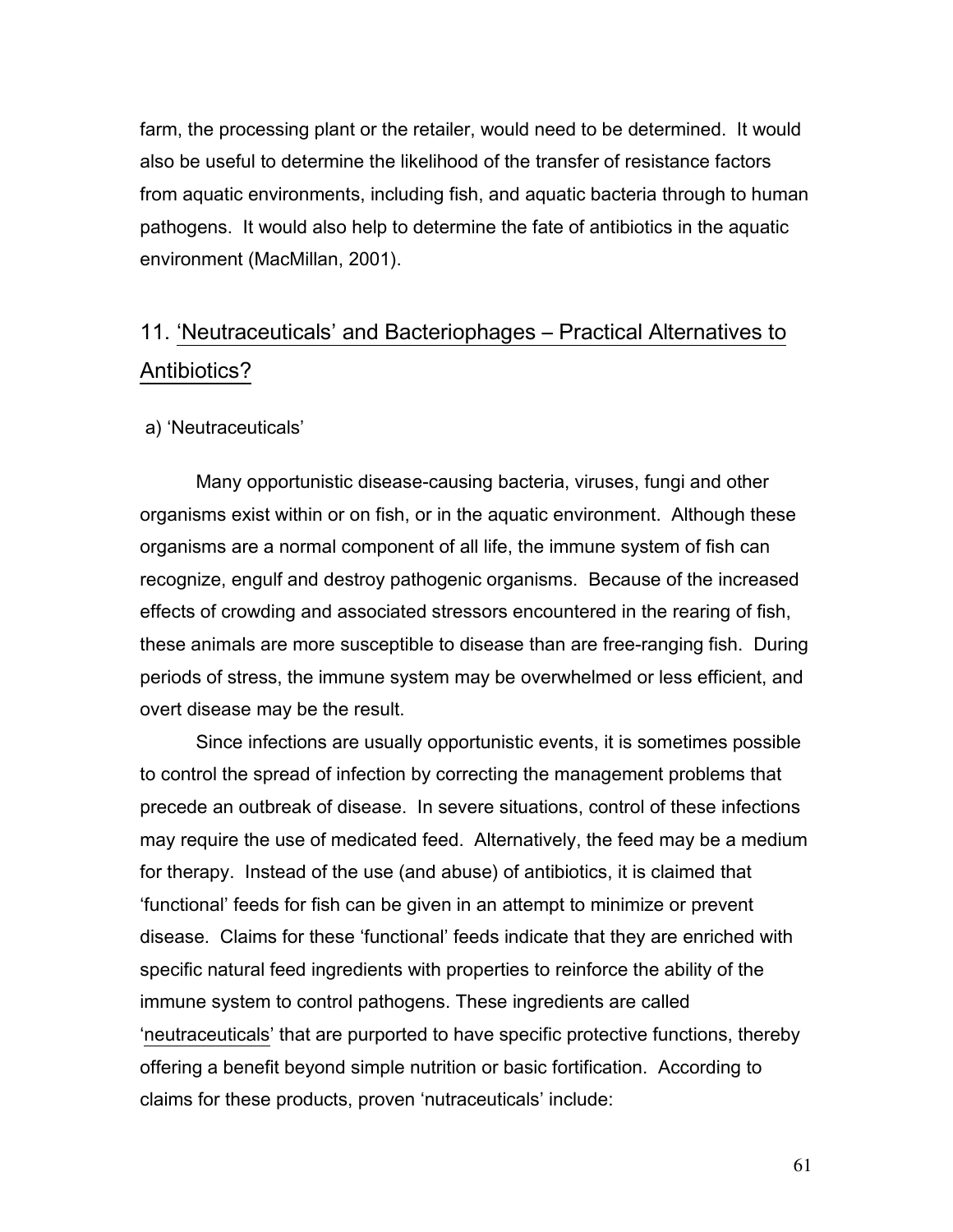- Bioflavonoids that act as natural antioxidants, i.e. scavengers of active oxygen radicals that may adversely affect the health of fish.
- Probiotics, the first line of defense against intestinal disease, are healthpromoting bacterial organisms that improve the microbalance by selectively suppressing harmful bacteria in the intestine.
- Prebiotics refer to a group of natural sugars such as oligosaccharides that are resistant to digestion by fish but can be utilized exclusively by specific probiotic organisms, allowing them to compete with and exclude pathogens in the gut (called 'competitive exclusion'). Thus, prebiotics are nutrients for probiotic organisms.
- Immunostimulants promote the macrophage  $(=$  defence) system to eliminate pathogens in the bloodstream.

Additional claims for 'neutraceuticals' indicate that the use of functional feeds will aid in the control of pathogenic bacterial and fungal growth, as well as reducing the digestive problems that occur commonly after antibiotic treatment or prolonged stresses (de Wet, 2002).

 From a practical point of view, there appears to be benefit in some of these alternate approaches to the control of disease, not only in fish, but also in other classes of animals, including humans (Fuller, 1989). Over time, such viable techniques could supplant many of the tons of antibiotics used today in the combined aquacultural and other livestock industries. Such replacement could reduce significantly, the number and species of antibiotic-resistant bacteria in the health of humans and livestock. Some examples of 'neutraceuticals' are listed herewith.

## i) Probiotics

Alternative approaches to the use of antibiotics in the treatment and/or prevention of diseases affecting a variety of livestock, including fish, as well as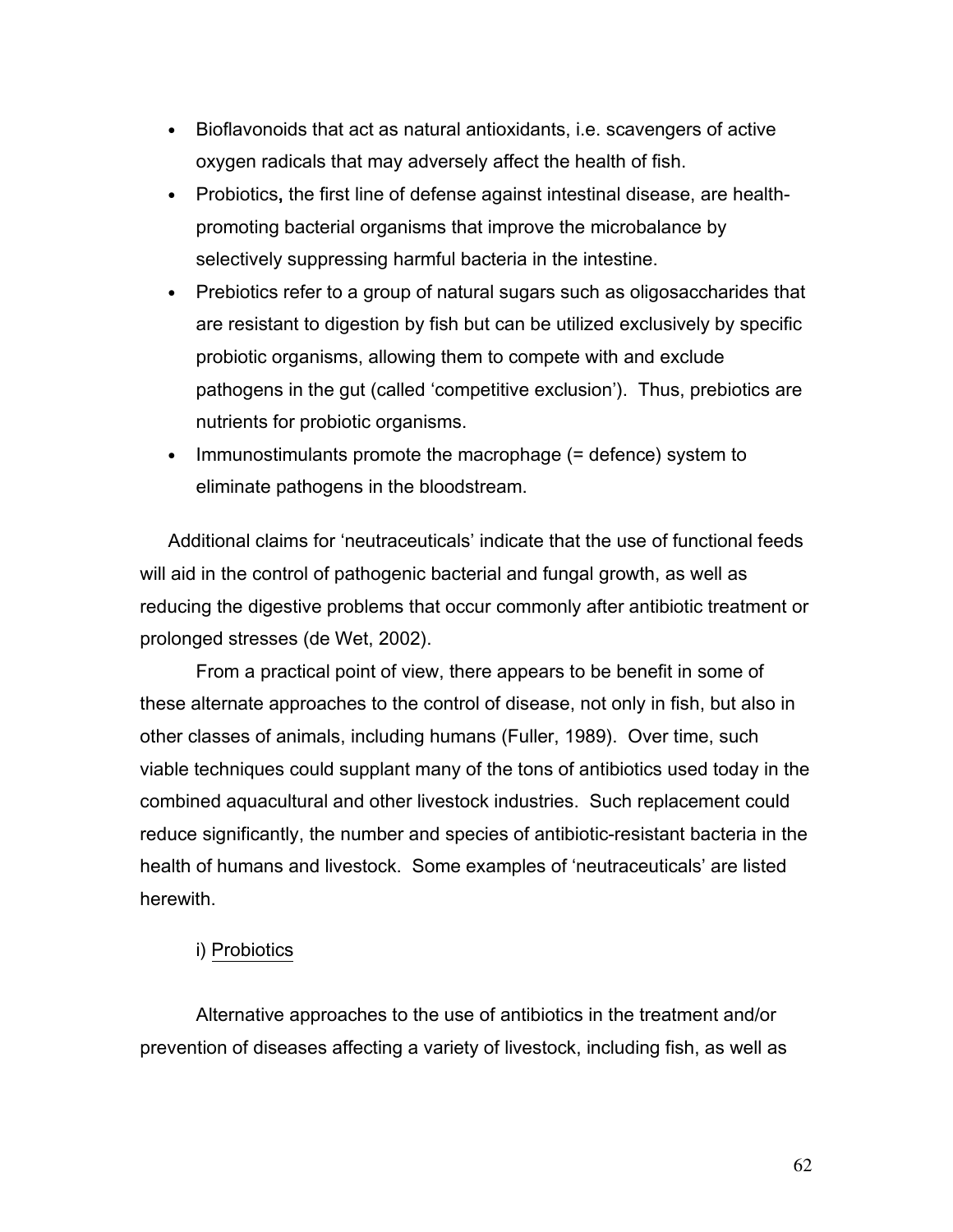those that affect humans, are gaining greater acceptance. One of these approaches involves the use of probiotics.

Several definitions of probiotics have been proposed. Fuller (1989) gave a precise definition, which continues to be widely used, i.e., 'a live microbial feed supplement which beneficially affects the host animal by improving its intestinal balance'. However, Verschuere et al (2000) have expanded this definition to allow for a broader application of the term, as follows: 'A probiotic is defined as a live microbial adjunct which has a beneficial effect on the host by modifying the host-associated or ambient microbial community, by ensuring improved use of the feed or enhancing its nutritional value, by enhancing the host response toward disease, or by improving the quality of its ambient environment.' The means by which probiotics produce positive health benefits in aquaculture have been reviewed by Irianto and Austin (2002).

Numerous organisms, including a wide range of microalgae (*Tetraselmis* spp.), yeasts (*Debaryomyces, Phaffia* and *Saccharomyces* spp.), and Grampositive (Bacillus, Carnobacterium, Enterococcus, Lactobacillus, Micrococcus, Streptococcus and Weissella spp.) and Gram-negative bacteria (Aeromonas, Alteromonas, Photorhodobacterium, Pseudomonas and Vibrio spp.), have been evaluated. The mode of action of the probiotic activities of these agents has not really been investigated, but possibilities include competitive exclusion, ie, the probiotic bacteria actively inhibit the colonization of potential pathogens in the digestive tract by antibiosis or by competition, and/or by the stimulation of immunity in the host. These products may stimulate appetite and improve nutrition by the production of vitamins, by the detoxification of compounds in the diet, and by the breakdown of indigestible components. There is accumulating evidence that probiotics are effective in inhibiting a wide range of bacterial and some viral pathogens in fish (Douillet, 2000; Tae-Kwang Oh [publication date not stated]).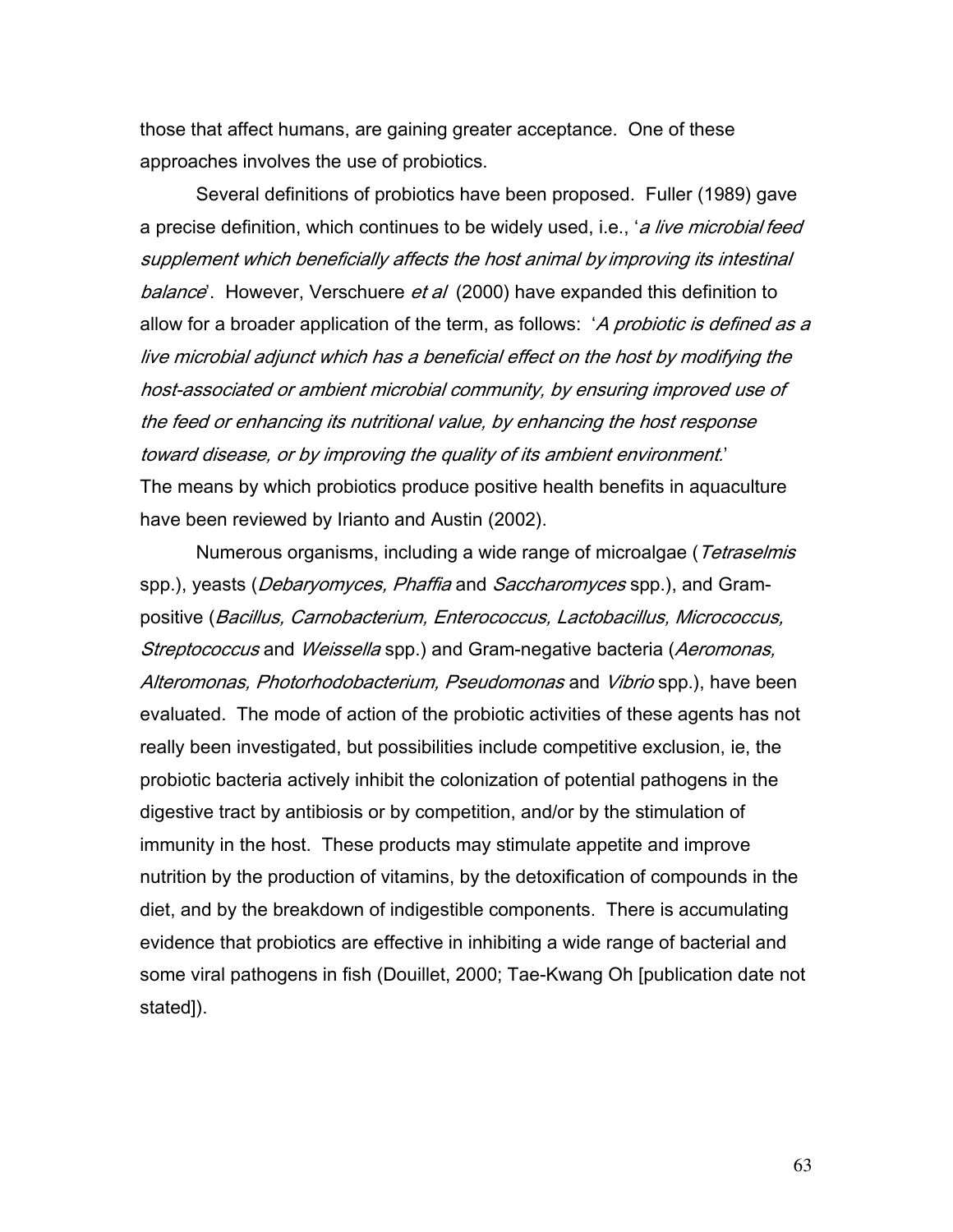A key point in the development of biological agents such as bacteria, for use in probiotic systems, is that they must be nonpathogenic for humans who consume the final product (Nikoskelainen et al, 2001).

A review of probiotic bacteria as biological control agents in aquaculture, including a table summarizing reports on this topic, has been provided by Verschuere et al (2000). Other selected references/reviews on the use of probiotics in aquaculture include those of Maeda et al, (1997), Xiang-Hong et al (1998), Gatesoupe (1999), Irianto and Austin (2002), Villamil *et al* (2002) and Abidi (2003), among many others.

## ii) Prebiotics

The official definition of prebiotics in humans is: 'Nondigestible food ingredients that beneficially affect the host by selectively stimulating the growth and activity of one species or a limited number of species of bacteria in the colon' (Duggan *et al*, 2002). Prebiotics refer to a group of natural sugars such as oligosaccharides [('oligo' means 'little, scanty or few'] (eg., lesser saccharides resulting from the partial hydrolysis of starch and known to contain a definite number of sugar molecules, such as maltose, a disaccharide), that are resistant to digestion by fish but can be utilized exclusively by specific probiotic organisms, allowing them to compete with and exclude pathogens in the gut (called 'competitive exclusion'). Thus, prebiotics are nutrients for probiotic organisms. Other examples of prebiotics include galacto-, fructo-, and isomaltooligosaccharides used in the promotion of health. The use of prebiotics in aquaculture could add to the beneficial effects of probiotics in the prevention of infectious diseases, particularly bacterial diseases.

#### iii) Immunostimulants

Immunostimulants are chemical compounds that aid in bolstering the immune system through the activation of white blood cells, and thereby may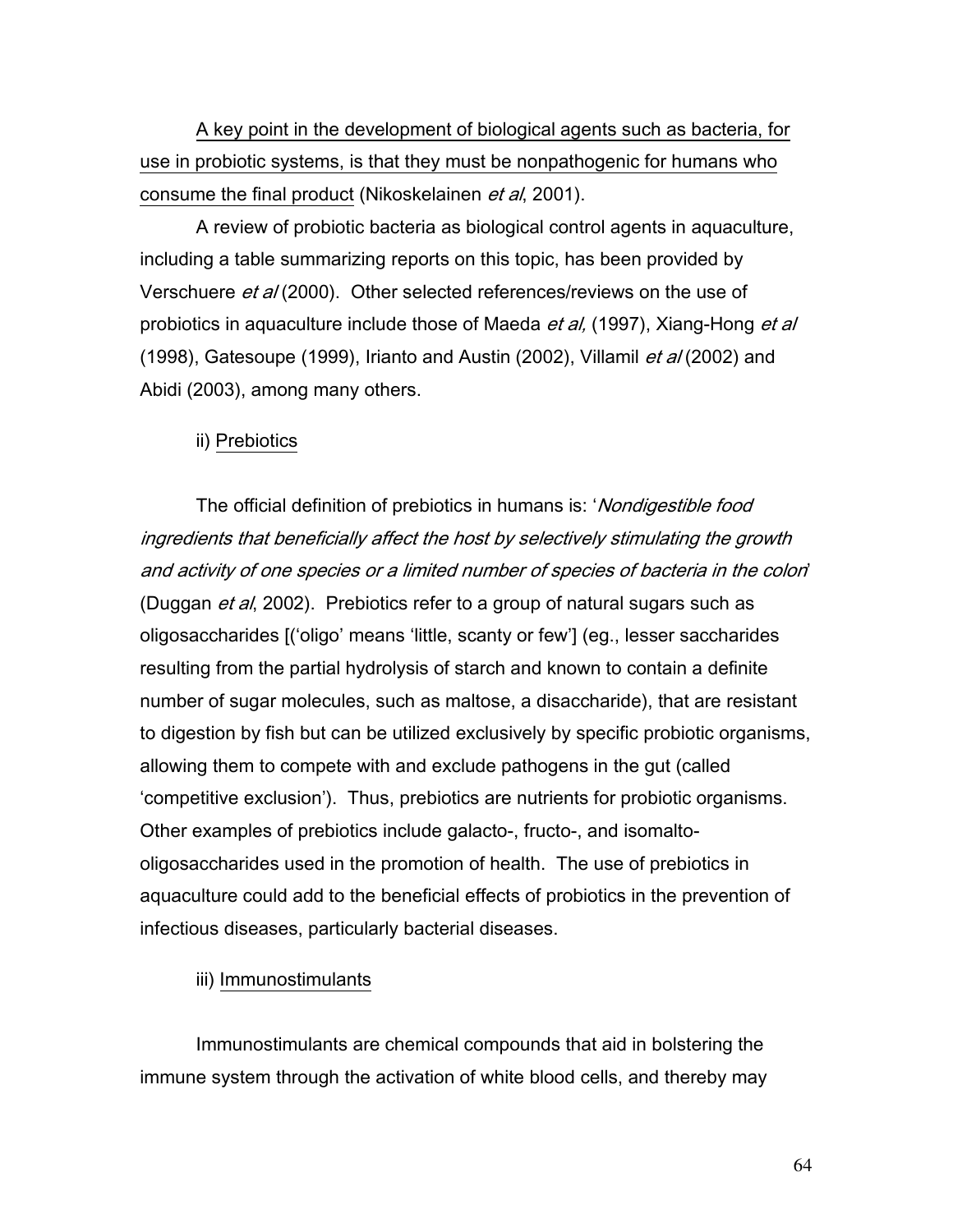render animals more resistant to infections by a variety of biological agents (Raa, 2000). Included among these compounds are vitamins, trace elements, fatty acids, glucans, yeasts, nucleotides and others such as lactoferrin, chitin, levamisole, probiotics, etc. (Lall, 2003). It has been noted that vaccination is likely the best-known method of specific immunostimulation, and that activation of macrophages is an example of nonspecific immunostimulation (Zhou Jin, 2004). Reviews of immunostimulants in aquaculture have been provided by Sakai (1999) and Raa (2000).

It seems that the most promising immunostimulants are the β-1,3/1,6 glucans, because they have a well-defined chemical structure and mode of action on the immune system. In addition, these compounds are non-toxic universal 'alarm signals' that activate the immune system by the same basic mechanism in all groups of animals from the simplest invertebrates to humans. The β-glucans occur naturally in the bran of grasses (*Gramineae*) such as barley, oats, rye and wheat, generally in amounts of about 7%, 5%, 2%, and less than 1%, respectively (Chaplin, 2003), and in the cell wall of yeasts (Anon, 2003i). The β-1,3/1,6-glucans bind specifically to a receptor molecule on the surface of certain inflammatory cells called macrophages (macro = large; phage = to eat; hence, macrophages are large cells that engulf foreign material). These inflammatory cells play an essential and pivotal role in the initiation and maintenance of the immune response.

From an evolutionary point of view, macrophages are the oldest and most consistently preserved immunologically competent cell known. In order to function immunologically, macrophages must pass through a stage of activation that involves certain morphological changes but also, most importantly, an entire sequence of metabolic changes. Activation can be initiated by a variety of different stimuli, such as endotoxins, bacteria, viruses, or chemicals that can be too toxic or pathogenic to be useful. Beta-glucan is not only effective orally, it is also completely nontoxic and safe, but is one of the most potent stimulators of the immune response (Anon, 2003i).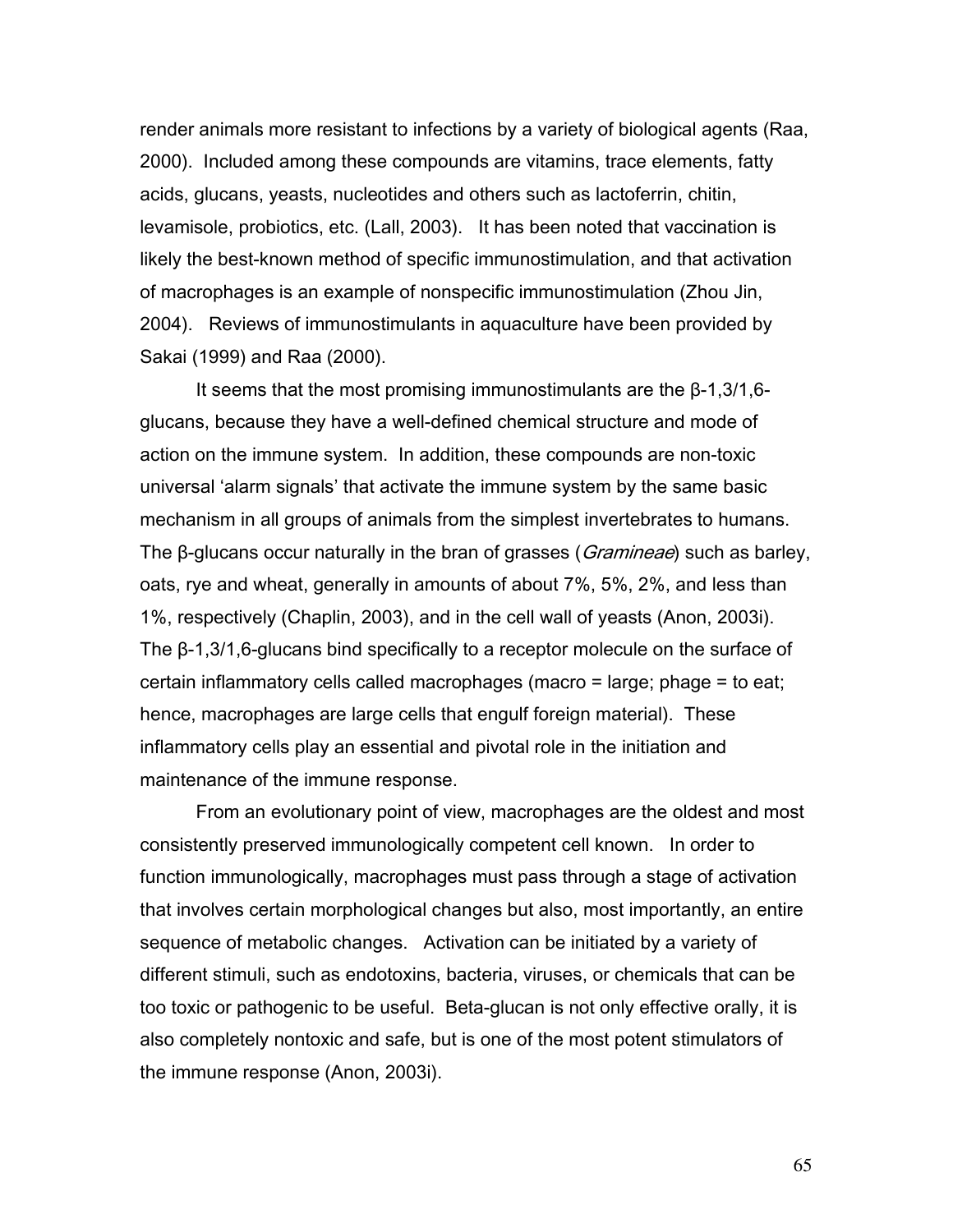The receptor for β-1,3/1,6-glucans on macrophages has been retained during evolution and is found in all animal groups from invertebrates to humans. When the receptor is engaged by β-1,3/1,6-glucans, these inflammatory cells become more active in engulfing, killing and digesting bacteria, and at the same time, they secrete signal molecules that stimulate the formation of new white blood cells. In animals that have specific immune mechanisms (fish and animals higher on the evolutionary scale), in addition to non-specific defences, the activated inflammatory cells produce cytokines that, in turn, also activate antibody-producing white blood cells (B [bone marrow-derived] and T [thymusderived] cells). For this reason, β-1,3/1,6-glucans enhance the efficacy of vaccines. Because of the basic mode of action of β-1,3/1,6-glucans, products in this category affect a number of different biological processes, including not only resistance to disease, but also growth, wound healing, repair of cells damaged by ultraviolet light, skin care, arthritis, etc.. The β-1,3/1,6-glucans are active not only when injected, but also when administered in the feed or on mucosal surfaces (Raa, 2000).

Duncan and Klesius (1996a) administered β-glucan and the yeast Saccharomyces cerevisiae, to channel catfish, and found that, although nonspecific immune responses were activated, the use of these producrts did not lead to enhanced nonspecific immunity to the bacterial pathogen, *Edwardsiella* ictaluri. By contast, Sahoo and Mukherjee (2002) compared four immunomodulating substances  $-$  β-1,3 glucan, levamisole and vitamins C and E -- in rohu (*Labeo rohita* Ham), a major species of carp in India. Although all four substances had significantly positive effects, β-glucan was found to be the most effective immunomodulator in these fish.

Among vitamins and minerals, vitamin C (ascorbic acid), and vitamins A and E, and the trace mineral selenium (Se) are important. Along with Se, vitamins C and E are key issues for fish; Se levels are often low in farmed fish (Lall, 2003). The biological importance of Se in the development and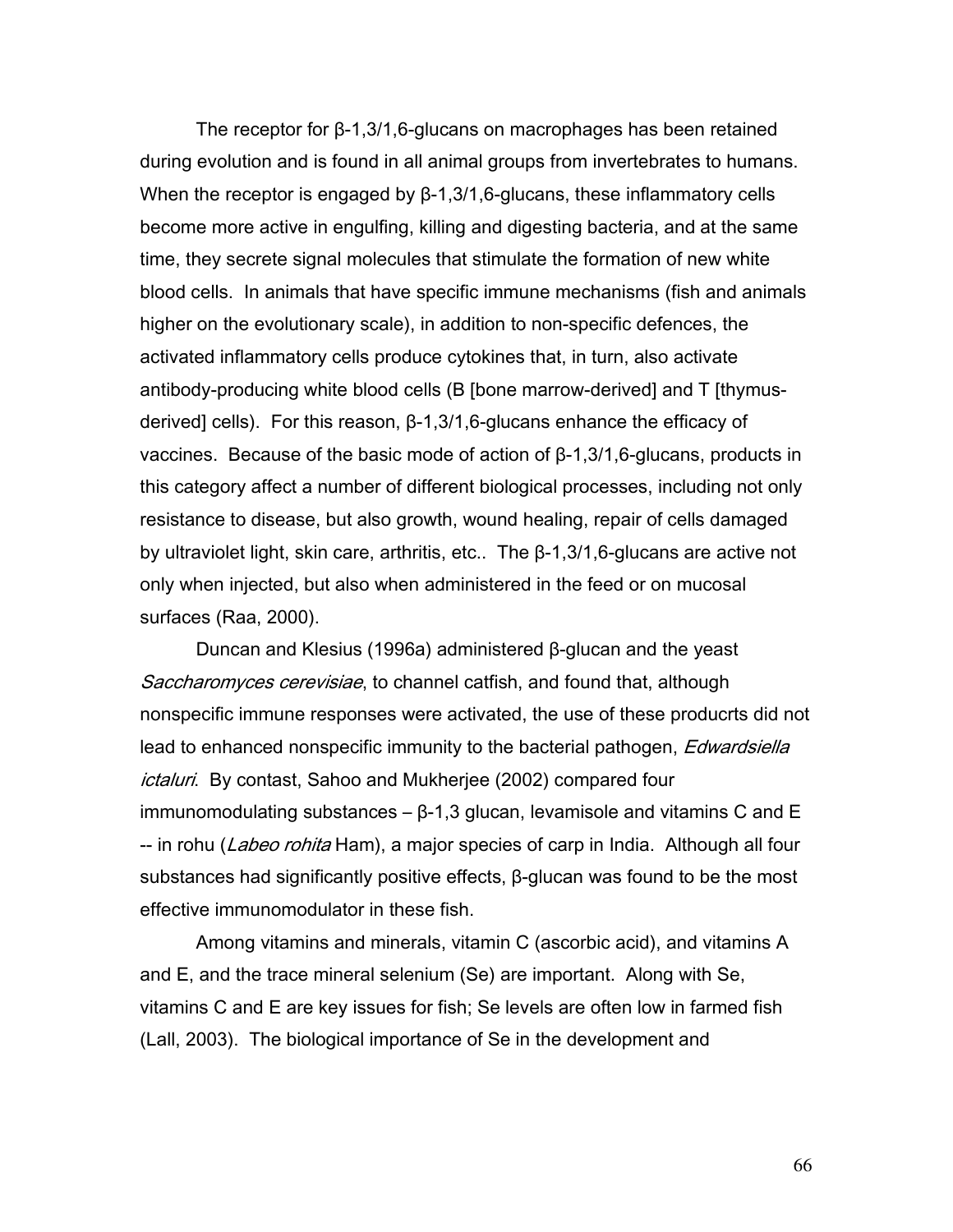maintenance of the immune system of humans and other animals has been reviewed by Koller and Exon (1986).

Vitamin C is involved in specific and nonspecific immunity in fish and other animals. In its nonspecific role, vitamin C protects cells from the damaging effects of free radicals (oxygen), it is important in the production and secretion of interferon, it is required for the synthesis of collagen in the skin and skeleton (therefore important in wound healing), and it maintains the basement membrane of the epithelium of the oral cavity and intestines, etc.. Its role in specific immune responses includes the proliferation of B and T lymphocytes, and the antibody response. The requirement for vitamin C in fish is 25-50 mg/kg (Lall, 2003). Several other studies have examined the role of vitamin C in the nutrition of fish (Durve and Lovell, 1982; Li and Lovell, 1985; Liu et al, 1989; Hardie et al, 1991; Li *et al*, 1993; Li *et al*, 1998).

Blazer and Wolke (1984a) studied the effects of α-tocopherol (vitamin E) on the specific immunity and nonspecific resistance of rainbow trout fed a control and an α-tocopherol-deficient diet. Fish fed the deficient diet had significantly reduced immunological responses compared with those in the control group, although the deficient fish did not have any visible evidence of deficiency. Hardie et al (1990) studied parr of Atlantic salmon (Salmo salar) fed depleted, intermediate or high levels of vitamin E. Fish fed the depleted and high levels of vitamin E were then challenged with a virulent strain of *Aeromonas salmonicida*. Fish fed the depleted diet had significantly increased mortality compared with fish given the high-level diet. However, in contrast to the results reported by Blazer and Wolke (1984a) in rainbow trout, Hardie *et al* (1990) found that the function of white blood cells (specific humoral factors) in these salmon was not affected, whereas there were effects on certain nonspecific factors associated with immunity. Hardie et al (1990) also studied the effects of vitamin E on the immune response of Atlantic salmon (Salmo salar).

Blazer *et al* (1989) examined dietary influences on the resistance to disease in channel catfish, by comparing fish fed three different diets. Significant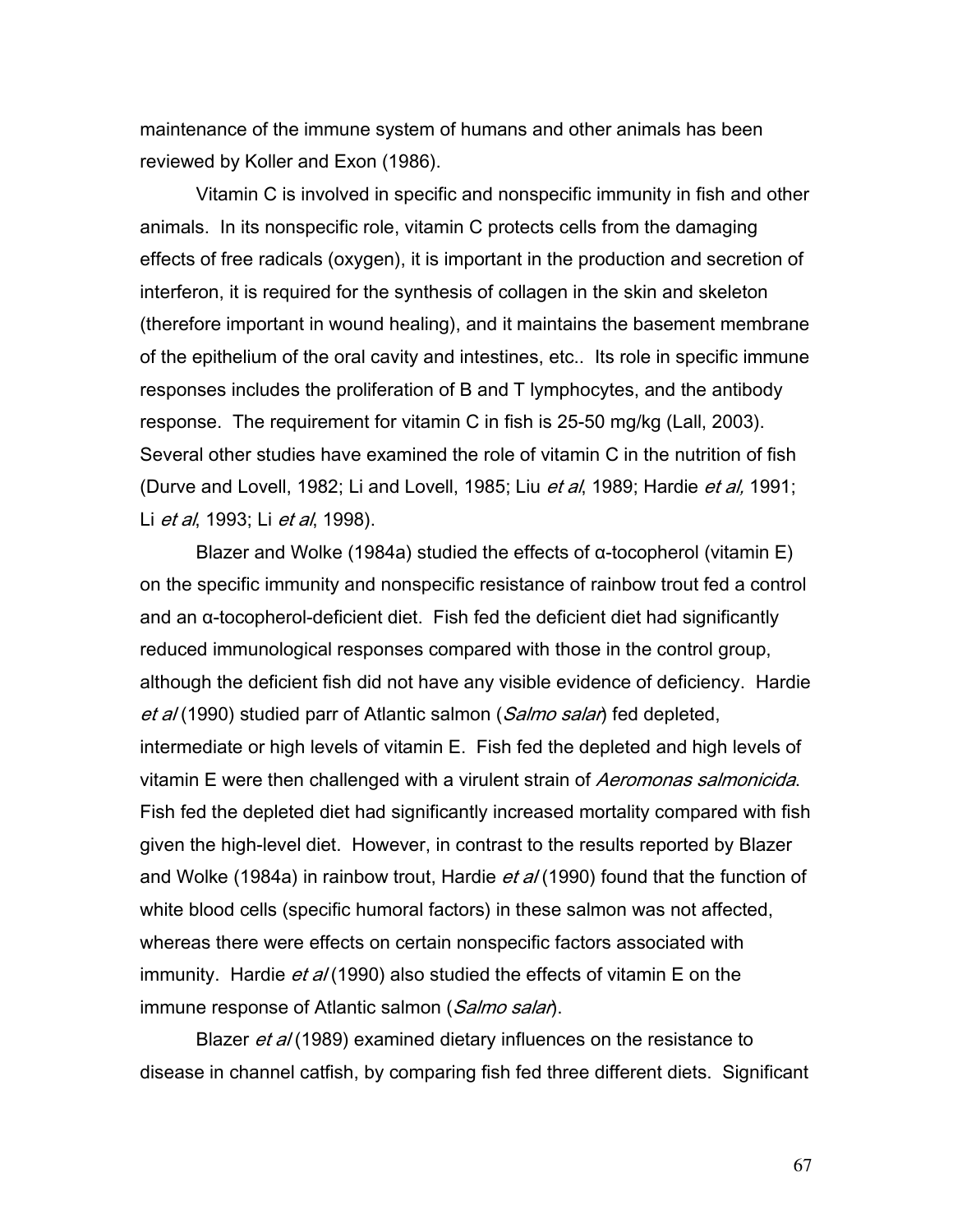differences among the groups were observed but because the diets varied greatly, it was impossible to explain the observed differences. Deficiencies of vitamins C and/or E and trace minerals, and/or deficiencies of vitamins C or A were suggested as potential causes. A similar study conducted by Blazer and Wolke (1984b) in rainbow trout, resulted in findings generally similar to those observed in channel catfish.

The role of vitamin E in the immune response and resistance to disease is not so clear as that of vitamin C, however a combination of the two has appeared to be effective. The possible mechanisms of the action of Vitamin E on the immune response include 1) protecting the cellular membranes of white blood cells against the peroxidative damage induced by free radicals (such as oxygen) produced during the immune response, and 2) vitamin E aids in limiting the oxidation of arachidonic acid to prostaglandins  $PGE_2$ ,  $PGF_2\alpha$ ,  $TXB_2$ , and 6-keto  $F_1\alpha$  in selected tissues. Since prostaglandins can depress the proliferation of lymphocytes (a species of white blood cell) and regulate the immune response, the inhibition of the synthesis of prostaglandins increases the number of lymphocytes, and as a result, increases cellular immunity (Lall, 2003).

## iv) Spirulina spp.

Spirulina spp. are blue-green algae that are rich in antioxidants, vitamins, minerals and other nutrients. This product has been used as a food supplement for more than 20 years. *Spirulina* spp. grow naturally in lakes with extremely high pH levels, but it is also harvested from large-scale commercial ponds, where purity is monitored before being dried and distributed in tablet and powdered form.

Several studies with animals have shown spirulina to be an effective immunomodulator (an agent that can affect the behavior of immune cells.) In rats, spirulina inhibited allergic reactions by suppressing the release of histamine in a dose-dependent fashion. In cats, spirulina enhanced the ability of macrophages to engulf bacteria, and in chickens, spirulina increased antibody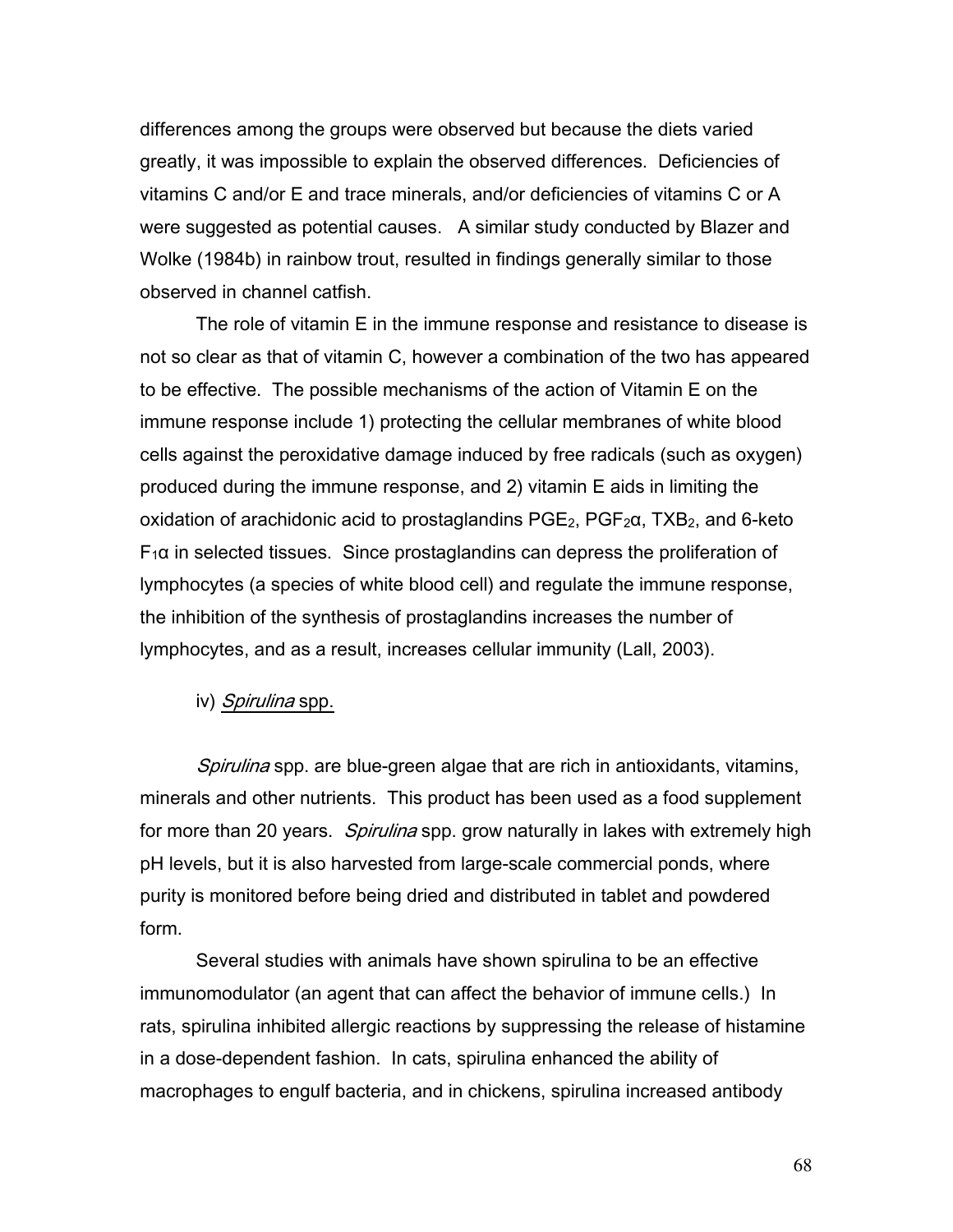responses and the activity of natural killer cells, which destroy infected and cancerous cells in the body. Research at the University of California, Davis, found that nutrient-rich spirulina is a potent inducer of interferon- $\frac{1}{3}$  (gamma) (a 13.6-fold increase) and a moderate stimulator of both interleukin-4 and interleukin-1 $\delta$  (a 3.3-fold increase). Increases in these cytokines suggest that spirulina is a strong proponent for protecting against intracellular pathogens and parasites and potentially, can increase the expression of agents that stimulate inflammation, which also helps to protect the body against infectious and potentially harmful micro-organisms. Additional studies with individuals consuming spirulina are needed to determine whether these dramatic effects extend beyond the laboratory. One study involving channel catfish fed Spirulina sp., showed that there were enhanced nonspecific cellular immune responses, but no specific protection against infection with *Edwardsiella ictaluri* (Duncan and Klesius, 1996b).

In the body, the preferential increase in the production of interferon- $9$  over interleukin-4 shifts the immune system towards mounting a cell-mediated immune response instead of a humoral response (ie, the production of antibodies). A cell-mediated response includes the activation of T-cells and antibodies that combine with macrophages to engulf invading micro-organisms – hence, the value of spirulina in protecting against intracellular pathogens and parasites. The moderate increase in the secretion of interleukin-1 $\delta$ , a cytokine that acts on nearly every cell of the body to promote inflammation, supports the overall immune response (Gan, 2000).

#### b) Bacteriophages

 Since the advent of antibiotics, both the human health care and agricultural sectors have relied heavily (and continue to rely) on these products to control bacterial pathogens. However, increasing levels of resistance to antibiotics by pathogenic bacteria have reduced the efficacy of many current therapies. As a result, researchers have sought alternative methods to deal with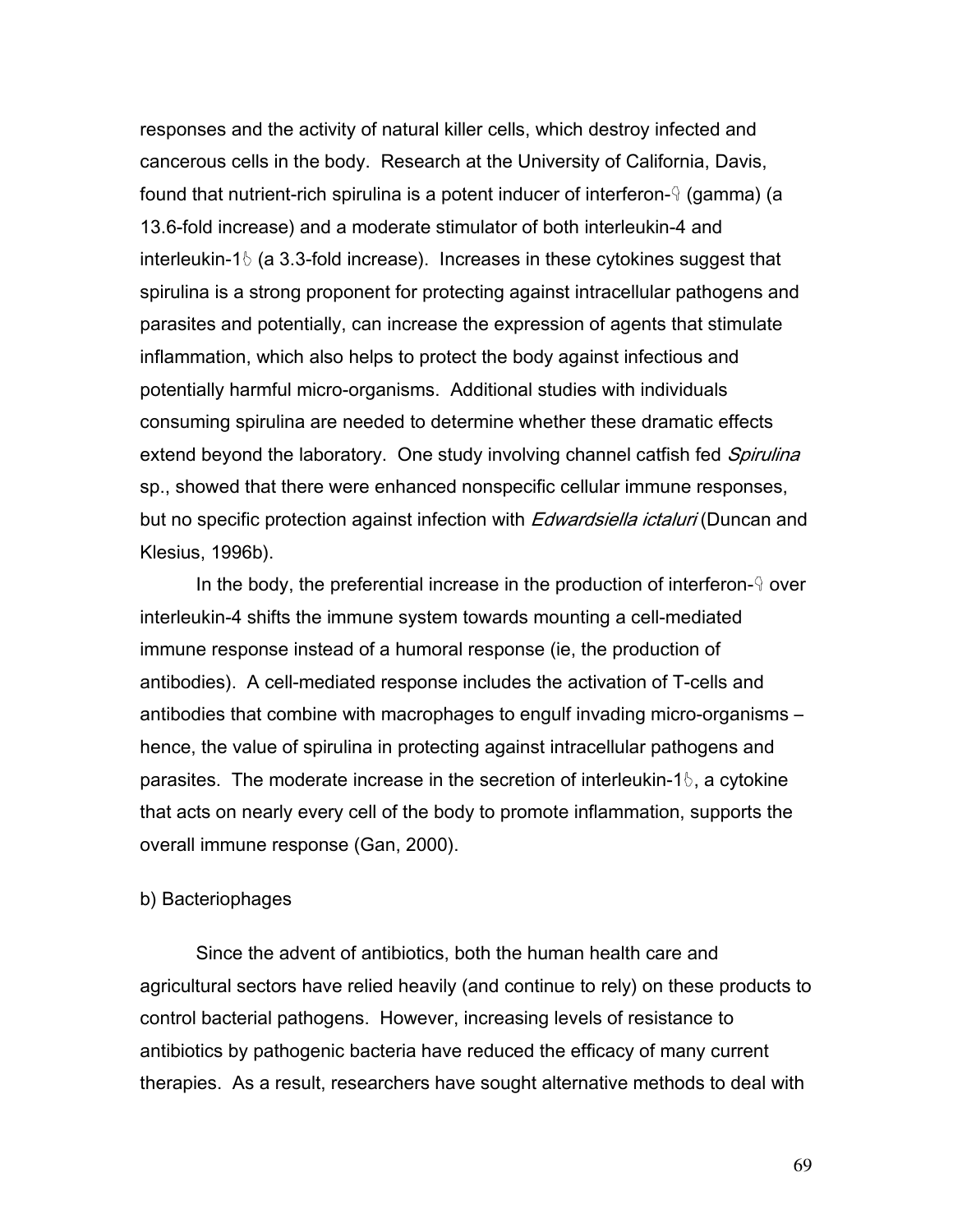these pathogens. One of these alternatives is the use of bacteriophages, a very old idea that continues to be used in human health in countries such as Russia, (reported in the CBC program, 'The Nature of Things') to deal with bacterial pathogens of the intestine (Stone, 2002).

Lytic bacteriophages are viruses that attach to specific receptors on the surface of bacteria, inject their DNA, and express genes that lead to the synthesis of new phages. This process ends with the programmed lysis (death) of the host bacterium, and the release of many more phages.

The therapeutic use of phages as antimicrobial agents has a number of advantages compared with other methods. Firstly, phages are highly specific and allow for the removal of the specifically targeted microorganisms from a mixed population. Secondly, unlike antibiotics that decay over time, numbers of phages actually increase and work their way more deeply into pockets of infection. Furthermore, phages are living entities that adapt and evolve; they can pass from host to host, and have the potential to establish an infectious cure.

Interest in agricultural applications of phages is now expanding rapidly in three major areas:

- phage control of plant diseases such as bacterial spot on tomatoes and Erwinia sp. infections of fruit trees (fire blight) and root crops (soft rot).
- phages to treat diseases of animals, eg, respiratory infections caused by E. coli in chickens, furunculosis (A. salmonicida) in fish, and mastitis in cattle.
- phages to control human food-borne pathogens such as *Salmonella* spp. in chickens, *E. coli* (O157:H7) in cattle, and *Listeria* spp. during the processing of food (Brabban *et al.* 2003).

In reference to humans, it has been reported that some investigators are attempting to use phages to control MRSA (methicillin-resistant Staphyloccus aureus), a bacterial organism that is responsible for the vast majority of serious infections that originate in hospitals (von Radowitz, 2003).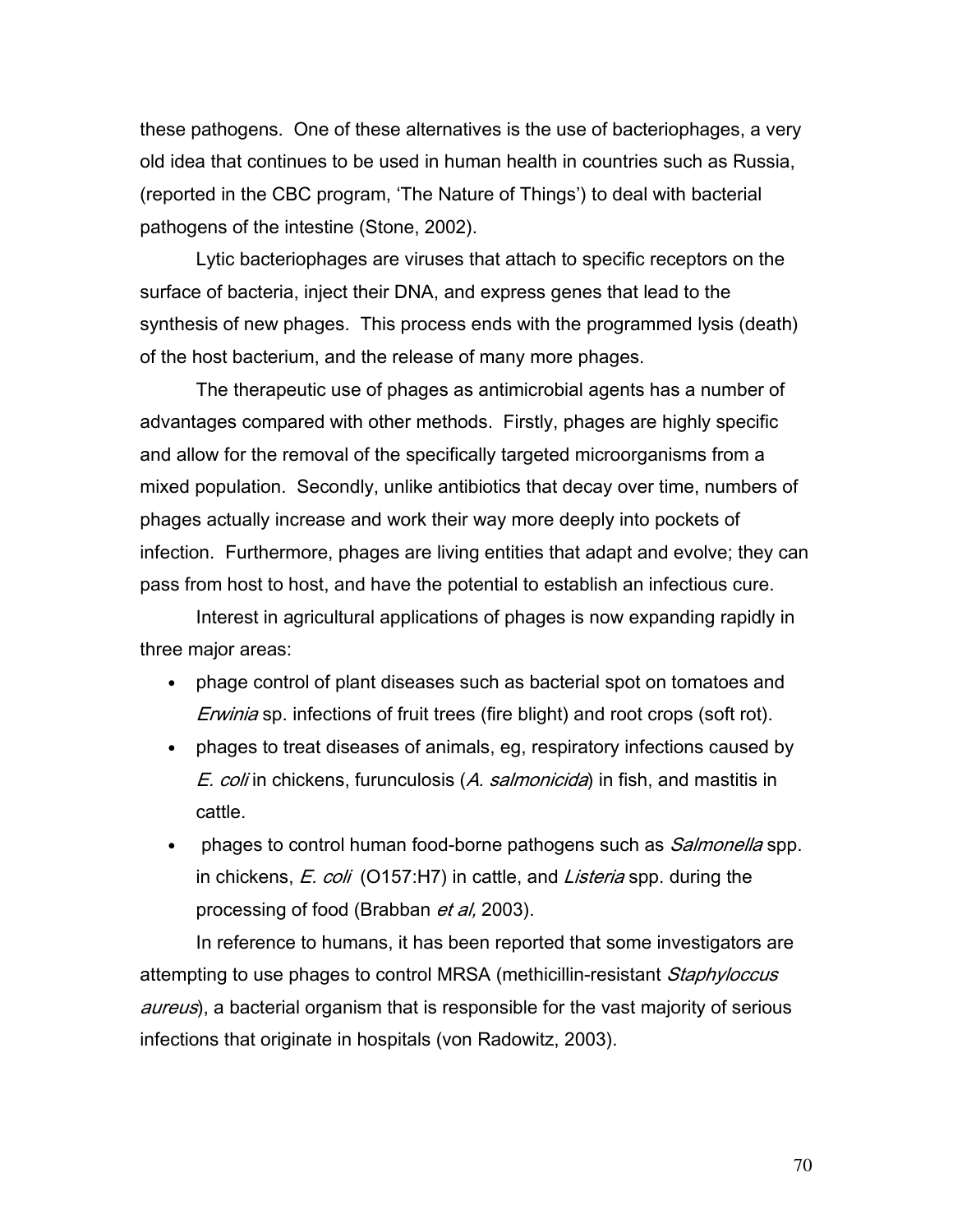As an example in aquaculture, Park et al (2000) found two types of phages that were specific to the bacterial organism Pseudomonas plecoglossicida, the cause of bacterial hemorrhagic ascites of ayu fish (Plecoglossus altivelis). On the basis of their experimental work, the authors suggested that these phages might be used to control this disease; they also provided a number of references on phage control of several diseases in animals. Also, Grabow (2001) provided an update on the application of bacteriophages as models for viruses in water, along with numerous references on the subject.

## 12. Comments and Conclusions

# *Facts are hard….understanding is harder.…wisdom is hardest.* - **Stephen Becker: A Covenant with Death, 1964**

The apparent scarcity of references attuned specifically to the topic of aquaponics and food safety has been a slight problem in this study, a finding with which Douillet (2003) agrees. Conversely, greater numbers of such references are more readily available for the larger topic of aquaculture in general. Hence, to a great degree, it has been necessary to focus on principles and facts applicable to aquaculture over all, and to try to extrapolate from them to aquaponics in particular.

It is significant that food-borne or zoonotic disease associated with aquacultural products, including aquaponics, seems to be rare; for this reason it is assumed that food-borne bacterial pathogens that are also resistant to antibiotics in these products are even more rare. From the perspective of food safety in aquaponic systems, there seems to be much less likelihood of contamination of vegetable and other aquaponic crops, and fish, with pathogenic bacteria of domestic animal origin, and with microscopic parasites such as Cyclospora sp. of human origin, and Cryptosporidium sp. of domestic animal origin, in aquaponic systems, especially in indoor systems, compared with the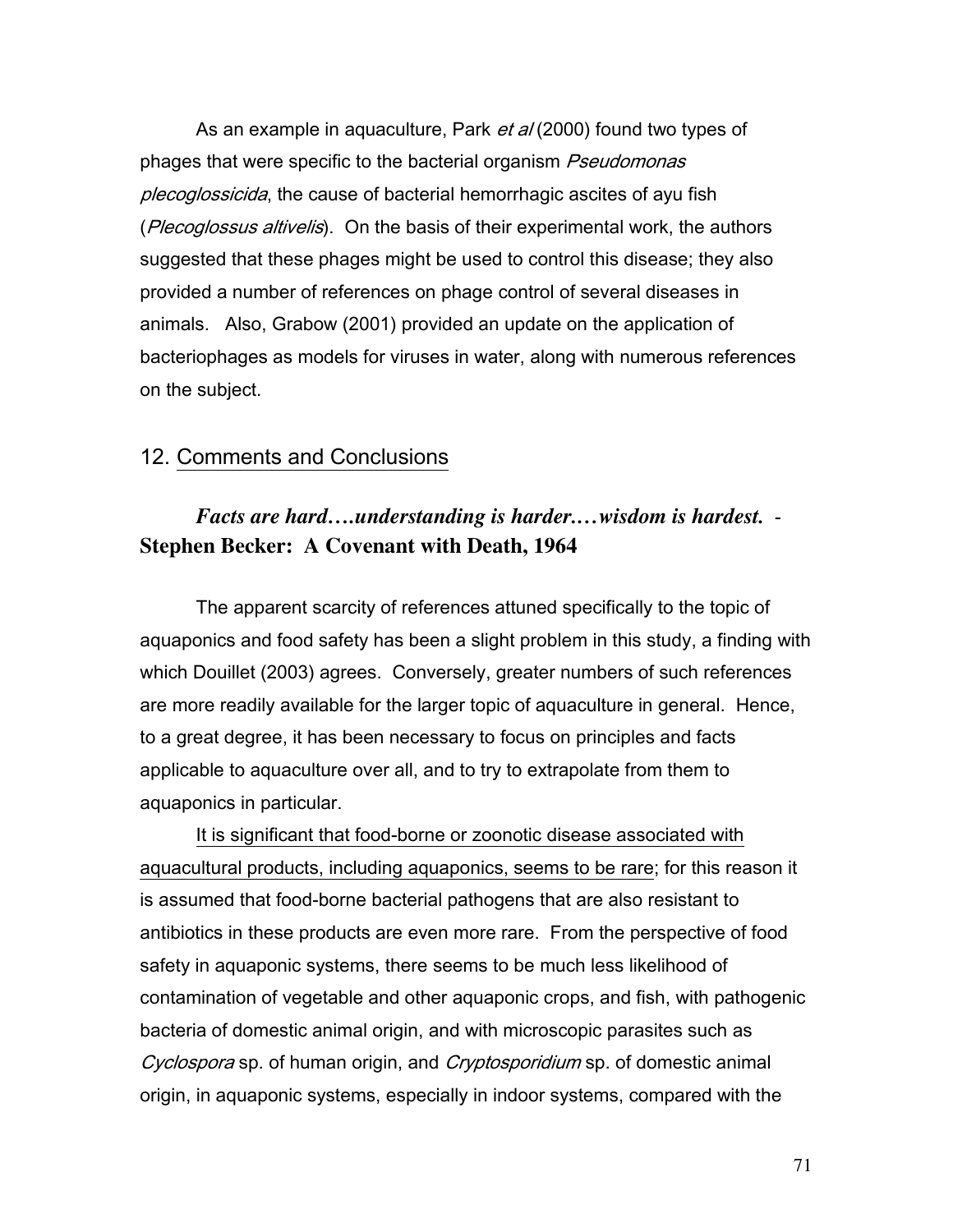potential of such contamination in the traditional field methods of growing such crops.

It is positive and notable that a study by Robison and Byrne (2003), who collected water and various vegetables grown in the aquaponic facility rearing tilapia at the Lethbridge Community College, found that on unwashed produce, bacterial counts from the vegetables were within acceptable limits for ready-toeat foods. Numbers of fecal coliforms increased between water entering the system and the water exiting the system, however numbers of fecal coliforms in both samples were very low.

By contrast, a report on a test-marketing study conducted by Choban and Frank (2004) showed that high levels of coliforms were found in unwashed bok choi, culantro roots and chives grown in an aquaponic system. These plants are low-growing and because their leaves are close to trays of recycled waste from fish, they are at greater risk of contamination. As a result, in order to market bok choi and culantro, investigators used a strict washing procedure. All other samples of vegetable produce in this study had no or presumptively negative levels of micro-organisms for which bacterial cultures were conducted. However, all aquaponically-grown produce was washed in 100 ppm chlorine and rinsed in potable water prior to sale. The results of this study indicated that all low-growing vegetables, and perhaps all vegetables produced in aquaponic systems may well require this procedure, in order to further the acceptance of such produce by the buying public.

Bearing on the last statement, it is interesting that in this study, although most feedback from customers at different markets in the province was positive, the feedback from those at a test market in Lethbridge tended to be negative. Customers at this site claimed that the tomatoes offered were not as flavorful as those grown in soil; they liked the taste of cucumbers offered; they felt that fieldgrown vegetables and herbs contained more soil micronutrients and were healthier and more flavorful; they were uncomfortable with the use of water holding fish for growing produce; some disagreed with the idea of using fish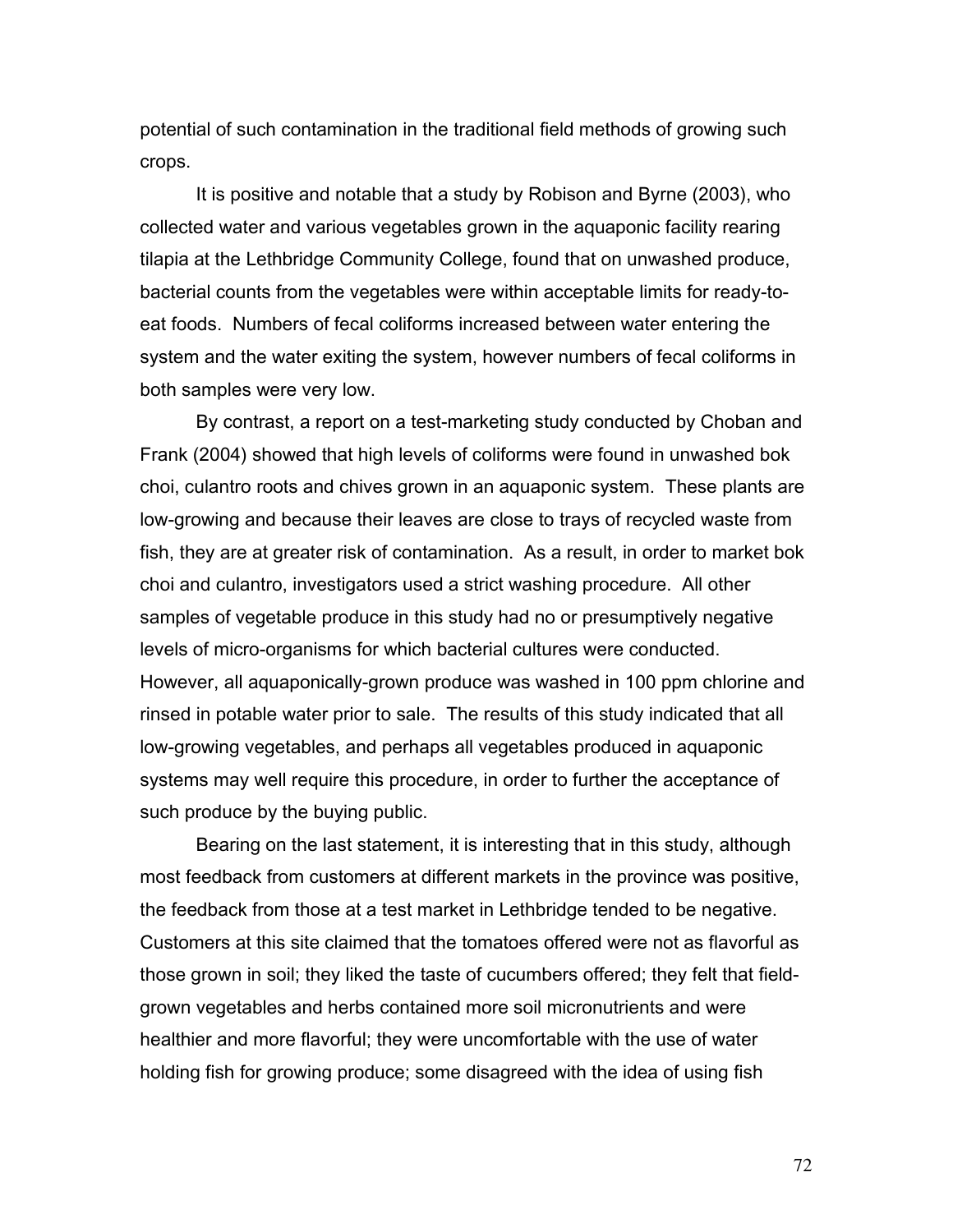produced in a closed environment. As a result of such comments from customers, this market declined to have further aquaponically-grown produce delivered (Choban and Frank, 2004).

In outdoor systems, bacterial contamination could arise from the feces of rodents, birds and those from domestic animals and humans; in indoor systems, rodents are likely to be a potential source of bacteria pathogenic for humans. However, at the University of the Virgin Islands, where open-air aquaponics have been used in plant production for 20 years, it has been claimed that no one has become ill as a result of work in aquaponics (Rakocy, 2003a).

The inclusion in this document of the USDA 'Guide to Minimize Microbial Food Safety Hazards for Fresh Fruits and Vegetables' under the heading of 'Water' (page 15) was to highlight the potential for the contamination of fruits and vegetables by microbial agents in the broader context of agricultural production, not to arouse unreasonable or irrational fears about aquaponic/aquacultural production. To the contrary, as noted, information available to the present time indicates the relative safety of aquaponic/aquacultural production compared with the safety of traditional methods of producing fruits and vegetable, etc..

The protection of plants from insect pests in aquaponic systems may be accomplished through the selection of insect-resistant cultivars, the use of Bacillus thuringiensis, and/or the simpler use of insecticidal soaps.

 Fish in aquaponic systems may be subject to the same disease conditions found in those reared in traditional aquacultural systems. As noted in the text (page 36), some of the organisms causing these diseases in fish may affect humans as well. For this reason, this writer has some concerns about the use of an aquaponic system such as that involving the use of quail to provide feces as a source of nutrient for algalculture, as proposed by Nuttle (2003a). The potential for the quail used in his proposed system to introduce a pathogen such as a Salmonella sp., etc. is possible, and without defined procedures to regulate and control (quality control) this and other potential pathogens, the system appears to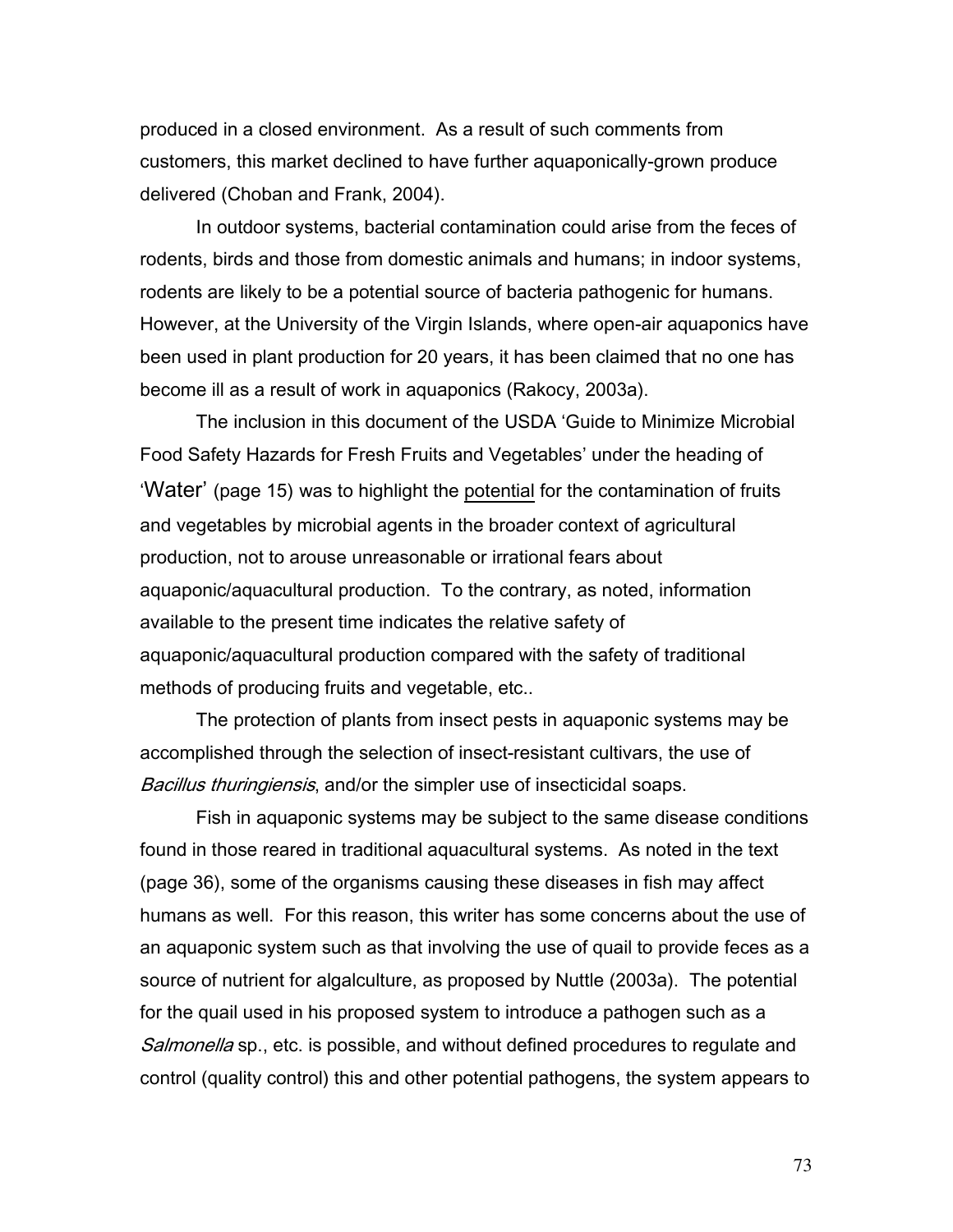have some potential weaknesses. Perhaps because the idea is so new, future refinements in methodology may well deal effectively with these concerns.

Since warm temperatures are required for the rearing of Tilapia spp. (page 12) in this proposed aquaponic system, the possibility of introducing human bacterial pathogens, most of which also require warm incubation temperatures, is likely increased somewhat. Despite all too brief assurances from Nuttle (2003b) that food products derived from his proposed system are safe for human consumption, he did not provide current convincing evidence of quality control measures being used to assure safety of the final food products (algae and fish).

Hutchings (2003) has indicated the unsuitability for aquaponics, of some sources of water from deep wells in the province because of their high content of salt. Accordingly, it might be possible for some producers to explore the development salt-water aquaponics as described by Wilson (2003) and by Nuttle (2003a), or in a broader aquacultural, non-aquaponic endeavor, to rear fish such as tilapia in more brackish waters. In Israel, tilapia may be reared in brackish water (600-3000 ppm salt) (Lenoir, 2003).

It would seem practical that fish entering an aquaponic or any aquacultural facility should be obtained from a reliable (certified?) source in which routine (disease) surveillance procedures and diagnostic monitoring of brood stock are practiced. Such procedures are the most cost-effective method of avoiding the economic losses caused by pathogens. Ideally, operators of grow-out facilities should have samples of incoming stock examined, either at the source or within Canada, for evidence of infectious disease before they are admitted to the facility. Routine diagnostic monitoring of young fish is also valuable in detecting potential problems. When it is available, vaccination against specific diseases may be practical and cost-effective (Reddington, 2000).

 Undoubtedly, in terms of attempting to prevent infectious diseases, the significant wave of the present and future for many species of animals, including humans (Salminen *et al*, 1996) and fish, may well be the use of so-called 'neutraceuticals' rather than the well-known use and abuse of antibiotics in the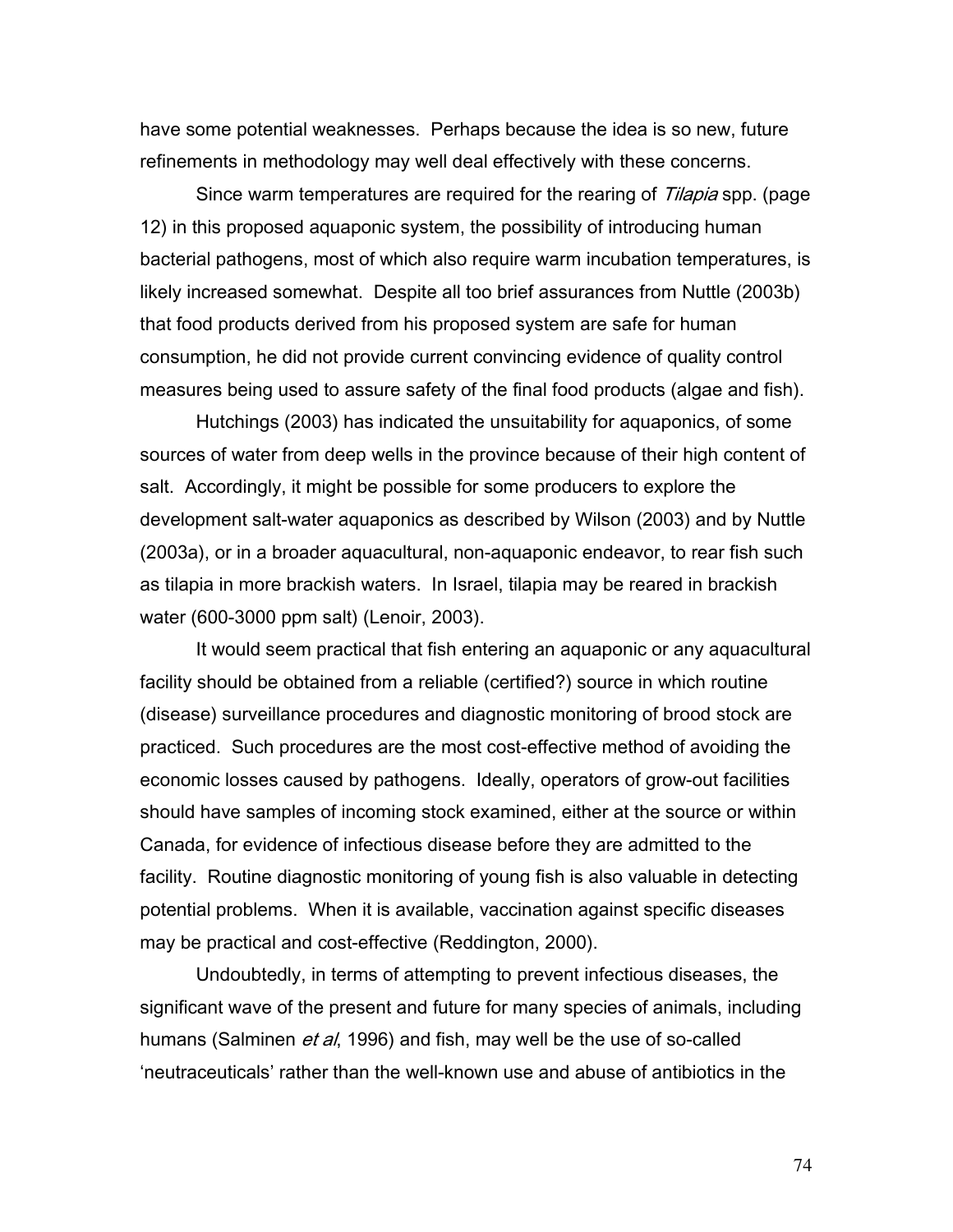production of livestock. These 'neutraceutical' products include prebiotics, probiotics, immunostimulants and immunomodulators (β-glucans, selected vitamins and trace minerals, levamisole, etc.). As well, products containing bacteriophages that target specific bacterial pathogens – rather than the traditional and increasingly risky methods of simply 'throwing' antibiotics/chemotherapeutics at organisms that cause infectious diseases in livestock – may well be an additional, practical approach to food safety.

The use of 'neutraceuticals', either singly or in selected combination, plus vaccination where it is practical, would seem to be a realistic, rational approach to the prevention or amelioration of infectious disease in fish, other livestock, and in humans who consume them. Such a non-antibiotic approach to rearing food fish could be a major factor, both within Canada and internationally, in promoting and instilling consumer confidence in the quality of the edible product. Similarly, such approaches as an attempt to prevent infectious disease could be a positive factor in promoting aquaponically-grown fish and plants from the perspective of intra- and extra-Canadian trade.

For example, given the seriousness of infections caused by Streptococcus iniae in humans handling tilapia (page 38), it would be highly advantageous to develop an effective vaccine (more correctly, 'bacterin') against this organism in fish, ultimately to avoid human infections. Failing that, or in combination with it, as part of the routine management of aquacultural/aquaponic operations, the selective use of certain 'neutraceuticals' could be of immense benefit in terms of the safety and health of both humans and fish.

One issue that does not appear to have been addressed adequately in the literature to which this writer had access, relates to human safety in the use of live biological products such as probiotics and bacteriophages that are proposed for dealing with defined infectious diseases, especially bacterial diseases, of different species of fish and shellfish (Nikoskelainen *et al*, 2001). For example, some probiotics are derived from nonpathogenic strains of bacteria for which there are also pathogenic strains of the same organism. Reversion or mutation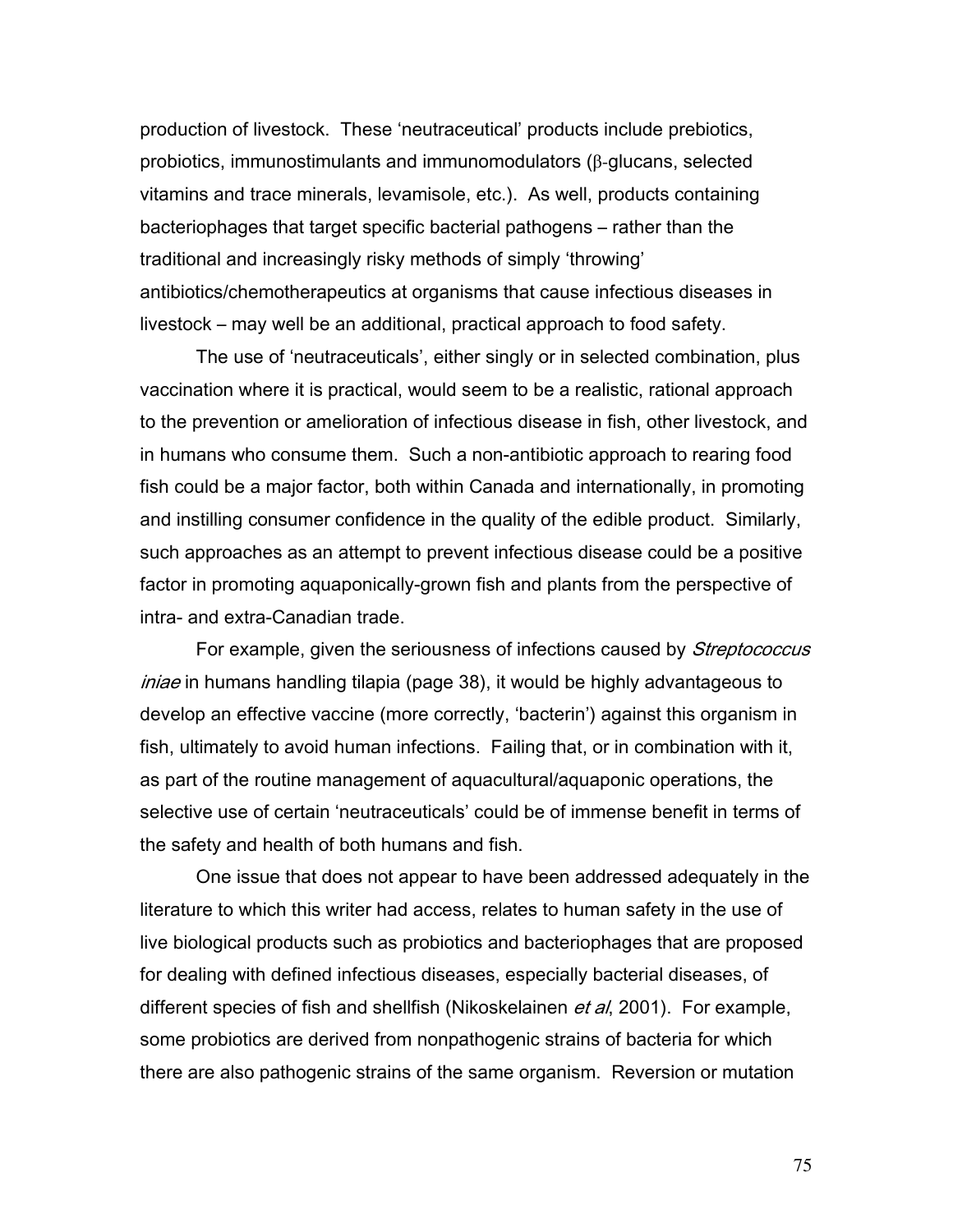of a nonpathogenic organism to a pathogenic strain could have severe consequences not only for fish but also for humans consuming aquacultural/aquaponic products. Obviously, it is an important issue that needs to be examined, especially in the light of concerns about the threat of biological agents to incapacitate human populations. (Realistically, It may well be that this point is a 'given' in any studies on the use of probiotics in food-producing species of plants and animals.)

The excellent review of the safety to public health of aquaculturallyderived foods by Howgate (1998) concluded that the risks to public health from the consumption of aquacultural products are no greater, and in some instances, lower, than the risks from equivalent species caught from the wild. He makes the point that his review is an assessment of the relative risks; absolute risks from some hazards in aquacultural products are as high as they are in their wild counterparts. With the exception of veterinary residues, the nature of the hazards in aquacultural products is the same as those in fish from wild stocks. Epidemiological evidence shows that the major risks to public health from fishery products, both in nature and extent, arise from intrinsic hazards, ie, those present in the fish/shellfish at the time of harvest.

Other important points raised by Howgate (1998) include the following:

Producers of fish from wild stocks have little, if any, positive control over the intrinsic quality of the catch. The best that can be achieved is to be selective of the species caught, by choice of fishing grounds, and season of capture. One of the several advantages of aquaculture, and by extension, aquaponics as well, as a source of food fish is that the producer can exert control over the intrinsic quality, including safety, of the product.

Cultivation of fish in brackish or freshwater seems to present more hazards and greater risks than those reared in mariculture (fish reared in salt water). In either temperate or warmwater aquacultural facilities, there is a risk of contamination with enteric bacteria when waste water is used or when systems are fertilized with organic manure. There is evidence that these organisms can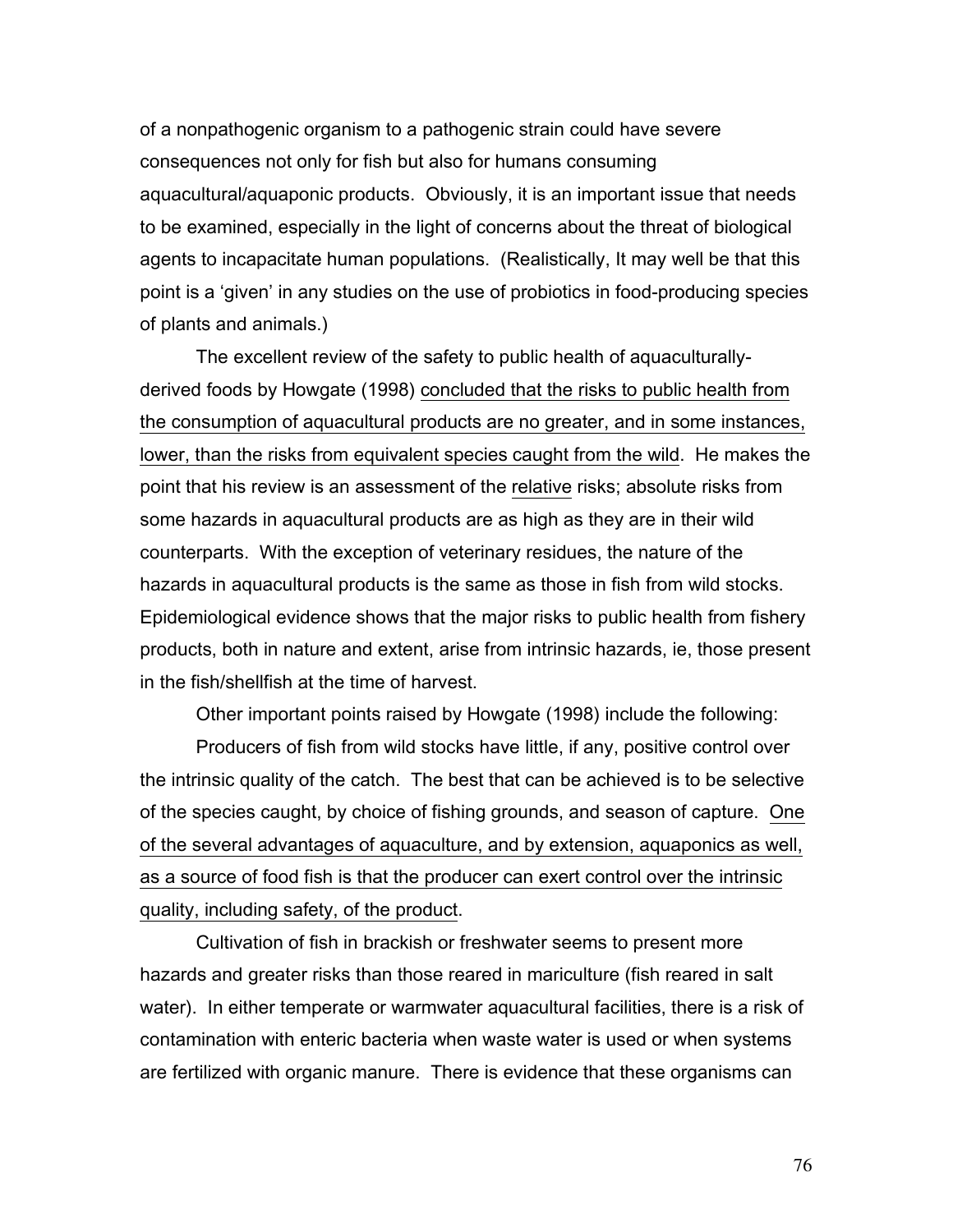penetrate into the edible tissues of fish when there are high densities of bacteria in the water. As a result, more detailed studies into the bacteriological risks associated with fish reared in waste water and in systems fertilized by human and animal feces are needed. On a practical level, it would seem advisable to avoid the use of waste water from animals other than fish in aquacultural or aquaponic production.

Finally, inorganic chemical contaminants that arise from natural or human sources can have an impact on aquacultural systems involving fresh and brackish water. There are well-based theoretical considerations for the belief that the risk to human health from these contaminants would be very low in these systems. Hence, there is likely no need for guidelines on maximum limits for inorganic contaminants in supplies of water for aquaculture, in terms of safeguarding human health. One exception might be mercury which is likely the only metal of real concern, since it is absorbed from feed – hence there could be a basis for establishing maximum levels in feed.

### 13. Addendum

#### a) Hazard Analysis Critical Control Points

Hazard Analysis Critical Control Points (HACCP) is an internationally recognized system for controlling food safety (Graham, 2003). It was developed originally in the USA to guarantee the safety of food for astronauts in space, and has now been adopted worldwide as a scientific, straightforward, effective approach to enhance food safety. Under HACCP, processors implement controls throughout production, which in turn allow the operator to react quickly to prevent safety hazards before they occur. The seven basic principles of HACCP are: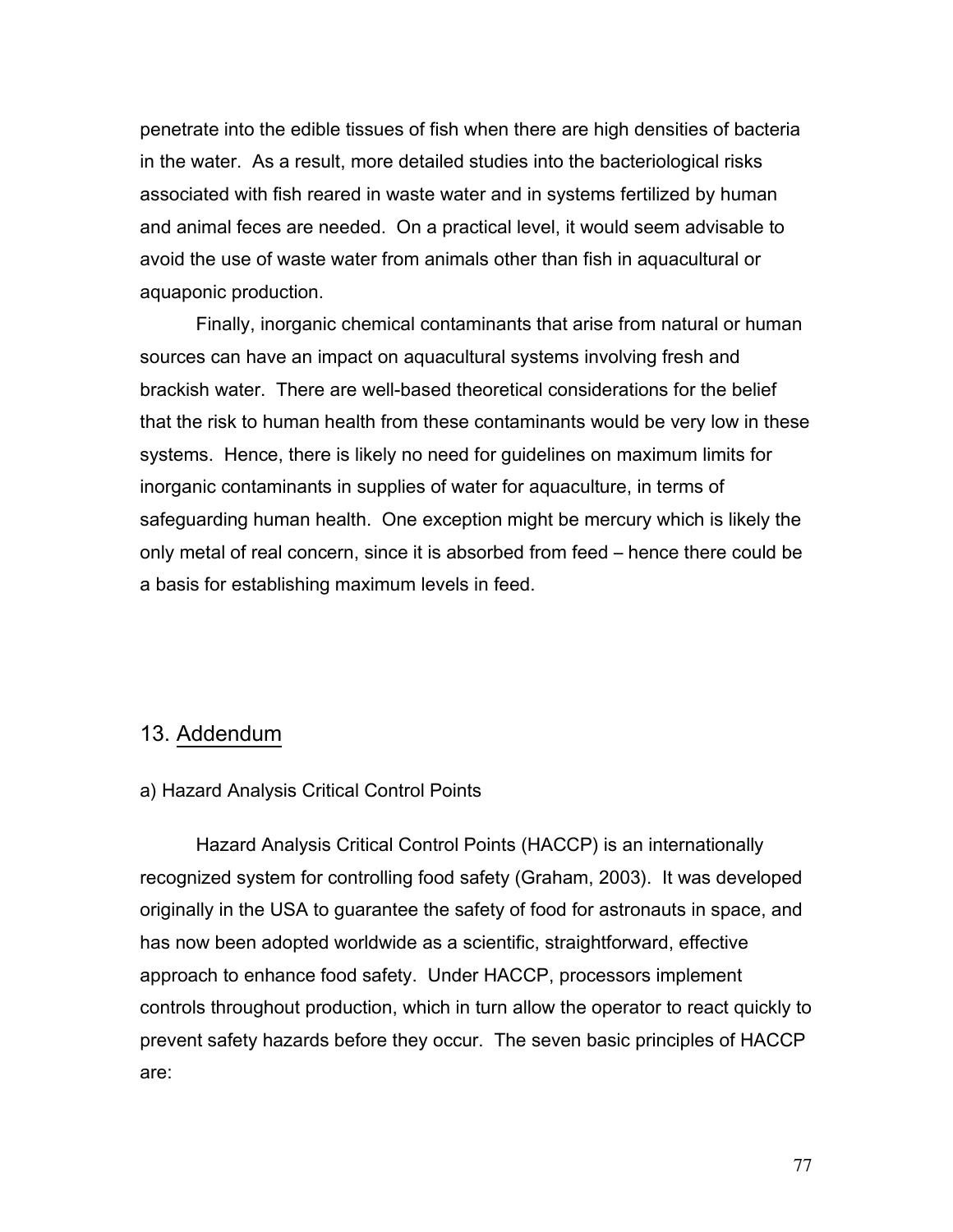- Determine the critical control points;
- Establish limits at each critical control point;
- Identify the hazards and list preventive measures to control them;
- Establish procedures to monitor the critical control points;
- Establish corrective action to be taken in case of a deviation;
- Establish effective record-keeping.

The five steps of hazard analysis are:

- Review the incoming material, including ingredients and packaging material;
- Evaluate each step of the processing operation;
- Observe the actual operating practices;
- Take accurate measurements:
- Analyze the measurements.

In each case, the analysis must consider all possible biological, chemical and physical hazards. Once the hazards have been identified and analyzed, the next stage of HACCP is to determine the critical control points (CCP) necessary to control the hazards.

 In the manufacturing process, CCP are points or steps at which control can be applied, and a food safety hazard can be prevented, eliminated or reduced to an acceptable level. Determining CCP needed to control identified hazards is the second major principle of a HACCP system. In the food processing sequence, CCP are located at any point where biological, physical and chemical hazards can be eliminated or controlled. Thus, CCP can include cooking, chilling, sanitizing, formulation control, prevention of crosscontamination, employee hygiene and environmental hygiene. It is key that CCP are developed and documented carefully, since the success of controlling hazards depends on the care taken in determining the CCP, the critical limits that must be met at each point, the monitoring procedures used to control each CCP, and the corrective action taken when there is a deviation identified at a CCP. Verification of each CCP in a processing plant ensures that monitoring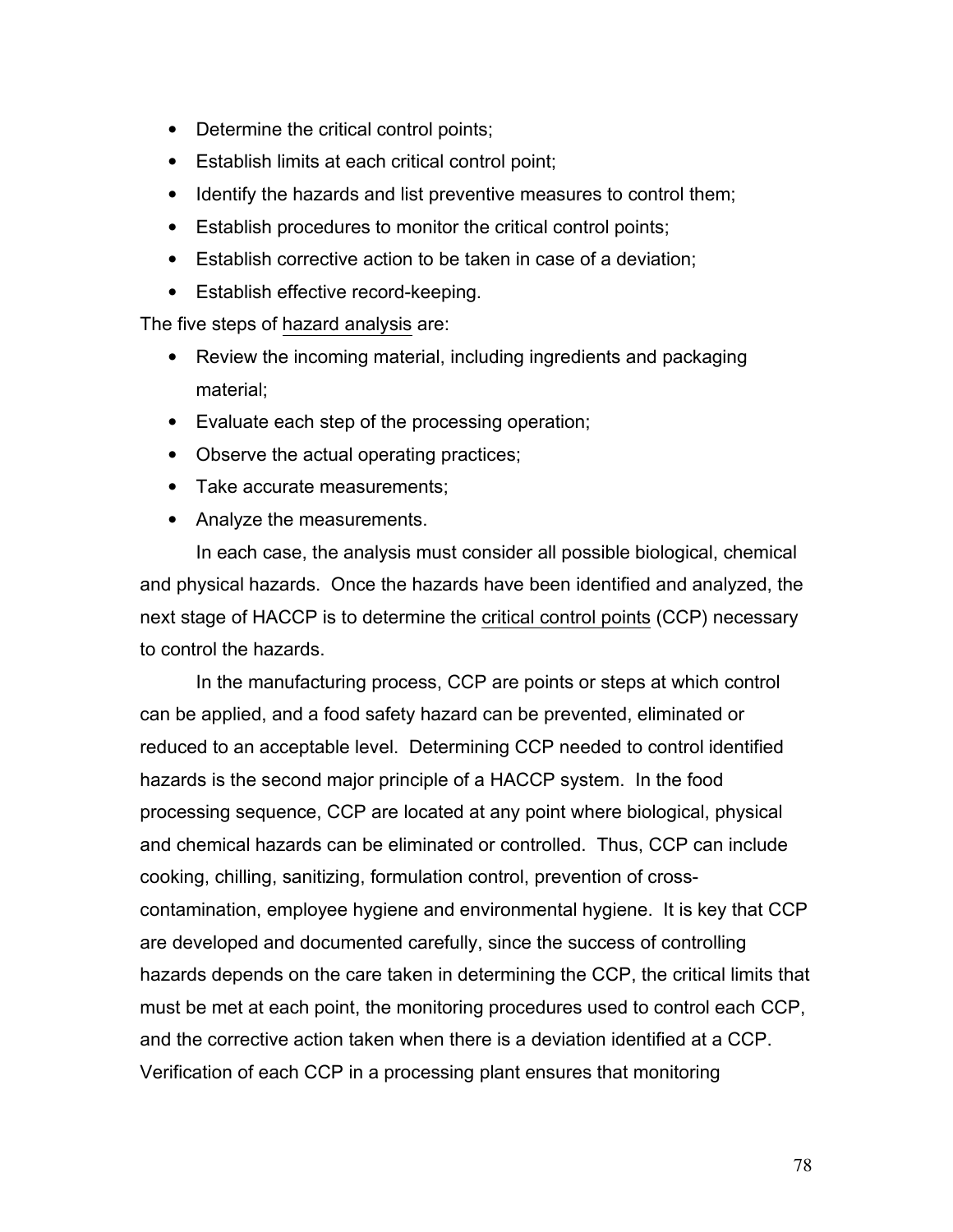procedures are in place and that they are effective in controlling the potential hazard.

### 14. Acknowledgments

It is very much a pleasure to acknowledge the amount of assistance I have received in the preparation of this report, especially that provided by the following individuals: Daryl Loback, Safe Food Systems Specialist, for the opportunity and financial support to explore this subject; Eric Hutchings for his knowledge, advice, encouragement and good humor; Jennifer Fullen and Connie Hruday of the Neil Crawford Provincial Centre for their invaluable assistance with a myriad of references; Judy Chow, Rita Alexander and Bev McIlroy and for their considerable patience and assistance with editing aspects of the text and preparation of the final document; Brian Coffey for his help with scanning and graphics; Gerald Ontkean for references from his MSc thesis; Brent Paterson for information on the Oldman River Basin Water Quality Initiative; and to the many members of both the Aquaculture Section and Irrigation Branch for their continued fellowship and good humor.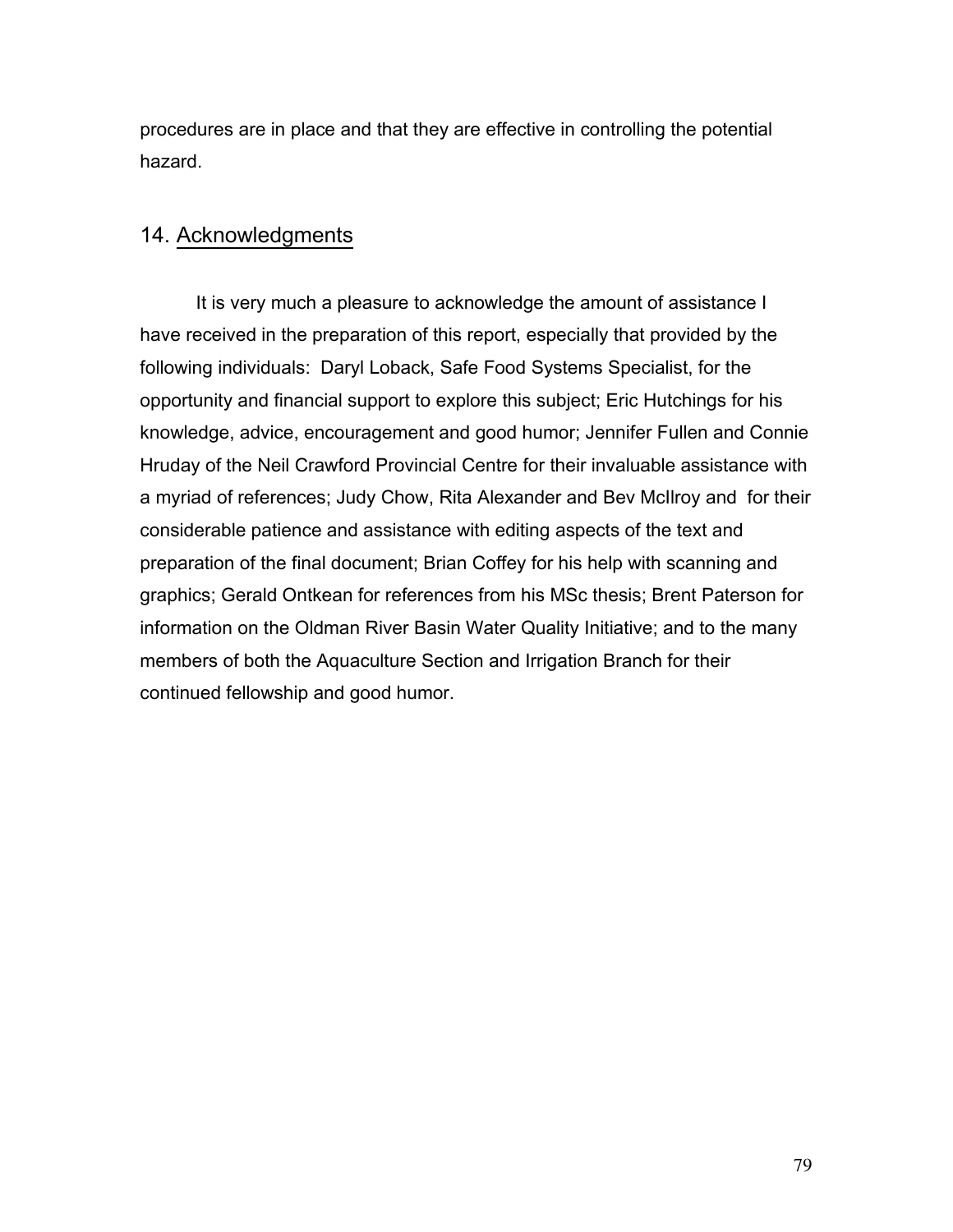## 15. References

Abidi R. 2003. Use of probiotics in larval rearing of new candidate species. Aquacult Asia 8:15-16.

Adler PR, JK Harper, EM Wade, F Takeda and ST Summerfelt. 2000. Economic analysis of an aquaponic system for the integrated production of rainbow trout and plants. Int J Recirc Aquacult 1: 15-34

Alceste CC and G Conroy. 2002. Important diseases in modern tilapia culture. Aquacult Magazine 28: 59-64.

Alderman DJ and TS Hastings. 1998. Antibiotic use in aquaculture: development of antibiotic resistance – potential for consumer health risks. Int J Food Sci Technol 33: 139-155.

Angulo F. 2000. Antimicrobial agents in aquaculture: potential impact on public health. Alliance for Prudent Use of Antibiotics Newsletter 18: 1-3.

Anon. 1996. Tilapia. Publication No. 123. The Center for Tropical and Subtropical Aquaculture (CTSA), May 1996, 2 pps. www.ctsa.org.

Anon. 1997a. Fish disease and human health. www.fish.wa.gov.au/sf/broc/fhinfo/fhinfo03.html.

Anon. 1997b. Foodborne diseases active surveillance network, 1996. MMWR 46: 258-261. www.cdc.gov/epo/mmwr/preview.mmwrhtml/00046981.htm.

Anon. 1998a. Facts about Cyclospora. www.cdc.gov/od/oc/media/fact/cyclospo.htm.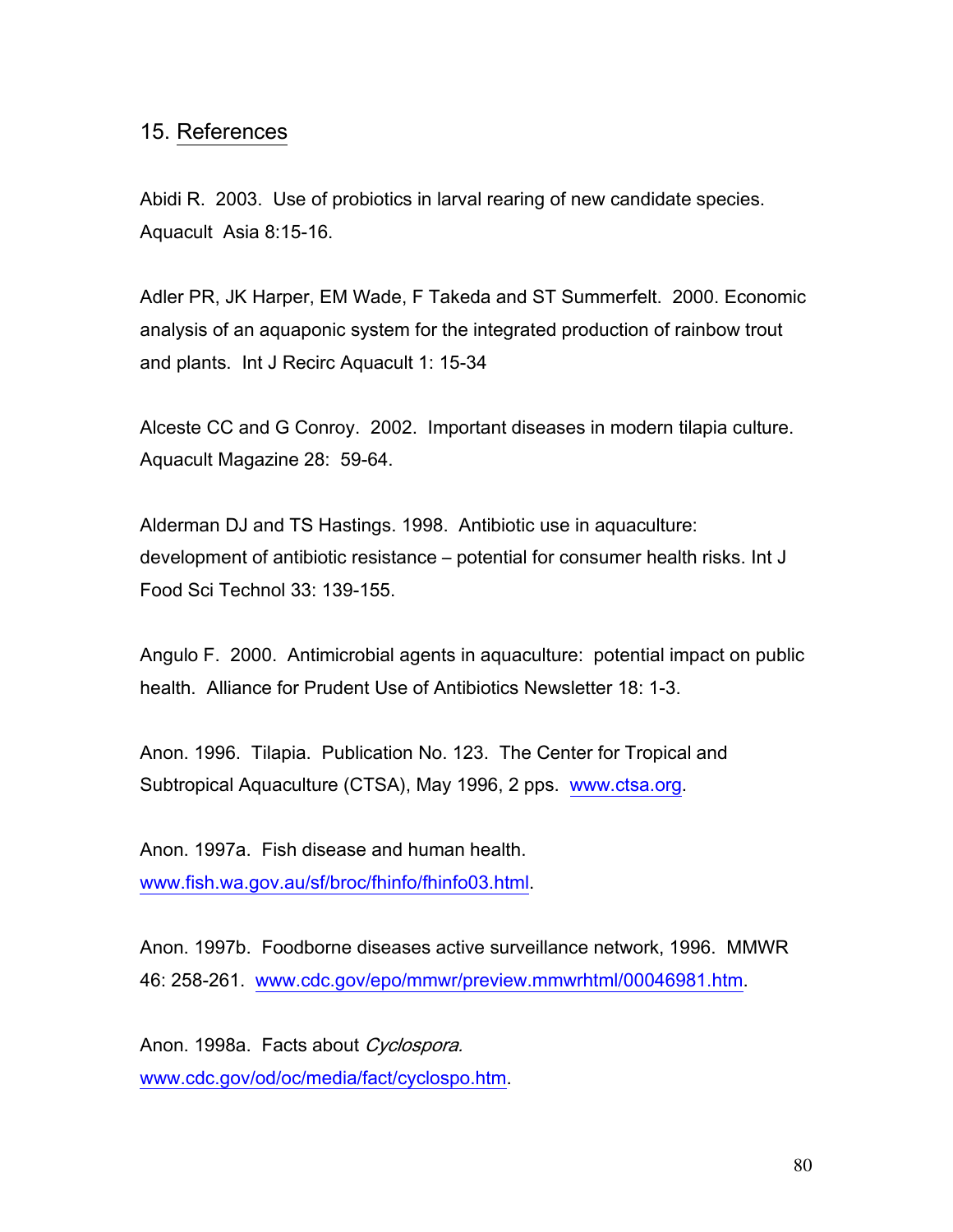Anon. 1998b. Outbreak of cyclosporiasis – Ontario, Canada, May 1998. MMWR 47: 806-809. www.cdc.gov/epo/mmwr/preview/mmwrhtml/00055016.htm.

Anon. 1998c. Guide to Minimize Microbial Food Safety Hazards for Fresh Fruits and Vegetables. Food and Drug Administration, U S Department of Agriculture. Centers for Disease Control and Prevention. http://www.fda.gov.

Anon. 2000. *Bacillus thuringiensis*. General Fact Sheet. National Pesticide Telecommunications Network. http://ace.orst.edu/info/npic/factsheets/Btgen.pdf.

Anon. 2002a. Update: Listeriosis outbreak investigation. Press Release, Oct 15/02, www.cdc.gov/od/oc/media/pressrel/r021015.htm, 3 pps.

Anon. 2002b. Public Health Dispatch: Outbreak of listeriosis – northeastern United States, 2002. MMWR 51: 950-951, October 25/02, www.cdc.gov/mmwr/preview/mmwrhtml/mm5142a3.htm, 2 pps.

Anon. 2002c. Listeria monocytogenes in ready-to-eat foods. Kansas State Research and Extension Food Safety News. www.oznet.ksu.edu/foodsafety.

Anon. 2003a. Listeriosis. www.cdc.ncidod/dbmd/diseaseinfo/listeriosis. 5 pps.

Anon. 2003b. PCBs in farmed salmon. Fisheries 28: 7. www.ewg.org.

Anon. 2003d. Americans ate more seafood in 2002. National Oceanic and Atmospheric Administration, National Marine Fisheries Service. Cited in : Northern Aquacult 9: 6.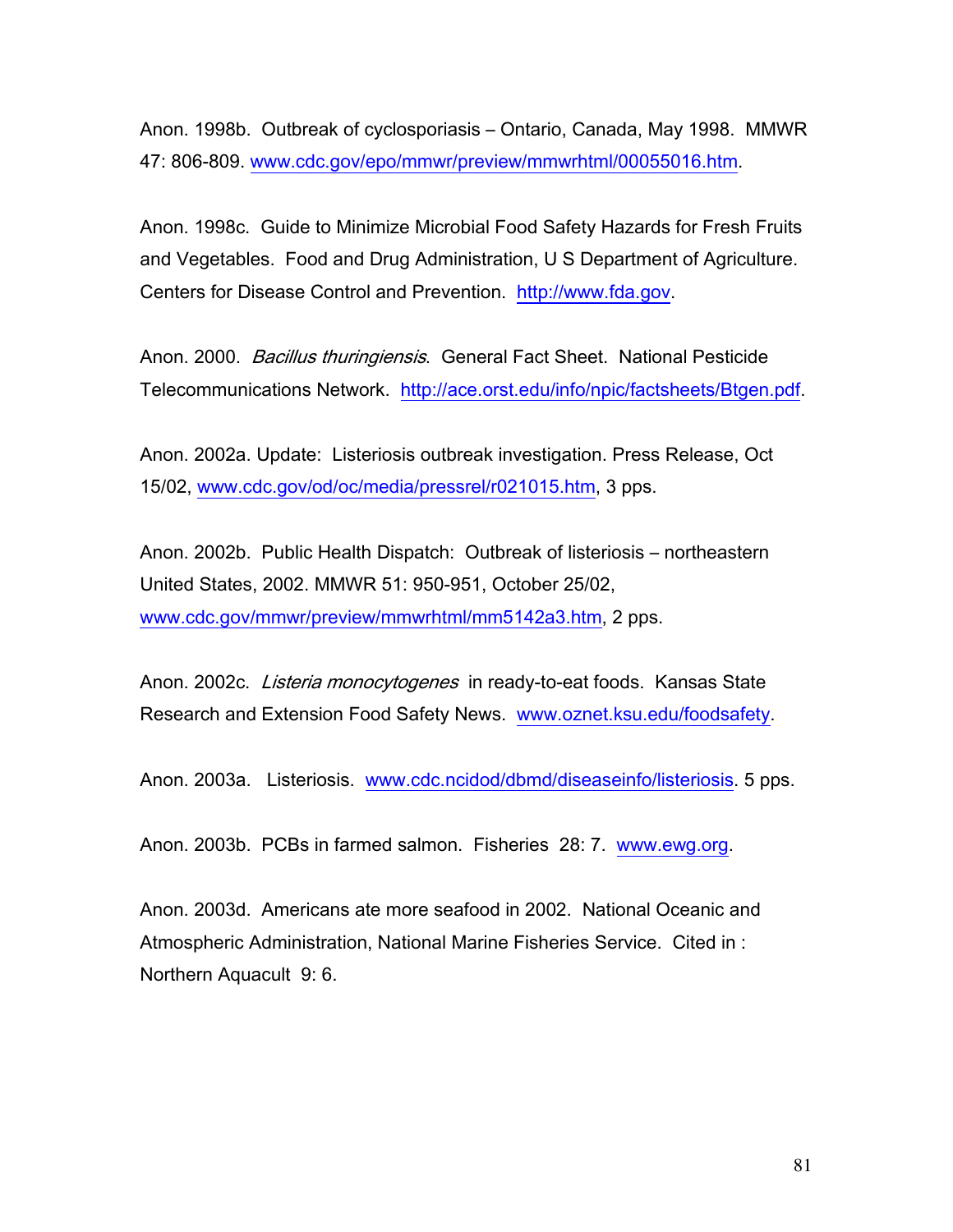Anon. 2003e. Scientist discovers cattle hormones that leak into streams and alter fish reproduction.

www.sciencedaily.com/releases/2003/12/031219072830.htm.

Anon. 2003f. Fish getting drug cocktail from sewers. www.itechnology.co.za/index.php?click\_id=31&art\_id=qw1069687621507B251&s et\_io.

Anon. 2003g. The Harmful Algae Page. Human illness associated with harmful algae. www.whoi.edu/redtide/illness/illness.html.

Anon. 2003h. Listeriosis. Disease Information. Division of Bacterial and Mycotic Diseases. Communicable Diseases Center.

http://www.cdc.gov/ncidod/dbmd/diseaseinfor/listeriosis\_g.htm.

Anon. 2003i. Beta-1,3 glucan: extraordinary immune support. Immudyne, Inc., Palo Alto, Ca. http://www.vitaminexpress.com/news/beta1-3.htm.

Anon. 2004. Fact sheet. Food Safety and PCBs found in fish, Jan 12/04. www.hc-sc.gc.ca/english/media/releases/2004/factsheet\_food.htm.

Anon. 2004a. The Merck Manual of Diagnosis and Therapy. Section 13. Infectious Diseases. Ch 153. Antibacterial Drugs.

Anon. 2004b. Insecticidal soaps. http://ipmofalaska.homestead.com/files/soap.html.

Anon. 2004c. Approved Canadian Pharmaceutical Labels. Syndel International Inc. www.syndel.com/msds/canada\_approved.htm.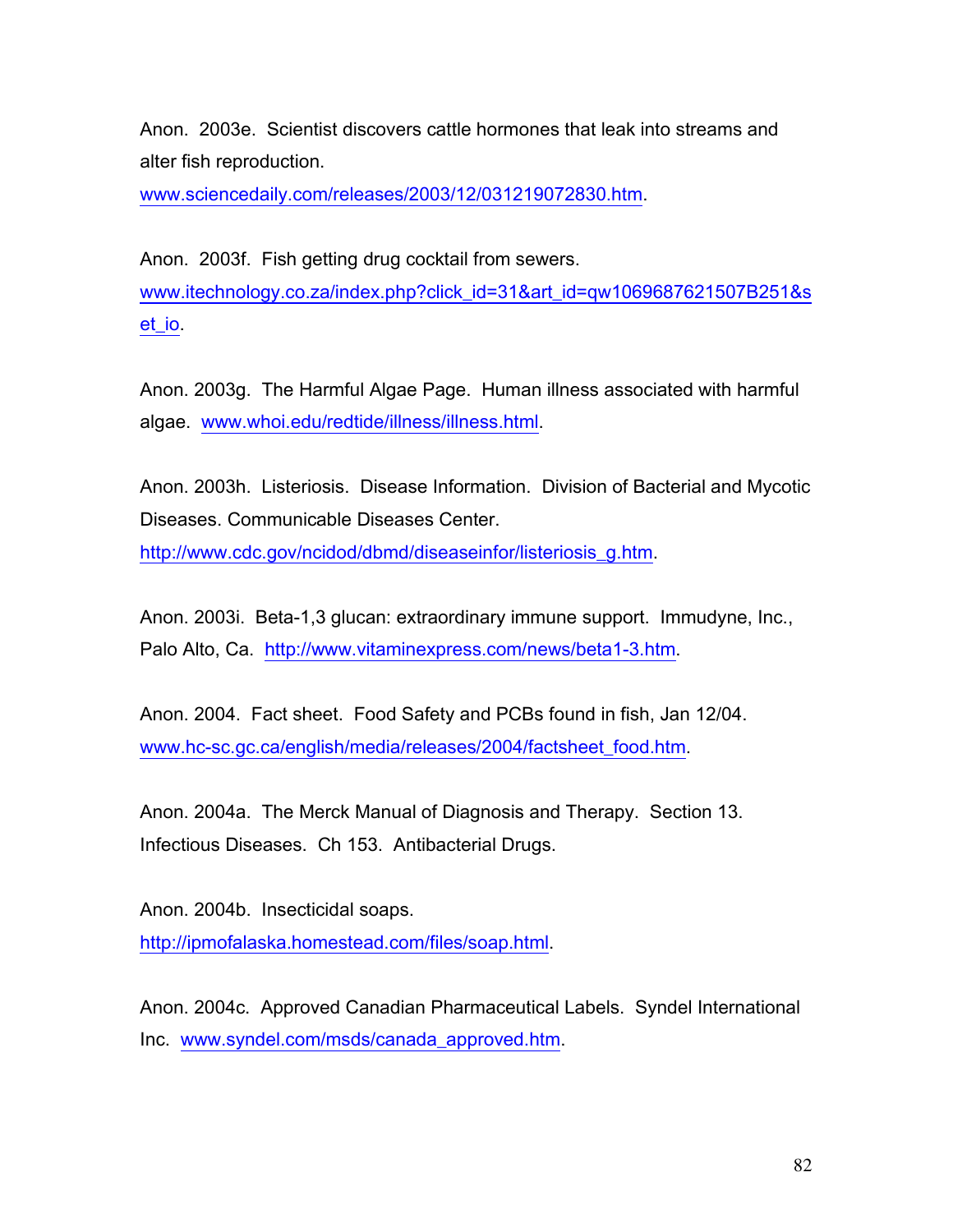Anon. 2004d. Salmon farming and human health. www.cbc.ca; www.farmedanddangerous.org/farm\_health.htm .

Arkoosh MR, E Casillas, P Huffman, E Clemons, J Evered, JE Stein and U Varanasi. 1998. Increased susceptibility of juvenile Chinook salmon (*Oncorhynchus tshawytsha*) from a contaminated estuary to the pathogen *Vibrio* anguillarum. Trans Amer Fish Soc 127: 360-374.

Arkoosh MR, E Clemons, M Myers and E Casillas. 1994. Suppression of B-cell mediated immunity in juvenile Chinook salmon (*Oncorhynchus tshawytsha*) after exposure to either a polycyclic aromatic hydrocarbon or to polychlorinated biphenyls. Immunopharmacol Immunotoxicol 16: 293-314.

Avault JW. 2001. Catastrophic loss of pond-raised crawfish attributed to rice insecticide. Aquacult Magazine 27: 45-49.

Baker DA, RO Smitherman and TA McCaskey. 1983. Longevity of Salmonella typhimurium in Tilapia aurea and water from pools fertilized with swine waste. Appl Environ Microbiol 45: 1548-1554.

Berra TM, JF Smith and JD Morrison. 1982. Probable identification of the cucumber odor of the Australian grayling *Prototroctes maraena*. Trans Amer Fish Soc 111: 78-82.

Blazer VS and RE Wolke. 1984a. The effects of  $\alpha$ -tocopherol on the immune response and non-specific resistance factors or rainbow trout (Salmo gairdneri) Richardson. Aquacult 37: 1-9.

Blazer VS and RE Wolke. 1984b. Effect of diet on the immune response of rainbow trout (*Salmo gairdneri*). Can J Fish Aquat Sci 41: 1244-1247.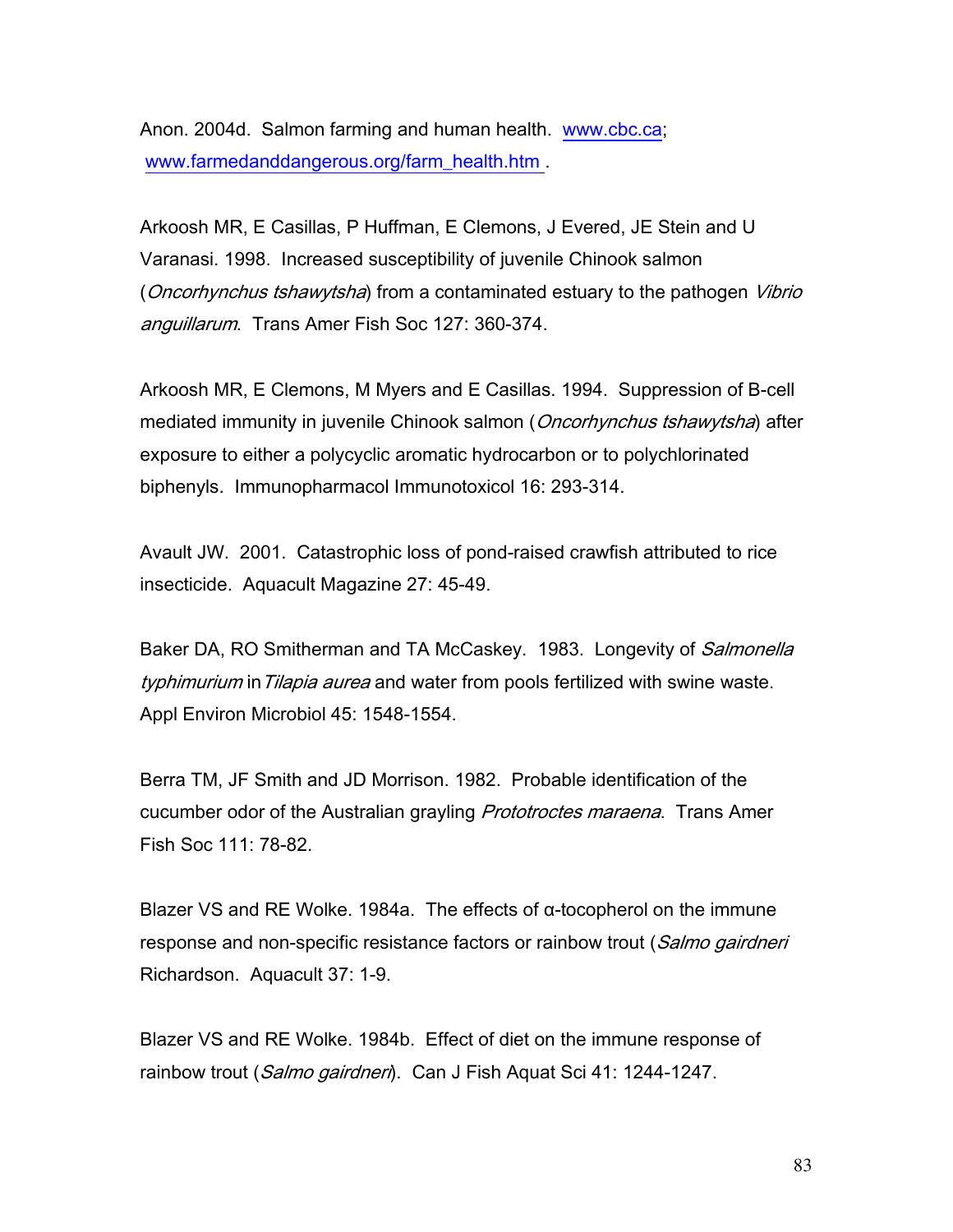Blazer VS, GT Ankley and D Finco-Kent. 1989. Dietary influences on disease resistance factors in channel catfish. Devel Compar Immunol 13: 43-48.

Bocek AJ, YJ Brady and WA Rogers. 1992. Exposure of silver carp, Hypophthalmichthys molitrix toSalmonella typhimurium. Aquacult 103: 9-16.

Boyd CE and D Gautier. 2000. Effluent composition and water quality standards. Global Aquacult Advoc 3: 61-66

Brabban AD, R Raya, T Callaway and E. Kutter. 2003. Phage therapy: New methods for the potential eradication of E. coli O157 in livestock. http://academic.evergreen.edu/b/brabbana. http://www.evergreen.edu/phage/home.htm .

Brady YJ and S Vinitnantharat. 1990. Viability of bacterial pathogens in frozen fish. J Aquat An Hlth 2: 149-150.

Brown SW and CE Boyd. 1982. Off-flavor in channel catfish from commercial ponds. Trans Amer Fish Soc 111: 379-383.

Bruun MS, AS Schmidt, I Dalsgaard and JL Larsen. 2003. Conjugal transfer of large plasmids conferring oxytetracycline (OTC) resistance: transfer between environmental aeromonads, fish-pathogenic bacteria, and *Escherichia coli*. J Aquat Anim Hlth 15: 69-79.

Buras N, L Dueck, S Niv, B Hepfer and E Sandbank. 1987. Microbiological aspects of fish grown in treated wastewater. Water Res 21: 1-10.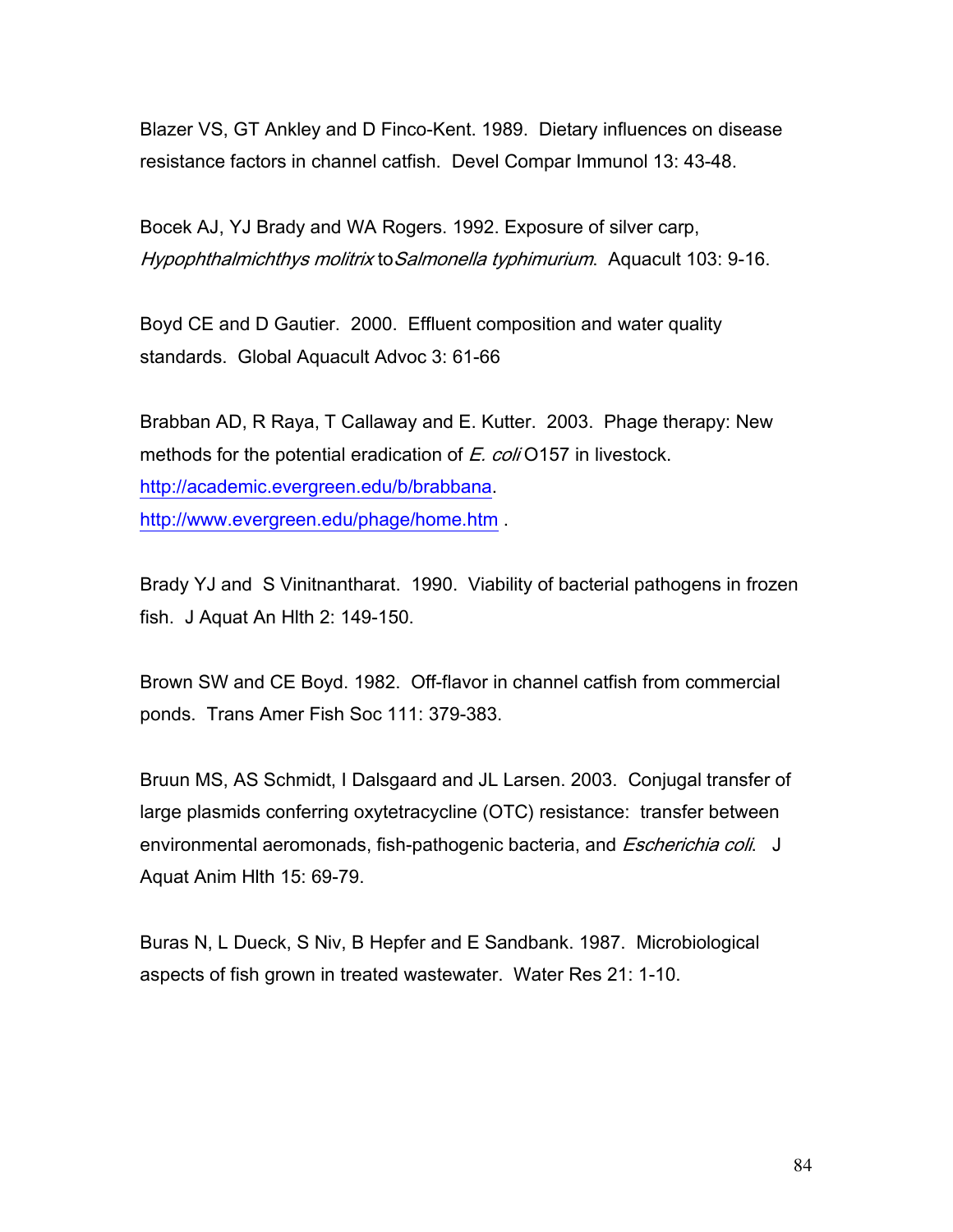Buttner JK, RW Soderberg and DE Terlizzi. 1993. An introduction to water chemistry in freshwater aquaculture. NRAC5 Fact Sheet # 170. 4 pps.

Chaplin M. 2003. Β-glucan. http://www.lsbu.ac.ik/water/hygly.html.

Chen S. 1998. Aquacultural waste management. Aquacult Magazine 24: 63-69.

Choban B and W Frank. 2004. Test marketing aquaponic grown fresh vegetables and culinary herbs in Alberta. Business Development Branch, AAFRD, Edmonton, Alberta T5Y 6H3, ph: 780-415-2304, Email: belinda.choban@gov.ab.ca .

Cipriano RC, GL Bullock and A Noble. 1996. Nature of Aeromonas salmonicida carriage on asymptomatic rainbow trout maintained in a culture system with recirculating water and fluidized sand biofilters. J Aquat Anim Hlth 8: 47-51.

Cipriano RC, LA Ford, CE Starliper, JD Teska, JT Nelson and BN Jensen. 1996a. Control of external *Aeromonas salmonicida* : topical disinfection of salmonids with Chloramine-T. J Aquat Anim Hlth 8: 52-57.

Cipriano RC and GL Bullock. 2001. Furunculosis and Other Diseases Caused by Aeromonas salmonicida. Fish Disease Leaflet 66. US Geological Survey, National Fish Health Laboratory, 1700 Leetown Road, Kearneysville, W Virginia 25430 (Senior Author).

www.cdc.gov/ncidod/eid/vol9no10/03-0093.htm. 12 pps.

CMPT (Clinical Microbiology Proficiency Testing, Div of Medical Microbiol, Dep't of Pathol, UBC). 1997. M71-5 Streptococcus iniae. www.interchange.ubc.ca/cmpt/html/m71-5.htm.

 $\overline{a}$ 

<sup>5</sup> Northeast Regional Aquaculture Center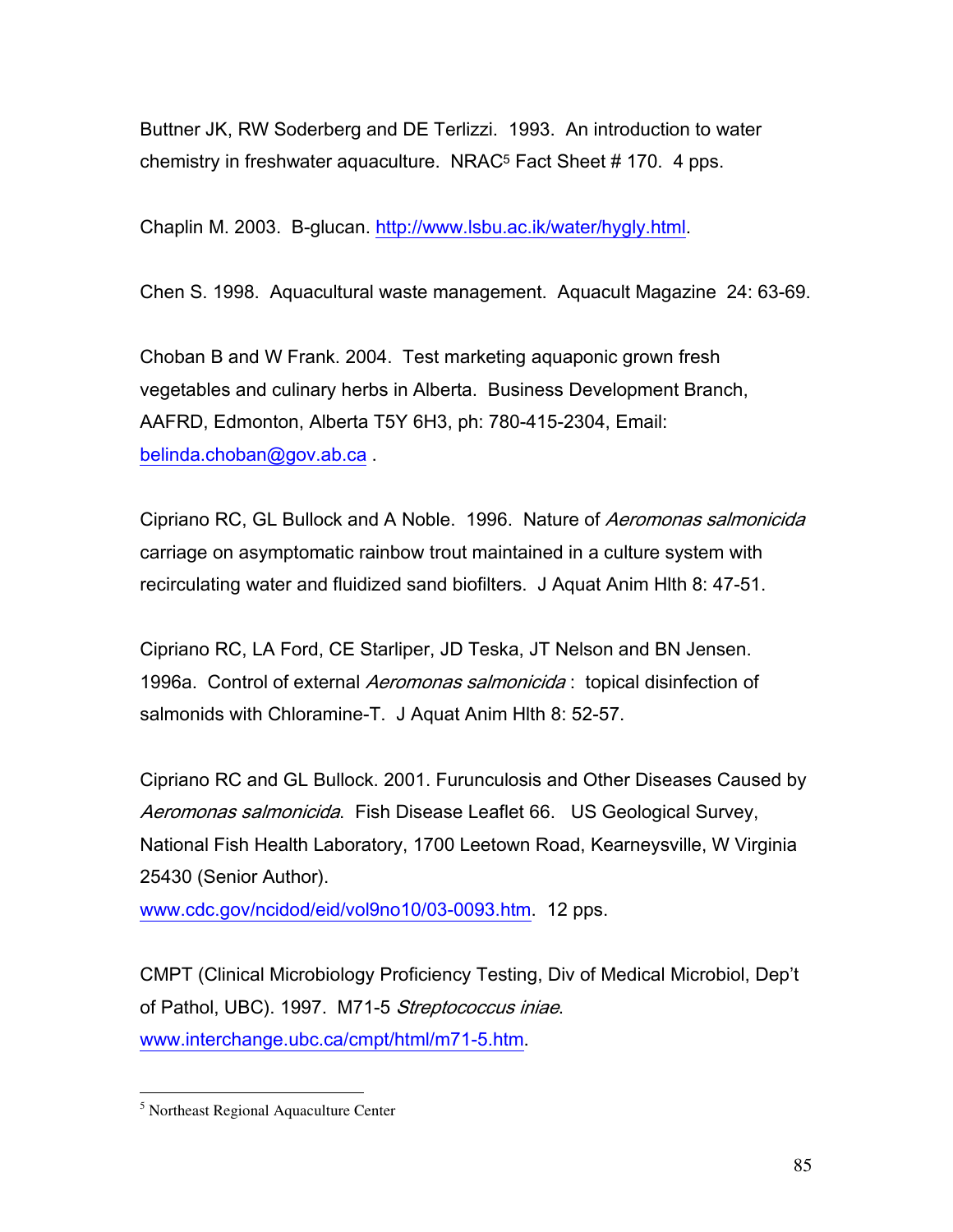Davis JF and SS Hayasaka. 1983. Pathogenic bacteria associated with cultured American eels, Anguilla rostrata Le Sueur. J Fish Biol 23: 557-564.

De Wet L. 2002. Neutraceuticals: what's all the buzz about? www.nutrex.co.za.

Dillon RM and TR Patel. 1992. *Listeria* in seafoods: a review. J Food Protect 55: 1009-1015.

Diver S. 2000. Aquaponics – Integration of hydroponics with aquaculture. http://attra.ncat.org/attra-pub/aquaponic.html.

Douillet P. 2000. Efficient use of bacterial probiotics in hatcheries requires microbial management. Global Aquacult Advoc 3: 20-21.

Douillet P. 2003. Pers Comm. Email: phillppe\_douillet@yahoo.com.

Duggan C, J Gannon and WA Walker. 2002. Protective nutrients and functional foods for the gastrointestinal tract. Amer J Clin Nutr 75: 789-808.

Duncan PL and PH Klesius. 1996a. Dietary immunostimulants enhance nonspecific immune responses in channel catfish but not resistance to Ewardsiella ictaluri. J Aquat Anim Hlth 8: 241-248.

Duncan PL and PH Klesius. 1996b. Effects of feeding Spirulina on specific and nonspecific immune responses of channel catfish. J Aquat Anim Hlth 8: 308-313.

Durve VS and RT Lovell. 1982. Vitamin C and disease resistance in channel catfish (*Ictalurus punctatus*). Can J Fish Aquat Sci 39: 948-951.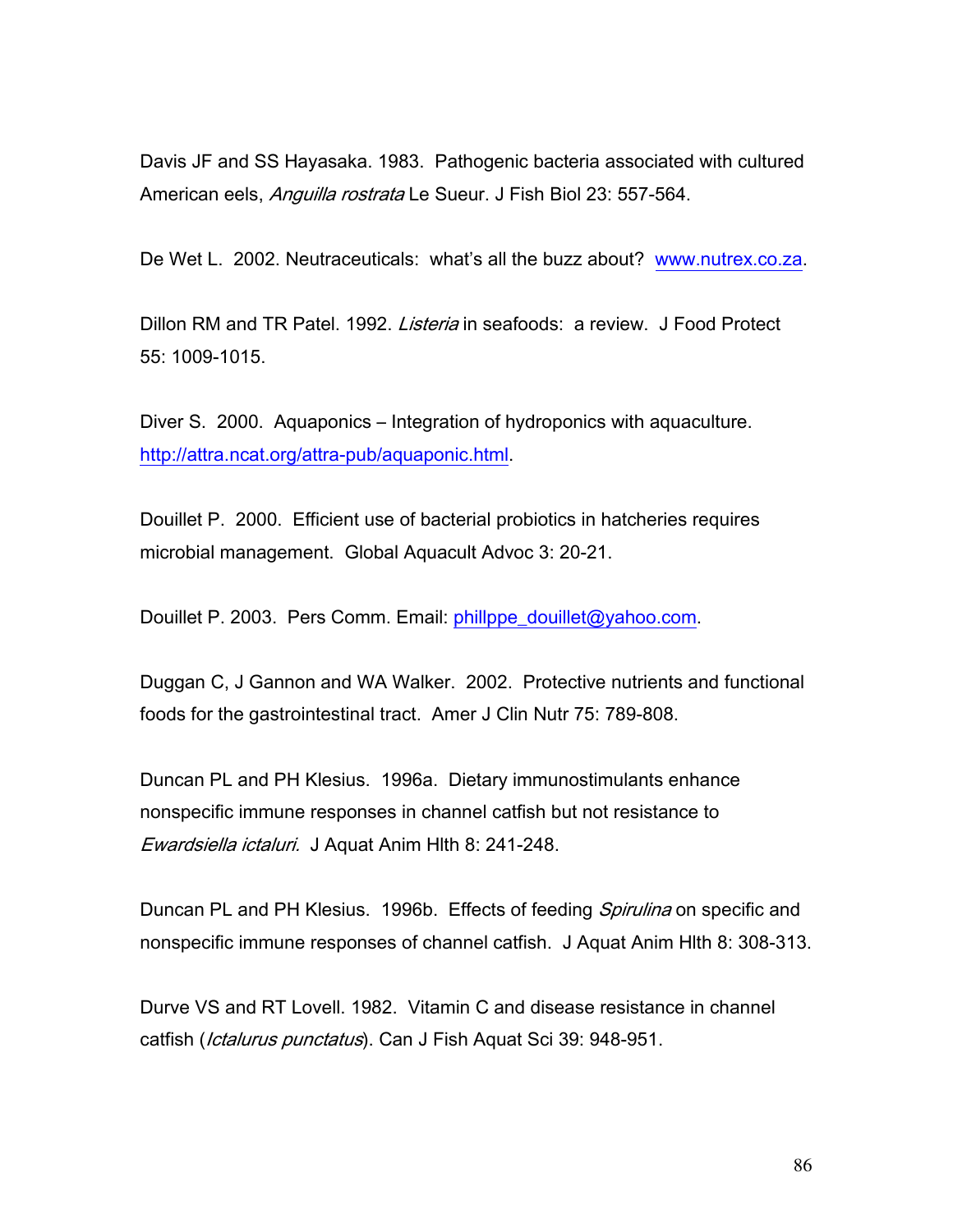Evans MR, CD Ribeiro and RL Salmon. 2003. Hazards of healthy living: bottled water and salad vegetables as risk factors for Campylobacter infection. Emerg Inf Dis 9: (10), October/03. www.cdc.gov/ncidod/eid/vol9no10/02-0823.htm, 14 pps.

Fuller R. 1989. A review: probiotics in man and animals. J Appl Bacteriol 66: 365-378.

Gan C. 2000. UC Davis Study shows Spirulina boosts immune system. News from UC Davis Health System. http://www.news.ucdmc.ucdavis.edu .

Garrett ES, C Lima dos Santos and ML Jahncke. 1997. Public, animal and environmental health implications of aquaculture. Emerg Infect Dis 3: (4). www.cdc.gov/ncidod/eid/vol3no4/garrett.htm.

Gatesoupe FJ. 1999. Review. The use of probiotics in aquaculture. Aquacult 180: 147-165.

George TT. 1998. Canadian doctors confirm the infection and effects of Streptococcus iniae in fish and humans. Bull Aquacult Assoc Can 98-2: 87-89.

Georgiadis MP, IA Gardner and RP Hedrick. 2000. The role of epidemiology in the prevention, diagnosis, and control of infectious diseases of fish. Preventive Vet Med 48: 287-302.

Glare TR and M O'Callaghan. 1998. Report for the Ministry of Health. Environmetal and health impacts of Bacillus thuringiensis israelensis. Biocontrol & Biodiversity, Grasslands Div, AgResearch, PO Box 60, Lincoln, NZ.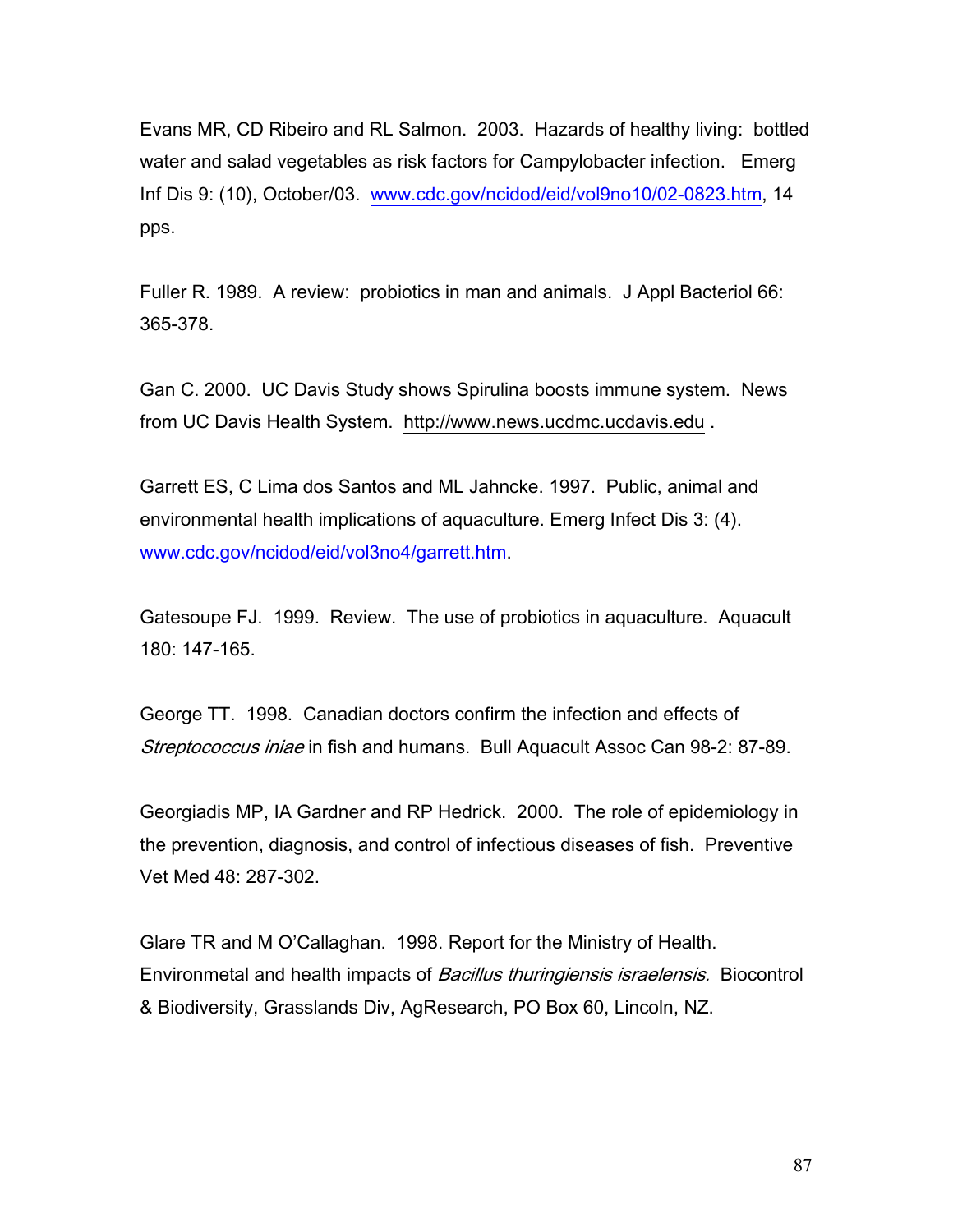Gorski PR, RC Lathrop, SD Hill and RT Herrin. 1999. Temporal mercury dynamics and diet composition in the mimic shiner. Trans Amer Fish Soc 128: 701-712.

Grabow WOK. 2001. Bacteriophages: update on application as models for viruses in water. Water SA 27: 251-268. http://www.wrc.org.za.

Graham L-J. 2003a. Aquaponics in Alberta: an environmental industry scan. Business and Innovation Div, AAFRD, Olds, Alberta, 27 pps.

Graham T. 2003b. The Food Safety Enhancement Program (FSEP). www.inspection.gc.ca/english/ppc/psps/haccp/haccpe.shtml. (grahamt@inspection.gc.ca), 27 pps.

Hardie LJ, TC Fletcher and CJ Secombes. 1990. The effect of vitamin E on the immune response of the Atlantic salmon (Salmo salar L). Aquacult 87: 1-13.

Hardie LJ, TC Fletcher and CJ Secombes. 1991. The effect of dietary vitamin C on the immune response of the Atlantic salmon (Salmo salar L). Aquacult 95: 201-214.

Hardy RW. 1998. Nutritional benefits of farmed fish. Aquacult Magazine 24: 68- 71.

Harper C. 2002. Food-borne pathogens of aquatic species. Aquacult Magazine 28: 49-52.

Harper C. 2002a. Chemical resistance of pathogens in aquaculture. Aquacult Magazine 28: 51-55.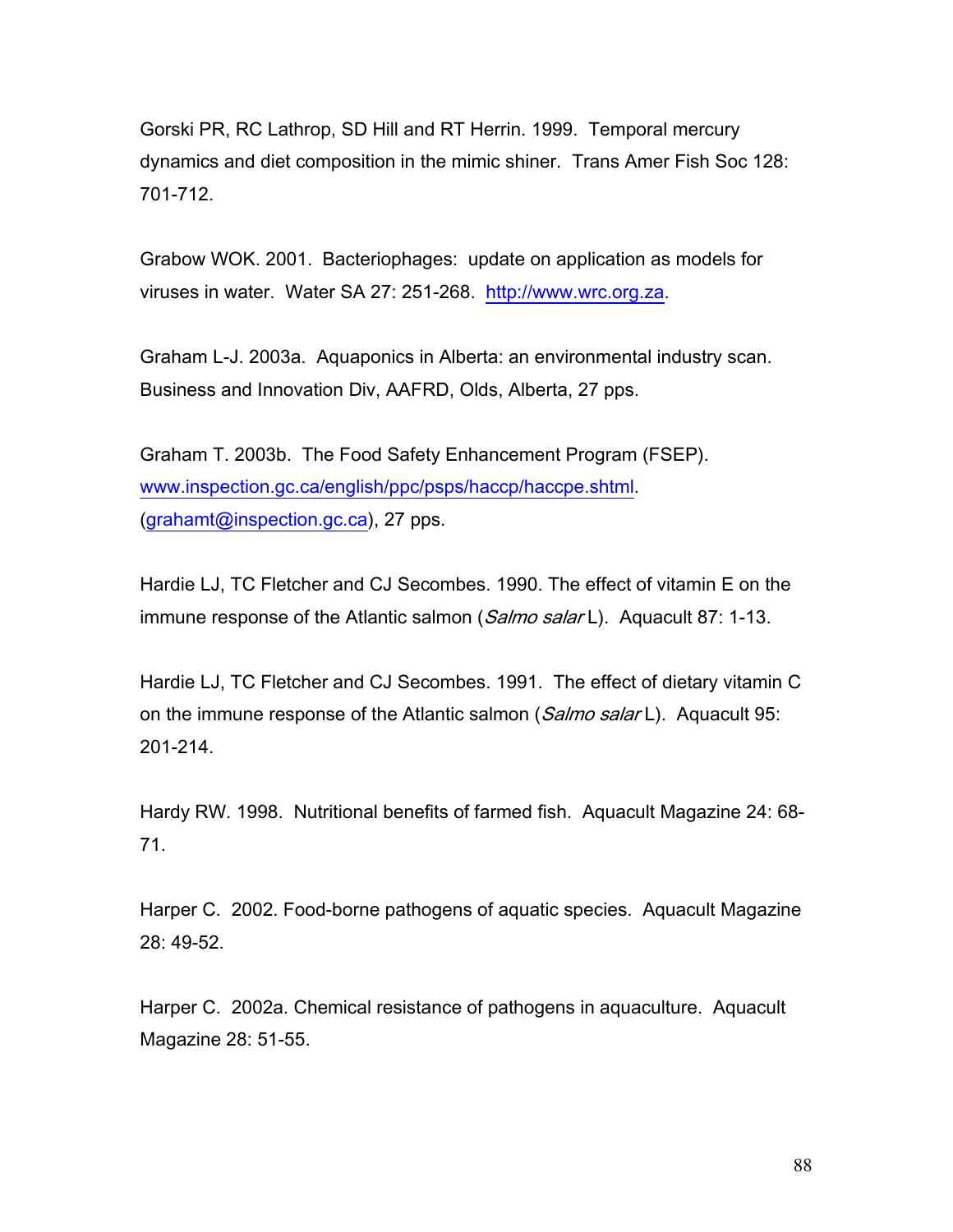Harper C. 2002b. Zoonotic diseases acquired from fish. Aquacult Magazine 28: 55-58.

Hedrick RP. 1998. Relationships of the host, pathogen, and environment: implications for diseases of cultured and wild fish populations. J Aquat Anim Hlth 10: 107-111.

Helfrich DL. 2000. Hydroponics and aquaculture: New systems for efficient food production. Global Aquacult Advoc 3: 40-42.

Henebry MS, RW Gordon and DH Buck. 1988. Bacterial populations in the gut of the silver carp (Hypophthalmichthys molitrix). Prog Fish Cult 50: 86-92.

Herwig RP, JP Gray and DP Weston. 1997. Antibacterial resistant bacteria in surficial sediments near salmon net-cage farms in Puget Sound, Washington. Aquacult 149: 263-283.

Hill BD, JJ Miller, C Chang and J Rodvang. 1996. Seasonal variations in herbicide levels detected in shallow Alberta groundwater. J Eviron Sci B31: 883- 900.

Hill BD, JJ Miller, KN Harker, SD Byers, DJ Inaba and C Zhang. 2000. Estimating the relative leaching potential of herbicides in Alberta soils. Water Quaity Res J Canada 35: 693-710.

Hill BD. 2001. Herbicide residues in Alberta groundwater and rainfall. Proc Agronomy Update – 2001 Conference, Lethbridge, Alberta, 81-85.

Hirsch R, T Ternes, K Haberer and K-L Kratz. 1999. Occurrence of antibiotics in the aquatic environment. The Sci of Total Environ 225: 109-118.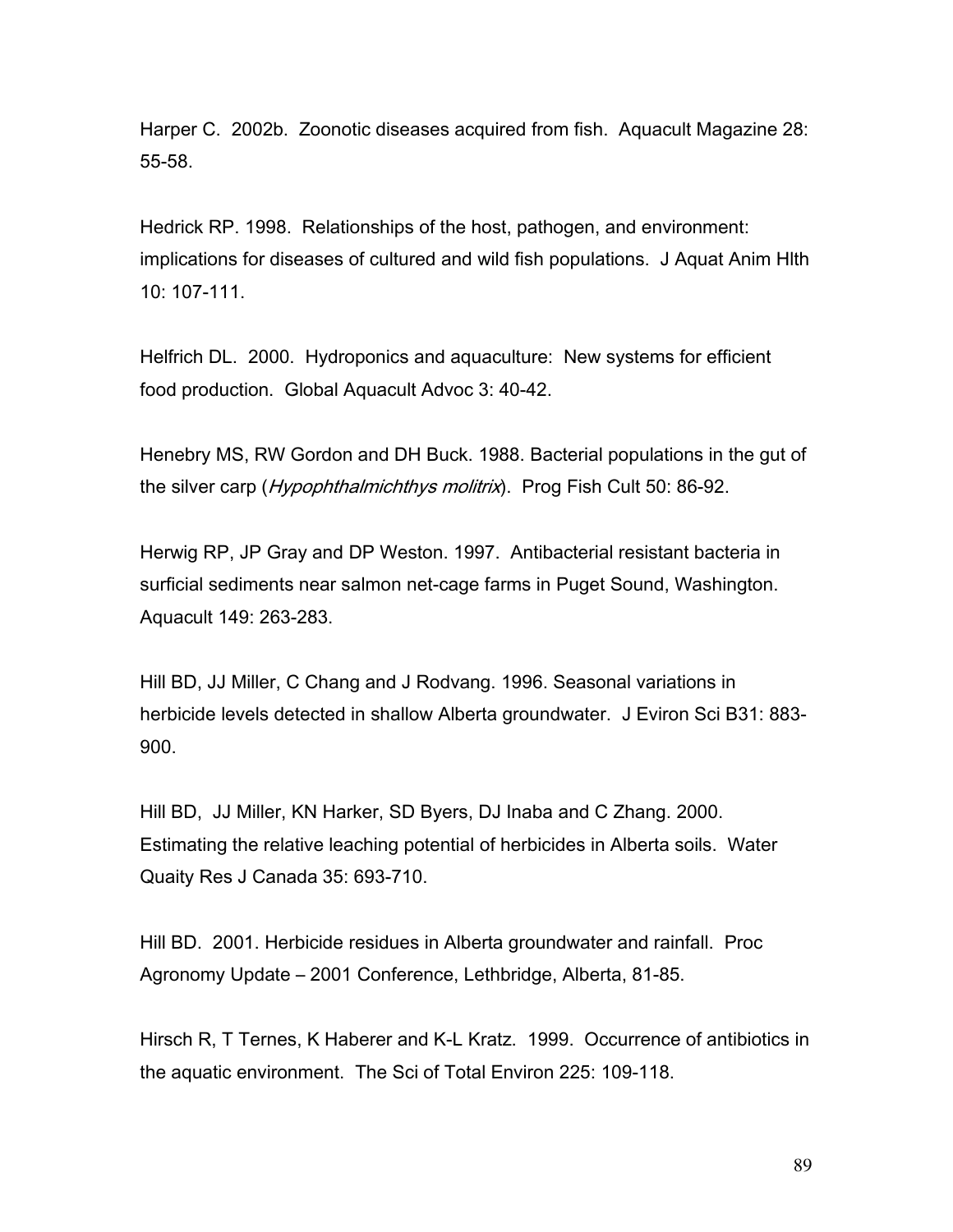Hofmann J, Z Liu, C Genese, G Wolf, W Manley, K Pilot, E Dalley and L Finelli. 1996. Update: Outbreaks of *Cyclospora cayetanensis* infection – United States and Canada, 1996. MMWR 45: 611-612. www.cdc.gov/epo/mmwr/preview/mmwrhtml/00043133.htm

Horsberg TE, KA Hoff and R Nordmo. 1996. Pharmacokinetics of florfenicol and its metabolite florfenicol amine in Atlantic salmon. J Aquat Anim Hlth 8: 292-301.

Howgate P. 1998. Review of the public health safety of products from aquaculture. Int J Food Sci Technol 33: 99-125.

Hu CS and JA Koburger. 1983. Isolation of *Vibrio cholerae* from the American eel, Anguilla rostrata. J Food Protect 46: 731-732.

Hutchings E. 2003. Pers Comm.

Inglis V, RJ Roberts and NR Bromage (eds). 1993. Bacterial Diseases of Fish. Halstead Press (an imprint of John Wiley and Sons, Inc., Toronto) 312 pps.

Irianto A and B Austin. 2002. Probiotics in aquaculture. J Fish Dis 25: 633

Jantrarotai W, RT Lovell and JM Grizzle. 1990. Acute toxicity of aflatoxin  $B_1$  to channel catfish. J Aquat Anim Hlth 2: 237-247.

Jantrarotai W and RT Lovell. 1990. Subchronic toxicity of dietary aflatoxin  $B_1$  to channel catfish. J Aquat Anim Hlth 2: 248-254.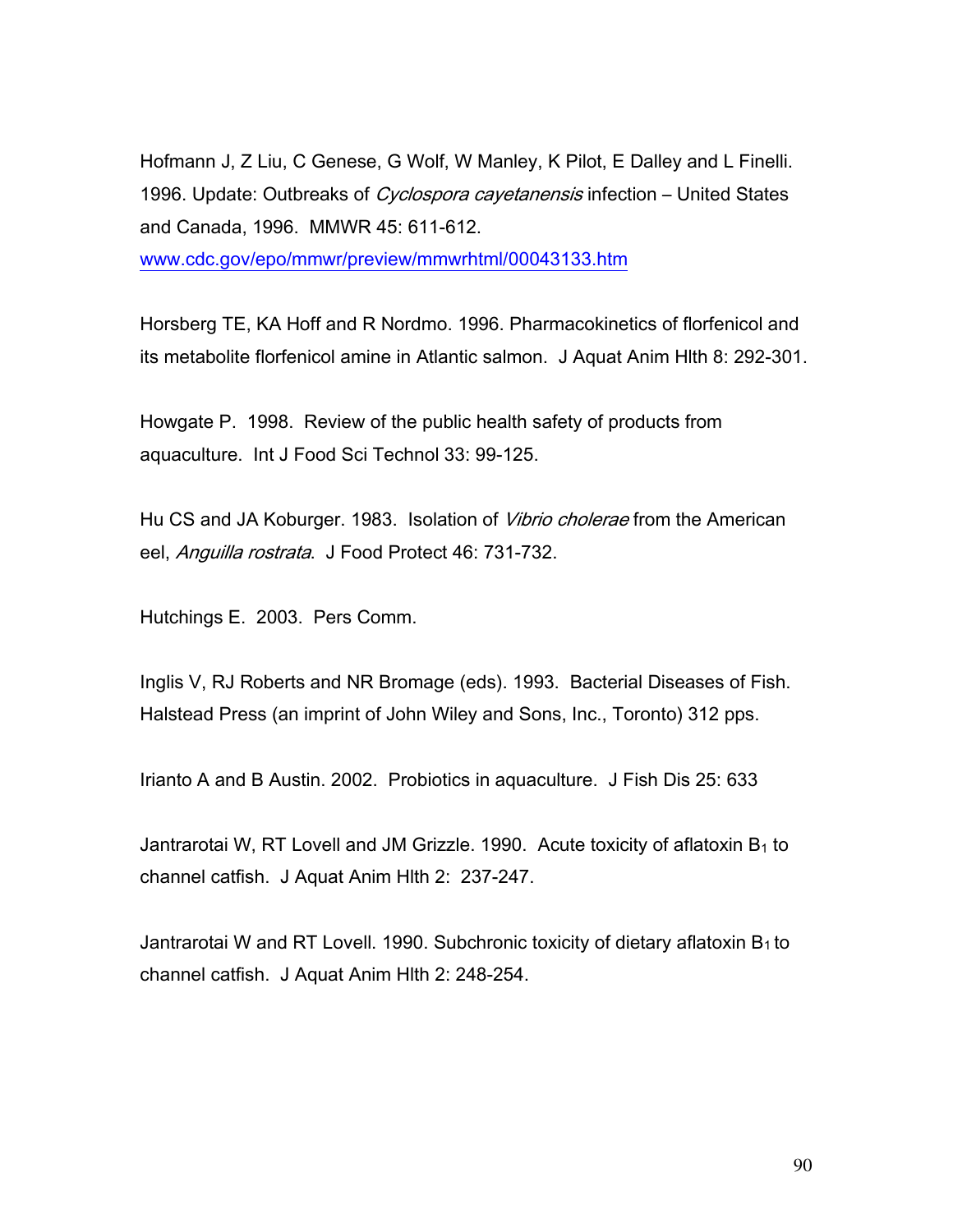Johnson BL, H E Hicks, W Cibulas, O Faroon, AE Ashizawa, CT De Rosa, VJ Cogliano and M Clark. 2003? Public health implications of exposure to polychlorinated biphenyls (PCBs). Agency for Toxic Substances and Disease Registry (ATSDR), 41 pps. www.atsdr.cdc.gov/DT/pcb007.html.

Johnson G. 2003. Pers Comm. Atlantic Veterinary College, Univ of PEI, Charlottetown, PEI C1A 4P3.

Jones S. 2002. Evolution of aquaponics. Aquaponics J 6: 14-17.

Jory DE. 1998. Use of probiotics in penaeid shrimp growout. Aquacult Magazine 24: 62-67.

Kelly AM and CC Kohler. 1994. Human chorionic gonadotropin injected in fish degrades metabolically and by cooking. World Aquacult 25: 55-57.

Kennish MJ and BE Ruppel. 1996. Chlordane contamination in selected estuaries and coastal marine finfish and shellfish of New Jersey, USA. Environ Pollut 94: 75-81.

Kocka F, C Peters, E Dacumos, E Azarcon, C Kallick, MT Cohen, J Robertson, DR Shlim, P Fabian and R Rajah. 1991. Epidemiologic notes and reports outbreaks of diarrheal illness associated with cyanobacteria (blue-green algae) like bodies – Chicago and Nepal, 1989 and 1990. MMWR 40: 325-327. www.cdc.gov/epo/mmwr/preview/mmwrhtml/00001990.htm.

Koller LD and JH Exon. 1986. The two faces of selenium – deficiency and toxicity – are similar in animals and man. Can Vet J 50: 297-306.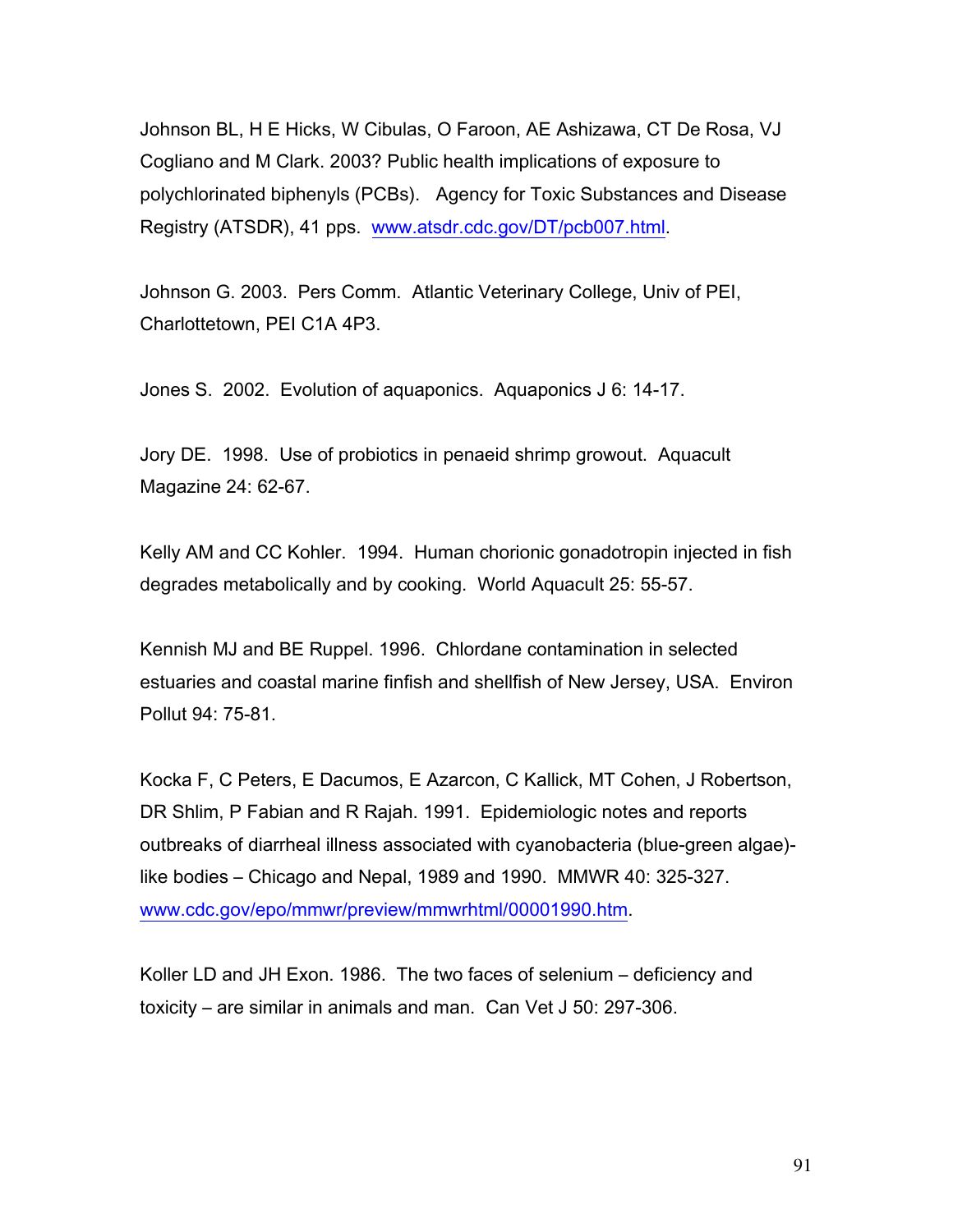Krümmel EM, RW MacDonald, LE Kimpe, I Gregory-Eaves, MJ Demers, JP Smol, B Finney and JM Blais. 2003. Aquatic ecology: delivery of pollutants by spawning salmon. Nature 425: 255-256.

Kumar D and RK Dey. 1985. Bacterial septicemia in silver carp, Hypophthalmichthys molitrix [Aeromonas hydrophila]. Colloque International sur l'Aquaculture de la Carpe et des Especes Voisines (Papers of the International Colloquium on the Aquaculture of Carps and related species, Evry, France, Sept 2-5, 1985), 453-454.

Kusuda R, I Komatsu and K Kawai. 1978. Streptococcus sp. isolated from an epizootic of cultured eels. Bull Japan Soc Sci Fisheries 44: 295.

Lall SP. 2003. Role of nutrients in immune response and disease resistance in fish. IHNV Research Workshop, Campell River, BC, January 10-12, 2003. (Dr Lall is from the Institute for Marine Biosciences, National Research Council, Halifax, NS)

Lennard WA. 2004. The potential for aquaponics in Australia. Aquaponics J 8: 42-43.

Lenoir A. 2003. Vibrio vulnificus, fatal - Israel (03). ProMED mail post [http://www.promedmail.org, a program of International Society for Infectious Diseases (http://www.isid.org. )].

Li MH, MRJohnson and EH Robinson. 1993. Elevated dietary vitamin C concentrations did not improve resistance of channel catfish (Ictalurus punctatus), against Edwardsiella ictaluri infection. Aquacult 117: 303-312.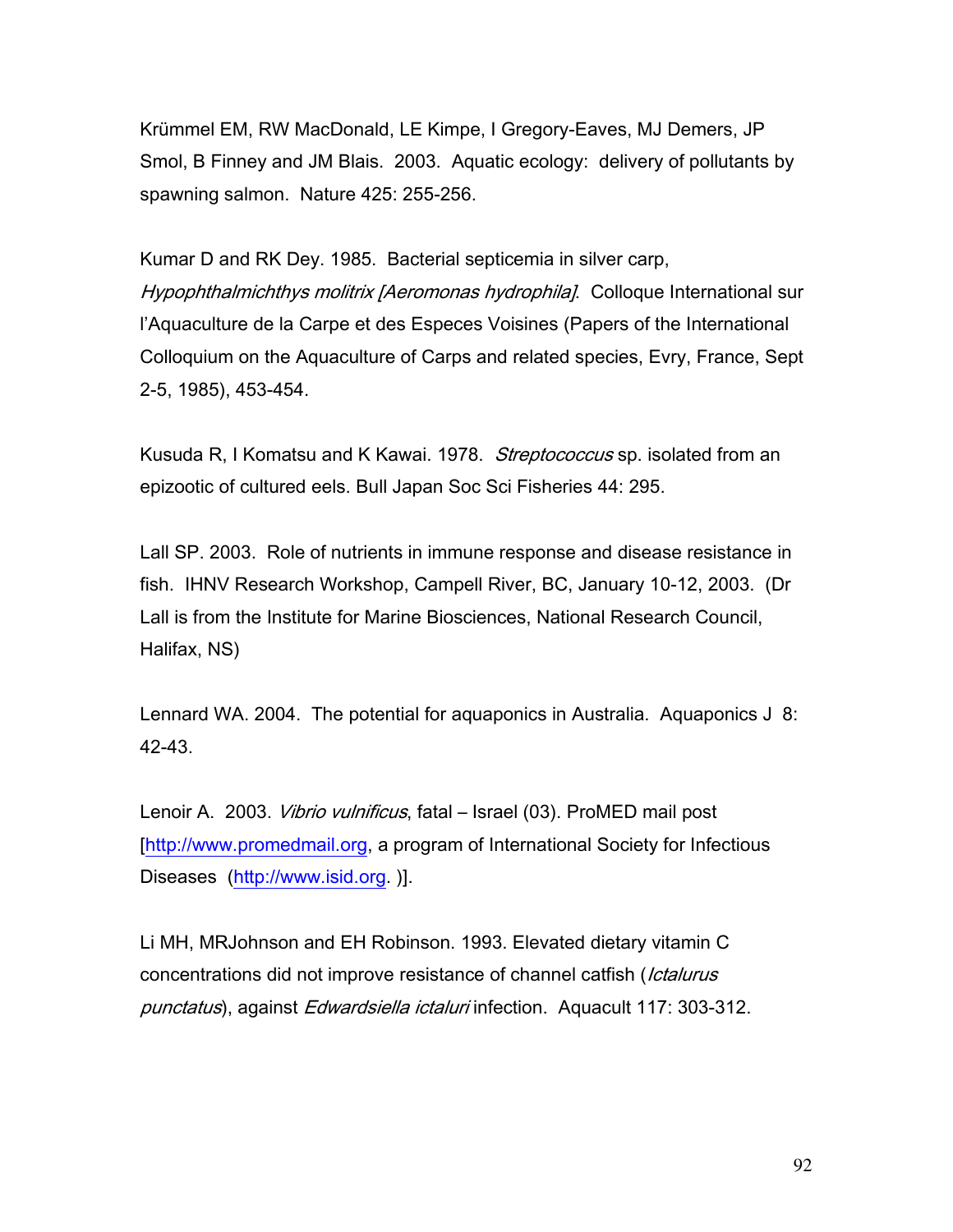Li MH, DJ Wise and EH Robinson. 1998. Effect of dietary vitamin C on weight gain, tissue ascorbate concentrations, stress response, and disease resistance of channel catfish *Ictalurus punctatus*. J World Aquacult Soc 29: 1-8.

Li Y and RT Lovell. 1985. Elevated levels of dietary ascorbic acid increase immune responses in channel catfish. J Nutr 115: 123-131.

Liu PR, JA Plumb, M Guerin and RT Lovell. 1989. Effect of megalevels of dietary vitamin C on the immune response of channel catfish *Ictalurus punctatus* in ponds. Dis Aquat Org 7: 191-194.

Long, SM, GK Adak, SJ O'Brien and IA Gillespie. 2002. General outbreaks of infectious intestinal disease linked with salad vegetables and fruit, England and Wales, 1992-2000. Commun Dis Pub Hlth 5: 101-105.

Lutz CG. 2001. The aquaculture effluent issue: considerations. Aquacult Magazine 27: 36-40

MacMillan JR and T Santucci. 1990. Seasonal trends in intestinal bacterial flora of farm-raised channel catfish. J Aquat Anim Hlth 2: 217-222.

MacMillan JR. 2001. Aquaculture and antibiotic resistance: a negligible public health risk? World Aquacult 32: 49-51; 68.

Maeda M, K Nogami, M Kanematsu and K Hirayama. 1997. The concept of biological control methods in aquaculture. Hydrobiol 358: 285-290.

Massie S. 2003. Environmentally friendly feeds for aquaponic systems. Aquaponics J 7: 15-17.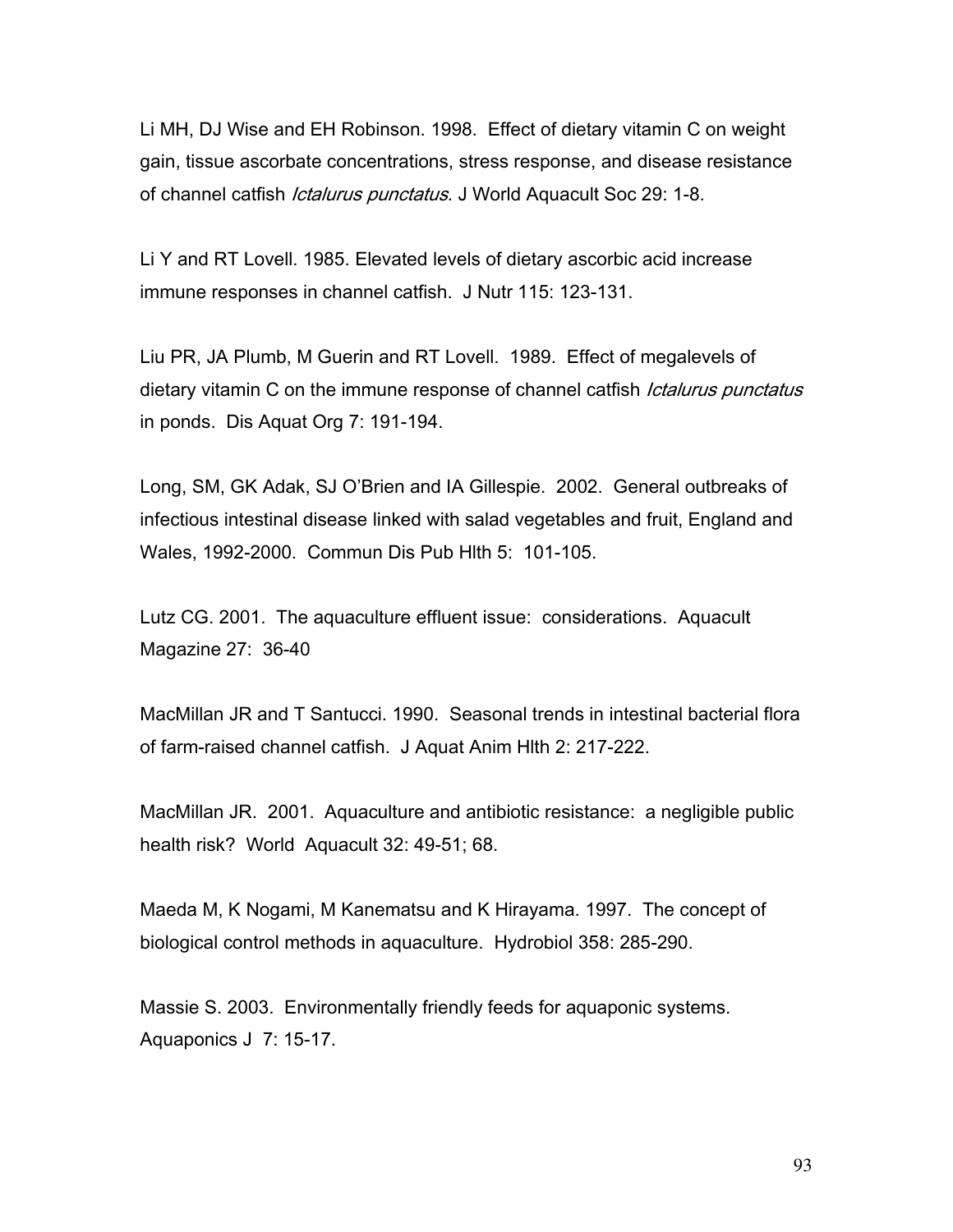Mathewson JJ and HL Dupont. 1992. Aeromonas species: role as human pathogens. In: Remington JS and MN Swartz (eds). Current Clinical Topics in Infectious Diseases. Vol 12e. Cambridge; Blackwell Sci, pps 26-36.

McMurtry MR, DC Sanders, JD Cure, RG Hodson, BC Haning and PC St Almand. 1997. Efficiency of water use of an integrated fish/vegetable co-culture system. J World Aquacult 28: 420-428.

Miller JJ, BD Hill, N Foroud, C Chang, CW Lindwall, KM Riddell, SJ Rodvang. GD Buckland. 1992. Impact of agricultural practices on water quality. Agriculture Canada/Albert Agriculture Report, 128 pps.

Mitchell A. 1998. Testing for water quality problems. Aquacult Magazine 24: 78- 82.

Mshar PA, ZF Dembek, ML Carrter, TR Fiorentino et al. 1997. Outbreaks of Escherichia coli 0157:H7 infection and cryptosporidiosis associated with drinking unpasteurized apple cider – Connecticut and New York, October 1996. MMWR 46: 4-8. www.cdc.gov/epo/mmwr/prreview/mmwrhtml/00045558.htm.

Musher DM. 1980. Cutaneous and soft-tissue manifestations of sepsis due to Gram-negative enteric bacilli. Rev Infect Dis 2: 854-866.

Negroni G. 2000. Management optimization and sustainable technologies for the treatment and disposal/reuse of fish farm effluent with emphasis on constructed wetlands. World Aquacult 31: 16-19; 63.

Nickelson II R. 1998. The quality and safety of aquacultured foods. World Aquacult 29: 60-62.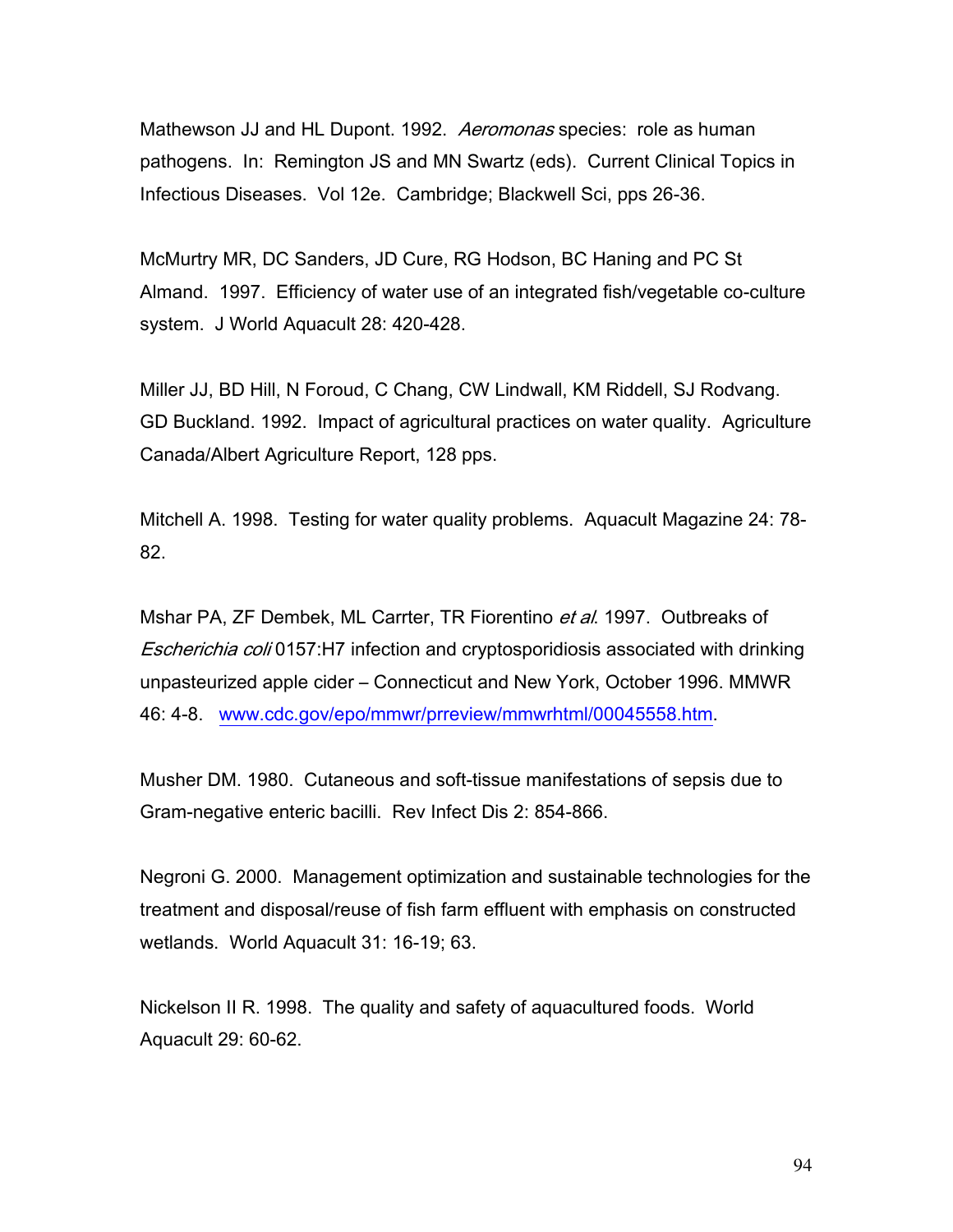Nikoskelainen S, S Salminen, G Bylund and AC Ouwehand. 2001. Characterization of the properties of human and dairy-derived probiotics for prevention of infectious diseases in fish. Appl and Envirion Microbiol 67: 2430- 2435.

Noga EJ. 1996. Fish Disease. Diagnosis and Treatment. Mosby-Year Book, Inc., St Louis, Missouri, 63146, 367 pps.

Nuttle DA. 2003a. The peace technologies – algalculture, aquaculture and aquaponics. Aquaponics J 7: 20-23. Email: npiinc2000@aol.com.

Nuttle DA. 2003b. Pers Comm. Email: npiinc2000@aol.com

Olson BM, RH Mckenzie, DR Bennett, T Ormann and RP Atkins. 2003. Manure application effects on soil and groundwater quality under irrigation in southern Alberta. Report of the Irrigation Branch, Alberta Department of Agriculture, Food and Rural Development.

Ontkean GR, DR Bennett, DS Chanasyk, A Sosiak. 2000. Impacts of agriculture on surface water quality in the Crowfoot creek watershed. Alberta Agricultural Research Institute. Project #97M062, 234 pps.

Orriss G. 1997. Animal diseases of public health importance. Emerg Infect Dis 3: 497-502.

Pal D and CK Dasgupta. 1991. Interaction of some city sewage bacteria with an Indian major carp, *Cirrhinus mrigla*. J Aquat Anim Hith 3: 124-129.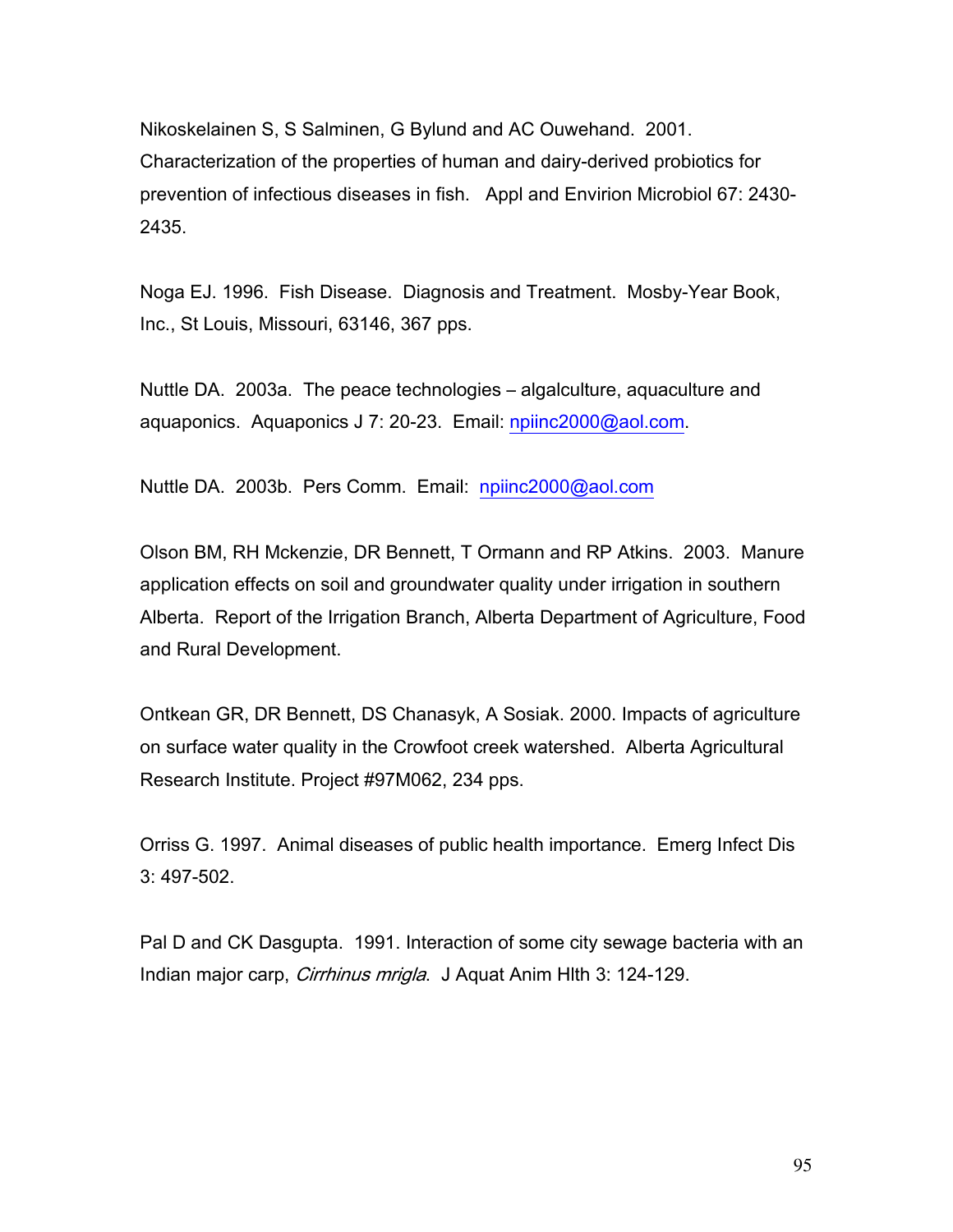Park SE, I Shimamura, M Fukanaga, K-O Mori and T Nakai. 2000. Isolation of bacteriophages specific to a fish pathogen, Pseudomonas plecoglossicida, as a candidate for disease control. Appl and Environ Microbiol 66: 1416-1422.

Penner KP. 2003. Food safety news. K-State Research and Extension. 4 pps. www.oznet.ksu.edu/foodsafety.

Perera R, Johnson S, Collins M, Lewis DH. 1994. Streptococcus iniae associated with mortality of *Tilapia nilotica* and T. aurea hybrids. J Aquat Animal Hith 6: 335-340.

Plumb JA. 1999. Health Maintenance and Principal Microbial Diseases of Cultured Fishes. Iowa State University Press. 328 pps.

Prats G, B Mirelis, E Miró, F Navarro, T Llovet, JR Johnson, N Camps, Á Domínguez and L Salleras. 2003. Cephalosporin-resistant Escherichia coli among summer camp attendees with salmonellosis. Emerg Inf Dis 9 (10), October/03 www.cdc.gov/ncidod/eid/vol9no10/03-0179.htm.

Raa J. 2000. The use of immune-stimulants in fish and shellfish feeds. In : Cruz-Suárez LE, D Ricque-Marie, M Tapia-Salazar, Olivera-Novoa MA y Civera-Cerecedo R (Eds). Avances en Nutrición Acuícola V Memorias del V Simposium Internacional de Nutrición Acuícola. November 19-22, 2000. Mérida, Yucatán, Mexico.

Rakocy J and AS McGinty. 1989. Pond culture of tilapia. Southern Region Aquacult Center (SRAC) Publication #28.

Rakocy J. 1999a. The status of aquaponics : The combined culture of fish and plants in recirculating systems. Part 1. Aquacult Magzine 25 : 12 pps.; www.aquaponics.com/hobbycf.htm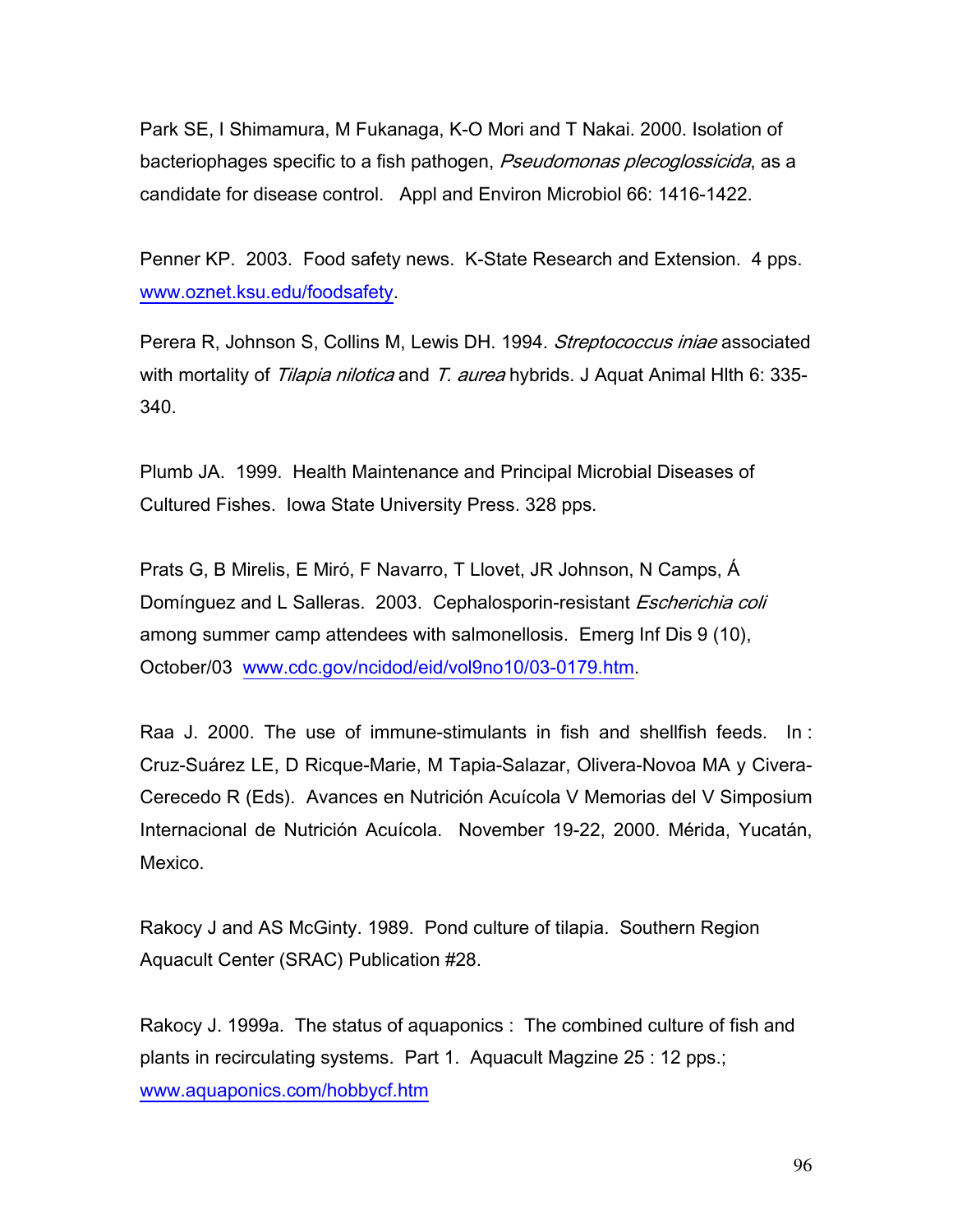Rakocy J. 1999b. The status of aquaponics, Part 2. Aquacult Magazine 25 : 64- 70.

Rakocy J. 2003a. Question and Answer. Aquaponics J 7 : 29.

Rakocy J. 2003b. Question and Answer. www.aquaponics.com/aj\_qa.htm.

Rawles SD, A Kocabas, DM Gatlin III, WX Du and CI Wei. 1997. Dietary supplementation of Terramycin and Romet-30 does not enhance growth of channel catfish but does influence tissue residues. J World Aquacult Soc 28 : 392-401.

Reddington JJ. 2000. Benefits of diagnostic monitoring. Global Aquacult Advoc 3 : 16-17.

Reno PW. 1998. Factors involved in the dissemination of disease in fish populations. J Aquat Anim Hlth 10 : 160-171.

Rice T, DH Buck, RW Gorden and PP Tazik. 1984. Microbial pathogens and human parasites in an animal waste polyculture system. Prog Fish-Cult 46: 230- 238.

Robison S and J Byrne. 2003. Water and food sample analysis. (Letter and report. Reference: E Hutchings). Community Health – Lethbridge, October 27/03.

Sahoo PK and SC Mukherjee. 2002. The effect of immunomodulation upon Edwardsiella tarda vaccination in healthy and immunocompromised Indian major carp (Labeo rohita). Fish Shellfish Immunol 12: 1-16.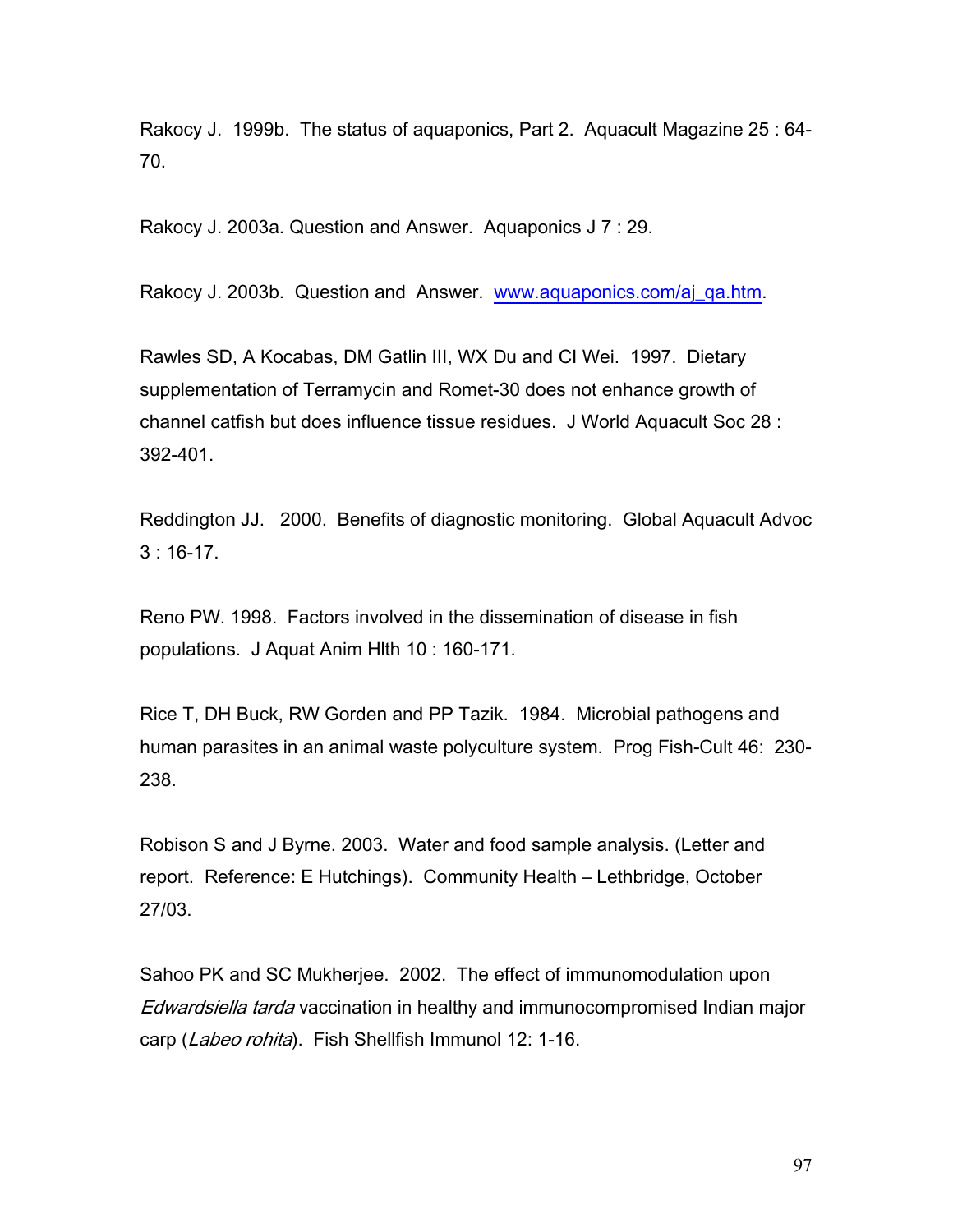Sakai M. 1999. Current research status of fish immunostimulants. Aquacult 172: 63-92.

Salminen S, E Isolaurie and E Salminen. 1996. Clinical uses of probiotics for stabilizing the gut mucosal barrier: successful strains and future challenges. Antonie van Leeuwenhoek 70: 347-358.

Sheppard ME. 2000. Antibiotic use in the British Columbia aquaculture industry (1996-1998): Is the comparison with Norway realistic? Bull Aquacult Assoc Can 100-1: 13-16.

Smith P, MP Hiney and OB Samuelson. 1994. Bacterial resistance to antimicrobial agents used in fish farming: a critical evaluation of method and meaning. Ann Rev Fish Dis 4: 273-313.

Souter BW, RA Sonstegaurd and LA McDermott. 1976. Enteric bacteria in carp (Cyprinus carpio) and white suckers (Catostoma commersoni). J Fish Res Board Can 33: 1401-1403.

Sterling CR and YR Ortega. 1999. Cyclospora: an enigma worth unraveling. Emerg Inf Dis 5(1): January-March, 1999, 8 pps. www.cdc.gov/ncidod/eid/vol5no1/sterling.htm.

Stewart JE. 1997. Environmental impacts of aquaculture. World Aquacult 28: 47-52.

Stickney RR. 1994. Tilapia update. World Aquacult 25: 14-16; 18-21.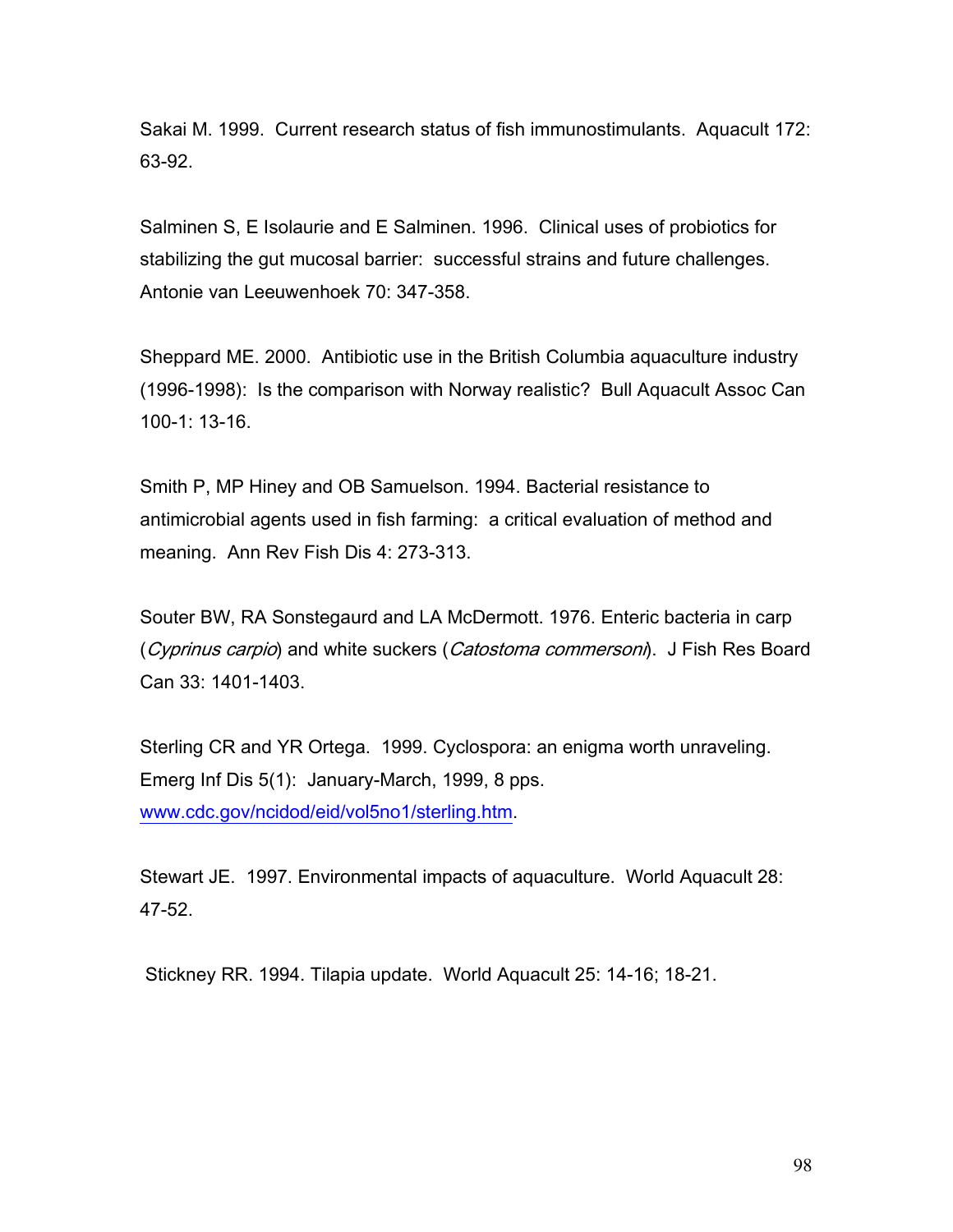Stoffregen DA, SC Backman, RE Perham, PR Bowser and JG Babish. 1996. Initial disease report of *Streptococus iniae* infection in hybrid striped (Sunshine) bass and successful therapeutic intervention with the fluoroquinolone antibacterial enrofloxacin. J World Aquacult Soc 27: 420-434.

Stoffregen DA, PR Bowser and JG Babish. 1996. Antibacterial chemotherapeutants for finfish culture: a synopsis of laboratory and field efficacy and safety studies. J Aquat Anim Hlth 8: 181-207.

Stone R. 2002. Bacteriophage therapy: Stalin's forgotten cure. Science 298: 728-731.

Tacon AJG. 2000. Rendered animal by-products: a necessity in aquafeeds for the new millennium. Global Aquacult Advoc 3:18-19.

Tae-Kwang Oh. Probiotic effect of *Weissella hellenica* DS-12 in flounder (Paralichthys olivaceus). http://lacto.probionic.com/probiotics.htm.

Verschuere, L, G Rombaut, P Sorgeloos, and W Verstraete. 2000. Probiotic bacteria as biological control agents in aquaculture. Microbiol Molecular Biol Rev 64: 655-671. http://mmbr.asm.org/content/full/64/4/655.

Villamil L, C Tafalla, A Figueras and B Novoa. 2002. Evaluation of immunomodulatory effects of lactic acid bacteria in turbot (Scophthalmus maximus). Clin Diagnost Lab Immunol 9: 1318-1323. http://cdli.asm.org/cgi/content/full/9/6/1318 .

 von Radowitz J. 2003. Scientists hope to attack MRSA with virus. 'PA' News, Dec 5/03. Scotsman.com.News. http://news.scotsman.com.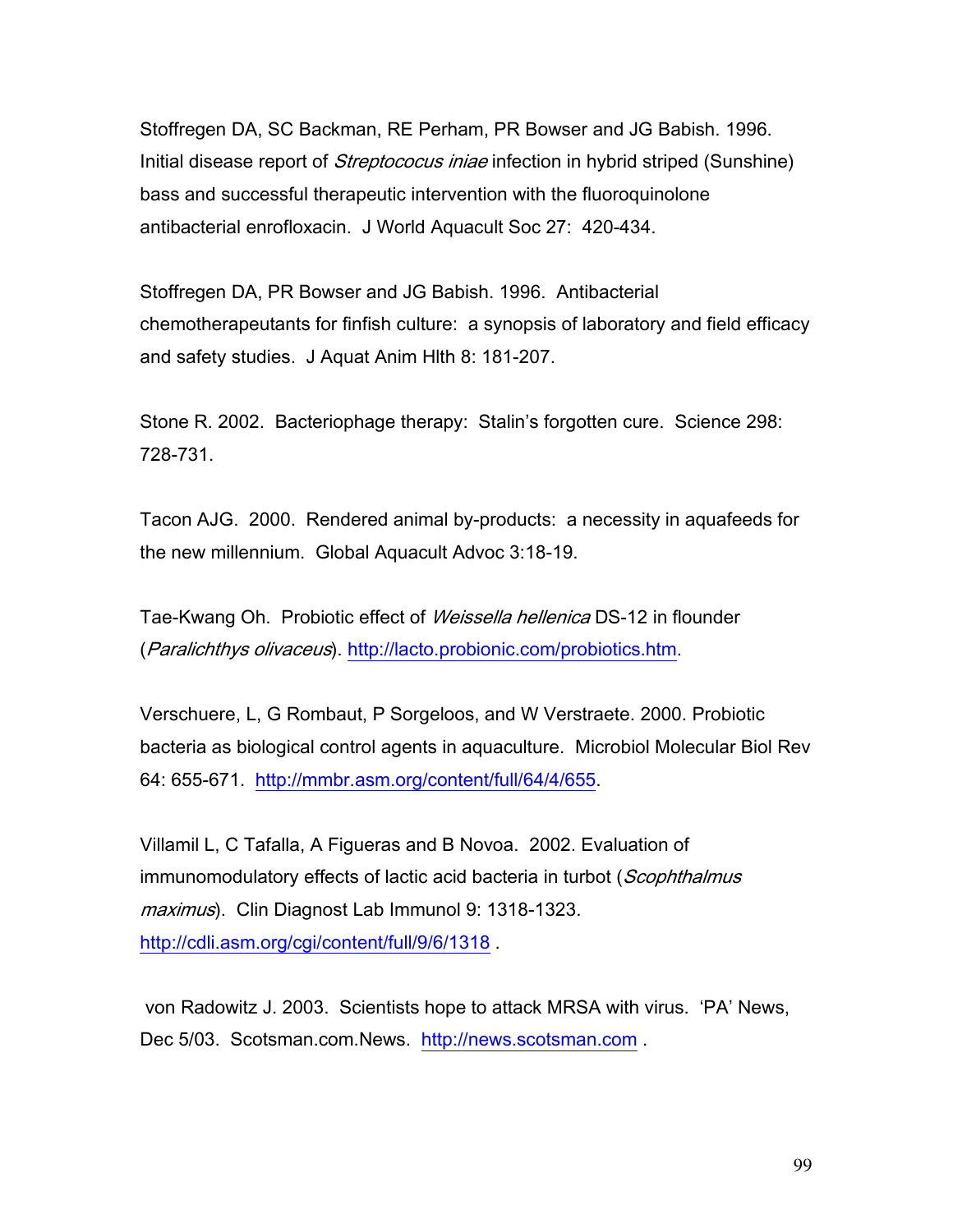Ward SM and RM Neumann. 1999. Seasonal variations in concentrations of mercury in axial muscle tissue of largemouth bass. N Amer J Fish Mgmt 19: 89- 96.

Weinstein M, DE Low, A McGeer, B Willey, D Rose, M Coulter, P Wyper, A Borczyk a nd M Lovgren. 1996. Invasive infection with *Streptococcus iniae* – Ontario, 1995-1996. MMWR 45: 650-653 (August 2/96). www.cdc.gov/mmwr/preview/mmwrhtml/00043200.htm.

Whelan EM. 2003. Banning salmon: an act of political correctness? Fish Farming 16: 2.

Wilson G. 2003. Saltwater aquaponics. Aquaponics J 7:12-17.

 Xiang-Hong W, Li Jun, Ji Wei-Shang and Xu Huai-Shu. 1998. Application of probiotics in aquaculture. www.alken-murray.com/China98.htm.

Zhou Jin. 2004. Application of immunostimulants in larviculture: feasibility and challenges. Network of Aquaculture Centres in Asia-Pacific. www.enaca.org/modules/weblog/print.php?blog\_id=10.

# 16. Supplementary References

Angus RA. 1983. Phenol tolerance in populations of mosquito fish from polluted and nonpolluted waters. Trans Amer Fish Soc 112: 794-799.

Anon. 1989. A guide to approved chemicals in fish production and fishery resource management. University of Arkansas Co-operative Extension Service,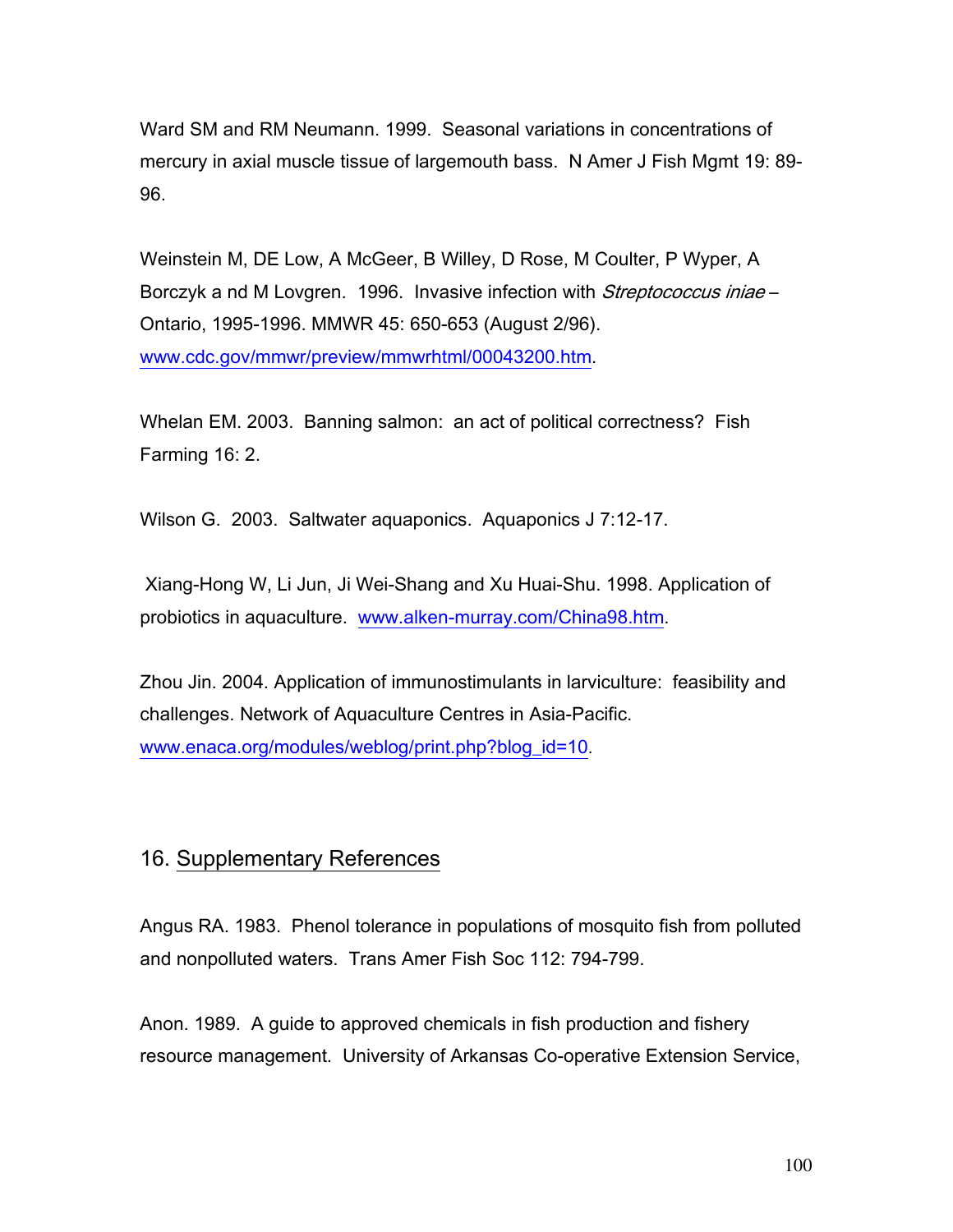Box 391, Little Rock, Arkansas 72203 and US Fish and Wildlife Service, La Cross, Wisconsin 54602-0818, 27 pps.

Anon. 2003? ToxFAQsTM for polychlorinated biphenyls (PCBs). Agency for Toxic Substances and Disease Registry (ATSDR). www.atsdr.cdc.gov/tfacts17.html.

Arkoosh MR, and SL Kaattari. 1987. Effect of early aflatoxin  $B_1$  exposure on *in* vivo and *in vitro* antibody responses in rainbow trout, *Salmo gairdneri*. J Fish Biol 31: 19-22.

Arkoosh MR, E Casillas, E Clemons, B McCain and U Varanasi. 1991. Suppression of immunological memory in juvenile Chinook salmon (*Oncorhynchus tshawytsha*) from an urban estuary. Fish and Shellfish Immunol 1: 261-277.

Arkoosh MR, E Casillas, P Huffman, E Clemons, J Evered, JE Stein and U Varanasi. 1998. Increased susceptibility of juvenile Chinook salmon (*Oncorhynchus tshawytsha*) from a contaminated estuary to the pathogen *Vibrio* anguillarum. Trans Amer Fish Soc 127: 360-374.

Arkoosh MR, E Casillas, E Clemons, AN Kagley, R Olson, P Reno and JE Stein. 1998. Effect of pollution on fish diseases: potential impacts on salmonid populations. J Aquat Anim Hlth 10: 182-190.

Arkoosh MR, E Clemons, P Huffman, AN Kagley, E Casillas, N Adams, HR Sanborn, TK Collier and JE Stein. 2001. Increased susceptibility of juvenile chinook salmon to vibriosis after exposure to chlorinated and aromatic compounds found in contaminated urban estuaries. J Aquat Anim Hlth 13: 257- 268.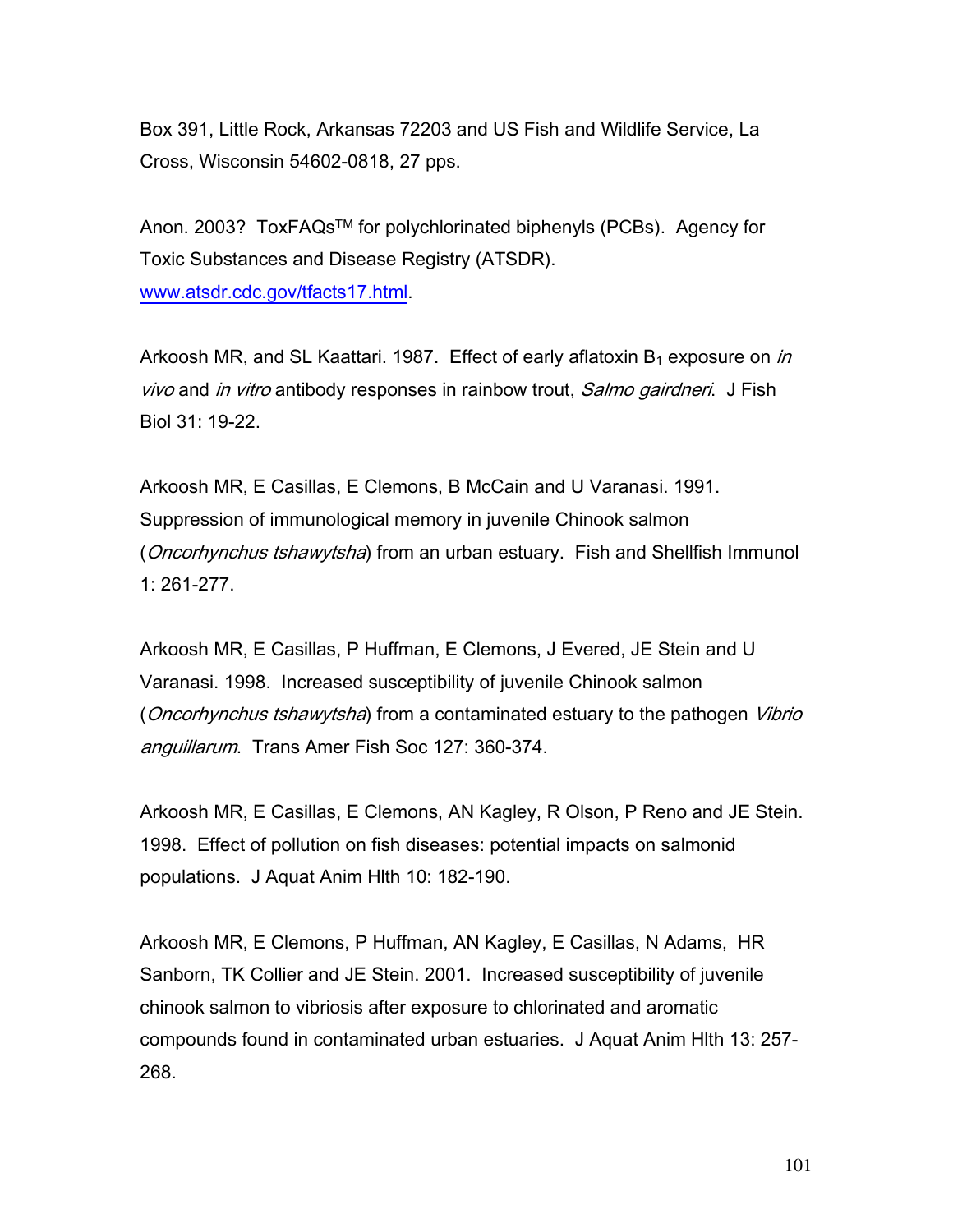Arndt RE and EJ Wagner. 1997. The toxicity of hydrogen peroxide to rainbow trout Oncorhynchus mykiss and cutthroat trout Oncorhynchus clarki fry and fingerlings. J World Aquacult Soc 28: 150-157.

Avault JW. 1999. Pond bottoms. Aquacult Magazine 25: 72-76.

Avault JW. 2002. Controlling white spot disease on channel catfish. Aquacult Magazine 28: 65-66.

Bowser PR, D Martineau, R Sloan, M Brown and C Carusone. 1990. Prevalence of liver lesions in brown bullhead from a polluted site and a nonpolluted reference site on the Hudson river, New York. J Aquat Anim Hlth 2: 177-181.

Boyd CE and D Gautier. 2000. Effluent composition and water quality standards. Global Aquacult Advoc 3: 61-66.

Brown Laura L and DW Bruno. Chapter 4. Infectious Diseases of Coldwater Fish in Fresh Water. In: Woo PTK, DW Bruno and LHS Lim. (Eds) 2002. Diseases and Disorders of Finfish in Cage Culture. CAB International. www.cabipublishing.org.

Buckler DR, A Witt, FL Mayer and JN Huckins. 1981. Acute and chronic effects of Kepone and Mirex on the fathead minnow. Trans Amer Fish Soc 110: 270- 280.

Bue BG, S Sharr and JE Seeb. 1998. Evidence of damage to pink salmon populations inhabiting Prince William Sound, Alaska, two generations after the Exxon Valdez oil spill. Trans Amer Fish Soc 127: 35-43.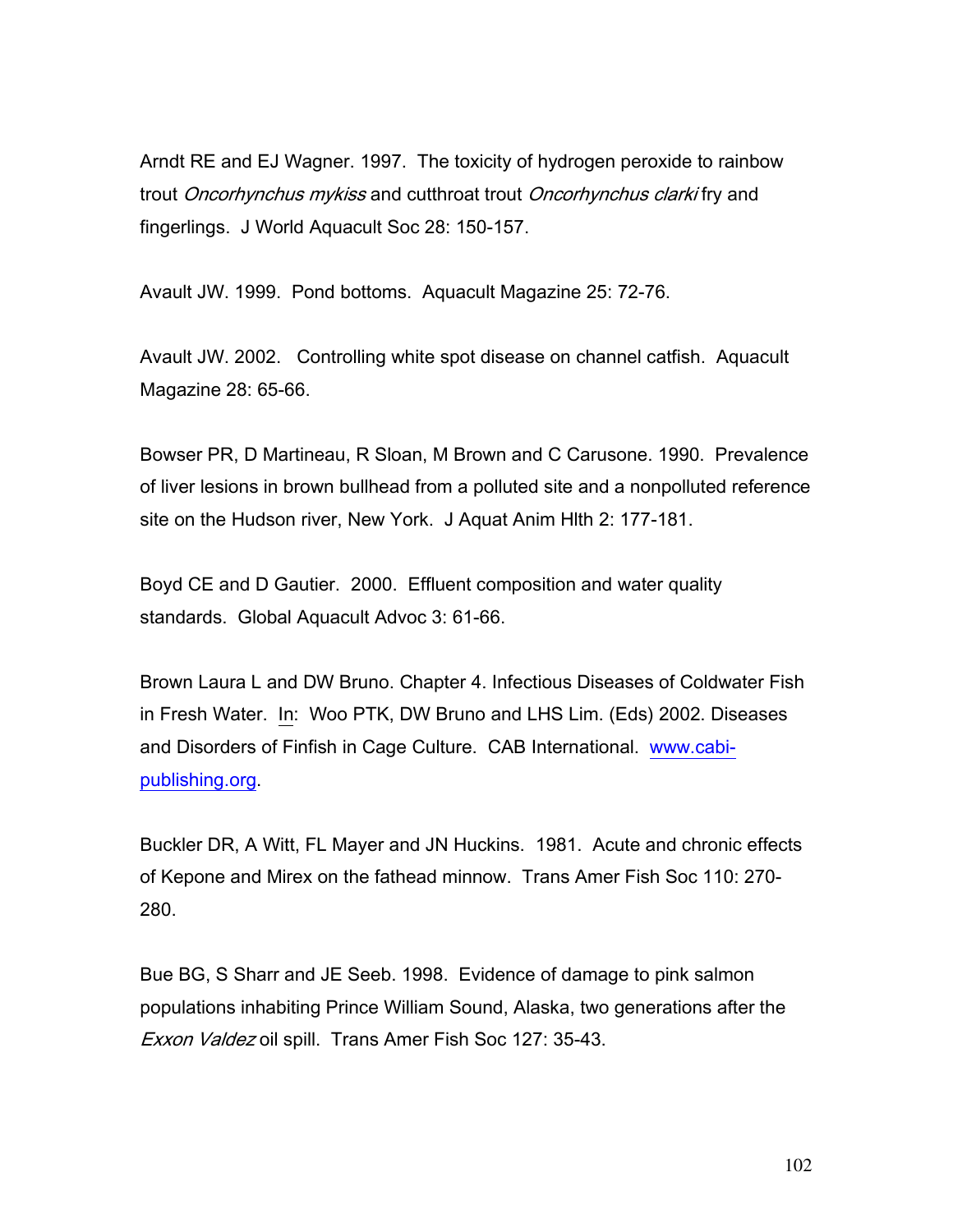Cahill MM. 1990. Bacterial flora of fishes: a review. Microbiol Ecol 19: 21-41.

Cairns MA, RR Garton and RA Tubb. 1982. Use of fish ventilation frequency to estimate chronically safe toxicant concentrations. Trans Amer Fish Soc 111: 70- 77.

Chen S, Coffin DE and RF Malone. 1997. Sludge production and management for recirculating aquacultural systems. J World Aquacult Soc 28: 303-315.

Chen S. 1998. Aquacultural waste management. Aquacult Magazine 24: 63-69.

Chun-Yao C, GA Wooster, RG Getchell, PR Bowse and MB Timmons. 2001. Nephrocalcinosis in Nile tilapia from a recirculation aquaculture system: a case report. J Aquat Anim Hlth 13: 368-372.

Clements WH and DE Rees. 1983. Effects of heavy metals on prey abundance, feeding habits, and metal uptake of brown trout in the Arkansas river, Colorado. Trans Amer Fish Soc 126: 774-785.

Connell JJ. 1995. Control of Fish Quality. 4th Ed. Fishing News Books, London. 245 pps.

Coutant CC. 1998. What is "normative" for fish pathogens? A perspective on the controversy over interactions between wild and cultured fish. J Aquat Anim Hlth  $10:101-106$ 

Dauble DD, SA Barraclough, RM Bean and WE Fallon. 1983. Chronic effects of coal-liquid dispersions on fathead minnows and rainbow trout. Trans Amer Fish Soc 112: 712-719.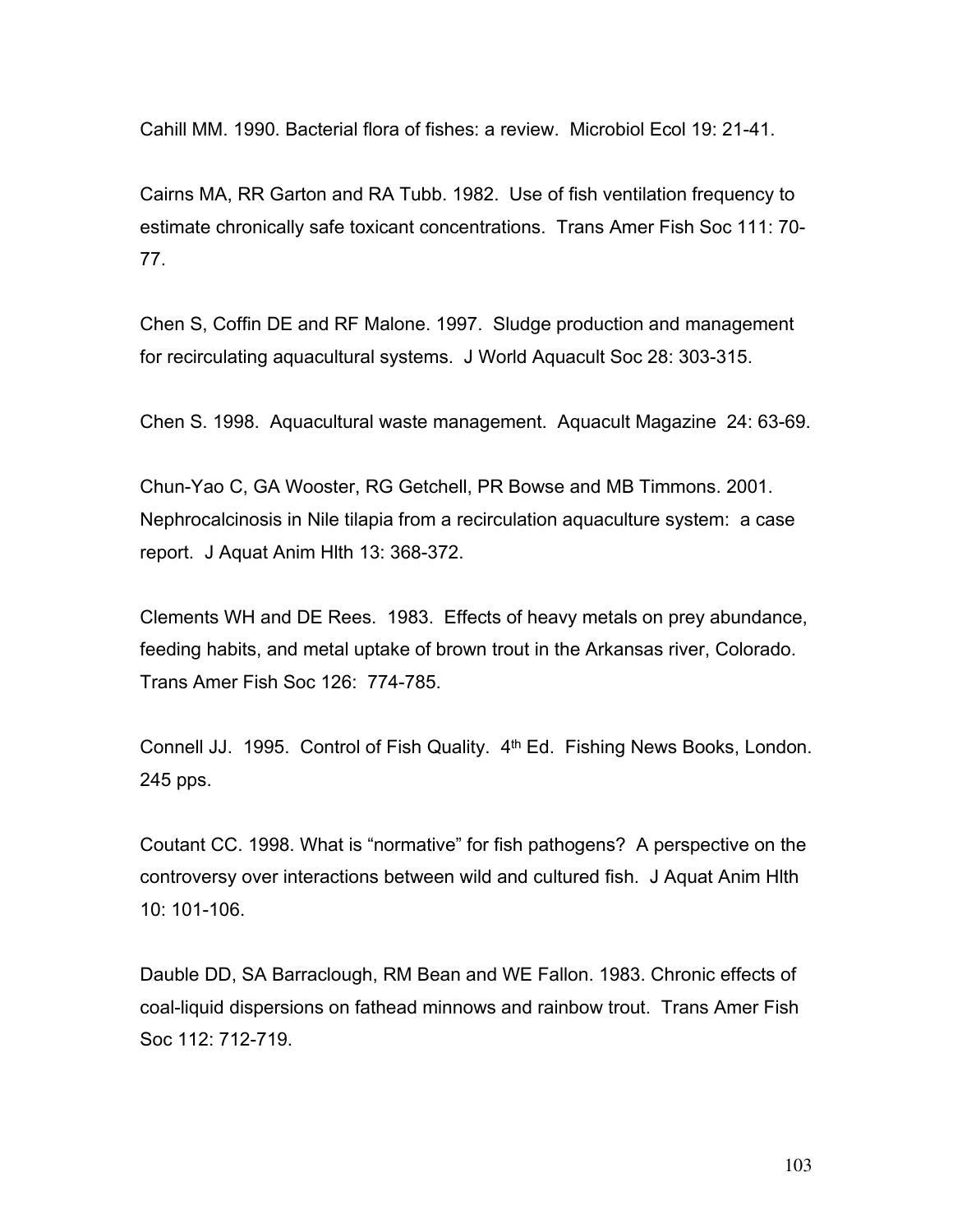Dorr B, L Clark, JF Glahn and I Mezine. 1998. Evaluation of a methyl anthranilite-based bird repellant: toxicity to channel catfish *Ictalurus punctatus* and effect on great blue heron Ardea herodias feeding behavior. J World Aquacult Soc 29: 451-462.

Dorsa WJ, HR Robinette, EH Robinson and WE Pope. 1982. Efffects of dietary cottonseed meal and gossypol on growth of young channel catfish. Trans Amer Fish Soc 111: 651-655.

Erman DC and EP Pister. 1989. Ethics and the environmental biologist. Fisheries 14: 4-7.

Fisher JW, R D'Allessandris and JM Livingston. 1983. Effects of hydrazine on functional morphology of rainbow trout embryos and larvae. Trans Amer Fish Soc 112: 100-104.

Fegan D. 2000. Ballast water and birds: Risks for pathogen transfer or red herrings? Global Aquacult Advoc 3: 16-17.

Finlayson BJ and KM Verrue. 1982. Toxicities of copper, zinc, and cadmium mixtures to juvenile chinook salmon. Trans Amer Fish soc 111: 645-650.

Francis-Floyd R, J Gildea, P Reed and R Klinger. 1997. Use of Bayluscide (Bayer 73) for snail control in fish ponds. J Aquat Anim Hlth 9: 41-48.

Goudie C, BD Redner, BA Simco and KR Davis. 1983. Feminization of channel catfish by oral administration of steroid sex hormones. Trans Amer Fish Soc 112: 70-672.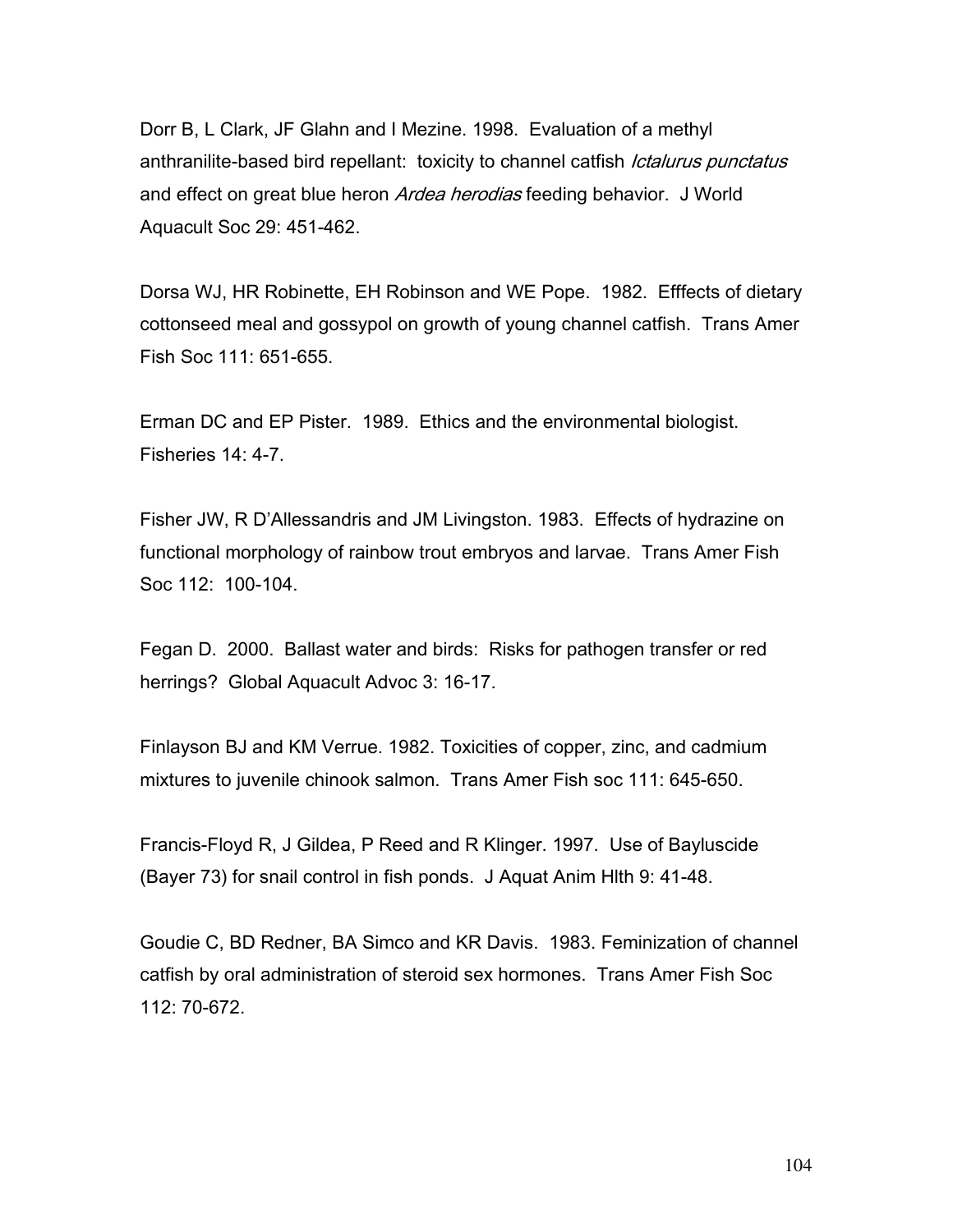Grizzle JM. 1981. Effects of hypolimnetic discharge on fish health below a reservoir. Trans Amer Fish Soc 110: 29-43.

Haack JP, S Jelacic, TE Besser, E Weinberger, DJ Kirk, GL Mckee, SM Harrison, KJ Musgrave, G Miller, TH Price and PI Tarr. 2003. Escherichia coli 0157 exposure in Wyoming and Seattle: serologic evidence of rural risk. Emerg Inf Dis 9 (10) October /03. www.cdc.gov/ncidod/eid/vol9no10/02-0254.htm.

Harader RR and GH Allen. 1983. Ammonia toxicity to Chinook salmon: reduction in saline water. Trans Amer Fish Soc 112: 834-837.

Hardy RW. 1998. Oxidation of fish oil. Aquacult Magazine 24: 84-88.

Hardy RW. 1998. Prevention and detection of fish oil oxidation. Aquacult Magazine 24: 93-98.

Harper C. 2002. Disease risks associated with the importation of aquatic animals. Aquacult magazinw 28: 62-66.

Harper C. 2003. Extra-label use of medicated feed fro aquaculture species. Aquacult Magazine 29: 51-53.

Hartwell SI, DM Jordahl, CEO Dawson and AS Ives. 1998. Toxicity of scrap tire leachates in estuarine salinities: are tires acceptable for artificial reefs? Trans Amer Fish Soc 127: 796-806.

Henry TB, ER Irwin, JM Grizzle, ML Wildhaber and WG Brumbaugh. 1999. Acute toxicity of an acid mine drainage mixing zone to juvenile bluegill and largemouth bass. Trans Amer Fish Soc 128: 919-928.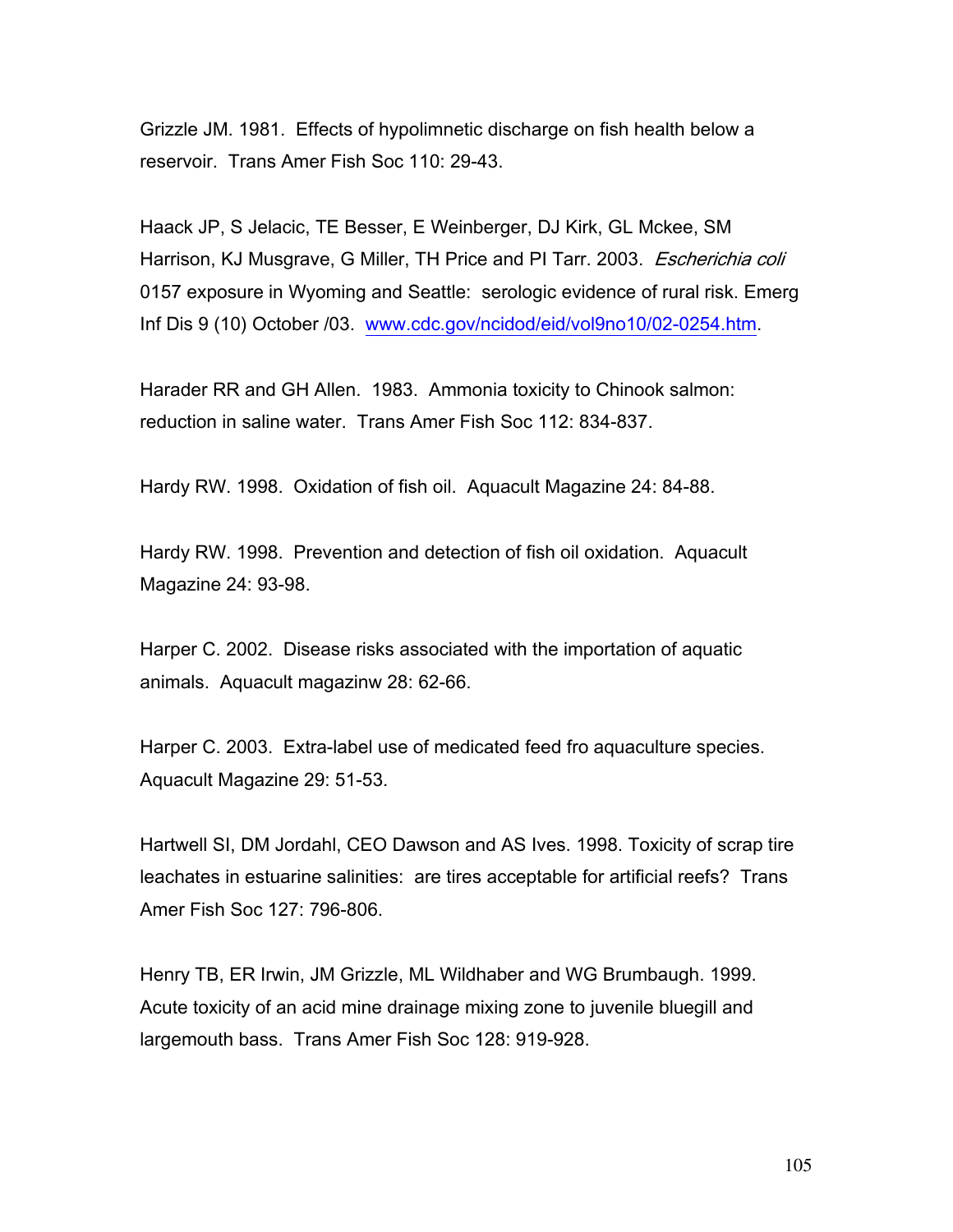Holladay SD, SA Smith, H El-Habback and T Caceci. 1996. Influence of chlorpyrifos, an organophosphate insecticide, on the immune system of Nile tilapia. J Aquat Anim Hlth 8: 104-110.

Horowitz A and S Horowitz. 2000. Efficacy of probiotics in growout systems. Global Aquacult Advoc 3: 12.

Hoskins GE and FC Dalziel. 1984. Survival of chinook fry (*Oncorhynchus* tschawytscha) following exposure to benzalkonium chloride in soft water. Prog Fish-Cult 46: 98-101.

Hubálek Z. 2003. Emerging human infectious diseases: anthroponoses, zoonoses, and sapronoses. Emerg Inf Dis 9: 403-404.

Ives B. 2001. The politics of aquatic farming: Development as if people mattered – a community-based approach to redefining the commons. Bull Aquacult Assoc Can 101-1: 19-21.

Jantrarotai W and RT Lovell. 1990. Acute and subchronic toxicity of cyclopiazonic acid to channel catfish. J Aquat Anim Hlth 2: 255-260.

Johnson LL, D Misitano, SY Sol, GM Nelson, B Finch, GM Ylitalo and T Hom. 1998. Contaminant effects of ovarian development and spawning success in rock sole from Puget Sound, Washington. Trans Amer Fish Soc 127: 375-392.

Jory DE. 2000. Chlorine and fish processing. Global Aquacult Advoc 3: 71.

Katoch RC, S Mandeep, V Subhasha and D Prasenjit. 2001. Bacterial pathogens of carps and other fish in Himachal Pradesh. Indian Vet J 78: 984- 986.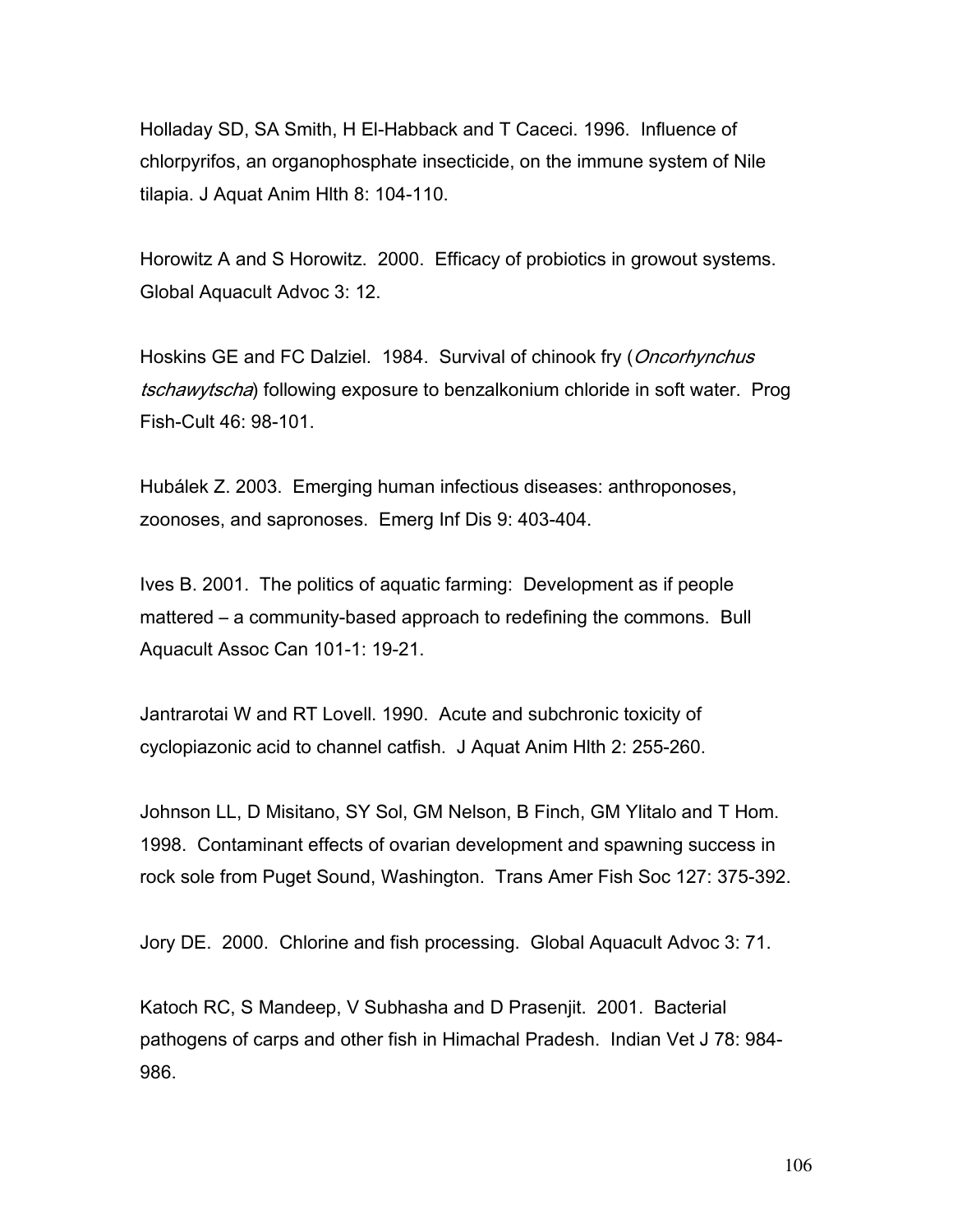Kempinger JJ, KJ Otis and JR Ball. 1998. Fish kills in the Fox river, Wisconsin, attributable to carbon monoxide from marine engines. Trans Amer Fish Soc 127: 669-672.

Lee PG. 2000. Biosecurity and closed recirculating systems. Global Aquacult Advoc 3: 19-22.

Le Moullac G. 2000. Environmental factors affect immune response and resistance in crustaceans. Global Aquacult Advoc 3: 18-19.

Lio-Po Gilda D and LH Susan Lim. Chapter 7. Infectious Diseases of Warmwater Fish in Fresh Water. In: Woo PTK, DW Bruno and LHS Lim. (Eds) 2002. Diseases and Disorders of Finfish in Cage Culture. CAB International. www.cabi-publishing.org.

Lim C, PH Klesius and PL Duncan. 1996. Immune responses and resistance of channel catfish to *Edwardsiella ictaluri* challenge when fed various dietary levels of zinc methionine and zinc sulfate. J Aquat Anim Hlth 8: 302-307.

Lutz G. 2001. The aquaculture effluent issue: considerations. Aquacult Magazine 27: 36-40.

Massaut L, S Sonnenholzner and CE Boyd. 2000. Risks associated with chemicals and other agents used in attempts to control white spot syndrome. Global Aquacult Advoc 3: 26-29.

Mattice JS, SC Tsai and MB Burch. 1981. Toxicity of trihalomethanes to common carp embryos. Trans Amer Fish Soc 110: 261-269.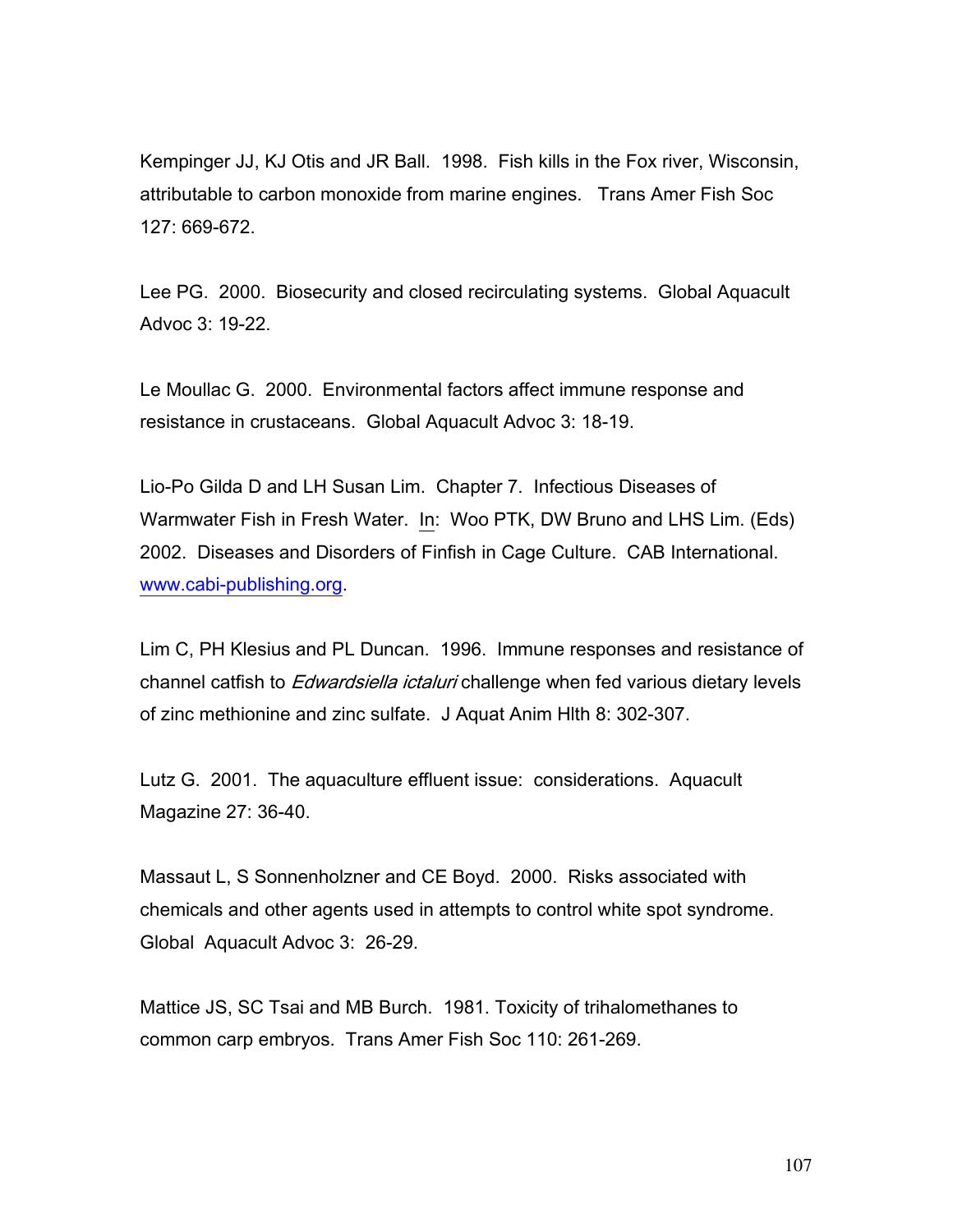Mattice JS, SC Tsai and MB Burch. 1981. Comparative toxicity of hypochlorous acid and hypochlorite ions to mosquito fish. Trans Amer Fish Soc 110: 519-525.

Meyer FP and TA Jorgenson. 1983. Teratological and other effects of malachite green on development of rainbow trout and rabbits. Trans Amer Fish Soc 112: 818-824.

Moles A, S Bates, SD Rice S Korn. 1981. Reduced growth of coho slmon fry exposed to two petroleum components, toluene and naphthalene, in fresh water. Trans Amer Fish Soc 110: 430-436.

Murphy ML, RA Heintz, JW Short, ML Larson and SD Rice. 1999. Recovery of pink salmon spawning areas after the *Exxon Valdez* oil spill. Trans Amer Fish Soc 128: 909-918.

Osborne LL, DR Iredale, FJ Wrona and RW Davies. 1981. Effects of chlorinated sewage effluents on fish in the Sheep river, Alberta. Trans Amer Fish Soc 110: 536-540.

Osterholm MT and ME Potter. 1997. Irradiation pasteurization of solid foods: taking food safety to the next level. Emerg Inf Dis 3: 575-577.

Peters KK and CM Moffitt. 1996. Optimal dosage of erythromycin thiocyanate in a new feed additive to control bacterial kidney disease. J Aquat Anim Hlth 8: 229-240.

Pietrzak B. 1978. The influence of the silver carp Hypophthalmichthys molitrix on the eutrophication of the environment of carp ponds. 6. The health of fish. Rocz Nauk Roln Ser H Rrybactwo 99: 109-126 (English summary).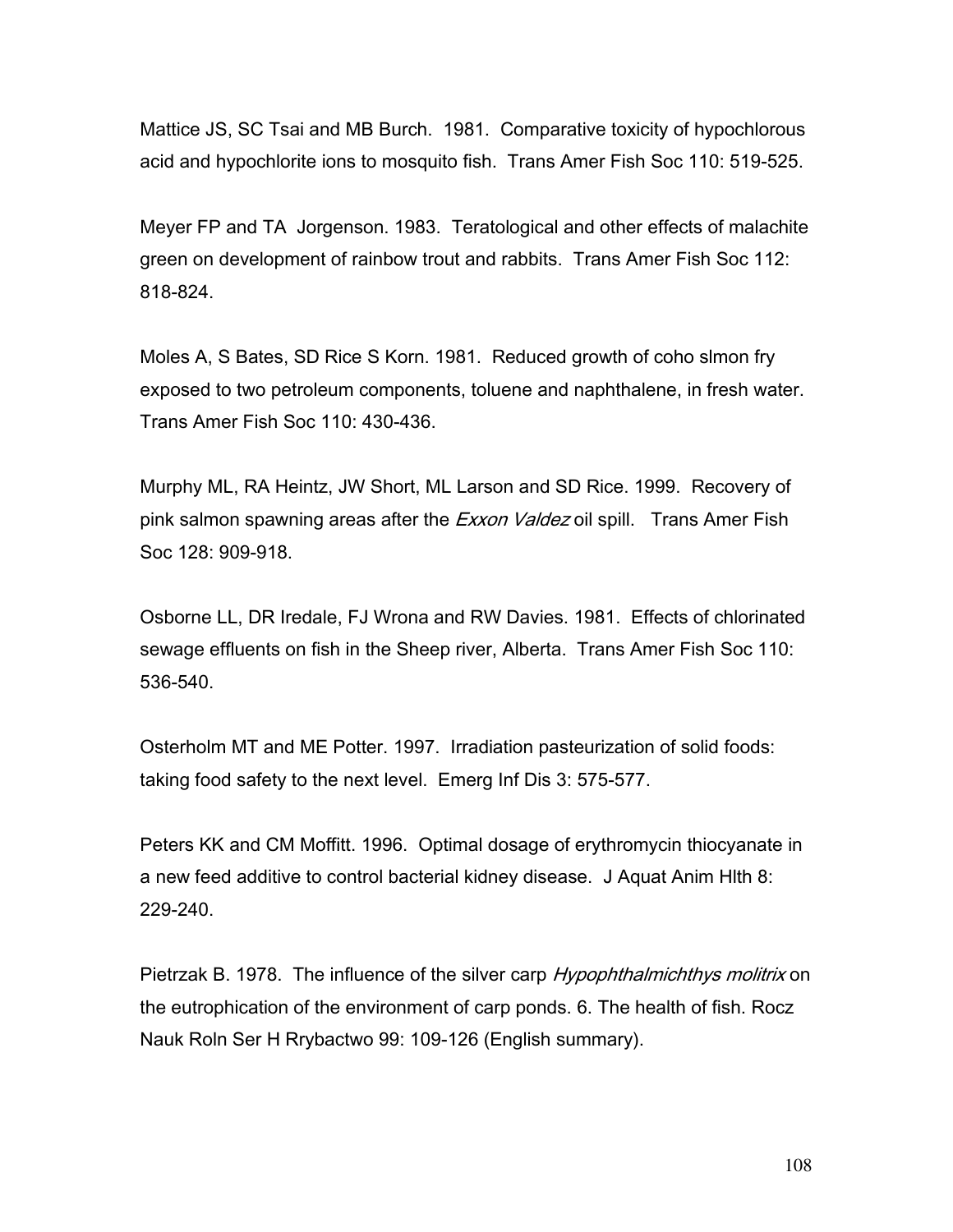Pillay TVR. 1992. Aquaculture and the Environment. Fishing News Books, London, 189 pps.

Post G. 1987. Textbook of Fish Health. TFH Publications. Neptune City, New Jersey, USA , 07753. 288 pps.

Potts AC and CE Boyd. 1998. Chlorination of channel catfish ponds. J World Aquacult Soc 29 : 432-440.

Powell MD, DJ Speare, AE Fulton and GW Friars. 1996. Effects of intermittent formalin treatment of Atlantic salmon juveniles on growth, condition factor, plasma electrolytes, and hematocrit in freshwater and after transfer to seawater. J Aquat Anim Hlth 8 : 64-69.

Rahel FJ. 1981. Selection for zinc tolerance in fish : results from laboratory and wild populations. Trans Amer Fish Soc 110 : 19-28.

Rathbone CK and JK Babbitt. 2000. Whitefish offals make great fish feeds. World Aquacult 31: 20-22.

Rosenthal H. 1994. Aquaculture and the environment. World Aquacult 25: 4-11.

Regenstein JM. 1992. Processing and marketing aquacultured fish. NRAC Fact Sheet No. 140-1992. Northeastern Regional Aquaculture Center, Univ of Massachusetts, Dartmouth 02747.

Sanchez JG, DJ Speare, N Macnair and G Johnson. 1996. Effects of prophylactic chloramine-T treatment on growth performance and condition indices of rainbow trout. J Aquat Anim Hlth 8: 278-284.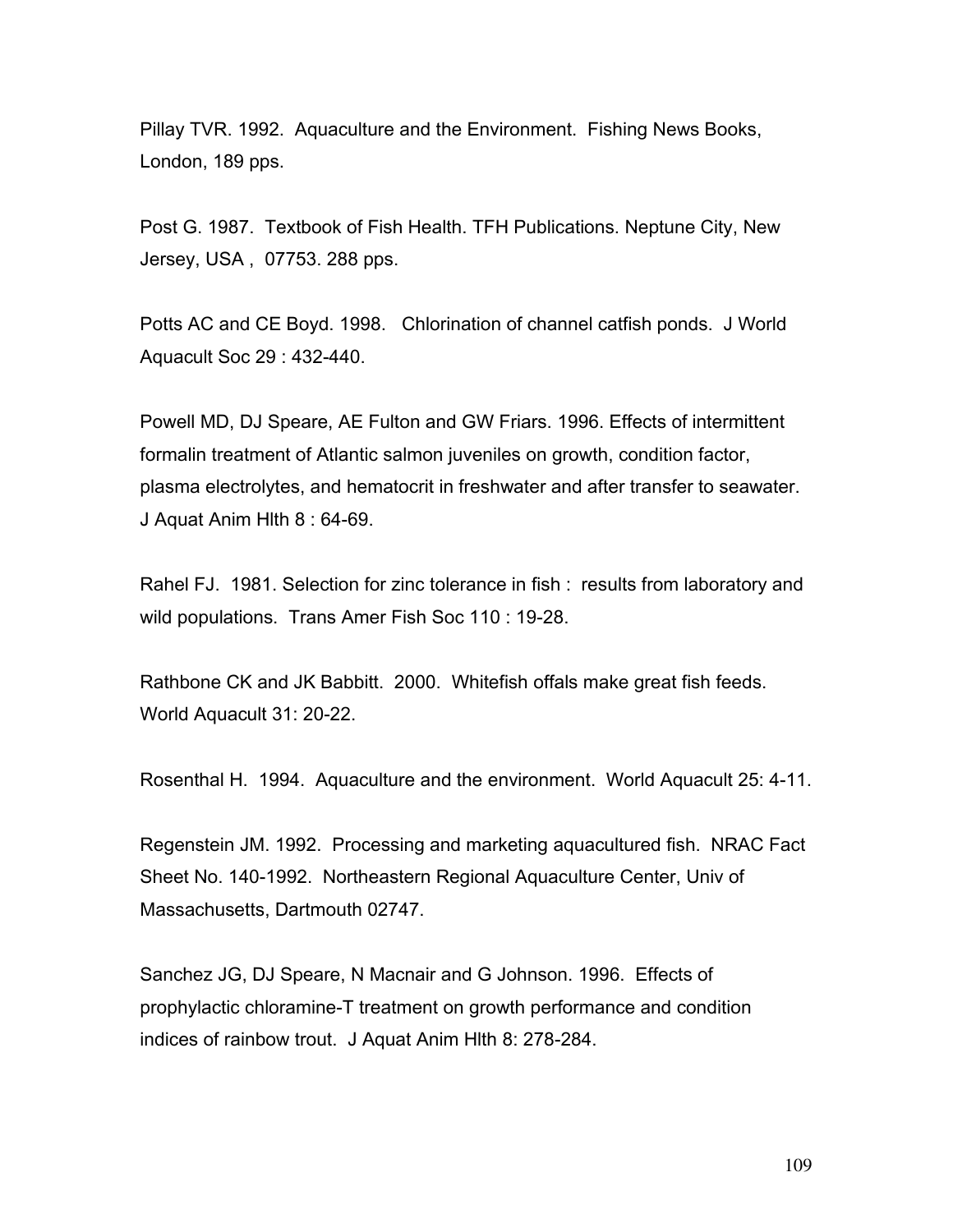Shanker KM and CV Mohan. 2001. The potential of biofilm in aquaculture. World Aquacult 32: 62-63; 67.

Sonnenholzner S and CE Boyd. 2000. Managing the accumulation of organic matter deposited on the bottom of shrimp ponds…Do chemical and biological probiotics really work? World Aquacult 31: 24-28.

Speare DJ and N MacNair. 1996. Effects of intermittent exposure to therapeutic levels of formalin on growth characteristics and body condition of juvenile rainbow trout. J Aquat Anim Hlth 8: 58-63.

Speare DJ, G Goff, P MacIsaac, J Wecherkiwsky and N MacNair. 1996. Effects of formalin and chloramine-T treatments on oxygen consumption of juvenile salmonids. J Aquat Anim Hlth 8: 285-291.

Steyermark AC, JR Spotila, D Gillette and H Isseroff. 1999. Biomarkers indicate health problems in brown bullheads from the industrialized Schuylkill river, Philadelphia. Trans Amer Fish Soc 128: 328-338.

Thurston RV and RC Russo. 1983. Acute toxicity of ammonia to rainbow trout. Trans Amer Fish Soc 112: 696-704.

Thurston RV, RC Russo and GR Phillips. 1983. Acute toxicity of ammonia to fathead minnows. Trans Amer Fish Soc 112: 705-711.

Tort MJ, C Jennings-Bashore, D Wilson, GA Wooster and PR Bowser. 2002. Assessing the effects of increasing hydrogen peroxide dosage on rainbow trout gills utilizing a digitized scoring method. J Aquat Anim Hlth 14: 95-103.